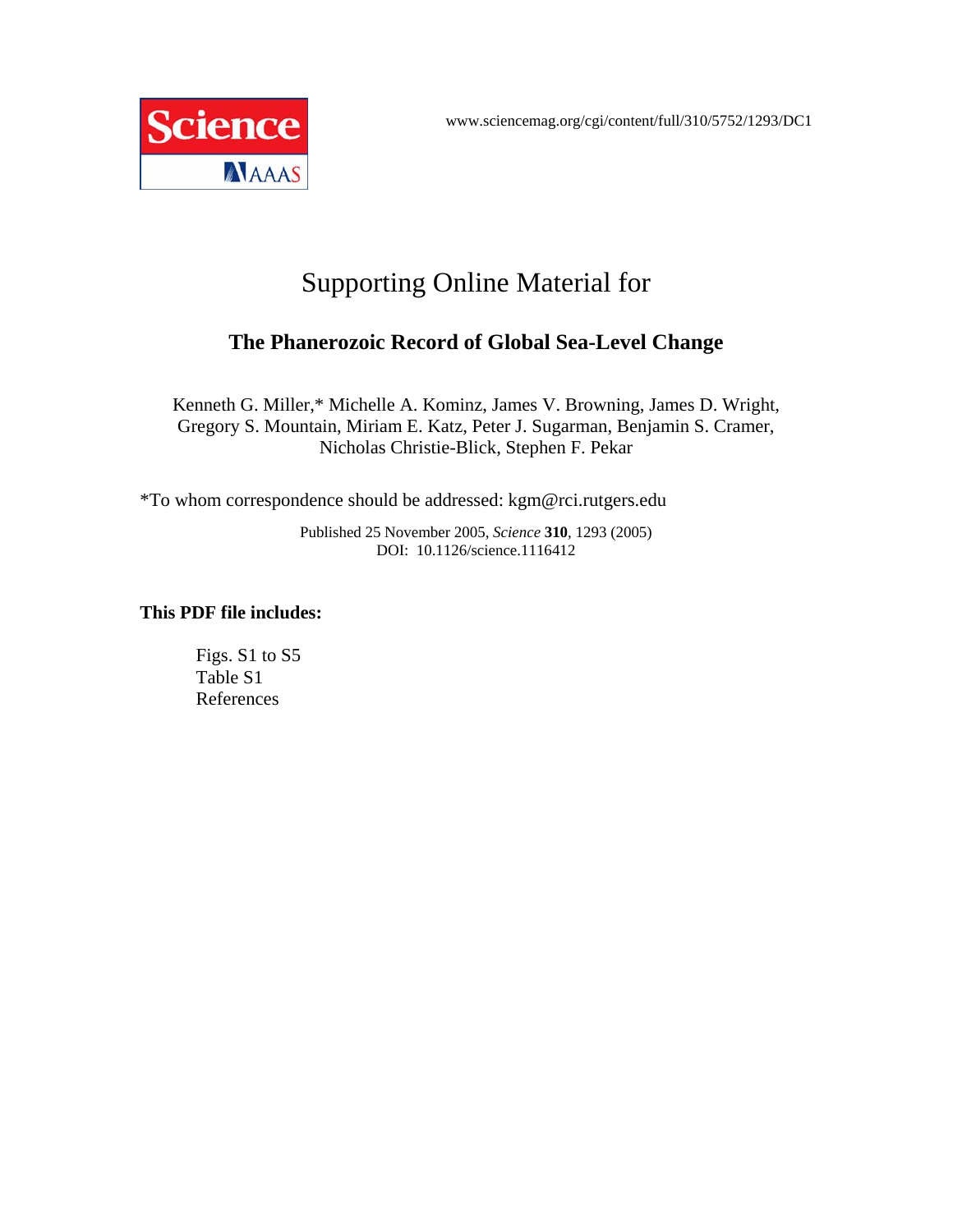Figure Captions (Supplementary Online Material)

- Fig. S1. Compilation of Holocene relative sea-level records from the western North Atlantic. Records are from New Jersey (blue/green symbols from this study and red symbols from N. P. Psuty, *Physical Geography*, **7**, 156 (1986), Delaware (*46)*southern New England (*47*), and a Caribbean reef compilation (*49*) with a polynomial fit from 8-0 ka (*6*) and a linear fit from 5-0 ka (this study).
- Fig. S2. Comparison sea-level record from the Huon New Guinea terraces (*7*) and Barbados (*6*) and benthic foraminiferal  $\delta^{18}O$  record from Pacific (Carnegie Ridge) core V19-30 (N. J. Shackleton, N. G. Pisias, in The Carbon Cycle and Atmospheric  $CO<sub>2</sub>$ , E. T. Sunquist, W. S. Broecker, Eds. (American Geophysical Union, Washington, D.C., 1985), pp. 303-317.). Grey curve at bottom shows variations in insolation for June at 65°N latitude. 0 is modern sea level.
- Fig. S3. Comparison of the sea-level estimate and  $\delta^{18}O$  record from Figure 3 with the sea-level record of Haq (*11*), the long-term record of Watts (*14*) from backstripping of the Scotian shelf and New Jersey outer continental shelf, and the backstripped record of Sahagian (*35*) from the Russian platform and Siberia. Note that the scale for the Haq estimates (green axis) is 2 times that of our sea-level estimate (blue line and axis). Watts and Sahagian curves are plotted using the blue axis.
- Fig. S4. Spectral content of the sea-level curve. The sea-level curve is shown at the top in black, with a 0.1 my Gaussian interpolation that was used for spectral analysis shown in red. To the right is the periodogram of the data in black with the expected red noise spectrum in red. The image shows variation in spectral power through time calculated using the Gaussian Wigner Transform implemented by Igor Pro™. Spectral power is indexed to colors according to the scale in the upper right. Note that the vertical period and frequency axis are  $log<sub>2</sub>$  scales, but with tick marks at linear intervals.
- Fig. S5. Benthic foraminiferal  $\delta^{18}O$  data (13) from Ocean Drilling Program Site 904 (NJ continental slope) plotted versus depth showing magnetic chronozone, core photographs, reflectivity, and core log impedance. Also shown are  $\delta^{18}O$  records from South Atlantic Site 929 (*53*) that allow correlation to the Site 904 record. Red curve is plotted versus depth while the black is plotted versus age scale.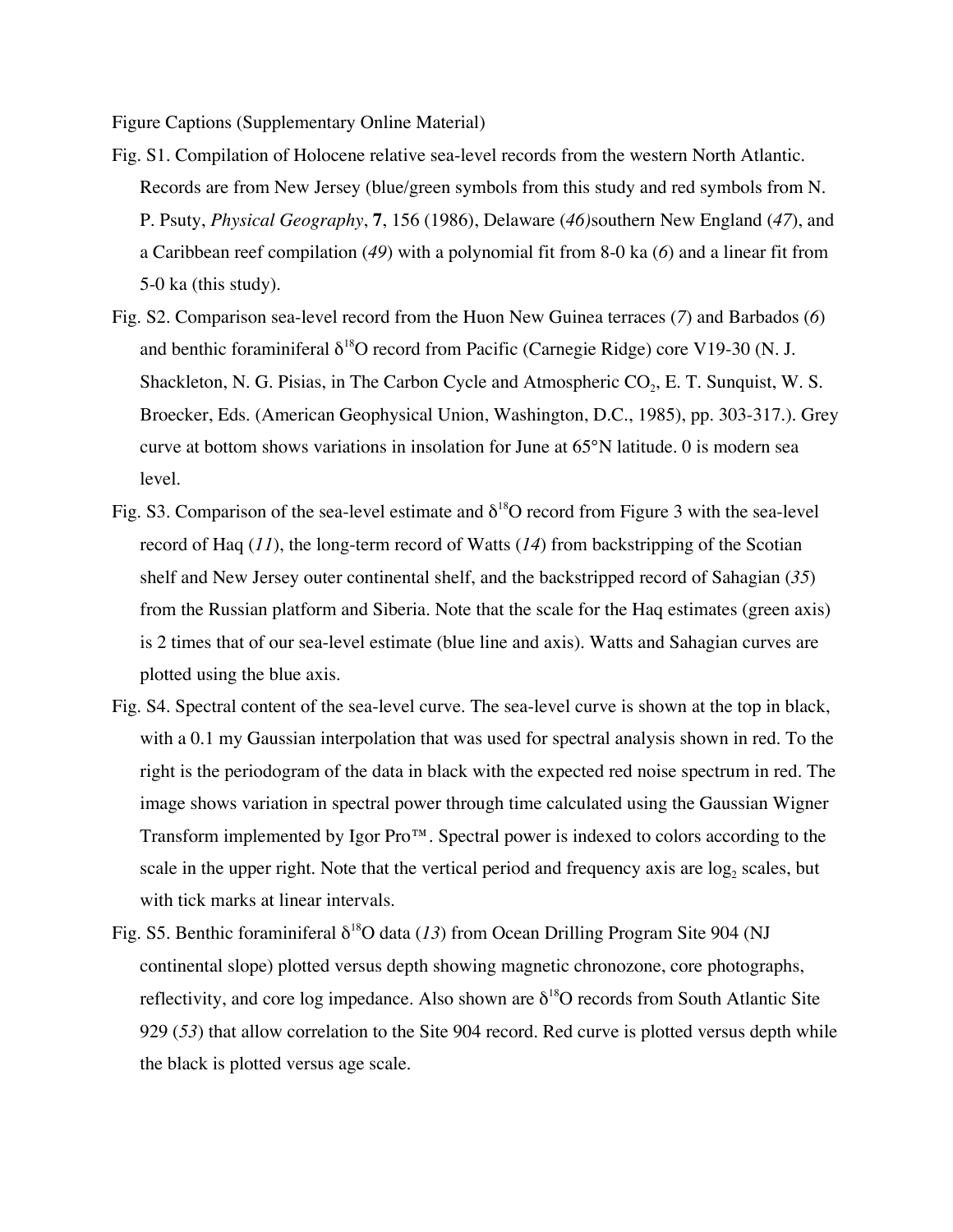## **REFERENCES**

- 6. R. G. Fairbanks, *Nature* **339,** 532 (1989).
- 7. J. Chappell *et al*., *Earth Planet. Sci. Lett.* **141**, 227 (1996).
- 11. B. U. Haq, J. Hardenbol, P. R. Vail, *Science* **235**, 1156 (1987).
- 14. A. B. Watts, M. Steckler, *Ewing Series* **3**, 218 (1979).
- 35. D. Sahagian, O. Pinous, A. Olferiev, V. Zakaharov, A. Beisel, *Am. Assoc. Petrol. Geol. Bull.* **80**, 1433 (1996).
- 46. K. W. Ramsey, *Delaware Geol. Surv. Rept. of Investigations* **54**, 1 (1996).
- 47. J. P. Donnelly, P. Cleary, P. Newby, R. Ettinger, *Geophys. Res. Lett.* **31**, L05203 (2004).
- 49. R. G. Lighty, I. G. Macintyre, R. Stuckenrath, *Coral Reefs* **1**, 125 (1982).
- 53. J. C. Zachos, B. P. Flower, H. Paul, *Nature* **388**, 567 (1997).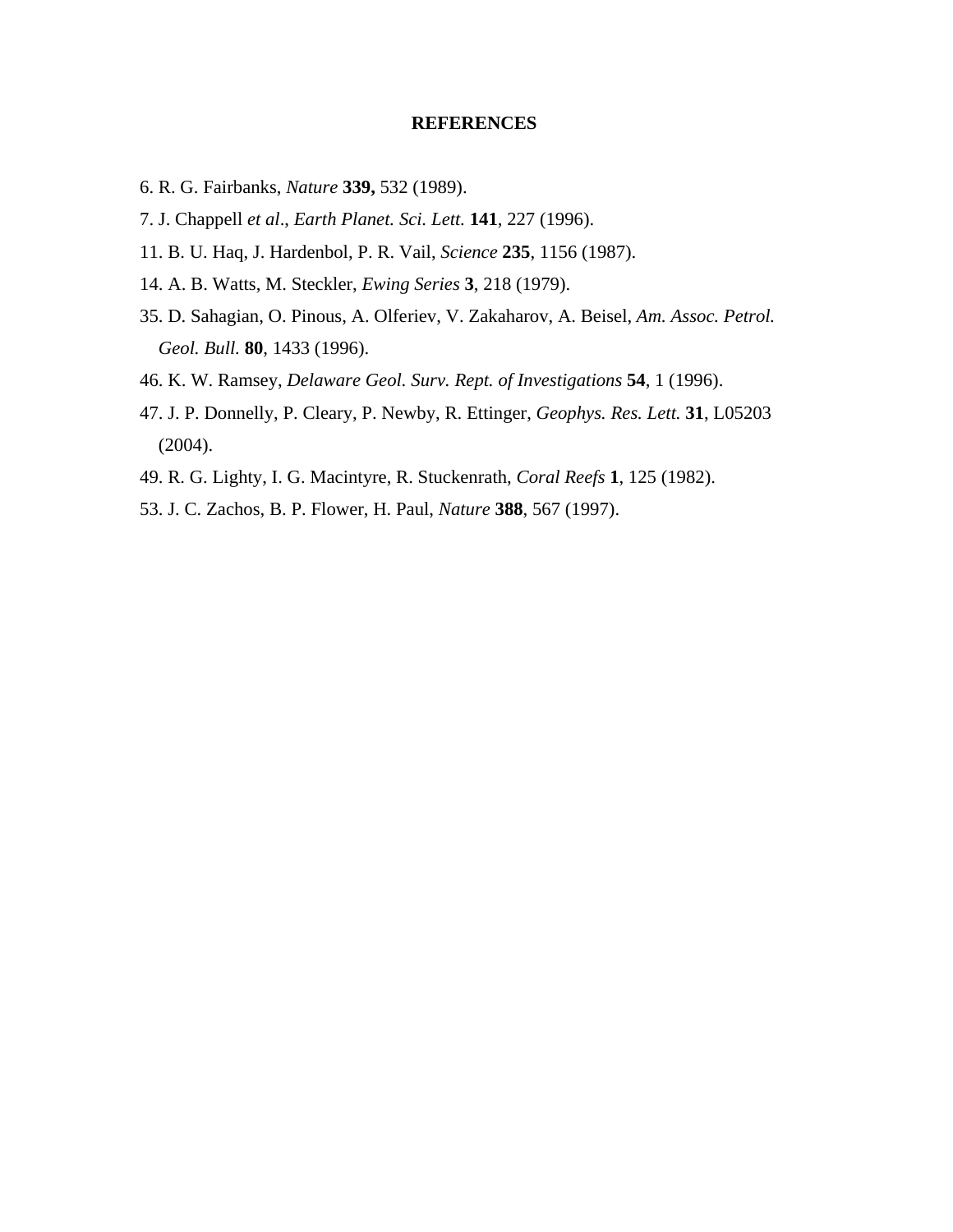

Miller et al., Science, Fig. S1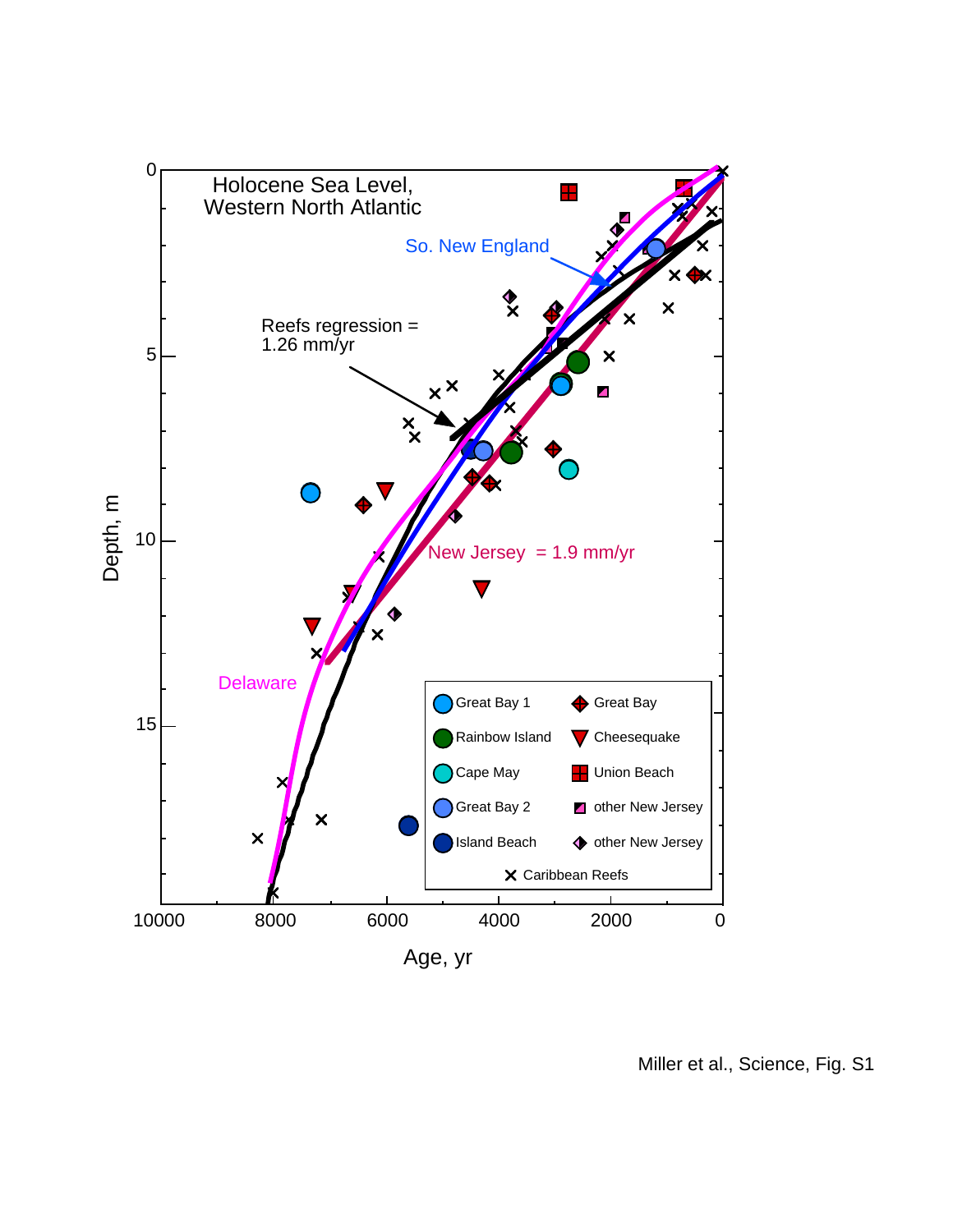

Miller et al., Science, Fig S2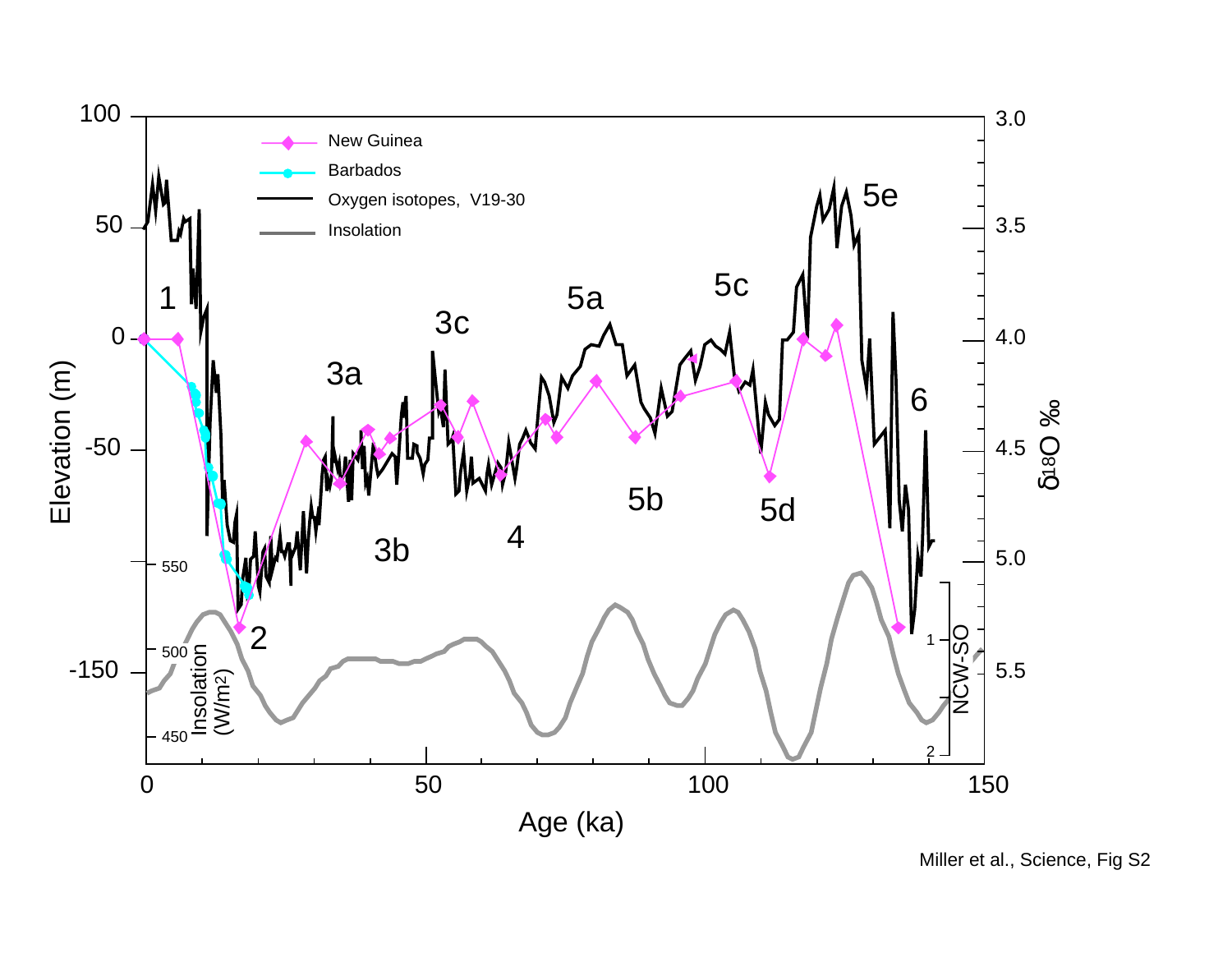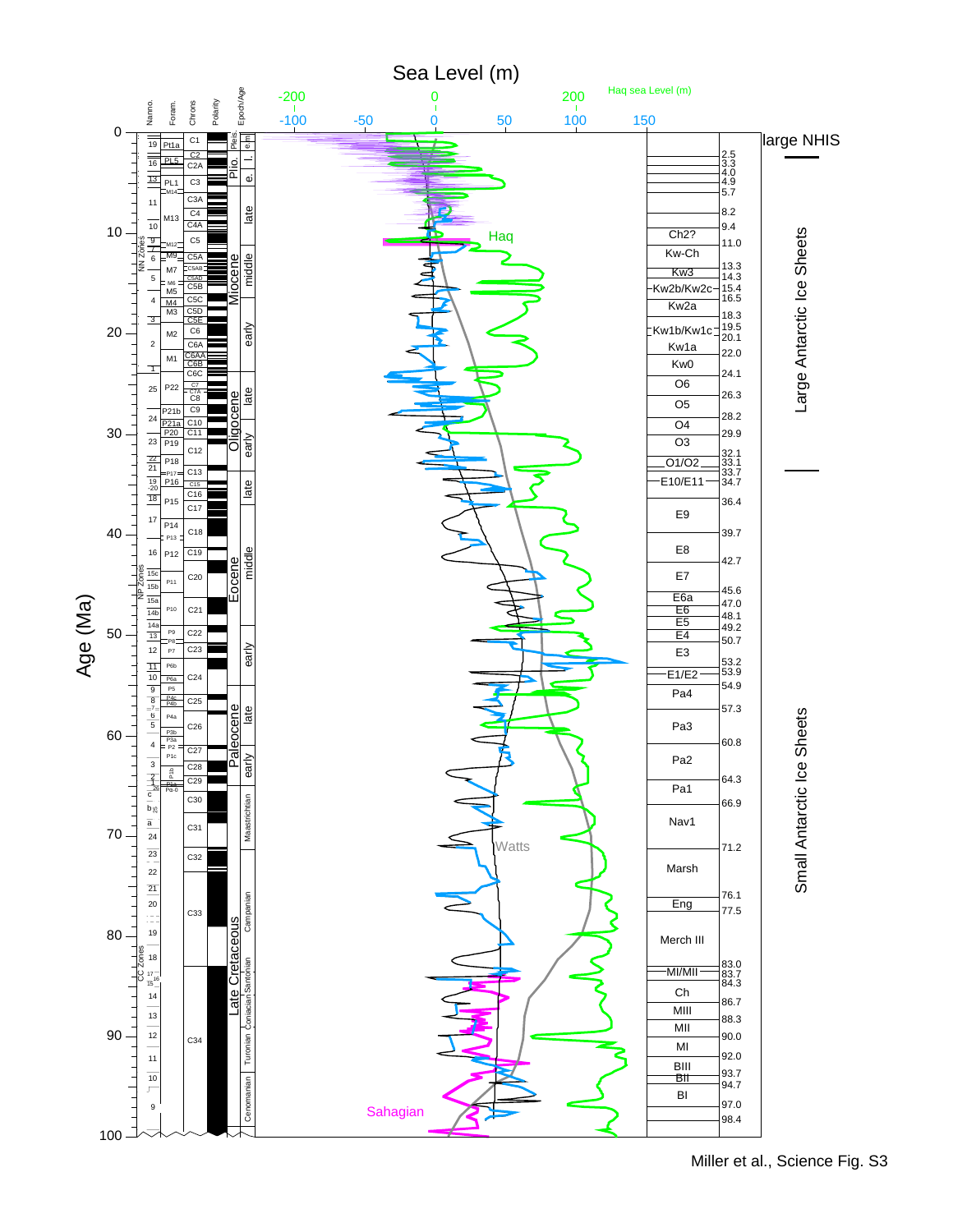

Miller et al., Science, Fig. S4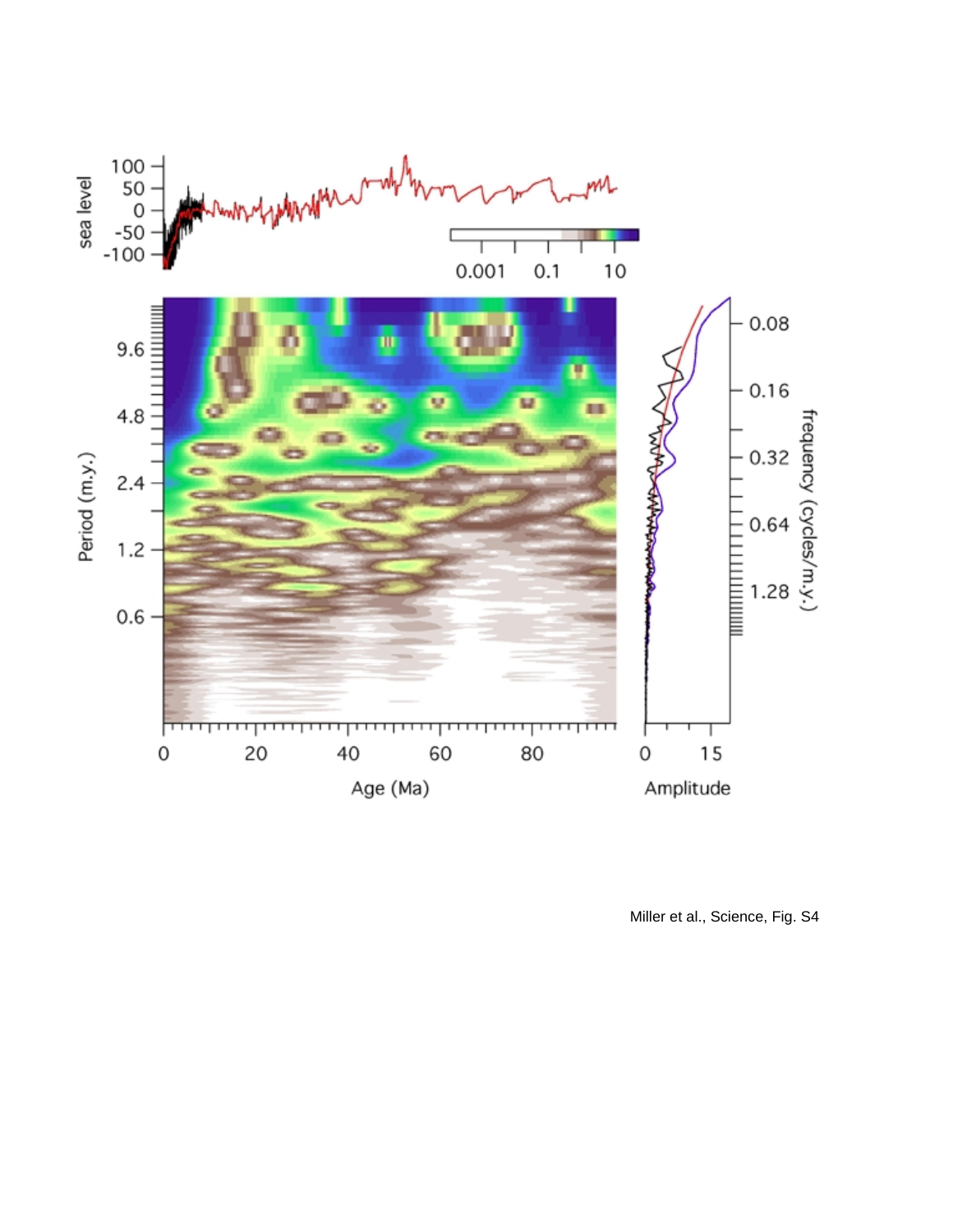

Miller et al., Science, Fig. S5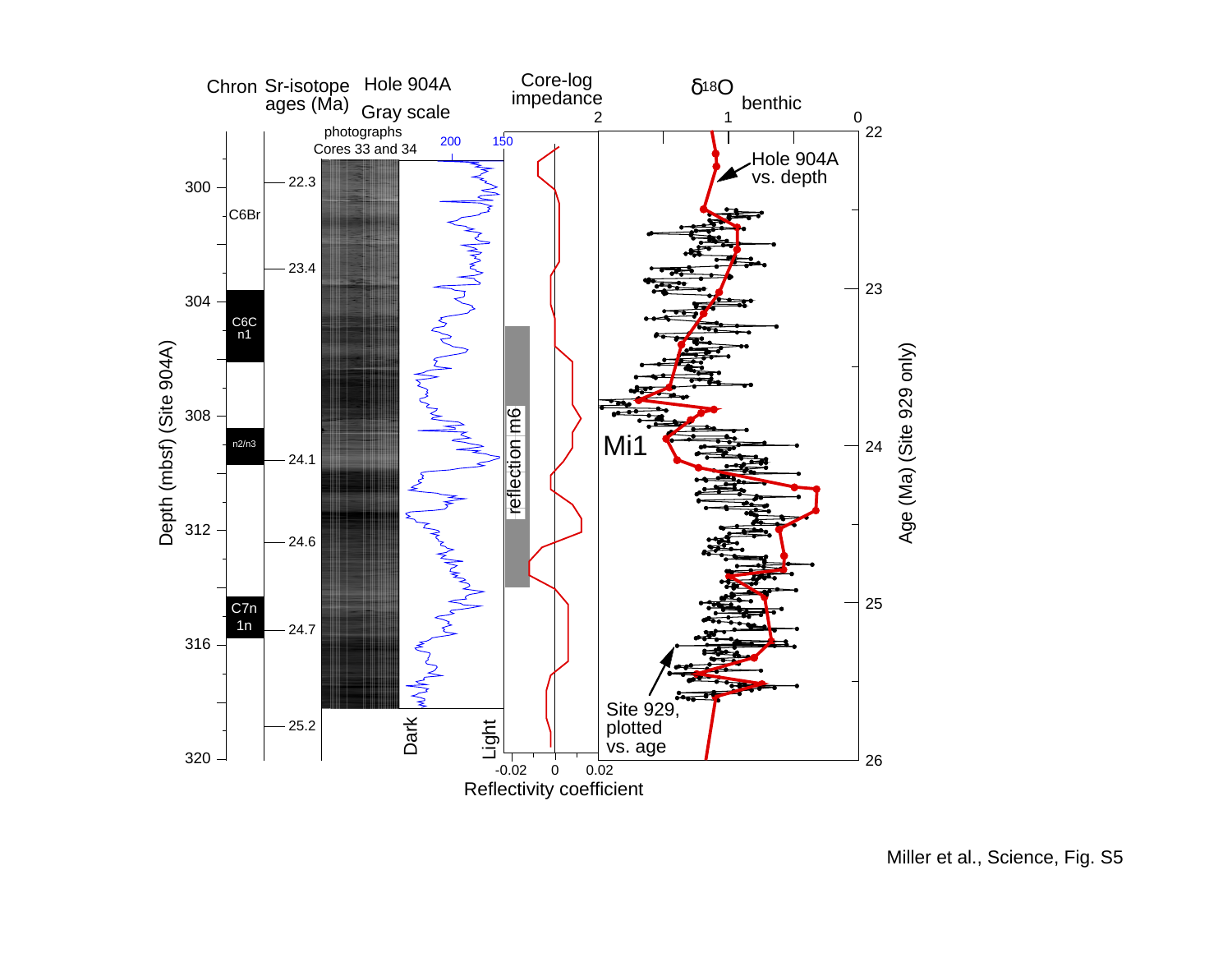TABLE S1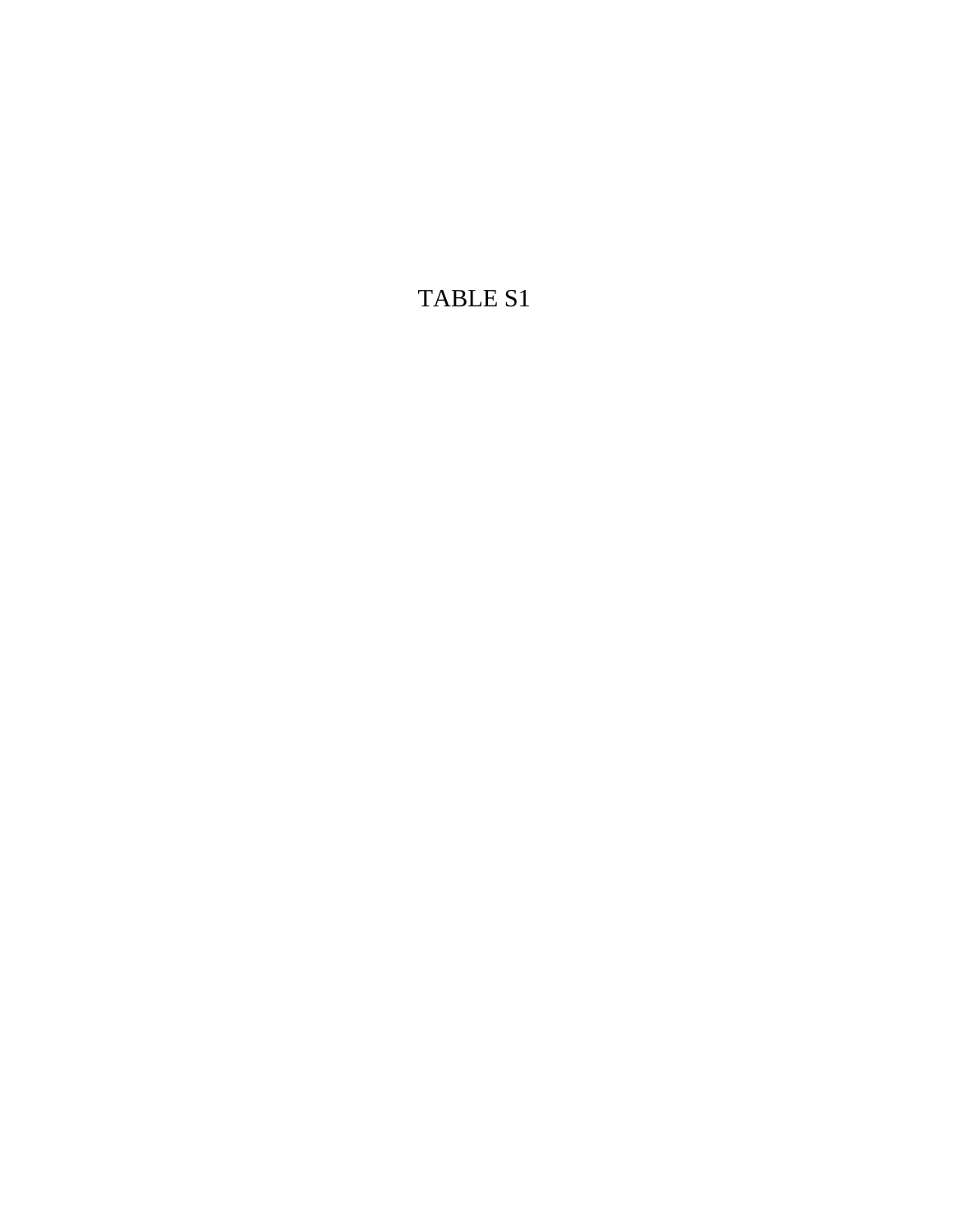|                          |                  |                     |                              | This Study             |                                    |                              |                          |                              |                        |                        |
|--------------------------|------------------|---------------------|------------------------------|------------------------|------------------------------------|------------------------------|--------------------------|------------------------------|------------------------|------------------------|
| Sea level best           | Age for best     | Sea level           | Sea level                    | Age (Ma)               | Sea Level                          | Age (Ma)                     | Oxygen Isotopic          | Age (Ma)                     | Sea level              | Age (Ma)               |
| estimate<br>(this study) | estimate<br>(Ma) | backstripped<br>(m) | backstripped<br>w/ estimated | sea level<br>estimated | calculated from<br>oxygen isotopes | sea level<br>calculated from | sythesis<br>(‰ smoothed) | oxygen isotopic<br>synthesis | Haq (1987)<br>0-244 Ma | Haq (1987)<br>0-244 Ma |
|                          | (this study)     | (this study)        | lowstand (m)                 | (this study)           | (m) (this study)                   | oxygen isotopes              |                          | (smoothed)                   |                        |                        |
|                          |                  |                     | (this study)                 |                        |                                    | (m) (this study)             |                          |                              |                        |                        |
|                          |                  |                     |                              |                        |                                    |                              |                          |                              |                        |                        |
| $-1.6$                   | 0                | 7.79                | 7.79                         | 7.5                    | $-1.6$                             | $\mathsf{O}\xspace$          | 3.90                     | $\mathbf 0$                  | 1.26                   | 0.15                   |
| $-3.3$                   | 0.005            | 3.40                | 3.40                         | 7.6                    | $-3.3$                             | 0.005                        | 3.90                     | 0.1                          | $-79.63$               | 0.26                   |
| $-52.4$                  | 0.01             | 3.26                | 3.26                         | 7.7                    | $-52.4$                            | 0.01                         | 3.89                     | 0.2                          | $-78.92$               | 0.97                   |
| $-120.4$                 | 0.015            | 3.13                | 3.13                         | 7.8                    | $-120.4$                           | 0.015                        | 3.87                     | 0.3                          | 1.39                   | 1.08                   |
| $-122.2$<br>$-99.1$      | 0.02<br>0.025    | 3.00<br>2.86        | 3.00<br>2.86                 | 7.9<br>8               | $-122.2$<br>$-99.1$                | 0.02<br>0.025                | 3.84<br>3.79             | 0.4<br>0.5                   | 11.33<br>18.02         | 1.19<br>1.29           |
| $-102.6$                 | 0.03             | 3.19                | 3.19                         | 8.1                    | $-102.6$                           | 0.03                         | 3.72                     | 0.6                          | 19.51                  | 1.43                   |
| $-91.0$                  | 0.035            | 2.80                | 2.80                         | 8.2                    | $-91.0$                            | 0.035                        | 3.65                     | 0.7                          | 13.09                  | 1.59                   |
| $-85.7$                  | 0.04             | 7.61                | 7.61                         | 8.3                    | $-85.7$                            | 0.04                         | 3.57                     | 0.8                          | $-0.89$                | 1.66                   |
| $-80.4$                  | 0.045            | 7.01                | 7.01                         | 8.4                    | $-80.4$                            | 0.045                        | 3.49                     | 0.9                          | $-73.65$               | 1.73                   |
| $-75.3$<br>$-87.8$       | 0.05<br>0.055    | 6.47<br>5.93        | 6.47<br>5.93                 | 8.5<br>8.6             | $-75.3$<br>$-87.8$                 | 0.05<br>0.055                | 3.42<br>3.36             | $\mathbf{1}$<br>1.1          | $-77.67$<br>$-79.54$   | 1.75<br>1.94           |
| $-76.1$                  | 0.06             | 11.32               | 11.32                        | 8.7                    | $-76.1$                            | 0.06                         | 3.31                     | 1.2                          | $-75.45$               | 2.04                   |
| $-85.2$                  | 0.065            | 10.98               | 10.98                        | 8.8                    | $-85.2$                            | 0.065                        | 3.26                     | 1.3                          | $-2.69$                | 2.00                   |
| $-57.9$                  | 0.07             | 0.21                | 0.21                         | 8.9                    | $-57.9$                            | 0.07                         | 3.22                     | 1.4                          | 6.17                   | 2.07                   |
| $-52.9$                  | 0.075            | $-0.09$             | $-0.09$                      | 9<br>9.1               | $-52.9$                            | 0.075                        | 3.19                     | 1.5                          | 16.42                  | 2.24                   |
| $-47.4$<br>$-49.0$       | 0.08<br>0.085    | $-0.26$<br>$-0.52$  | $-0.26$<br>$-0.52$           | 9.2                    | $-47.4$<br>$-49.0$                 | 0.08<br>0.085                | 3.17<br>3.15             | 1.6<br>1.7                   | 7.73<br>$-3.54$        | 2.39<br>2.42           |
| $-55.1$                  | 0.09             | $-0.77$             | $-0.77$                      | 9.3                    | $-55.1$                            | 0.09                         | 3.15                     | 1.8                          | $-64.17$               | 2.46                   |
| $-50.6$                  | 0.095            | $-1.03$             | $-1.03$                      | 9.4                    | $-50.6$                            | 0.095                        | 3.14                     | 1.9                          | $-71.55$               | 2.54                   |
| $-39.2$                  | 0.1              |                     | $-12.00$                     | 9.5                    | $-39.2$                            | 0.1                          | 3.13                     | $\overline{c}$               | $-67.02$               | 2.61                   |
| $-42.8$<br>$-72.4$       | 0.105<br>0.11    | $-0.27$<br>$-0.73$  | $-0.27$<br>$-0.73$           | 9.6<br>9.7             | $-42.8$<br>$-72.4$                 | 0.105<br>0.11                | 3.10<br>3.06             | 2.1<br>2.2                   | $-60.11$<br>$-24.61$   | 2.71<br>2.77           |
| $-4.3$                   | 0.115            | $-4.87$             | $-4.87$                      | 9.8                    | $-4.3$                             | 0.115                        | 3.00                     | 2.3                          | 10.99                  | 2.84                   |
| 24.0                     | 0.12             | $-5.03$             | $-5.03$                      | 9.9                    | 24.0                               | 0.12                         | 2.93                     | 2.4                          | 15.86                  | 2.86                   |
| $-1.9$                   | 0.125            | $-5.19$             | $-5.19$                      | 10                     | $-1.9$                             | 0.125                        | 2.85                     | 2.5                          | 16.48                  | 2.98                   |
| $-76.3$                  | 0.13             | $-5.35$             | $-5.35$                      | 10.1                   | $-76.3$                            | 0.13                         | 2.78                     | 2.6                          | 11.37                  | 3.08                   |
| $-96.9$<br>$-107.7$      | 0.135<br>0.14    | $-5.51$<br>$-5.66$  | $-5.51$<br>$-5.66$           | 10.2<br>10.3           | $-96.9$<br>$-107.7$                | 0.135<br>0.14                | 2.70<br>2.64             | 2.7<br>2.8                   | $-62.69$<br>$-68.10$   | 3.16<br>3.14           |
| $-97.0$                  | 0.145            | $-3.97$             | $-3.97$                      | 10.4                   | $-97.0$                            | 0.145                        | 2.60                     | 2.9                          | $-72.97$               | 3.16                   |
| $-93.9$                  | 0.15             | $-4.44$             | $-4.44$                      | 10.5                   | $-93.9$                            | 0.15                         | 2.56                     | 3                            | $-75.06$               | 3.27                   |
| $-102.2$                 | 0.155            |                     | $-5.00$                      | 10.6                   | $-102.2$                           | 0.155                        | 2.53                     | 3.1                          | $-69.66$               | 3.38                   |
| $-90.3$                  | 0.16             |                     | $-9.00$                      | 10.7                   | $-90.3$                            | 0.16                         | 2.51                     | 3.2                          | $-62.53$               | 3.43                   |
| $-78.5$<br>$-67.8$       | 0.165<br>0.17    |                     | $-10.00$<br>$-9.00$          | 10.8<br>10.9           | $-78.5$<br>$-67.8$                 | 0.165<br>0.17                | 2.48<br>2.45             | 3.3<br>3.4                   | 28.06<br>41.15         | 3.54<br>3.59           |
| $-72.0$                  | 0.175            |                     | 0.00                         | 11                     | $-72.0$                            | 0.175                        | 2.41                     | 3.5                          | 51.32                  | 3.64                   |
| $-81.7$                  | 0.18             |                     | 20.00                        | 11.1                   | $-81.7$                            | 0.18                         | 2.37                     | 3.6                          | 54.76                  | 3.75                   |
| $-45.3$                  | 0.185            | 20.00               | 20.00                        | 11.2                   | $-45.3$                            | 0.185                        | 2.32                     | 3.7                          | 55.07                  | 3.82                   |
| $-49.0$<br>$-18.2$       | 0.19<br>0.195    | 21.12<br>20.01      | 21.12<br>20.01               | 11.3<br>11.4           | $-49.0$<br>$-18.2$                 | 0.19<br>0.195                | 2.28<br>2.25             | 3.8<br>3.9                   | 46.17<br>31.00         | 3.92<br>3.99           |
| $-34.2$                  | 0.2              | 18.90               | 18.90                        | 11.5                   | $-34.2$                            | 0.2                          | 2.22                     | $\overline{4}$               | $-20.33$               | 4.10                   |
| $-17.6$                  | 0.205            | 17.79               | 17.79                        | 11.6                   | $-17.6$                            | 0.205                        | 2.21                     | 4.1                          | $-25.97$               | 4.11                   |
| $-13.4$                  | 0.21             | 16.68               | 16.68                        | 11.7                   | $-13.4$                            | 0.21                         | 2.22                     | 4.2                          | $-27.83$               | 4.19                   |
| $-7.3$<br>$-23.6$        | 0.215<br>0.22    | 15.57<br>14.46      | 15.57<br>14.46               | 11.8<br>11.9           | $-7.3$<br>$-23.6$                  | 0.215<br>0.22                | 2.23<br>2.26             | 4.3<br>4.4                   | $-21.99$<br>$-14.32$   | 4.27<br>4.34           |
| $-74.1$                  | 0.225            | $-1.86$             | $-1.86$                      | 12                     | $-74.1$                            | 0.225                        | 2.29                     | 4.5                          | 1.59                   | 4.36                   |
| $-68.3$                  | 0.23             | $-1.98$             | $-1.98$                      | 12.1                   | $-68.3$                            | 0.23                         | 2.32                     | 4.6                          | 61.46                  | 4.34                   |
| $-59.5$                  | 0.235            | $-2.10$             | $-2.10$                      | 12.2                   | $-59.5$                            | 0.235                        | 2.35                     | 4.7                          | 67.62                  | 4.40                   |
| $-28.6$                  | 0.24             | $-2.23$             | $-2.23$                      | 12.3                   | $-28.6$                            | 0.24                         | 2.36                     | 4.8                          | 69.67                  | 4.44                   |
| $-60.3$<br>$-66.8$       | 0.245<br>0.25    | $-3.08$<br>$-3.13$  | $-3.08$<br>$-3.13$           | 12.4<br>12.5           | $-60.3$<br>$-66.8$                 | 0.245<br>0.25                | 2.36<br>2.34             | 4.9<br>5                     | 68.14<br>70.39         | 4.51<br>4.63           |
| $-85.4$                  | 0.255            |                     | $-12.00$                     | 12.6                   | $-85.4$                            | 0.255                        | 2.32                     | 5.1                          | 79.67                  | 4.78                   |
| $-79.1$                  | 0.26             | 5.48                | 5.48                         | 12.7                   | $-79.1$                            | 0.26                         | 2.28                     | 5.2                          | 85.05                  | 4.92                   |
| $-79.7$                  | 0.265            | $-1.71$             | $-1.71$                      | 12.8                   | $-79.7$                            | 0.265                        | 2.25                     | 5.3                          | 88.24                  | 5.23                   |
| $-86.0$                  | 0.27             | 2.50                | 2.50                         | 12.9                   | $-86.0$                            | 0.27                         | 2.23                     | 5.4                          | 87.75                  | 5.47                   |
| $-54.1$<br>$-43.4$       | 0.275<br>0.28    |                     | 2.00<br>$-7.00$              | 13<br>13.1             | $-54.1$<br>$-43.4$                 | 0.275<br>0.28                | 2.22<br>2.21             | 5.5<br>5.6                   | 83.82<br>71.90         | 5.65<br>5.71           |
| $-39.3$                  | 0.285            |                     | $-8.00$                      | 13.2                   | $-39.3$                            | 0.285                        | 2.21                     | 5.7                          | $-32.27$               | 5.83                   |
| $-39.5$                  | 0.29             |                     | $-7.00$                      | 13.3                   | $-39.5$                            | 0.29                         | 2.21                     | 5.8                          | $-38.13$               | 5.86                   |
| $-55.8$                  | 0.295            |                     | $-1.00$                      | 13.4                   | $-55.8$                            | 0.295                        | 2.20                     | 5.9                          | $-42.81$               | 5.97                   |
| $-45.8$<br>$-39.7$       | 0.3<br>0.305     | $-0.08$<br>$-0.20$  | $-0.08$<br>$-0.20$           | 13.5<br>13.6           | $-45.8$<br>$-39.7$                 | 0.3<br>0.305                 | 2.20<br>2.21             | 6<br>6.1                     | $-36.23$<br>$-28.23$   | 6.12<br>6.15           |
| $-34.8$                  | 0.31             | $-1.17$             | $-1.17$                      | 13.7                   | $-34.8$                            | 0.31                         | 2.22                     | 6.2                          | 28.50                  | 6.18                   |
| $-23.0$                  | 0.315            | $-2.13$             | $-2.13$                      | 13.8                   | $-23.0$                            | 0.315                        | 2.24                     | 6.3                          | 34.31                  | 6.34                   |
| $-31.4$                  | 0.32             |                     | $-1.50$                      | 13.9                   | $-31.4$                            | 0.32                         | 2.27                     | 6.4                          | 35.37                  | 6.44                   |
| 11.1<br>$-16.8$          | 0.325<br>0.33    |                     | $-9.00$<br>$-10.00$          | 14<br>14.1             | 11.1<br>$-16.8$                    | 0.325<br>0.33                | 2.30<br>2.31             | 6.5<br>6.6                   | 29.71<br>20.72         | 6.58<br>6.59           |
|                          |                  |                     |                              |                        |                                    |                              |                          |                              |                        |                        |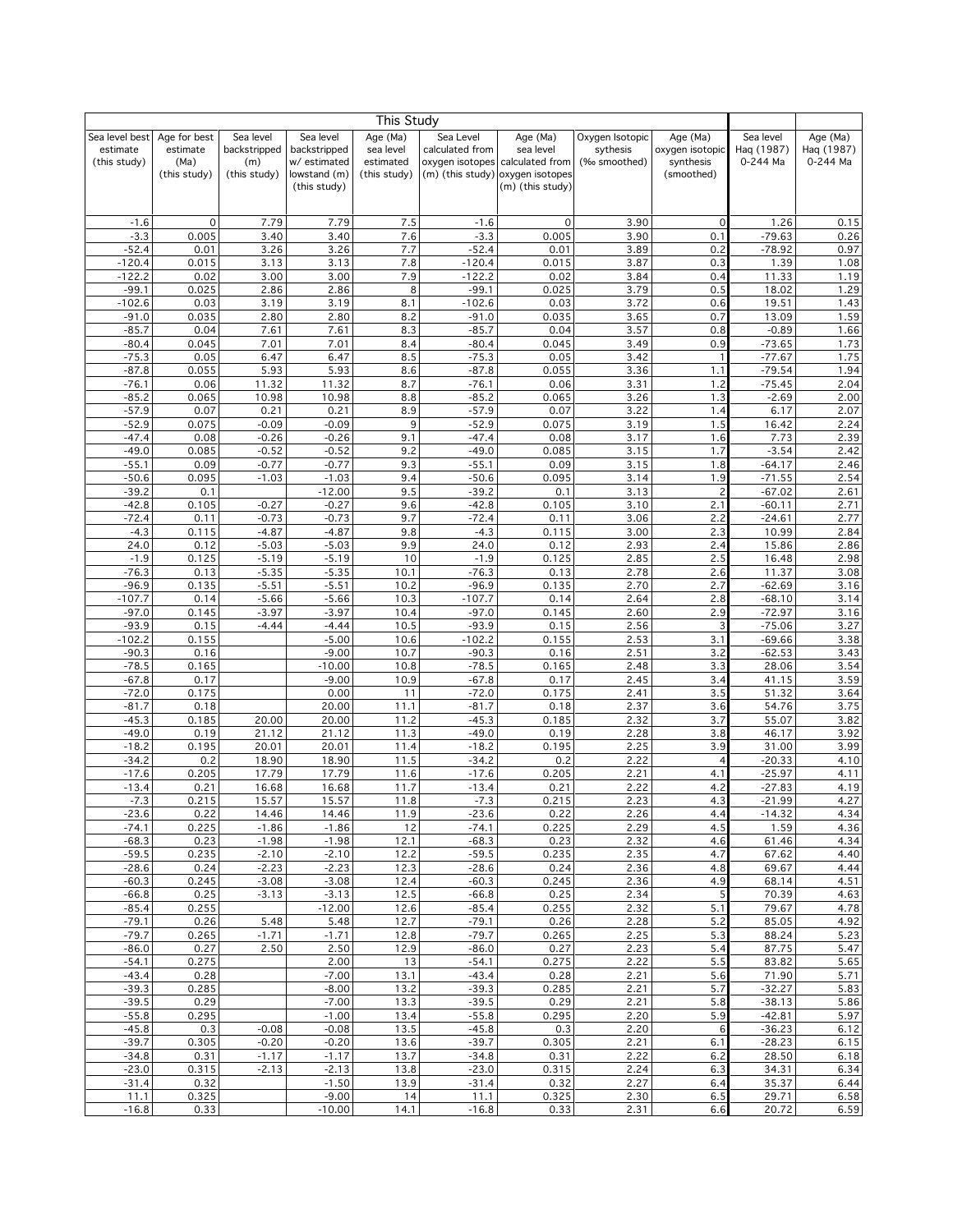| Sea level best       | Age for best         | Sea level            | Sea level                    | Age (Ma)                  | Sea Level            | Age (Ma)                                                            | Oxygen Isotopic          | Age (Ma)                     | Sea level              | Age (Ma)               |
|----------------------|----------------------|----------------------|------------------------------|---------------------------|----------------------|---------------------------------------------------------------------|--------------------------|------------------------------|------------------------|------------------------|
| estimate             | estimate             | backstripped         | backstripped<br>w/ estimated | sea level<br>estimated    | calculated from      | sea level                                                           | sythesis<br>(‰ smoothed) | oxygen isotopic<br>synthesis | Haq (1987)<br>0-244 Ma | Haq (1987)<br>0-244 Ma |
| (this study)         | (Ma)<br>(this study) | (m)<br>(this study)  | lowstand (m)                 | (this study)              |                      | oxygen isotopes calculated from<br>(m) (this study) oxygen isotopes |                          | (smoothed)                   |                        |                        |
|                      |                      |                      | (this study)                 |                           |                      | (m) (this study)                                                    |                          |                              |                        |                        |
|                      |                      |                      |                              |                           |                      |                                                                     |                          |                              |                        |                        |
| $-26.0$              | 0.335                |                      | $-9.00$                      | 14.2                      | $-26.0$              | 0.335                                                               | 2.31                     | 6.7                          | $-18.48$               | 6.63                   |
| $-83.1$              | 0.34                 |                      | $-1.00$                      | 14.3                      | $-83.1$              | 0.34                                                                | 2.29                     | 6.8                          | $-23.48$               | 6.73                   |
| $-96.8$              | 0.345                | $-0.59$              | $-0.59$                      | 14.4                      | $-96.8$              | 0.345                                                               | 2.26                     | 6.9                          | $-26.22$               | 6.91                   |
| $-92.0$              | 0.35                 | $-2.72$              | $-2.72$                      | 14.5                      | $-92.0$              | 0.35                                                                | 2.22                     | $\overline{7}$               | $-23.10$               | 7.01                   |
| $-90.6$<br>$-104.0$  | 0.355<br>0.36        | $-4.85$<br>$-9.40$   | $-4.85$<br>$-9.40$           | 14.6<br>14.7              | $-90.6$<br>$-104.0$  | 0.355<br>0.36                                                       | 2.18<br>2.15             | 7.1<br>7.2                   | $-18.13$<br>$-2.98$    | 7.08<br>7.11           |
| $-55.4$              | 0.365                |                      | $-10.00$                     | 14.8                      | $-55.4$              | 0.365                                                               | 2.13                     | 7.3                          | 5.11                   | 7.31                   |
| $-85.2$              | 0.37                 |                      | $-11.00$                     | 14.9                      | $-85.2$              | 0.37                                                                | 2.14                     | 7.4                          | 11.02                  | 7.56                   |
| $-58.4$              | 0.375                |                      | $-12.00$                     | 15                        | $-58.4$              | 0.375                                                               | 2.16                     | 7.5                          | 11.30                  | 7.89                   |
| $-52.7$              | 0.38                 |                      | $-14.00$                     | 15.1                      | $-52.7$              | 0.38                                                                | 2.19                     | 7.6                          | 7.56                   | 8.24                   |
| $-52.1$              | 0.385                |                      | $-10.00$                     | 15.2                      | $-52.1$              | 0.385                                                               | 2.22                     | 7.7                          | $-2.00$                | 8.45                   |
| $-31.9$              | 0.39                 |                      | 0.00                         | 15.3                      | $-31.9$              | 0.39                                                                | 2.25                     | 7.8                          | $-16.32$               | 8.66                   |
| $-30.6$<br>$-9.5$    | 0.395<br>0.4         |                      | 10.00<br>15.00               | 15.4<br>$15.\overline{5}$ | $-30.6$<br>$-9.5$    | 0.395<br>0.4                                                        | 2.27<br>2.28             | 7.9<br>8                     | $-21.87$<br>$-24.18$   | 8.85<br>9.08           |
| 12.5                 | 0.405                | 16.88                | 16.88                        | 15.6                      | 12.5                 | 0.405                                                               | 2.28                     | 8.1                          | $-24.48$               | 9.61                   |
| 12.8                 | 0.41                 | 5.80                 | 5.80                         | 15.7                      | 12.8                 | 0.41                                                                | 2.28                     | 8.2                          | $-19.10$               | 9.78                   |
| $-0.2$               | 0.415                | 1.86                 | 1.86                         | 15.8                      | $-0.2$               | 0.415                                                               | 2.29                     | 8.3                          | $-7.99$                | 9.97                   |
| $-29.5$              | 0.42                 | 1.40                 | 1.40                         | 15.9                      | $-29.5$              | 0.42                                                                | 2.29                     | 8.4                          | $-2.40$                | 10.07                  |
| $-84.7$              | 0.425                | 0.93                 | 0.93                         | 16                        | $-84.7$              | 0.425                                                               | 2.30                     | 8.5                          | $-0.31$                | 10.22                  |
| $-115.3$             | 0.43                 | 0.46                 | 0.46                         | 16.1                      | $-115.3$             | 0.43                                                                | 2.30                     | 8.6                          | $-0.80$                | 10.36                  |
| $-122.1$<br>$-122.7$ | 0.435<br>0.44        |                      | $-14.00$<br>$-16.00$         | 16.2<br>16.3              | $-122.1$<br>$-122.7$ | 0.435<br>0.44                                                       | 2.31<br>2.32             | 8.7<br>8.8                   | $-3.88$<br>$-12.78$    | 10.46<br>10.52         |
| $-102.4$             | 0.445                |                      | $-14.00$                     | 16.4                      | $-102.4$             | 0.445                                                               | 2.32                     | 8.9                          | $-69.08$               | 10.76                  |
| $-84.8$              | 0.45                 | 3.10                 | 3.10                         | 16.5                      | $-84.8$              | 0.45                                                                | 2.33                     | 9                            | $-75.59$               | 10.79                  |
| $-87.5$              | 0.455                | 7.22                 | 7.22                         | 16.6                      | $-87.5$              | 0.455                                                               | 2.33                     | 9.1                          | $-79.08$               | 10.86                  |
| $-82.7$              | 0.46                 | 9.66                 | 9.66                         | 16.7                      | $-82.7$              | 0.46                                                                | 2.33                     | 9.2                          | $-75.56$               | 10.97                  |
| $-99.9$              | 0.465                | 8.49                 | 8.49                         | 16.8                      | $-99.9$              | 0.465                                                               | 2.32                     | 9.3                          | $-67.45$               | 10.99                  |
| $-96.7$              | 0.47                 | 6.79                 | 6.79                         | 16.9                      | $-96.7$              | 0.47                                                                | 2.30                     | 9.4                          | 25.76                  | 11.01                  |
| $-73.7$<br>$-53.4$   | 0.475<br>0.48        | 6.26<br>5.72         | 6.26<br>5.72                 | 17<br>17.1                | $-73.7$<br>$-53.4$   | 0.475<br>0.48                                                       | 2.28<br>2.26             | 9.5<br>9.6                   | 39.70<br>49.72         | 11.05<br>11.15         |
| $-35.0$              | 0.485                | 7.09                 | 7.09                         | 17.2                      | $-35.0$              | 0.485                                                               | 2.22                     | 9.7                          | 52.90                  | 11.27                  |
| $-34.9$              | 0.49                 | 5.25                 | 5.25                         | 17.3                      | $-34.9$              | 0.49                                                                | 2.19                     | 9.8                          | 53.39                  | 11.40                  |
| $-39.7$              | 0.495                | 5.24                 | 5.24                         | 17.4                      | $-39.7$              | 0.495                                                               | 2.17                     | 9.9                          | 52.24                  | 11.53                  |
| $-23.4$              | 0.5                  | 4.15                 | 4.15                         | 17.5                      | $-23.4$              | 0.5                                                                 | 2.15                     | 10                           | 46.98                  | 11.65                  |
| $-60.8$              | 0.505                | $-2.05$              | $-2.05$                      | 17.6                      | $-60.8$              | 0.505                                                               | 2.14                     | 10.1                         | 41.76                  | 11.70                  |
| $-68.6$              | 0.51                 | $-1.76$              | $-1.76$                      | 17.7                      | $-68.6$              | 0.51                                                                | 2.14                     | 10.2                         | 39.65                  | 11.81                  |
| $-78.8$<br>$-61.2$   | 0.515<br>0.52        | 10.14                | 10.14<br>8.00                | 17.8<br>17.9              | $-78.8$<br>$-61.2$   | 0.515<br>0.52                                                       | 2.14<br>2.14             | 10.3<br>10.4                 | 48.16<br>82.68         | 11.89<br>11.93         |
| $-54.8$              | 0.525                |                      | $-17.00$                     | 18                        | $-54.8$              | 0.525                                                               | 2.12                     | 10.5                         | 91.11                  | 12.03                  |
| $-78.3$              | 0.53                 |                      | $-18.00$                     | 18.1                      | $-78.3$              | 0.53                                                                | 2.11                     | 10.6                         | 96.25                  | 12.31                  |
| $-75.3$              | 0.535                |                      | $-16.00$                     | 18.2                      | $-75.3$              | 0.535                                                               | 2.08                     | 10.7                         | 94.67                  | 12.61                  |
| $-84.6$              | 0.54                 | $-12.28$             | $-12.28$                     | 18.3                      | $-84.6$              | 0.54                                                                | 2.06                     | 10.8                         | 89.76                  | 12.80                  |
| $-73.7$              | 0.545                | $-12.22$             | $-12.22$                     | 18.4                      | $-73.7$              | 0.545                                                               | 2.04                     | 10.9                         | 84.86                  | 12.94                  |
| $-66.5$<br>$-73.0$   | 0.55<br>0.555        | $-12.15$<br>$-12.09$ | $-12.15$<br>$-12.09$         | 18.5<br>18.6              | $-66.5$              | 0.55<br>0.555                                                       | 2.03<br>2.03             | 11<br>11.1                   | 84.39<br>90.11         | 13.12<br>13.23         |
| -65.0                | 0.56                 | $-12.02$             | $-12.02$                     | 18.7                      | $-73.0$<br>-65.0     | 0.56                                                                | 2.04                     | 11.2                         | 118.79                 | 13.29                  |
| $-50.6$              | 0.565                | $-12.08$             | $-12.08$                     | 18.8                      | $-50.6$              | 0.565                                                               | 2.07                     | 11.3                         | 127.42                 | 13.44                  |
| $-41.6$              | 0.57                 | $-12.17$             | $-12.17$                     | 18.9                      | $-41.6$              | 0.57                                                                | 2.10                     | 11.4                         | 136.57                 | 13.72                  |
| $-25.6$              | 0.575                | $-12.26$             | $-12.26$                     | 19                        | $-25.6$              | 0.575                                                               | 2.14                     | 11.5                         | 142.98                 | 14.12                  |
| $-25.6$              | 0.58                 | $-12.34$             | $-12.34$                     | 19.1                      | $-25.6$              | 0.58                                                                | 2.17                     | 11.6                         | 141.38                 | 14.52                  |
| $-67.6$<br>$-79.1$   | 0.585<br>0.59        | $-12.43$<br>$-7.90$  | $-12.43$<br>$-7.90$          | 19.2<br>19.3              | $-67.6$<br>$-79.1$   | 0.585<br>0.59                                                       | 2.19<br>2.20             | 11.7<br>11.8                 | 137.11<br>57.08        | 14.80<br>14.89         |
| $-56.5$              | 0.595                | $-13.64$             | $-13.64$                     | 19.4                      | $-56.5$              | 0.595                                                               | 2.19                     | 11.9                         | 52.51                  | 15.02                  |
| $-49.0$              | 0.6                  | $-1.59$              | $-1.59$                      | 19.5                      | $-49.0$              | 0.6                                                                 | 2.17                     | 12                           | 58.24                  | 15.08                  |
| $-52.8$              | 0.605                | 7.15                 | 7.15                         | 19.6                      | $-52.8$              | 0.605                                                               | 2.14                     | 12.1                         | 101.21                 | 15.11                  |
| $-39.2$              | 0.61                 | 7.72                 | 7.72                         | 19.7                      | $-39.2$              | 0.61                                                                | 2.10                     | 12.2                         | 133.87                 | 15.25                  |
| $-50.7$              | 0.615                | 2.86                 | 2.86                         | 19.8                      | $-50.7$              | 0.615                                                               | 2.05                     | 12.3                         | 140.14                 | 15.31                  |
| $-72.9$              | 0.62                 | 1.94                 | 1.94                         | 19.9                      | $-72.9$              | 0.62                                                                | 2.02                     | 12.4                         | 143.23                 | 15.52                  |
| $-117.8$<br>$-124.2$ | 0.625<br>0.63        | 3.59<br>$-1.07$      | 3.59<br>$-1.07$              | 20<br>20.1                | $-117.8$<br>$-124.2$ | 0.625<br>0.63                                                       | 1.99<br>1.99             | 12.5<br>12.6                 | 138.83<br>131.13       | 15.77<br>15.83         |
| $-114.3$             | 0.635                | $-3.57$              | $-3.57$                      | 20.2                      | $-114.3$             | 0.635                                                               | 2.00                     | 12.7                         | 45.69                  | 15.92                  |
| $-122.7$             | 0.64                 | 0.80                 | 0.80                         | 20.3                      | $-122.7$             | 0.64                                                                | 2.01                     | 12.8                         | 41.24                  | 15.98                  |
| $-111.9$             | 0.645                | 1.25                 | 1.25                         | 20.4                      | $-111.9$             | 0.645                                                               | 2.03                     | 12.9                         | 41.64                  | 16.09                  |
| $-106.4$             | 0.65                 | 2.53                 | 2.53                         | 20.5                      | $-106.4$             | 0.65                                                                | 2.05                     | 13                           | 50.62                  | 16.13                  |
| $-101.6$             | 0.655                | 1.49                 | 1.49                         | 20.6                      | $-101.6$             | 0.655                                                               | 2.06                     | 13.1                         | 89.36                  | 16.18                  |
| $-93.3$<br>$-80.5$   | 0.66<br>0.665        | 4.09<br>3.62         | 4.09<br>3.62                 | 20.7<br>20.8              | $-93.3$<br>$-80.5$   | 0.66<br>0.665                                                       | 2.06<br>2.04             | 13.2                         | 106.79<br>122.48       | 16.22                  |
| $-91.7$              | 0.67                 | 3.14                 | 3.14                         | 20.9                      | $-91.7$              | 0.67                                                                | 2.02                     | 13.3<br>13.4                 | 131.01                 | 16.24<br>16.32         |
|                      |                      |                      |                              |                           |                      |                                                                     |                          |                              |                        |                        |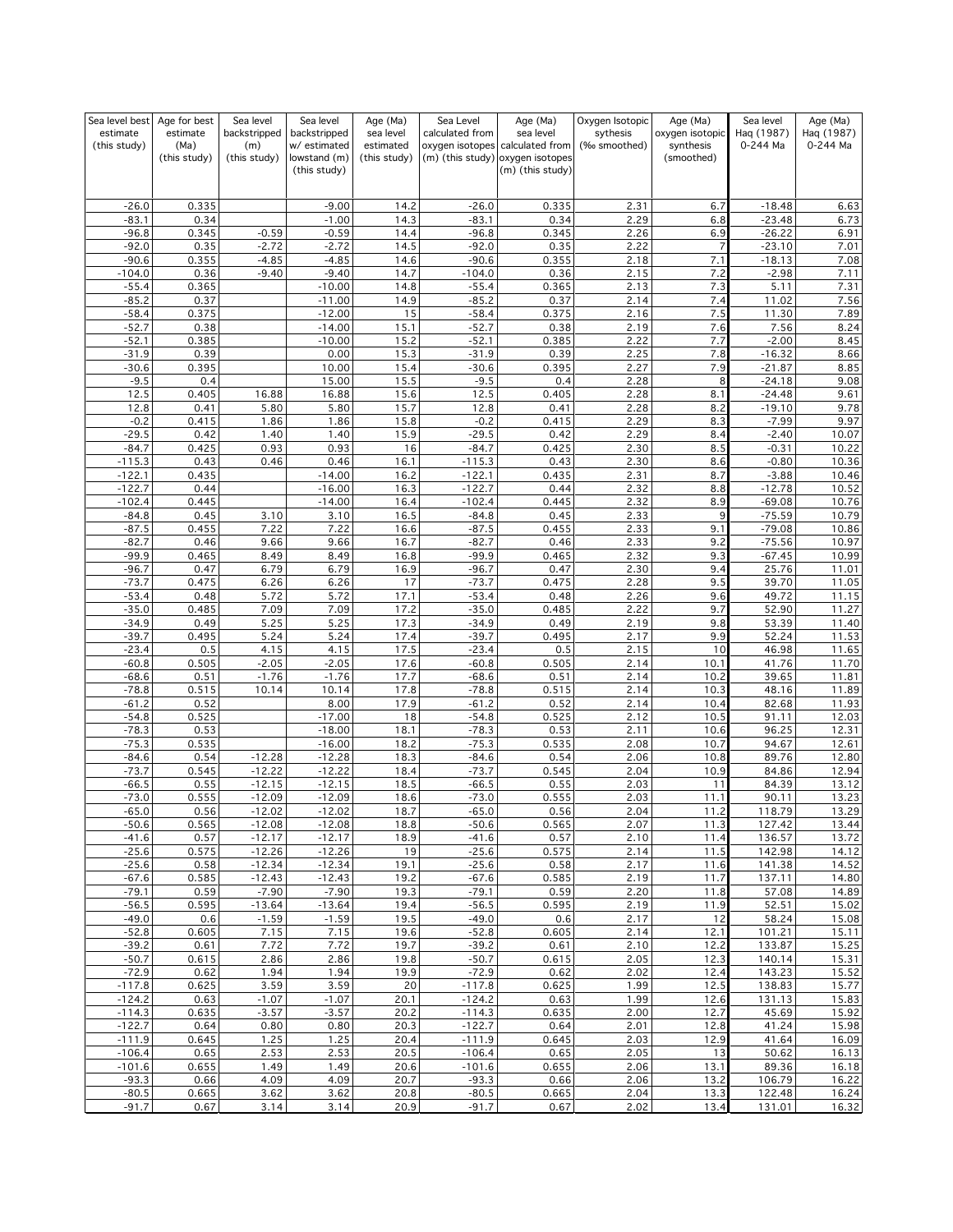| Sea level best     | Age for best         | Sea level            | Sea level                    | Age (Ma)                  | Sea Level          | Age (Ma)                                                            | Oxygen Isotopic | Age (Ma)                | Sea level        | Age (Ma)       |
|--------------------|----------------------|----------------------|------------------------------|---------------------------|--------------------|---------------------------------------------------------------------|-----------------|-------------------------|------------------|----------------|
| estimate           | estimate             | backstripped         | backstripped                 | sea level                 | calculated from    | sea level                                                           | sythesis        | oxygen isotopic         | Haq (1987)       | Haq (1987)     |
| (this study)       | (Ma)<br>(this study) | (m)<br>(this study)  | w/ estimated<br>lowstand (m) | estimated<br>(this study) |                    | oxygen isotopes calculated from<br>(m) (this study) oxygen isotopes | (‰ smoothed)    | synthesis<br>(smoothed) | 0-244 Ma         | 0-244 Ma       |
|                    |                      |                      | (this study)                 |                           |                    | (m) (this study)                                                    |                 |                         |                  |                |
|                    |                      |                      |                              |                           |                    |                                                                     |                 |                         |                  |                |
|                    |                      |                      |                              |                           |                    |                                                                     |                 |                         |                  |                |
| $-80.0$<br>$-82.8$ | 0.675<br>0.68        | 2.66<br>3.39         | 2.66<br>3.39                 | 21<br>21.1                | $-80.0$<br>$-82.8$ | 0.675<br>0.68                                                       | 2.00<br>1.98    | 13.5<br>13.6            | 135.75<br>138.30 | 16.43<br>16.60 |
| $-82.4$            | 0.685                | 7.40                 | 7.40                         | 21.2                      | $-82.4$            | 0.685                                                               | 1.97            | 13.7                    | 137.18           | 16.77          |
| $-53.8$            | 0.69                 | $-14.45$             | $-14.45$                     | 21.3                      | $-53.8$            | 0.69                                                                | 1.95            | 13.8                    | 133.26           | 16.87          |
| $-62.2$            | 0.695                | $-13.02$             | $-13.02$                     | 21.4                      | $-62.2$            | 0.695                                                               | 1.95            | 13.9                    | 122.31           | 16.94          |
| $-70.5$            | 0.7                  | $-12.52$             | $-12.52$                     | 21.5                      | $-70.5$            | 0.7                                                                 | 1.93            | 14                      | 116.88           | 17.01          |
| $-78.9$            | 0.705                | $-13.76$             | $-13.76$                     | 21.6                      | $-78.9$            | 0.705                                                               | 1.91            | 14.1                    | 115.33           | 17.13          |
| $-87.2$            | 0.71                 |                      | $-18.00$                     | 21.7                      | $-87.2$            | 0.71                                                                | 1.88            | 14.2                    | 118.73           | 17.40          |
| $-95.1$            | 0.715                |                      | $-20.00$                     | 21.8                      | $-95.1$            | 0.715                                                               | 1.83            | 14.3                    | 120.70           | 17.74          |
| $-96.4$            | 0.72                 |                      | $-18.00$                     | 21.9                      | $-96.4$            | 0.72                                                                | 1.75            | 14.4                    | 118.46           | 18.07          |
| $-63.7$            | 0.725                | $-10.96$             | $-10.96$                     | 22                        | $-63.7$            | 0.725                                                               | 1.67            | 14.5                    | 106.63           | 18.61          |
| $-70.4$            | 0.73                 | $-10.00$             | $-10.00$                     | 22.1                      | $-70.4$<br>$-75.5$ | 0.73                                                                | 1.58            | 14.6                    | 87.10            | 19.27          |
| $-75.5$<br>$-77.6$ | 0.735<br>0.74        | $-9.04$<br>$-8.09$   | $-9.04$<br>$-8.09$           | 22.2<br>22.3              | $-77.6$            | 0.735<br>0.74                                                       | 1.50<br>1.44    | 14.7<br>14.8            | 67.69<br>64.18   | 19.83<br>20.01 |
| $-73.6$            | 0.745                | $-7.13$              | $-7.13$                      | 22.4                      | $-73.6$            | 0.745                                                               | 1.39            | 14.9                    | 66.96            | 20.14          |
| $-86.1$            | 0.75                 | $-6.18$              | $-6.18$                      | 22.5                      | $-86.1$            | 0.75                                                                | 1.36            | 15                      | 74.30            | 20.25          |
| $-91.5$            | 0.755                | $-5.22$              | $-5.22$                      | 22.6                      | $-91.5$            | 0.755                                                               | 1.34            | 15.1                    | 110.65           | 20.33          |
| $-85.4$            | 0.76                 | $-4.26$              | $-4.26$                      | 22.7                      | $-85.4$            | 0.76                                                                | 1.32            | 15.2                    | 117.23           | 20.41          |
| $-62.3$            | 0.765                | $-3.31$              | $-3.31$                      | 22.8                      | $-62.3$            | 0.765                                                               | 1.32            | 15.3                    | 120.64           | 20.60          |
| $-53.0$            | 0.77                 | $-2.35$              | $-2.35$                      | 22.9                      | $-53.0$            | 0.77                                                                | 1.31            | 15.4                    | 116.37           | 20.77          |
| $-45.1$            | 0.775                | $-1.40$              | $-1.40$                      | 23                        | $-45.1$            | 0.775                                                               | 1.31            | 15.5                    | 109.11           | 20.82          |
| $-21.8$            | 0.78                 | $-0.44$              | $-0.44$                      | 23.1                      | $-21.8$            | 0.78                                                                | 1.31            | 15.6                    | 102.57           | 20.95          |
| $-44.2$            | 0.785                | $-0.58$              | $-0.58$                      | 23.2                      | $-44.2$            | 0.785                                                               | 1.31            | 15.7                    | 110.65           | 21.10          |
| $-48.5$<br>$-98.0$ | 0.79<br>0.795        | $-3.62$<br>5.58      | $-3.62$<br>5.58              | 23.3<br>23.4              | $-48.5$<br>$-98.0$ | 0.79<br>0.795                                                       | 1.31<br>1.31    | 15.8                    | 118.39<br>128.24 | 21.29<br>21.69 |
| $-82.5$            | 0.8                  | 4.01                 | 4.01                         | 23.5                      | $-82.5$            | 0.8                                                                 | 1.31            | 15.9<br>16              | 133.22           | 22.06          |
| $-77.2$            | 0.805                | $-0.78$              | $-0.78$                      | 23.6                      | $-77.2$            | 0.805                                                               | 1.30            | 16.1                    | 134.09           | 22.44          |
| $-58.6$            | 0.81                 | $-9.21$              | $-9.21$                      | 23.7                      | $-58.6$            | 0.81                                                                | 1.28            | 16.2                    | 129.10           | 22.88          |
| $-41.3$            | 0.815                | $-17.64$             | $-17.64$                     | 23.8                      | $-41.3$            | 0.815                                                               | 1.27            | 16.3                    | 121.33           | 23.18          |
| $-55.7$            | 0.82                 | $-31.51$             | $-31.51$                     | 23.9                      | $-55.7$            | 0.82                                                                | 1.26            | 16.4                    | 104.17           | 23.35          |
| $-52.6$            | 0.825                | $-32.21$             | $-32.21$                     | 24                        | $-52.6$            | 0.825                                                               | 1.25            | 16.5                    | 45.04            | 23.44          |
| $-51.1$            | 0.83                 | $-32.91$             | $-32.91$                     | 24.1                      | $-51.1$            | 0.83                                                                | 1.26            | 16.6                    | 35.06            | 23.50          |
| $-48.4$            | 0.835                | $-23.38$             | $-23.38$                     | 24.2                      | $-48.4$            | 0.835                                                               | 1.28            | 16.7                    | 33.28            | 23.65          |
| $-27.6$            | 0.84                 | $-36.08$             | $-36.08$                     | 24.3                      | $-27.6$            | 0.84                                                                | 1.30            | 16.8                    | 39.53            | 23.76          |
| $-24.3$            | 0.845                | $-28.52$             | $-28.52$                     | 24.4                      | $-24.3$            | 0.845                                                               | 1.32            | 16.9                    | 71.45            | 23.85          |
| $-36.2$<br>$-33.0$ | 0.85<br>0.855        | $-10.62$<br>$-11.75$ | $-10.62$<br>$-11.75$         | 24.5<br>24.6              | $-36.2$<br>$-33.0$ | 0.85<br>0.855                                                       | 1.35<br>1.37    | 17<br>17.1              | 80.86<br>85.26   | 23.86<br>24.05 |
| $-19.3$            | 0.86                 | $-12.90$             | $-12.90$                     | 24.7                      | $-19.3$            | 0.86                                                                | 1.39            | 17.2                    | 84.25            | 24.25          |
| $-61.6$            | 0.865                | $-33.86$             | $-33.86$                     | 24.8                      | $-61.6$            | 0.865                                                               | 1.40            | 17.3                    | 75.68            | 24.38          |
| $-83.6$            | 0.87                 | 12.87                | 12.87                        | 24.9                      | $-83.6$            | 0.87                                                                | 1.42            | 17.4                    | 61.37            | 24.45          |
| $-109.3$           | 0.875                | 11.61                | 11.61                        | 25                        | $-109.3$           | 0.875                                                               | 1.44            | 17.5                    | 53.36            | 24.45          |
| $-106.9$           | 0.88                 | 1.94                 | 1.94                         | 25.1                      | $-106.9$           | 0.88                                                                | 1.46            | 17.6                    | 47.36            | 24.68          |
| $-93.7$            | 0.885                | $-7.08$              | $-7.08$                      | 25.2                      | $-93.7$            | 0.885                                                               | 1.48            | 17.7                    | 54.24            | 24.89          |
| $-90.1$            | 0.89                 | $-16.09$             | $-16.09$                     | 25.3                      | $-90.1$            | 0.89                                                                | 1.49            | 17.8                    | 69.37            | 25.06          |
| $-84.3$            | 0.895                | $-6.97$              | $-6.97$                      | 25.4                      | $-84.3$            | 0.895                                                               | 1.51            | 17.9                    | 77.24            | 25.24          |
| $-64.2$            | 0.9                  | 2.15                 | 2.15                         | 25.5                      | $-64.2$            | 0.9                                                                 | 1.51            | 18                      | 80.86            | 25.52          |
| $-60.3$<br>$-74.6$ | 0.905<br>0.91        | 1.30<br>0.45         | 1.30<br>0.45                 | 25.6<br>25.7              | $-60.3$<br>$-74.6$ | 0.905<br>0.91                                                       | 1.51<br>1.50    | 18.1<br>18.2            | 80.81<br>76.43   | 25.80<br>26.04 |
| $-89.1$            | 0.915                | $-12.04$             | $-12.04$                     | 25.8                      | $-89.1$            | 0.915                                                               | 1.48            | 18.3                    | 66.96            | 26.26          |
| $-66.8$            | 0.92                 | $-9.97$              | $-9.97$                      | 25.9                      | $-66.8$            | 0.92                                                                | 1.45            | 18.4                    | 36.70            | 26.55          |
| $-51.5$            | 0.925                | $-7.90$              | $-7.90$                      | 26                        | $-51.5$            | 0.925                                                               | 1.41            | 18.5                    | 31.49            | 26.64          |
| $-31.2$            | 0.93                 | $-5.83$              | $-5.83$                      | 26.1                      | $-31.2$            | 0.93                                                                | 1.38            | 18.6                    | 30.26            | 26.84          |
| $-22.2$            | 0.935                | $-3.77$              | $-3.77$                      | 26.2                      | $-22.2$            | 0.935                                                               | 1.35            | 18.7                    | 34.01            | 26.99          |
| $-19.8$            | 0.94                 | 10.69                | 10.69                        | 26.3                      | $-19.8$            | 0.94                                                                | 1.31            | 18.8                    | 58.13            | 27.14          |
| $-9.8$             | 0.945                | 25.14                | 25.14                        | 26.4                      | $-9.8$             | 0.945                                                               | 1.29            | 18.9                    | 62.07            | 27.68          |
| 2.0                | 0.95                 | 23.14                | 23.14                        | 26.5                      | 2.0                | 0.95                                                                | 1.27            | 19                      | 56.48            | 28.29          |
| $-40.6$            | 0.955                | 2.72                 | 2.72                         | 26.6                      | $-40.6$            | 0.955                                                               | 1.27            | 19.1                    | 37.69            | 28.80          |
| $-41.1$            | 0.96                 | 38.79                | 38.79                        | 26.7                      | $-41.1$            | 0.96                                                                | 1.27            | 19.2                    | 20.46            | 28.93          |
| $-57.3$<br>$-38.6$ | 0.965<br>0.97        | 18.39<br>2.47        | 18.39<br>2.47                | 26.8<br>26.9              | $-57.3$<br>$-38.6$ | 0.965<br>0.97                                                       | 1.28<br>1.30    | 19.3<br>19.4            | 10.06<br>3.10    | 28.99<br>29.23 |
| $-27.9$            | 0.975                | $-14.58$             | $-14.58$                     | 27                        | $-27.9$            | 0.975                                                               | 1.33            | 19.5                    | 1.01             | 29.50          |
| $-42.6$            | 0.98                 | $-2.17$              | $-2.17$                      | 27.1                      | $-42.6$            | 0.98                                                                | 1.36            | 19.6                    | 11.14            | 29.93          |
| $-46.6$            | 0.985                | $-10.47$             | $-10.47$                     | 27.2                      | $-46.6$            | 0.985                                                               | 1.40            | 19.7                    | 35.06            | 29.93          |
| $-29.3$            | 0.99                 | 17.83                | 17.83                        | 27.3                      | $-29.3$            | 0.99                                                                | 1.43            | 19.8                    | 131.72           | 30.16          |
| $-48.1$            | 0.995                | 16.08                | 16.08                        | 27.4                      | $-48.1$            | 0.995                                                               | 1.46            | 19.9                    | 148.02           | 30.11          |
| $-54.7$            | $\mathbf{1}$         | 14.39                | 14.39                        | 27.5                      | $-54.7$            | $\mathbf{1}$                                                        | 1.49            | 20                      | 167.15           | 30.37          |
| $-65.7$            | 1.005                | $-4.67$              | $-4.67$                      | 27.6                      | $-65.7$            | 1.005                                                               | 1.51            | 20.1                    | 177.32           | 30.59          |
| $-66.8$            | 1.01                 | $-23.73$             | $-23.73$                     | 27.7                      | $-66.8$            | 1.01                                                                | 1.52            | 20.2                    | 178.81           | 30.84          |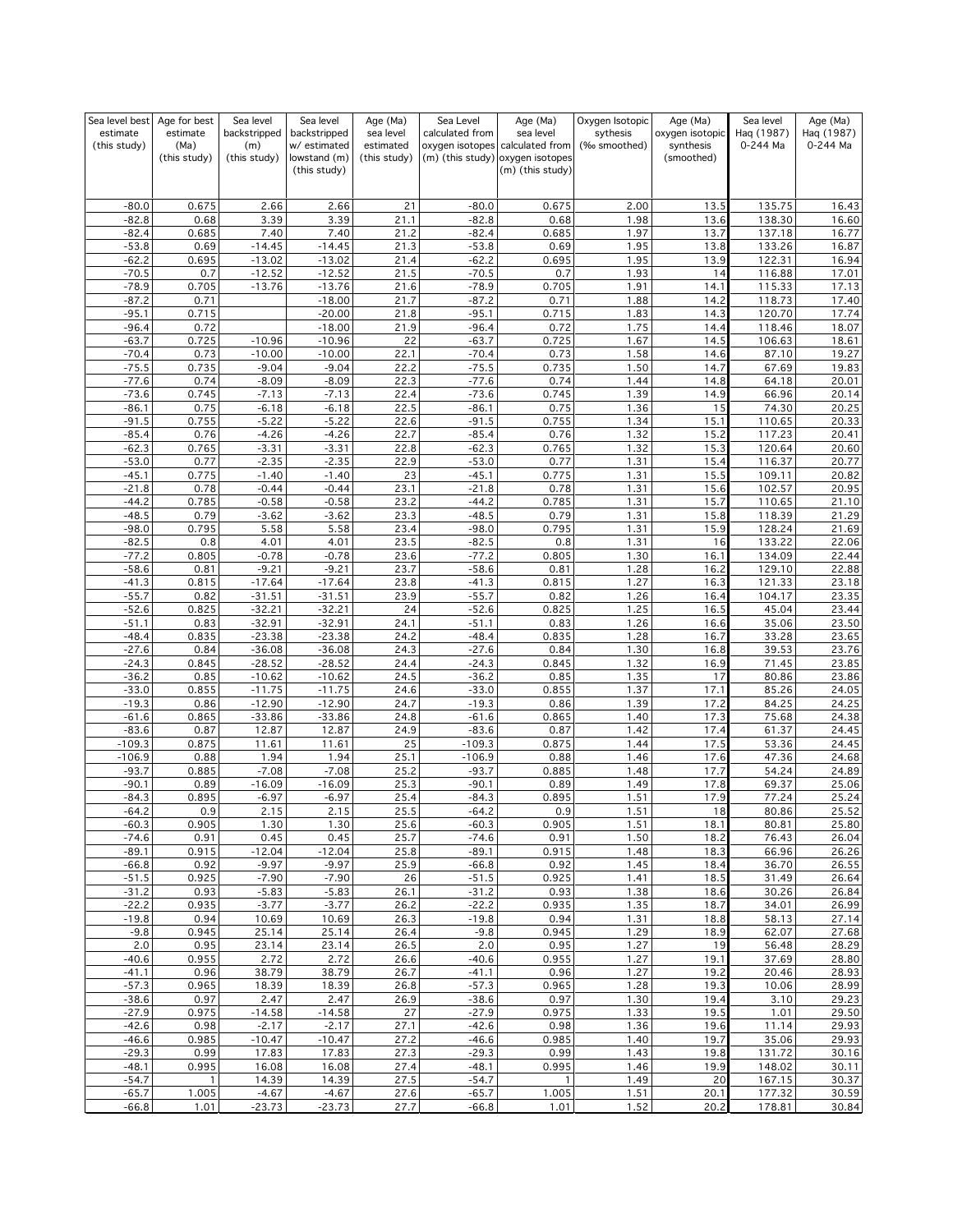| Sea level best     | Age for best  | Sea level          | Sea level                    | Age (Ma)     | Sea Level          | Age (Ma)                                             | Oxygen Isotopic | Age (Ma)        | Sea level        | Age (Ma)       |
|--------------------|---------------|--------------------|------------------------------|--------------|--------------------|------------------------------------------------------|-----------------|-----------------|------------------|----------------|
| estimate           | estimate      | backstripped       | backstripped                 | sea level    | calculated from    | sea level                                            | sythesis        | oxygen isotopic | Haq (1987)       | Haq (1987)     |
| (this study)       | (Ma)          | (m)                | w/ estimated                 | estimated    |                    | oxygen isotopes calculated from                      | (‰ smoothed)    | synthesis       | 0-244 Ma         | 0-244 Ma       |
|                    | (this study)  | (this study)       | lowstand (m)<br>(this study) | (this study) |                    | (m) (this study) oxygen isotopes<br>(m) (this study) |                 | (smoothed)      |                  |                |
|                    |               |                    |                              |              |                    |                                                      |                 |                 |                  |                |
|                    |               |                    |                              |              |                    |                                                      |                 |                 |                  |                |
| $-31.9$            | 1.015         | $-24.41$           | $-24.41$                     | 27.8         | $-31.9$            | 1.015                                                | 1.53            | 20.3            | 175.68           | 31.02          |
| $-27.0$            | 1.02          | $-26.45$           | $-26.45$                     | 27.9         | $-27.0$            | 1.02                                                 | 1.53            | 20.4            | 173.42           | 31.22          |
| $-38.0$            | 1.025         |                    | $-30.00$                     | 28           | $-38.0$            | 1.025                                                | 1.53            | 20.5            | 178.86           | 31.36          |
| $-68.6$<br>$-75.2$ | 1.03<br>1.035 |                    | $-32.00$<br>$-20.00$         | 28.1<br>28.2 | $-68.6$<br>$-75.2$ | 1.03<br>1.035                                        | 1.52<br>1.51    | 20.6<br>20.7    | 192.24<br>196.27 | 31.80          |
| $-85.3$            | 1.04          | 19.50              | 19.50                        | 28.3         | $-85.3$            | 1.04                                                 | 1.49            | 20.8            | 196.30           | 32.14<br>32.46 |
| $-75.1$            | 1.045         | 18.97              | 18.97                        | 28.4         | $-75.1$            | 1.045                                                | 1.48            | 20.9            | 192.65           | 32.77          |
| $-69.1$            | 1.05          | 18.43              | 18.43                        | 28.5         | $-69.1$            | 1.05                                                 | 1.46            | 21              | 179.26           | 33.08          |
| $-63.4$            | 1.055         | 19.09              | 19.09                        | 28.6         | $-63.4$            | 1.055                                                | 1.45            | 21.1            | 160.95           | 33.12          |
| $-56.6$            | 1.06          | 18.64              | 18.64                        | 28.7         | $-56.6$            | 1.06                                                 | 1.43            | 21.2            | 111.11           | 33.29          |
| $-5.8$             | 1.065         | 5.62               | 5.62                         | 28.8         | $-5.8$             | 1.065                                                | 1.42            | 21.3            | 102.64           | 33.37          |
| $-48.6$            | 1.07          | $-7.40$            | $-7.40$                      | 28.9         | $-48.6$            | 1.07                                                 | 1.41            | 21.4            | 103.46           | 33.57          |
| $-15.1$            | 1.075         | 7.82               | 7.82                         | 29           | $-15.1$            | 1.075                                                | 1.39            | 21.5            | 113.39           | 33.67          |
| $-20.4$            | 1.08          | 3.72               | 3.72                         | 29.1         | $-20.4$            | 1.08                                                 | 1.37            | 21.6            | 137.74           | 33.72          |
| $-55.5$            | 1.085         | $-1.84$            | $-1.84$                      | 29.2         | $-55.5$            | 1.085                                                | 1.35            | 21.7            | 147.46           | 33.77          |
| $-68.3$            | 1.09          | $-7.41$            | $-7.41$                      | 29.3         | $-68.3$            | 1.09                                                 | 1.33            | 21.8            | 151.31           | 33.88          |
| $-58.7$            | 1.095         | $-8.78$            | $-8.78$                      | 29.4         | $-58.7$            | 1.095                                                | 1.31            | 21.9            | 149.51           | 34.04          |
| $-73.9$            | 1.1           |                    | $-9.00$                      | 29.5         | $-73.9$            | 1.1                                                  | 1.28            | 22              | 142.24<br>135.95 | 34.08          |
| $-40.0$<br>$-37.7$ | 1.105<br>1.11 |                    | $-12.00$<br>$-13.00$         | 29.6<br>29.7 | $-40.0$<br>$-37.7$ | 1.105<br>1.11                                        | 1.27<br>1.27    | 22.1<br>22.2    | 131.70           | 34.10<br>34.19 |
| $-52.8$            | 1.115         |                    | $-10.00$                     | 29.8         | $-52.8$            | 1.115                                                | 1.27            | 22.3            | 132.74           | 34.28          |
| $-70.5$            | 1.12          |                    | 0.00                         | 29.9         | $-70.5$            | 1.12                                                 | 1.29            | 22.4            | 138.89           | 34.36          |
| $-79.4$            | 1.125         |                    | 3.00                         | 30           | $-79.4$            | 1.125                                                | 1.32            | 22.5            | 142.74           | 34.72          |
| $-77.1$            | 1.13          | 4.18               | 4.18                         | 30.1         | $-77.1$            | 1.13                                                 | 1.36            | 22.6            | 136.63           | 35.02          |
| $-75.1$            | 1.135         | 3.80               | 3.80                         | 30.2         | $-75.1$            | 1.135                                                | 1.40            | 22.7            | 129.80           | 35.08          |
| $-72.0$            | 1.14          | 3.43               | 3.43                         | 30.3         | $-72.0$            | 1.14                                                 | 1.44            | 22.8            | 124.88           | 35.45          |
| $-42.7$            | 1.145         | 3.06               | 3.06                         | 30.4         | $-42.7$            | 1.145                                                | 1.47            | 22.9            | 129.57           | 35.91          |
| $-38.9$            | 1.15          | 5.61               | 5.61                         | 30.5         | $-38.9$            | 1.15                                                 | 1.50            | 23              | 133.30           | 36.23          |
| $-41.1$            | 1.155         | 8.17               | 8.17                         | 30.6         | $-41.1$            | 1.155                                                | 1.53            | 23.1            | 128.25           | 36.57          |
| $-20.6$            | 1.16          | 10.73              | 10.73                        | 30.7         | $-20.6$            | 1.16                                                 | 1.55            | 23.2            | 120.01           | 36.67          |
| $-26.3$            | 1.165         | 13.29              | 13.29                        | 30.8         | $-26.3$            | 1.165                                                | 1.58            | 23.3            | 102.01           | 36.80          |
| $-18.3$            | 1.17          | 15.84              | 15.84                        | 30.9         | $-18.3$            | 1.17                                                 | 1.60            | 23.4            | 94.57            | 37.23          |
| $-31.8$            | 1.175         | 16.27              | 16.27                        | 31           | $-31.8$            | 1.175                                                | 1.62            | 23.5            | 158.74           | 37.37          |
| $-19.0$            | 1.18          | 11.51              | 11.51                        | 31.1         | $-19.0$            | 1.18                                                 | 1.63            | 23.6            | 170.61           | 37.57          |
| $-33.4$            | 1.185         | 11.31              | 11.31                        | 31.2         | $-33.4$            | 1.185<br>1.19                                        | 1.64            | 23.7            | 175.03           | 37.68          |
| $-60.4$<br>$-56.4$ | 1.19<br>1.195 | 11.11<br>10.89     | 11.11<br>10.89               | 31.3<br>31.4 | $-60.4$<br>$-56.4$ | 1.195                                                | 1.64<br>1.63    | 23.8<br>23.9    | 175.95<br>171.98 | 37.99<br>38.40 |
| $-42.1$            | 1.2           | 10.68              | 10.68                        | 31.5         | $-42.1$            | 1.2                                                  | 1.62            | 24              | 173.32           | 38.74          |
| $-59.5$            | 1.205         | 10.46              | 10.46                        | 31.6         | $-59.5$            | 1.205                                                | 1.60            | 24.1            | 177.51           | 38.96          |
| $-57.5$            | 1.21          |                    | 5.00                         | 31.7         | $-57.5$            | 1.21                                                 | 1.58            | 24.2            | 187.13           | 39.04          |
| $-60.0$            | 1.215         |                    | $-4.00$                      | 31.8         | $-60.0$            | 1.215                                                | 1.55            | 24.3            | 192.38           | 39.34          |
| $-47.2$            | 1.22          |                    | $-6.00$                      | 31.9         | $-47.2$            | 1.22                                                 | 1.51            | 24.4            | 192.01           | 39.65          |
| $-29.6$            | 1.225         |                    | $-4.00$                      | 32           | $-29.6$            | 1.225                                                | 1.47            | 24.5            | 180.72           | 39.85          |
| $-25.1$            | 1.23          |                    | 0.00                         | 32.1         | $-25.1$            | 1.23                                                 | 1.43            | 24.6            | 151.99           | 40.10          |
| $-23.6$            | 1.235         | 4.68               | 4.68                         | 32.2         | $-23.6$            | 1.235                                                | 1.40            | 24.7            | 144.05           | 40.29          |
| $-7.8$             | 1.24          | $-0.26$            | $-0.26$                      | 32.3         | $-7.8$             | <u>1.24</u>                                          | <u>1.38</u>     | 24.8            | 139.66           | 40.68          |
| $-36.6$            | 1.245         | 31.00              | 31.00                        | 32.4         | $-36.6$            | 1.245                                                | 1.38            | 24.9            | 139.72           | 41.01          |
| $-78.6$            | 1.25          | 28.41              | 28.41                        | 32.5         | $-78.6$            | 1.25                                                 | 1.37            | 25              | 146.48           | 41.36          |
| $-91.7$            | 1.255         | 36.48              | 36.48                        | 32.6         | $-91.7$            | 1.255                                                | 1.37            | 25.1            | 168.52           | 41.64          |
| $-71.6$<br>$-61.9$ | 1.26<br>1.265 | $-8.03$<br>$-8.21$ | $-8.03$<br>$-8.21$           | 32.7<br>32.8 | $-71.6$<br>$-61.9$ | 1.26<br>1.265                                        | 1.37<br>1.37    | 25.2<br>25.3    | 174.78<br>177.97 | 41.75          |
| $-42.4$            | 1.27          | $-8.40$            | $-12.00$                     | 32.9         | $-42.4$            | 1.27                                                 | 1.36            | 25.4            | 174.66           | 42.08<br>42.42 |
| $-30.8$            | 1.275         |                    | $-10.00$                     | 33           | $-30.8$            | 1.275                                                | 1.35            | 25.5            | 172.24           | 42.65          |
| $-34.1$            | 1.28          | 5.86               | 5.86                         | 33.1         | $-34.1$            | 1.28                                                 | 1.34            | 25.6            | 174.03           | 42.92          |
| $-61.9$            | 1.285         | 11.22              | 11.22                        | 33.2         | $-61.9$            | 1.285                                                | 1.34            | 25.7            | 186.86           | 43.22          |
| $-70.3$            | 1.29          | 16.59              | 16.59                        | 33.3         | $-70.3$            | 1.29                                                 | 1.35            | 25.8            | 200.55           | 43.54          |
| $-55.9$            | 1.295         | 21.95              | 21.95                        | 33.4         | $-55.9$            | 1.295                                                | 1.37            | 25.9            | 208.48           | 43.95          |
| $-55.6$            | 1.3           | $-7.01$            | $-7.01$                      | 33.5         | $-55.6$            | 1.3                                                  | 1.40            | 26              | 210.85           | 44.55          |
| $-55.0$            | 1.305         |                    | 26.00                        | 33.6         | $-55.0$            | 1.305                                                | 1.44            | 26.1            | 205.57           | 44.98          |
| $-40.5$            | 1.31          |                    | 40.00                        | 33.7         | $-40.5$            | 1.31                                                 | 1.49            | 26.2            | 200.23           | 45.14          |
| $-29.7$            | 1.315         | 42.55              | 42.55                        | 33.8         | $-29.7$            | 1.315                                                | 1.55            | 26.3            | 194.35           | 45.32          |
| $-25.5$            | 1.32          | 42.81              | 42.81                        | 33.9         | $-25.5$            | 1.32                                                 | 1.60            | 26.4            | 191.82           | 45.54          |
| $-58.7$            | 1.325         | 42.74              | 42.74                        | 34           | $-58.7$            | 1.325                                                | 1.64            | 26.5            | 196.49           | 45.95          |
| $-56.5$            | 1.33          | 42.67              | 42.67                        | 34.1         | $-56.5$            | 1.33                                                 | 1.67            | 26.6            | 207.65           | 46.44          |
| $-58.2$            | 1.335         | 47.07              | 47.07                        | 34.2         | $-58.2$            | 1.335                                                | 1.69            | 26.7            | 213.01           | 46.71          |
| $-50.9$<br>$-40.7$ | 1.34          |                    | 45.00                        | 34.3         | $-50.9$            | 1.34                                                 | 1.70            | 26.8            | 214.20           | 47.18<br>47.39 |
| $-11.8$            | 1.345<br>1.35 |                    | 30.00<br>6.00                | 34.4<br>34.5 | $-40.7$<br>$-11.8$ | 1.345<br>1.35                                        | 1.70<br>1.71    | 26.9<br>27      | 211.13<br>204.05 | 47.57          |
|                    |               |                    |                              |              |                    |                                                      |                 |                 |                  |                |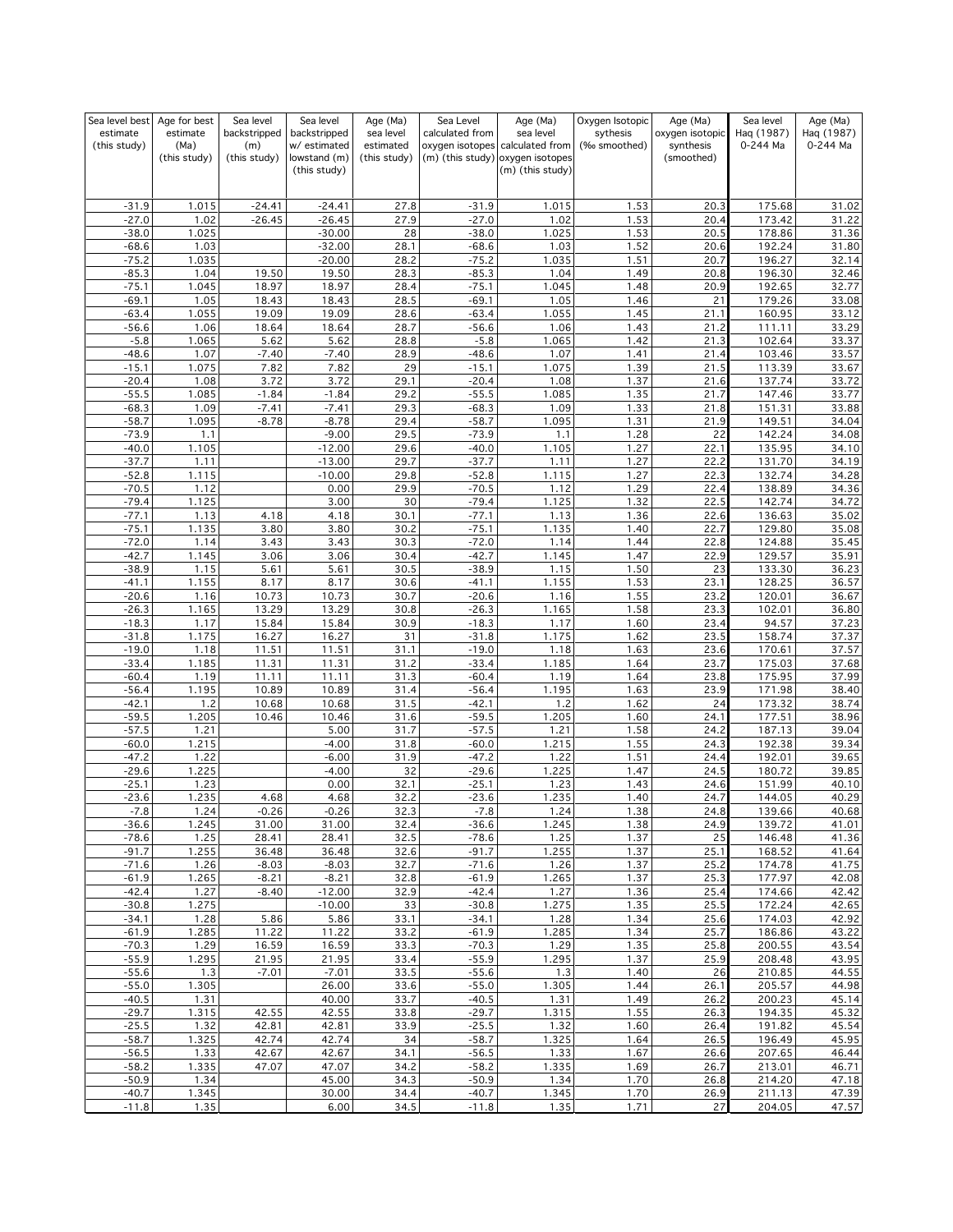| Sea level best     | Age for best  | Sea level      | Sea level                    | Age (Ma)     | Sea Level          | Age (Ma)                                             | Oxygen Isotopic | Age (Ma)        | Sea level        | Age (Ma)       |
|--------------------|---------------|----------------|------------------------------|--------------|--------------------|------------------------------------------------------|-----------------|-----------------|------------------|----------------|
| estimate           | estimate      | backstripped   | backstripped                 | sea level    | calculated from    | sea level                                            | sythesis        | oxygen isotopic | Haq (1987)       | Haq (1987)     |
| (this study)       | (Ma)          | (m)            | w/ estimated                 | estimated    |                    | oxygen isotopes calculated from                      | (‰ smoothed)    | synthesis       | 0-244 Ma         | 0-244 Ma       |
|                    | (this study)  | (this study)   | lowstand (m)<br>(this study) | (this study) |                    | (m) (this study) oxygen isotopes<br>(m) (this study) |                 | (smoothed)      |                  |                |
|                    |               |                |                              |              |                    |                                                      |                 |                 |                  |                |
|                    |               |                |                              |              |                    |                                                      |                 |                 |                  |                |
| $-4.7$             | 1.355         |                | 6.00                         | 34.6         | $-4.7$             | 1.355                                                | 1.72            | 27.1            | 169.18           | 47.62          |
| $-36.9$            | 1.36          |                | 15.00                        | 34.7         | $-36.9$            | 1.36                                                 | 1.73            | 27.2            | 161.56           | 47.81          |
| $-49.8$            | 1.365         | 17.48          | 17.48                        | 34.8         | $-49.8$            | 1.365                                                | 1.74            | 27.3            | 160.53           | 48.07          |
| $-64.9$            | 1.37          | 29.55          | 29.55                        | 34.9         | $-64.9$            | 1.37                                                 | 1.76            | 27.4            | 168.93           | 48.28          |
| $-58.0$            | 1.375         | 34.25          | 34.25                        | 35           | $-58.0$            | 1.375                                                | 1.77            | 27.5            | 183.10           | 48.33          |
| $-55.4$            | 1.38          | 38.95          | 38.95                        | 35.1         | $-55.4$            | 1.38                                                 | 1.77            | 27.6            | 186.10           | 48.56          |
| $-38.5$            | 1.385         | 41.59          | 41.59                        | 35.2         | $-38.5$            | 1.385                                                | 1.77<br>1.77    | 27.7            | 185.43           | 48.75          |
| $-25.7$<br>$-11.6$ | 1.39<br>1.395 | 45.19<br>41.41 | 45.19<br>41.41               | 35.3<br>35.4 | $-25.7$<br>$-11.6$ | 1.39<br>1.395                                        | 1.76            | 27.8<br>27.9    | 178.80<br>80.03  | 48.86<br>49.16 |
| $-19.7$            | 1.4           | 54.34          | 54.34                        | 35.5         | $-19.7$            | 1.4                                                  | 1.75            | 28              | 71.68            | 49.30          |
| $-36.2$            | 1.405         | 32.17          | 32.17                        | 35.6         | $-36.2$            | 1.405                                                | 1.74            | 28.1            | 83.33            | 49.54          |
| $-49.7$            | 1.41          | 49.18          | 49.18                        | 35.7         | $-49.7$            | 1.41                                                 | 1.74            | 28.2            | 92.31            | 49.56          |
| $-63.9$            | 1.415         |                | 49.00                        | 35.8         | $-63.9$            | 1.415                                                | 1.74            | 28.3            | 187.11           | 49.76          |
| $-69.3$            | 1.42          |                | 35.00                        | 35.9         | $-69.3$            | 1.42                                                 | 1.74            | 28.4            | 195.54           | 49.83          |
| $-61.9$            | 1.425         |                | 22.00                        | 36           | $-61.9$            | 1.425                                                | 1.74            | 28.5            | 198.87           | 49.89          |
| $-39.1$            | 1.43          |                | 10.00                        | 36.1         | $-39.1$            | 1.43                                                 | 1.75            | 28.6            | 200.13           | 50.02          |
| $-7.2$             | 1.435         |                | 8.00                         | 36.2         | $-7.2$             | 1.435                                                | 1.75            | 28.7            | 195.33           | 50.12          |
| $-3.5$             | 1.44          |                | 12.00                        | 36.3         | $-3.5$             | 1.44                                                 | 1.76            | 28.8            | 202.11           | 50.33          |
| 4.3                | 1.445         |                | 17.00                        | 36.4         | 4.3                | 1.445                                                | 1.76            | 28.9            | 206.32           | 50.41          |
| 10.1               | 1.45          |                | 19.00                        | 36.5         | 10.1               | 1.45                                                 | 1.75            | 29              | 202.92           | 50.62          |
| $-44.2$            | 1.455         | 19.27          | 19.27                        | 36.6         | $-44.2$            | 1.455                                                | 1.75            | 29.1            | 207.33           | 50.81          |
| $-75.0$            | 1.46          | 19.09          | 19.09                        | 36.7         | $-75.0$            | 1.46                                                 | 1.74            | 29.2            | 210.98           | 51.05          |
| $-50.1$            | 1.465         | 26.13          | 26.13                        | 36.8         | $-50.1$            | 1.465                                                | 1.74            | 29.3            | 212.14           | 51.35          |
| $-27.0$            | 1.47          | 25.65          | 25.65                        | 36.9         | $-27.0$            | 1.47                                                 | 1.74            | 29.4            | 204.86           | 51.52          |
| $-22.1$            | 1.475         | 25.17          | 25.17                        | 37           | $-22.1$            | 1.475                                                | 1.74            | 29.5            | 184.07           | 51.57          |
| $-6.5$             | 1.48          | 43.55          | 43.55                        | 37.1         | $-6.5$             | 1.48                                                 | 1.73            | 29.6            | 176.68           | 51.78          |
| 2.7<br>0.0         | 1.485<br>1.49 | 42.12          | 40.00<br>34.00               | 37.2<br>37.3 | 2.7<br>0.0         | 1.485<br>1.49                                        | 1.73<br>1.71    | 29.7<br>29.8    | 180.11<br>208.97 | 52.04<br>52.27 |
| $-26.3$            | 1.495         |                | 30.00                        | 37.4         | $-26.3$            | 1.495                                                | 1.68            | 29.9            | 215.02           | 52.31          |
| $-60.7$            | 1.5           |                | 26.00                        | 37.5         | $-60.7$            | 1.5                                                  | 1.65            | 30              | 217.16           | 52.40          |
| $-68.1$            | 1.505         |                | 23.00                        | 37.6         | $-68.1$            | 1.505                                                | 1.62            | 30.1            | 212.70           | 52.48          |
| $-58.3$            | 1.51          |                | 21.00                        | 37.7         | $-58.3$            | 1.51                                                 | 1.58            | 30.2            | 207.06           | 52.52          |
| $-41.3$            | 1.515         |                | 20.00                        | 37.8         | $-41.3$            | 1.515                                                | 1.56            | 30.3            | 206.28           | 52.60          |
| $-19.4$            | 1.52          |                | 19.00                        | 37.9         | $-19.4$            | 1.52                                                 | 1.54            | 30.4            | 211.57           | 52.67          |
| $-22.3$            | 1.525         |                | 18.00                        | 38           | $-22.3$            | 1.525                                                | 1.53            | 30.5            | 220.15           | 52.92          |
| $-41.4$            | 1.53          |                | 17.00                        | 38.1         | $-41.4$            | 1.53                                                 | 1.53            | 30.6            | 217.62           | 53.03          |
| $-52.8$            | 1.535         |                | 15.00                        | 38.2         | $-52.8$            | 1.535                                                | 1.53            | 30.7            | 212.17           | 53.15          |
| $-78.4$            | 1.54          |                | 13.00                        | 38.3         | $-78.4$            | 1.54                                                 | 1.54            | 30.8            | 209.00           | 53.24          |
| $-66.2$            | 1.545         |                | 11.00                        | 38.4         | $-66.2$            | 1.545                                                | 1.54            | 30.9            | 211.99           | 53.47          |
| $-34.2$            | 1.55          |                | 9.00                         | 38.5         | $-34.2$            | 1.55                                                 | 1.54            | 31              | 214.08           | 54.04          |
| $-44.2$            | 1.555         |                | 7.50                         | 38.6         | $-44.2$            | 1.555                                                | 1.54            | 31.1            | 209.92           | 54.43          |
| $-31.6$            | 1.56          |                | 6.00                         | 38.7         | $-31.6$            | 1.56                                                 | 1.53            | 31.2            | 160.52           | 54.66          |
| $-32.4$            | 1.565         |                | 5.50                         | 38.8         | $-32.4$            | 1.565                                                | 1.53            | 31.3            | 154.33           | 54.86          |
| $-27.5$<br>$-60.8$ | 1.57<br>1.575 |                | 5.00<br>5.50                 | 38.9<br>39   | $-27.5$<br>$-60.8$ | 1.57<br>1.575                                        | 1.53<br>1.54    | 31.4<br>31.5    | 157.65<br>197.25 | 55.11          |
| -54.1              | 1.58          |                | 6.00                         | 39.1         | $-54.1$            | 1.58                                                 | 1.54            | 31.6            | 187.37           | 55.26<br>55.41 |
| $-38.1$            | 1.585         |                | 6.50                         | 39.2         | $-38.1$            | 1.585                                                | 1.54            | 31.7            | 164.85           | 55.43          |
| $-33.7$            | 1.59          |                | 7.00                         | 39.3         | $-33.7$            | 1.59                                                 | 1.55            | 31.8            | 134.08           | 55.56          |
| $-29.9$            | 1.595         |                | 8.00                         | 39.4         | $-29.9$            | 1.595                                                | 1.55            | 31.9            | 130.82           | 55.64          |
| $-31.5$            | 1.6           |                | 9.00                         | 39.5         | $-31.5$            | 1.6                                                  | 1.55            | 32              | 138.71           | 55.70          |
| $-25.3$            | 1.605         |                | 12.00                        | 39.6         | $-25.3$            | 1.605                                                | 1.55            | 32.1            | 172.70           | 55.70          |
| $-24.0$            | 1.61          |                | 15.00                        | 39.7         | $-24.0$            | 1.61                                                 | 1.56            | 32.2            | 177.64           | 55.83          |
| $-28.6$            | 1.615         |                | 19.00                        | 39.8         | $-28.6$            | 1.615                                                | 1.58            | 32.3            | 170.81           | 55.89          |
| $-33.2$            | 1.62          |                | 22.00                        | 39.9         | $-33.2$            | 1.62                                                 | 1.60            | 32.4            | 71.96            | 55.89          |
| $-28.1$            | 1.625         | 17.00          | 17.00                        | 40           | $-28.1$            | 1.625                                                | 1.64            | 32.5            | 72.60            | 55.90          |
| $-38.4$            | 1.63          | 18.03          | 18.03                        | 40.1         | $-38.4$            | 1.63                                                 | 1.68            | 32.6            | 173.79           | 55.97          |
| $-32.2$            | 1.635         | 18.14          | 18.14                        | 40.2         | $-32.2$            | 1.635                                                | 1.73            | 32.7            | 184.45           | 56.19          |
| $-39.3$            | 1.64          | 18.25          | 18.25                        | 40.3         | $-39.3$            | 1.64                                                 | 1.78            | 32.8            | 191.64           | 56.48          |
| $-65.1$            | 1.645         | 18.36          | 18.36                        | 40.4         | $-65.1$            | 1.645                                                | 1.82            | 32.9            | 193.40           | 56.79          |
| $-49.3$            | 1.65          | 18.47          | 18.47                        | 40.5         | $-49.3$            | 1.65                                                 | 1.85            | 33              | 192.99           | 57.15          |
| $-69.8$<br>$-59.2$ | 1.655<br>1.66 | 30.71<br>31.69 | 30.71<br>31.69               | 40.6<br>40.7 | $-69.8$<br>$-59.2$ | 1.655<br>1.66                                        | 1.86<br>1.85    | 33.1<br>33.2    | 190.14<br>177.17 | 57.30<br>57.65 |
| $-60.4$            | 1.665         | 32.68          | 32.68                        | 40.8         | $-60.4$            | 1.665                                                | 1.80            | 33.3            | 70.62            | 58.66          |
| $-29.9$            | 1.67          | 33.67          | 33.67                        | 40.9         | $-29.9$            | 1.67                                                 | 1.74            | 33.4            | 61.08            | 58.71          |
| $-21.8$            | 1.675         | 34.66          | 34.66                        | 41           | $-21.8$            | 1.675                                                | 1.65            | 33.5            | 56.16            | 58.92          |
| $-20.4$            | 1.68          | 25.42          | 25.42                        | 41.1         | $-20.4$            | 1.68                                                 | 1.57            | 33.6            | 65.30            | 59.15          |
| $-15.0$            | 1.685         | 25.29          | 25.29                        | 41.2         | $-15.0$            | 1.685                                                | 1.49            | 33.7            | 148.21           | 59.22          |
| $-34.5$            | 1.69          |                | 24.00                        | 41.3         | $-34.5$            | 1.69                                                 | 1.42            | 33.8            | 173.51           | 59.27          |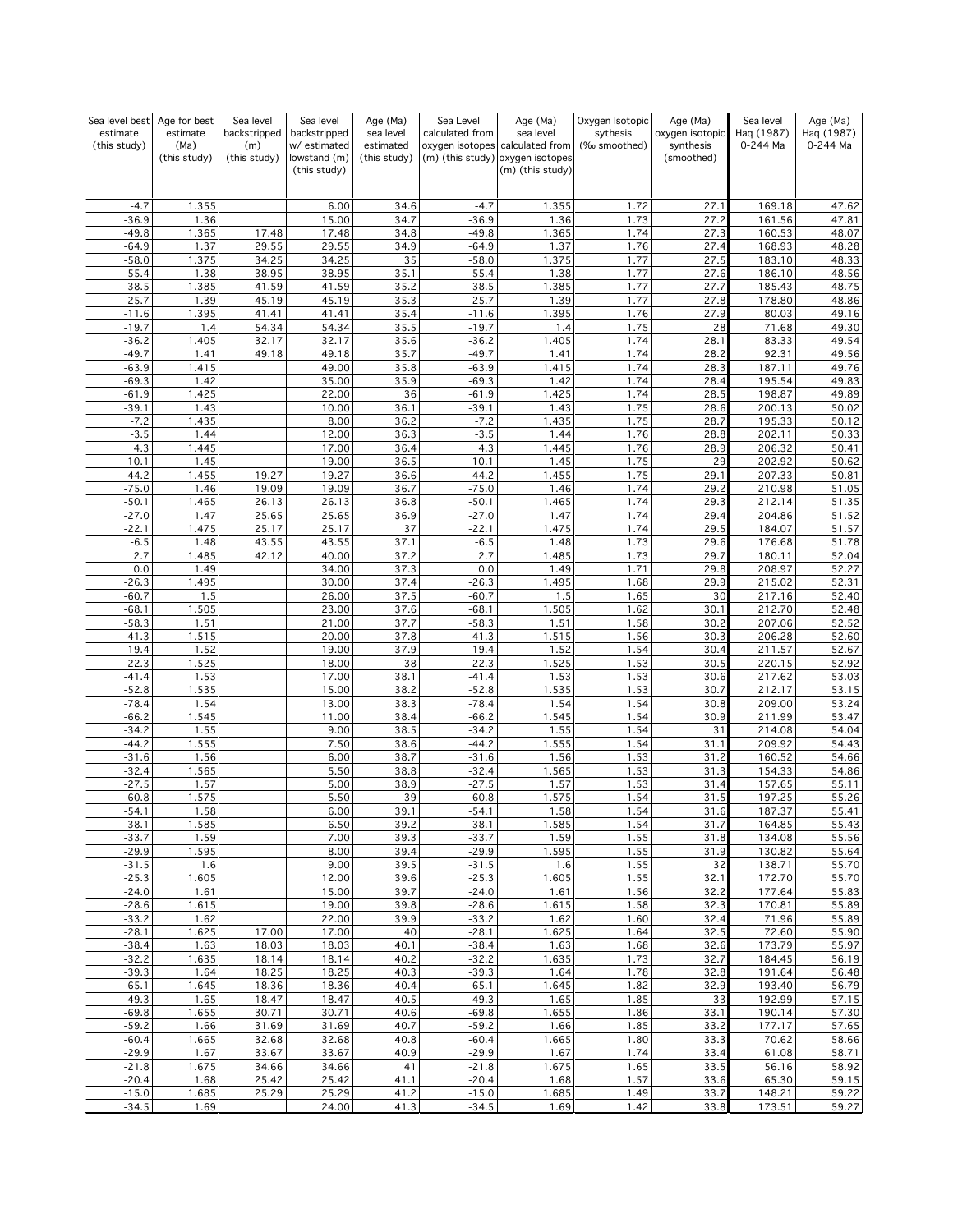| Sea level best     | Age for best   | Sea level    | Sea level                    | Age (Ma)     | Sea Level          | Age (Ma)                                             | Oxygen Isotopic | Age (Ma)        | Sea level        | Age (Ma)       |
|--------------------|----------------|--------------|------------------------------|--------------|--------------------|------------------------------------------------------|-----------------|-----------------|------------------|----------------|
| estimate           | estimate       | backstripped | backstripped                 | sea level    | calculated from    | sea level                                            | sythesis        | oxygen isotopic | Haq (1987)       | Haq (1987)     |
| (this study)       | (Ma)           | (m)          | w/ estimated                 | estimated    |                    | oxygen isotopes calculated from                      | (‰ smoothed)    | synthesis       | 0-244 Ma         | 0-244 Ma       |
|                    | (this study)   | (this study) | lowstand (m)<br>(this study) | (this study) |                    | (m) (this study) oxygen isotopes<br>(m) (this study) |                 | (smoothed)      |                  |                |
|                    |                |              |                              |              |                    |                                                      |                 |                 |                  |                |
|                    |                |              |                              |              |                    |                                                      |                 |                 |                  |                |
| $-56.7$            | 1.695          |              | 22.00                        | 41.4         | $-56.7$            | 1.695                                                | 1.36            | 33.9            | 178.66           | 59.34          |
| $-49.2$            | 1.7            |              | 20.00                        | 41.5         | $-49.2$            | 1.7                                                  | 1.30            | 34              | 179.26           | 59.41          |
| $-48.0$            | 1.705          |              | 18.00                        | 41.6         | $-48.0$            | 1.705                                                | 1.24            | 34.1            | 172.84           | 59.47          |
| $-36.6$<br>$-25.1$ | 1.71<br>1.715  |              | 16.00<br>14.00               | 41.7<br>41.8 | $-36.6$<br>$-25.1$ | 1.71<br>1.715                                        | 1.19<br>1.13    | 34.2            | 154.17<br>149.25 | 59.54<br>59.62 |
| $-20.3$            | 1.72           |              | 11.00                        | 41.9         | $-20.3$            | 1.72                                                 | 1.06            | 34.3<br>34.4    | 151.05           | 59.69          |
| $-32.7$            | 1.725          |              | 8.00                         | 42           | $-32.7$            | 1.725                                                | 1.01            | 34.5            | 166.83           | 59.75          |
| $-10.0$            | 1.73           |              | 6.00                         | 42.1         | $-10.0$            | 1.73                                                 | 0.95            | 34.6            | 180.65           | 59.86          |
| $-30.7$            | 1.735          |              | 5.00                         | 42.2         | $-30.7$            | 1.735                                                | 0.91            | 34.7            | 192.15           | 60.11          |
| $-17.5$            | 1.74           |              | 5.00                         | 42.3         | $-17.5$            | 1.74                                                 | 0.87            | 34.8            | 198.65           | 60.41          |
| $-15.2$            | 1.745          |              | 6.00                         | 42.4         | $-15.2$            | 1.745                                                | 0.83            | 34.9            | 197.88           | 60.77          |
| $-54.5$            | 1.75           |              | 7.00                         | 42.5         | $-54.5$            | 1.75                                                 | 0.78            | 35              | 194.08           | 61.12          |
| $-25.8$            | 1.755          |              | 9.00                         | 42.6         | $-25.8$            | 1.755                                                | 0.74            | 35.1            | 191.38           | 61.41          |
| $-10.9$            | 1.76           |              | 15.00                        | 42.7         | $-10.9$            | 1.76                                                 | 0.69            | 35.2            | 193.45           | 61.69          |
| $-28.4$            | 1.765          |              | 25.00                        | 42.8         | $-28.4$            | 1.765                                                | 0.65            | 35.3            | 201.02           | 62.03          |
| $-2.9$<br>$-14.2$  | 1.77<br>1.775  |              | 32.00<br>43.00               | 42.9         | $-2.9$<br>$-14.2$  | 1.77<br>1.775                                        | 0.62            | 35.4            | 198.53<br>199.34 | 62.50<br>62.57 |
| $-43.3$            | 1.78           |              | 52.00                        | 43<br>43.1   | $-43.3$            | 1.78                                                 | 0.60<br>0.58    | 35.5<br>35.6    | 200.70           | 62.64          |
| $-28.8$            | 1.785          |              | 58.00                        | 43.2         | $-28.8$            | 1.785                                                | 0.58            | 35.7            | 202.60           | 62.71          |
| $-52.0$            | 1.79           |              | 62.00                        | 43.3         | $-52.0$            | 1.79                                                 | 0.59            | 35.8            | 203.41           | 62.79          |
| $-43.5$            | 1.795          |              | 63.00                        | 43.4         | $-43.5$            | 1.795                                                | 0.60            | 35.9            | 204.50           | 62.86          |
| $-18.9$            | 1.8            | 64.55        | 64.55                        | 43.5         | $-18.9$            | 1.8                                                  | 0.61            | 36              | 205.10           | 62.93          |
| $-40.0$            | 1.805          | 64.52        | 64.52                        | 43.6         | $-40.0$            | 1.805                                                | 0.63            | 36.1            | 205.10           | 63.00          |
| $-37.6$            | 1.81           | 64.50        | 64.50                        | 43.7         | $-37.6$            | 1.81                                                 | 0.65            | 36.2            | 207.00           | 63.07          |
| $-9.6$             | 1.815          | 72.26        | 72.26                        | 43.8         | $-9.6$             | 1.815                                                | 0.67            | 36.3            | 207.00           | 63.14          |
| $-21.6$            | 1.82           | 73.10        | 73.10                        | 43.9         | $-21.6$            | 1.82                                                 | 0.68            | 36.4            | 207.00           | 63.21          |
| $-48.7$            | 1.825          | 73.95        | 73.95                        | 44           | $-48.7$            | 1.825                                                | 0.70            | 36.5            | 207.00           | 63.29          |
| $-23.4$            | 1.83           | 74.80        | 74.80                        | 44.1         | $-23.4$            | 1.83                                                 | 0.72            | 36.6            | 207.00           | 63.36          |
| $-19.7$            | 1.835          | 75.62        | 75.62                        | 44.2         | $-19.7$            | 1.835                                                | 0.73            | 36.7            | 207.00           | 63.43          |
| $-46.8$            | 1.84           | 76.44        | 76.44                        | 44.3         | $-46.8$            | 1.84                                                 | 0.75            | 36.8            | 207.00           | 63.50          |
| $-14.4$            | 1.845          | 77.26        | 77.26                        | 44.4         | $-14.4$            | 1.845                                                | 0.76            | 36.9            | 207.00           | 63.57          |
| $-11.2$            | 1.85           | 66.52        | 66.52                        | 44.5         | $-11.2$            | 1.85                                                 | 0.76            | 37              | 207.00           | 63.64          |
| 14.4               | 1.855          |              | 58.00                        | 44.6         | 14.4               | 1.855                                                | 0.76            | 37.1            | 207.00           | 63.71          |
| $-10.4$            | 1.86           |              | 51.00                        | 44.7         | $-10.4$            | 1.86                                                 | 0.76            | 37.2            | 207.00           | 63.79          |
| $-22.0$<br>$-16.0$ | 1.865<br>1.87  |              | 47.00<br>44.00               | 44.8<br>44.9 | $-22.0$<br>$-16.0$ | 1.865<br>1.87                                        | 0.74<br>0.72    | 37.3<br>37.4    | 207.00<br>207.00 | 63.86<br>63.93 |
| $-17.6$            | 1.875          |              | 40.00                        | 45           | $-17.6$            | 1.875                                                | 0.69            | 37.5            | 207.00           | 64.00          |
| $-17.6$            | 1.88           |              | 38.00                        | 45.1         | $-17.6$            | 1.88                                                 | 0.66            | 37.6            | 207.00           | 64.07          |
| $-7.6$             | 1.885          |              | 37.00                        | 45.2         | $-7.6$             | 1.885                                                | 0.62            | 37.7            | 207.00           | 64.14          |
| 3.2                | 1.89           |              | 37.00                        | 45.3         | 3.2                | 1.89                                                 | 0.59            | 37.8            | 207.00           | 64.21          |
| $-5.6$             | 1.895          |              | 38.00                        | 45.4         | $-5.6$             | 1.895                                                | 0.55            | 37.9            | 207.00           | 64.29          |
| $-11.2$            | 1.9            |              | 40.00                        | 45.5         | $-11.2$            | 1.9                                                  | 0.51            | 38              | 207.00           | 64.36          |
| $-36.8$            | 1.905          |              | 50.00                        | 45.6         | $-36.8$            | 1.905                                                | 0.47            | 38.1            | 207.10           | 64.43          |
| $-56.0$            | 1.91           |              | 55.00                        | 45.7         | $-56.0$            | 1.91                                                 | 0.44            | 38.2            | 207.10           | 64.50          |
| $-68.4$            | 1.915          |              | 60.00                        | 45.8         | $-68.4$            | 1.915                                                | 0.41            | 38.3            | 207.10           | 64.57          |
| -40.0              | 1.92           |              | 65.00                        | 45.9         | $-40.0$            | 1.92                                                 | <u>0.38</u>     | 38.4            | 20/10            | 64.64          |
| $-40.0$            | 1.925          |              | 70.00                        | 46           | $-40.0$            | 1.925                                                | 0.36            | 38.5            | 205.20           | 64.71          |
| $-16.8$            | 1.93           | 75.00        | 75.00                        | 46.1         | $-16.8$            | 1.93                                                 | 0.36            | 38.6            | 201.40           | 64.79          |
| $-12.0$            | 1.935          | 76.33        | 76.33                        | 46.2         | $-12.0$            | 1.935                                                | 0.36            | 38.7            | 197.60           | 64.86          |
| $-14.1$<br>$-11.6$ | 1.94<br>1.945  |              | 75.00<br>70.00               | 46.3<br>46.4 | $-14.1$<br>$-11.6$ | 1.94<br>1.945                                        | 0.38<br>0.41    | 38.8<br>38.9    | 193.80<br>190.00 | 64.93<br>65.00 |
| $-12.8$            | 1.95           |              | 65.00                        | 46.5         | $-12.8$            | 1.95                                                 | 0.44            | 39              | 187.47           | 65.10          |
| $-44.0$            | 1.955          |              | 56.00                        | 46.6         | $-44.0$            | 1.955                                                | 0.48            | 39.1            | 186.20           | 65.20          |
| $-37.2$            | 1.96           |              | 47.00                        | 46.7         | $-37.2$            | 1.96                                                 | 0.51            | 39.2            | 186.30           | 65.30          |
| $-31.6$            | 1.965          |              | 43.00                        | 46.8         | $-31.6$            | 1.965                                                | 0.52            | 39.3            | 188.20           | 65.40          |
| $-14.4$            | 1.97           |              | 45.00                        | 46.9         | $-14.4$            | 1.97                                                 | 0.52            | 39.4            | 188.20           | 65.50          |
| $-3.2$             | 1.975          |              | 48.00                        | 47           | $-3.2$             | 1.975                                                | 0.51            | 39.5            | 190.10           | 65.55          |
| 5.6                | 1.98           |              | 55.00                        | 47.1         | 5.6                | 1.98                                                 | 0.48            | 39.6            | 192.00           | 65.60          |
| $-42.4$            | 1.985          | 60.00        | 60.00                        | 47.2         | $-42.4$            | 1.985                                                | 0.44            | 39.7            | 194.85           | 65.65          |
| $-28.0$            | 1.99           | 62.33        | 62.33                        | 47.3         | $-28.0$            | 1.99                                                 | 0.39            | 39.8            | 195.80           | 65.70          |
| $-29.3$            | 1.995          |              | 60.00                        | 47.4         | $-29.3$            | 1.995                                                | 0.36            | 39.9            | 195.80           | 65.75          |
| $-28.3$            | $\overline{c}$ |              | 58.00                        | 47.5         | $-28.3$            | $\overline{c}$                                       | 0.32            | 40              | 192.00           | 65.80          |
| $-34.4$            | 2.005          |              | 55.00                        | 47.6         | $-34.4$            | 2.005                                                | 0.29            | 40.1            | 154.03           | 65.85          |
| $-29.6$            | 2.01           |              | 52.00                        | 47.7         | $-29.6$            | 2.01                                                 | 0.28            | 40.2            | 121.90           | 65.90          |
| $-16.0$            | 2.015          |              | 51.00                        | 47.8         | $-16.0$            | 2.015                                                | 0.26            | 40.3            | 120.00           | 65.95          |
| 6.1                | 2.02           |              | 52.00                        | 47.9         | 6.1                | 2.02                                                 | 0.26            | 40.4            | 154.10           | 66.00          |
| $-3.6$<br>$-17.6$  | 2.025<br>2.03  |              | 53.00<br>55.00               | 48<br>48.1   | $-3.6$<br>$-17.6$  | 2.025<br>2.03                                        | 0.25<br>0.25    | 40.5<br>40.6    | 188.20<br>195.80 | 66.18<br>66.35 |
|                    |                |              |                              |              |                    |                                                      |                 |                 |                  |                |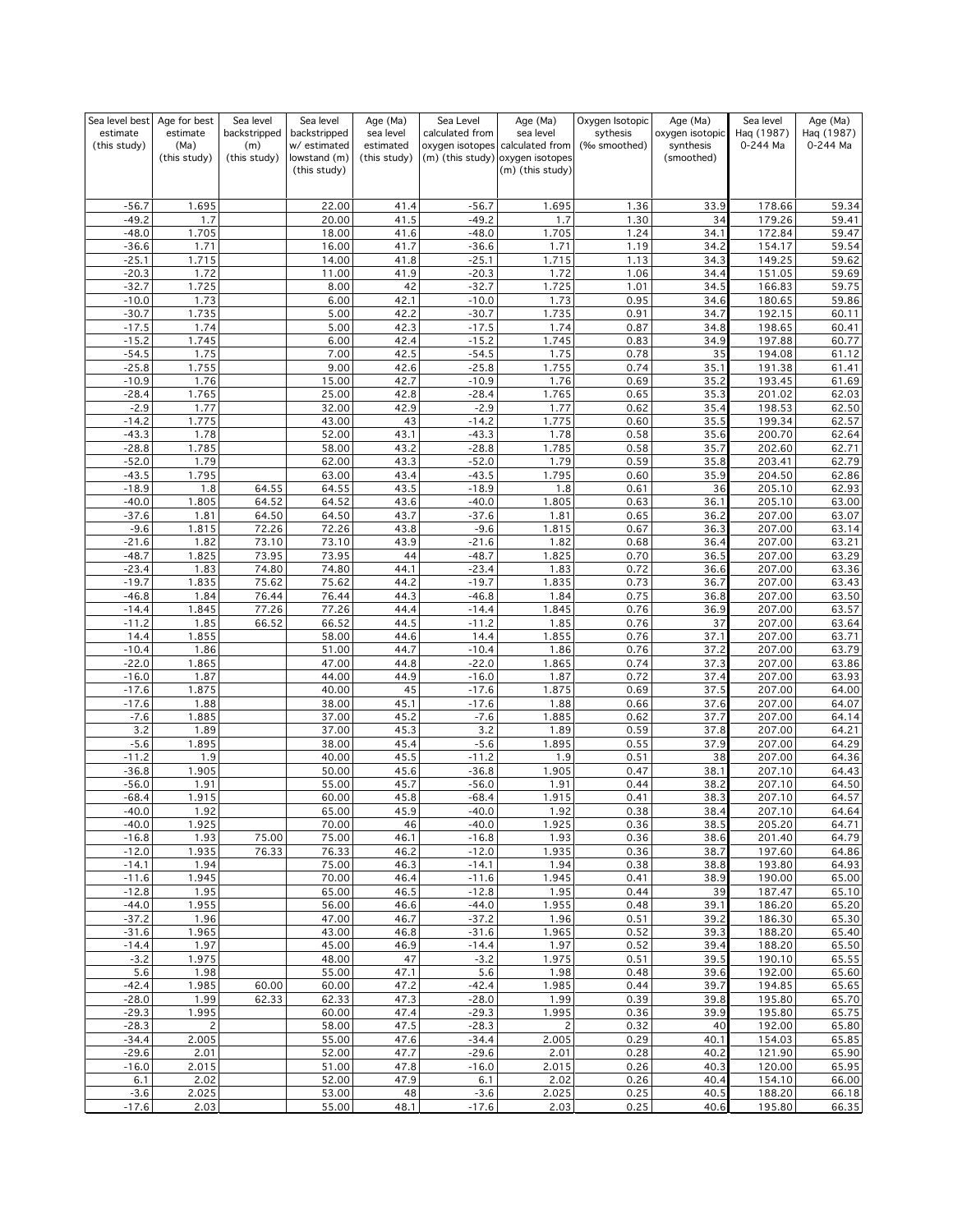| Sea level best   | Age for best  | Sea level      | Sea level                    | Age (Ma)     | Sea Level        | Age (Ma)                                             | Oxygen Isotopic    | Age (Ma)        | Sea level        | Age (Ma)       |
|------------------|---------------|----------------|------------------------------|--------------|------------------|------------------------------------------------------|--------------------|-----------------|------------------|----------------|
| estimate         | estimate      | backstripped   | backstripped                 | sea level    | calculated from  | sea level                                            | sythesis           | oxygen isotopic | Hag (1987)       | Haq (1987)     |
| (this study)     | (Ma)          | (m)            | w/estimated                  | estimated    |                  | oxygen isotopes calculated from                      | (‰ smoothed)       | synthesis       | 0-244 Ma         | 0-244 Ma       |
|                  | (this study)  | (this study)   | lowstand (m)<br>(this study) | (this study) |                  | (m) (this study) oxygen isotopes<br>(m) (this study) |                    | (smoothed)      |                  |                |
|                  |               |                |                              |              |                  |                                                      |                    |                 |                  |                |
|                  |               |                |                              |              |                  |                                                      |                    |                 |                  |                |
| $-12.8$          | 2.035         |                | 61.00                        | 48.2         | $-12.8$          | 2.035                                                | 0.25               | 40.7            | 199.60           | 66.53          |
| $-13.2$          | 2.04          |                | 65.00                        | 48.3         | $-13.2$          | 2.04                                                 | 0.25               | 40.8            | 203.40           | 66.71          |
| $-36.0$          | 2.045         | 69.25          | 69.25                        | 48.4         | $-36.0$          | 2.045                                                | 0.25               | 40.9            | 205.30           | 66.88          |
| $-11.2$          | 2.05          | 74.79          | 74.79                        | 48.5         | $-11.2$          | 2.05                                                 | 0.25               | 41              | 207.20           | 67.06          |
| 17.6<br>$-4.0$   | 2.055<br>2.06 | 73.93          | 73.93<br>71.00               | 48.6<br>48.7 | 17.6<br>$-4.0$   | 2.055<br>2.06                                        | 0.24<br>0.23       | 41.1<br>41.2    | 209.10<br>211.00 | 67.24<br>67.41 |
| $-6.4$           | 2.065         |                | 62.00                        | 48.8         | $-6.4$           | 2.065                                                | 0.21               | 41.3            | 212.90           | 67.59          |
| $-13.6$          | 2.07          |                | 58.00                        | 48.9         | $-13.6$          | 2.07                                                 | 0.19               | 41.4            | 214.80           | 67.77          |
| $-36.0$          | 2.075         |                | 52.00                        | 49           | $-36.0$          | 2.075                                                | 0.17               | 41.5            | 214.80           | 67.94          |
| $-36.8$          | 2.08          |                | 50.00                        | 49.1         | $-36.8$          | 2.08                                                 | 0.15               | 41.6            | 214.80           | 68.12          |
| $-69.6$          | 2.085         |                | 52.00                        | 49.2         | $-69.6$          | 2.085                                                | 0.12               | 41.7            | 214.80           | 68.30          |
| $-37.6$          | 2.09          |                | 65.00                        | 49.3         | $-37.6$          | 2.09                                                 | 0.10               | 41.8            | 214.80           | 68.47          |
| $-41.2$          | 2.095         |                | 73.00                        | 49.4         | $-41.2$          | 2.095                                                | 0.09               | 41.9            | 214.80           | 68.65          |
| $-6.0$           | 2.1           |                | 79.00                        | 49.5         | $-6.0$           | 2.1                                                  | 0.08               | 42              | 214.80           | 68.83          |
| $-13.6$          | 2.105         | 80.81          | 80.81                        | 49.6         | $-13.6$          | 2.105                                                | 0.08               | 42.1            | 212.90           | 69.00          |
| $-24.0$          | 2.11          | 80.64          | 80.64                        | 49.7         | $-24.0$          | 2.11                                                 | 0.09               | 42.2            | 211.00           | 69.18          |
| $-18.7$          | 2.115         | 60.93          | 60.93                        | 49.8         | $-18.7$          | 2.115                                                | 0.10               | 42.3            | 211.00           | 69.36          |
| $-14.4$          | 2.12          | 61.25          | 61.25                        | 49.9         | $-14.4$          | 2.12                                                 | 0.12               | 42.4            | 209.10           | 69.53          |
| $-32.8$          | 2.125         | 58.92          | 58.92                        | 50           | $-32.8$          | 2.125                                                | 0.13               | 42.5            | 207.30           | 69.71          |
| $-24.6$          | 2.13          | 59.92          | 59.92                        | 50.1         | $-24.6$          | 2.13                                                 | 0.15               | 42.6            | 203.50           | 69.89          |
| $-10.9$          | 2.135         | 60.92          | 60.92                        | 50.2         | $-10.9$          | 2.135                                                | 0.15               | 42.7            | 200.33           | 70.06          |
| 4.8              | 2.14          | 61.93          | 61.93                        | 50.3         | 4.8              | 2.14                                                 | 0.14               | 42.8            | 196.38           | 70.24          |
| $-8.8$           | 2.145         | 62.93          | 62.93                        | 50.4         | $-8.8$           | 2.145                                                | 0.12               | 42.9            | 189.57           | 70.42          |
| $-44.3$          | 2.15          |                | 27.00                        | 50.5         | $-44.3$          | 2.15                                                 | 0.08               | 43              | 177.57           | 70.59          |
| $-46.4$          | 2.155         |                | 26.00                        | 50.6         | $-46.4$          | 2.155                                                | 0.04               | 43.1            | 169.40           | 70.77          |
| $-64.8$          | 2.16          | 36.95          | 36.95                        | 50.7         | $-64.8$          | 2.16                                                 | 0.00               | 43.2            | 169.40           | 70.95          |
| $-60.8$          | 2.165         | 55.25          | 55.25                        | 50.8         | $-60.8$          | 2.165                                                | $-0.03$            | 43.3            | 180.80           | 71.12          |
| $-49.6$          | 2.17          | 56.71          | 56.71                        | 50.9         | $-49.6$          | 2.17                                                 | $-0.06$            | 43.4            | 191.15           | 71.30          |
| $-38.4$          | 2.175         | 53.43          | 53.43                        | 51           | $-38.4$          | 2.175                                                | $-0.07$            | 43.5            | 198.75           | 71.39          |
| $-31.7$          | 2.18          | 53.95          | 53.95                        | 51.1         | $-31.7$          | 2.18                                                 | $-0.07$            | 43.6            | 205.40           | 71.48          |
| $-20.5$          | 2.185         | 54.47          | 54.47                        | 51.2         | $-20.5$          | 2.185                                                | $-0.06$            | 43.7            | 209.20           | 71.57          |
| $-5.6$           | 2.19          | 54.99          | 54.99                        | 51.3         | $-5.6$           | 2.19                                                 | $-0.04$            | 43.8            | 213.00           | 71.66          |
| $-6.8$           | 2.195         | 55.51          | 55.51                        | 51.4         | $-6.8$           | 2.195                                                | $-0.02$            | 43.9            | 214.90           | 71.75          |
| $-26.8$          | 2.2           | 59.88          | 59.88                        | 51.5         | $-26.8$          | 2.2                                                  | 0.01               | 44              | 218.70           | 71.84          |
| $-28.8$          | 2.205         | 64.53          | 64.53                        | 51.6         | $-28.8$          | 2.205                                                | 0.03               | 44.1            | 220.60           | 71.93          |
| $-2.0$           | 2.21          | 69.18          | 69.18                        | 51.7         | $-2.0$           | 2.21                                                 | 0.05               | 44.2            | 222.50           | 72.02          |
| 0.4<br>$-2.4$    | 2.215<br>2.22 | 73.84<br>76.74 | 73.84<br>76.74               | 51.8<br>51.9 | 0.4<br>$-2.4$    | 2.215<br>2.22                                        | 0.06<br>0.07       | 44.3            | 224.40<br>226.30 | 72.11<br>72.20 |
| $-6.4$           | 2.225         | 77.34          | 77.34                        | 52           | $-6.4$           | 2.225                                                | 0.07               | 44.4<br>44.5    | 226.30           | 72.29          |
| $-8.8$           | 2.23          | 87.96          | 87.96                        | 52.1         | $-8.8$           | 2.23                                                 | 0.07               | 44.6            | 226.30           | 72.38          |
| 2.4              | 2.235         | 91.61          | 91.61                        | 52.2         | 2.4              | 2.235                                                | 0.06               | 44.7            | 228.20           | 72.47          |
| $-28.0$          | 2.24          | 100.12         | 100.12                       | 52.3         | $-28.0$          | 2.24                                                 | 0.06               | 44.8            | 228.20           | 72.56          |
| $-47.6$          | 2.245         | 121.87         | 121.87                       | 52.4         | $-47.6$          | 2.245                                                | 0.05               | 44.9            | 228.20           | 72.65          |
| $-24.0$          | 2.25          | 124.56         | 124.56                       | 52.5         | $-24.0$          | 2.25                                                 | 0.06               | 45              | 229.71           | 72.74          |
| $-6.4$           | 2.255         | 127.26         | 127.26                       | 52.6         | $-6.4$           | 2.255                                                | 0.06               | 45.1            | 229.78           | 72.83          |
| $-1.6$           | 2.26          | 129.96         | 129.96                       | 52.7         | $-1.6$           | 2.26                                                 | 0.07               | 45.2            | 229.80           | 72.92          |
| 13.6             | 2.265         | 132.65         | 132.65                       | 52.8         | 13.6             | 2.265                                                | 0.07               | 45.3            | 229.80           | 73.01          |
| 3.2              | 2.27          | 77.71          | 77.71                        | 52.9         | 3.2              | 2.27                                                 | 0.08               | 45.4            | 229.80           | 73.10          |
| $-34.4$          | 2.275         | 78.96          | 78.96                        | 53           | $-34.4$          | 2.275                                                | 0.08               | 45.5            | 229.80           | 73.19          |
| $-44.0$          | 2.28          | 80.23          | 80.23                        | 53.1         | $-44.0$          | 2.28                                                 | 0.07               | 45.6            | 229.80           | 73.28          |
| $-41.6$          | 2.285         | 83.22          | 83.22                        | 53.2         | $-41.6$          | 2.285                                                | 0.06               | 45.7            | 229.53           | 73.37          |
| $-27.5$          | 2.29          | 89.26          | 89.26                        | 53.3         | $-27.5$          | 2.29                                                 | 0.04               | 45.8            | 227.93           | 73.46          |
| $-8.8$           | 2.295         | 94.32          | 94.32                        | 53.4         | $-8.8$           | 2.295                                                | 0.02               | 45.9            | 227.99           | 73.55          |
| 10.4             | 2.3           | 91.77          | 91.77                        | 53.5         | 10.4             | 2.3                                                  | 0.00               | 46              | 225.56           | 73.64          |
| 1.6              | 2.305         |                | 92.00                        | 53.6         | 1.6              | 2.305                                                | $-0.03$            | 46.1            | 222.84           | 73.73          |
| $-7.5$           | 2.31          |                | 25.00                        | 53.7         | $-7.5$           | 2.31                                                 | $-0.04$            | 46.2            | 222.26           | 73.82          |
| $-25.4$          | 2.315         |                | 26.00                        | 53.8         | $-25.4$          | 2.315                                                | $-0.06$            | 46.3            | 222.21           | 73.91          |
| $-16.0$          | 2.32          |                | 38.00                        | 53.9         | $-16.0$          | 2.32                                                 | $-0.08$            | 46.4            | 220.30           | 74.00          |
| 4.0              | 2.325         |                | 54.00                        | 54           | 4.0              | 2.325                                                | $-0.09$            | 46.5            | 216.40           | 74.10          |
| 0.0              | 2.33          | 60.28          | 60.28                        | 54.1         | 0.0              | 2.33                                                 | $-0.11$            | 46.6            | 214.03           | 74.19          |
| $-1.1$<br>$-9.9$ | 2.335<br>2.34 | 66.07<br>66.85 | 66.07                        | 54.2         | $-1.1$<br>$-9.9$ | 2.335<br>2.34                                        | $-0.13$<br>$-0.14$ | 46.7<br>46.8    | 209.75<br>203.48 | 74.29          |
| 11.2             | 2.345         | 67.93          | 66.85<br>67.93               | 54.3<br>54.4 | 11.2             | 2.345                                                | $-0.16$            | 46.9            | 196.16           | 74.38<br>74.48 |
| 23.2             | 2.35          | 69.00          | 69.00                        | 54.5         | 23.2             | 2.35                                                 | $-0.18$            | 47              | 191.50           | 74.57          |
| 1.6              | 2.355         | 70.08          | 70.08                        | 54.6         | 1.6              | 2.355                                                | $-0.20$            | 47.1            | 189.60           | 74.67          |
| $-28.3$          | 2.36          | 63.44          | 63.44                        | 54.7         | $-28.3$          | 2.36                                                 | $-0.21$            | 47.2            | 189.60           | 74.76          |
| $-40.2$          | 2.365         |                | 30.00                        | 54.8         | $-40.2$          | 2.365                                                | $-0.23$            | 47.3            | 189.60           | 74.86          |
| $-29.3$          | 2.37          |                | 28.00                        | 54.9         | $-29.3$          | 2.37                                                 | $-0.25$            | 47.4            | 191.50           | 74.95          |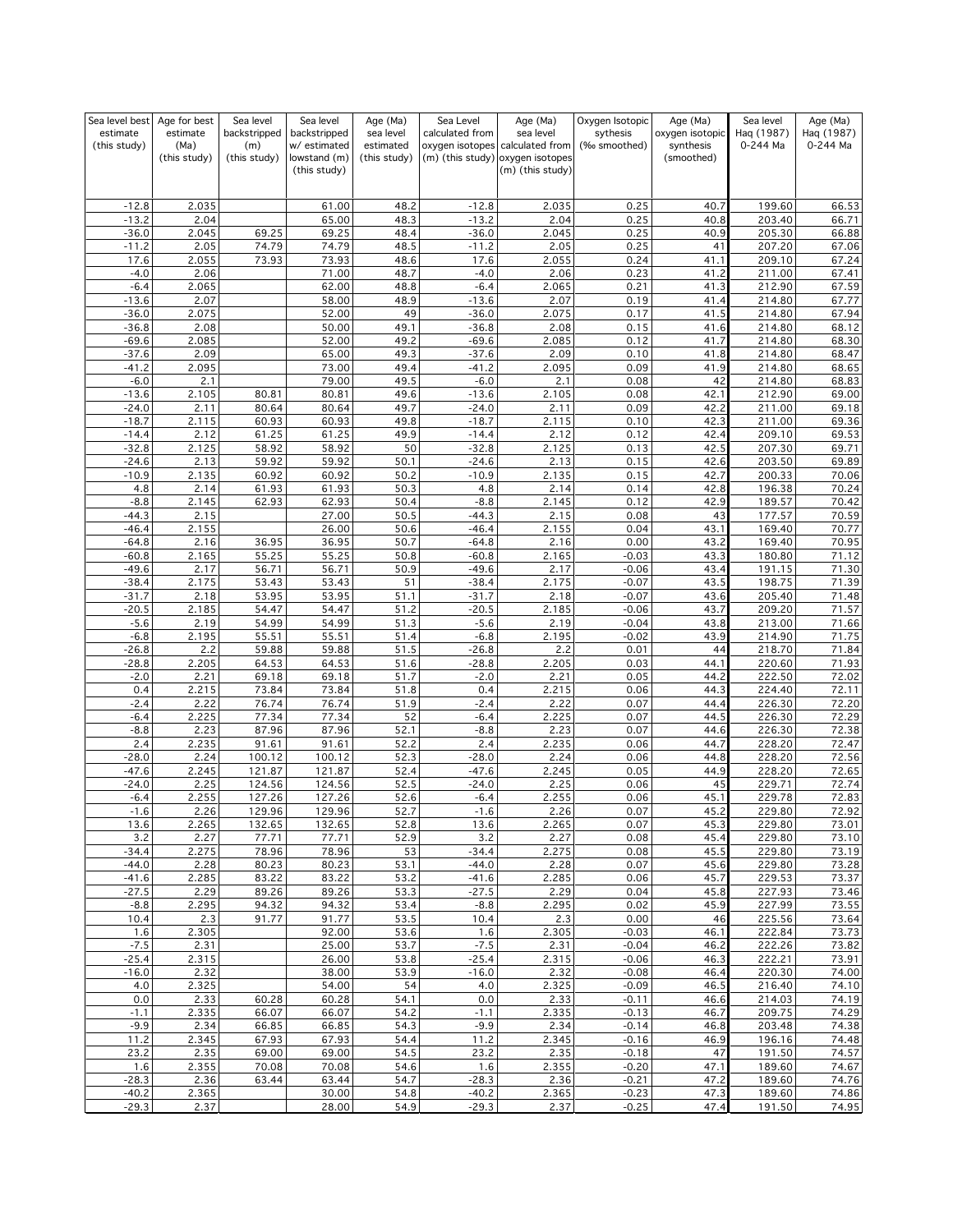| Sea level best     | Age for best  | Sea level      | Sea level                    | Age (Ma)     | Sea Level          | Age (Ma)                                             | Oxygen Isotopic    | Age (Ma)        | Sea level        | Age (Ma)       |
|--------------------|---------------|----------------|------------------------------|--------------|--------------------|------------------------------------------------------|--------------------|-----------------|------------------|----------------|
| estimate           | estimate      | backstripped   | backstripped                 | sea level    | calculated from    | sea level                                            | sythesis           | oxygen isotopic | Haq (1987)       | Haq (1987)     |
| (this study)       | (Ma)          | (m)            | w/ estimated                 | estimated    |                    | oxygen isotopes calculated from                      | (‰ smoothed)       | synthesis       | 0-244 Ma         | 0-244 Ma       |
|                    | (this study)  | (this study)   | lowstand (m)<br>(this study) | (this study) |                    | (m) (this study) oxygen isotopes<br>(m) (this study) |                    | (smoothed)      |                  |                |
|                    |               |                |                              |              |                    |                                                      |                    |                 |                  |                |
|                    |               |                |                              |              |                    |                                                      |                    |                 |                  |                |
| $-17.3$            | 2.375         | 37.72          | 37.72                        | 55           | $-17.3$            | 2.375                                                | $-0.27$            | 47.5            | 198.20           | 75.05          |
| $-8.8$             | 2.38          | 49.80          | 49.80                        | 55.1         | $-8.8$             | 2.38                                                 | $-0.30$            | 47.6            | 206.80           | 75.14          |
| 6.0                | 2.385         | 48.22          | 48.22                        | 55.2         | 6.0<br>24.8        | 2.385<br>2.39                                        | $-0.32$            | 47.7            | 211.60           | 75.24          |
| 24.8<br>20.8       | 2.39<br>2.395 | 46.64<br>45.06 | 46.64<br>45.06               | 55.3<br>55.4 | 20.8               | 2.395                                                | $-0.36$<br>$-0.39$ | 47.8<br>47.9    | 218.30<br>222.10 | 75.33<br>75.43 |
| $-4.8$             | 2.4           | 49.44          | 49.44                        | 55.5         | $-4.8$             | 2.4                                                  | $-0.42$            | 48              | 225.90           | 75.52          |
| $-24.0$            | 2.405         | 43.50          | 43.50                        | 55.6         | $-24.0$            | 2.405                                                | $-0.45$            | 48.1            | 229.80           | 75.62          |
| $-19.7$            | 2.41          | 42.97          | 42.97                        | 55.7         | $-19.7$            | 2.41                                                 | $-0.48$            | 48.2            | 233.60           | 75.71          |
| $-20.0$            | 2.415         | 44.77          | 44.77                        | 55.8         | $-20.0$            | 2.415                                                | $-0.51$            | 48.3            | 236.45           | 75.81          |
| $-8.8$             | 2.42          | 44.83          | 44.83                        | 55.9         | $-8.8$             | 2.42                                                 | $-0.53$            | 48.4            | 237.40           | 75.90          |
| 0.0                | 2.425         | 44.63          | 44.63                        | 56           | 0.0                | 2.425                                                | $-0.54$            | 48.5            | 237.40           | 76.00          |
| $-7.0$             | 2.43          | 44.40          | 44.40                        | 56.1         | $-7.0$             | 2.43                                                 | $-0.56$            | 48.6            | 237.40           | 76.09          |
| $-1.6$             | 2.435         | 44.18          | 44.18                        | 56.2         | $-1.6$             | 2.435                                                | $-0.57$            | 48.7            | 237.40           | 76.19          |
| $-12.0$            | 2.44          | 43.95          | 43.95                        | 56.3         | $-12.0$            | 2.44<br>2.445                                        | $-0.59$            | 48.8            | 236.64           | 76.28          |
| $-54.4$<br>$-49.6$ | 2.445<br>2.45 | 42.92<br>38.62 | 42.92<br>38.62               | 56.4<br>56.5 | $-54.4$<br>$-49.6$ | 2.45                                                 | $-0.61$<br>$-0.63$ | 48.9<br>49      | 234.36<br>233.10 | 76.38<br>76.47 |
| $-35.2$            | 2.455         | 44.68          | 33.00                        | 56.6         | $-35.2$            | 2.455                                                | $-0.65$            | 49.1            | 231.60           | 76.57          |
| $-36.0$            | 2.46          | 45.23          | 29.00                        | 56.7         | $-36.0$            | 2.46                                                 | $-0.67$            | 49.2            | 229.70           | 76.66          |
| $-21.6$            | 2.465         | 45.78          | 22.00                        | 56.8         | $-21.6$            | 2.465                                                | $-0.69$            | 49.3            | 229.70           | 76.76          |
| 8.8                | 2.47          | 46.33          | 20.00                        | 56.9         | 8.8                | 2.47                                                 | $-0.71$            | 49.4            | 229.70           | 76.85          |
| 10.8               | 2.475         | 46.89          | 21.00                        | 57           | 10.8               | 2.475                                                | $-0.72$            | 49.5            | 231.60           | 76.95          |
| $-21.6$            | 2.48          | 47.44          | 23.00                        | 57.1         | $-21.6$            | 2.48                                                 | $-0.73$            | 49.6            | 231.60           | 77.04          |
| $-57.2$            | 2.485         |                | 27.00                        | 57.2         | $-57.2$            | 2.485                                                | $-0.74$            | 49.7            | 231.60           | 77.14          |
| $-50.4$            | 2.49          |                | 32.00                        | 57.3         | $-50.4$            | 2.49                                                 | $-0.75$            | 49.8            | 233.50           | 77.23          |
| $-39.5$            | 2.495         | 34.93          | 34.93                        | 57.4         | $-39.5$            | 2.495                                                | $-0.75$            | 49.9            | 234.45           | 77.33          |
| $-30.4$<br>$-4.6$  | 2.5<br>2.505  | 36.93<br>38.92 | 36.93<br>38.92               | 57.5<br>57.6 | $-30.4$<br>$-4.6$  | 2.5<br>2.505                                         | $-0.75$<br>$-0.76$ | 50              | 237.40<br>241.20 | 77.42<br>77.52 |
| $-9.2$             | 2.51          | 40.92          | 40.92                        | 57.7         | $-9.2$             | 2.51                                                 | $-0.76$            | 50.1<br>50.2    | 243.10           | 77.61          |
| $-28.9$            | 2.515         | 42.92          | 42.92                        | 57.8         | $-28.9$            | 2.515                                                | $-0.77$            | 50.3            | 245.00           | 77.71          |
| $-46.4$            | 2.52          | 46.64          | 46.64                        | 57.9         | $-46.4$            | 2.52                                                 | $-0.79$            | 50.4            | 245.00           | 77.80          |
| $-56.2$            | 2.525         | 43.33          | 43.33                        | 58           | $-56.2$            | 2.525                                                | $-0.81$            | 50.5            | 245.00           | 77.90          |
| $-53.2$            | 2.53          | 48.57          | 48.57                        | 58.1         | $-53.2$            | 2.53                                                 | $-0.83$            | 50.6            | 245.00           | 77.99          |
| $-36.6$            | 2.535         | 48.12          | 48.12                        | 58.2         | $-36.6$            | 2.535                                                | $-0.85$            | 50.7            | 245.00           | 78.09          |
| $-2.4$             | 2.54          | 47.00          | 47.00                        | 58.3         | $-2.4$             | 2.54                                                 | $-0.88$            | 50.8            | 243.10           | 78.18          |
| 17.8               | 2.545         | 45.88          | 45.88                        | 58.4         | 17.8               | 2.545                                                | $-0.90$            | 50.9            | 241.10           | 78.28          |
| $-21.2$            | 2.55          | 44.76          | 44.76                        | 58.5         | $-21.2$            | 2.55                                                 | $-0.93$            | 51              | 239.20           | 78.37          |
| $-15.8$            | 2.555         | 49.70          | 49.70                        | 58.6         | $-15.8$            | 2.555                                                | $-0.94$            | 51.1            | 237.30           | 78.47          |
| $-6.0$<br>$-7.1$   | 2.56<br>2.565 | 49.69<br>49.69 | 49.69<br>49.69               | 58.7<br>58.8 | $-6.0$<br>$-7.1$   | 2.56<br>2.565                                        | $-0.94$<br>$-0.94$ | 51.2<br>51.3    | 237.30<br>237.30 | 78.56<br>78.66 |
| $-2.8$             | 2.57          | 49.68          | 49.68                        | 58.9         | $-2.8$             | 2.57                                                 | $-0.91$            | 51.4            | 239.20           | 78.75          |
| 3.4                | 2.575         | 49.67          | 49.67                        | 59           | 3.4                | 2.575                                                | $-0.88$            | 51.5            | 239.20           | 78.85          |
| 11.2               | 2.58          | 49.66          | 49.66                        | 59.1         | 11.2               | 2.58                                                 | $-0.83$            | 51.6            | 241.10           | 78.94          |
| 10.7               | 2.585         | 49.65          | 49.65                        | 59.2         | 10.7               | 2.585                                                | $-0.78$            | 51.7            | 243.00           | 79.04          |
| 6.3                | 2.59          | 49.65          | 49.65                        | 59.3         | 6.3                | 2.59                                                 | $-0.73$            | 51.8            | 244.90           | 79.13          |
| $-3.4$             | 2.595         | 49.64          | 49.64                        | 59.4         | $-3.4$             | 2.595                                                | $-0.68$            | 51.9            | 243.00           | 79.23          |
| $-35.2$            | 2.6           | 49.63          | 49.63                        | 59.5         | $-35.2$            | 2.6                                                  | $-0.65$            | 52              | 241.10           | 79.32          |
| $-55.4$            | 2.605         | 49.62          | 49.62                        | 59.6         | $-55.4$            | 2.605                                                | $-0.63$            | 52.1            | 236.83           | 79.42          |
| $-42.8$            | 2.61          | 49.61          | 49.61                        | 59.7         | $-42.8$            | 2.61                                                 | $-0.61$            | 52.2            | 223.90           | 79.51          |
| $-41.0$<br>$-28.8$ | 2.615<br>2.62 | 50.16<br>50.25 | 50.16<br>50.25               | 59.8<br>59.9 | $-41.0$<br>$-28.8$ | 2.615<br>2.62                                        | $-0.61$<br>$-0.60$ | 52.3<br>52.4    | 193.20<br>186.23 | 79.61<br>79.70 |
| $-6.9$             | 2.625         | 50.34          | 50.34                        | 60           | $-6.9$             | 2.625                                                | $-0.60$            | 52.5            | 202.80           | 79.80          |
| $-4.8$             | 2.63          |                | 40.00                        | 60.1         | $-4.8$             | 2.63                                                 | $-0.61$            | 52.6            | 217.15           | 79.89          |
| 4.2                | 2.635         |                | 32.00                        | 60.2         | 4.2                | 2.635                                                | $-0.61$            | 52.7            | 221.90           | 79.99          |
| $-1.6$             | 2.64          |                | 29.00                        | 60.3         | $-1.6$             | 2.64                                                 | $-0.61$            | 52.8            | 225.80           | 80.08          |
| $-29.5$            | 2.645         |                | 26.00                        | 60.4         | $-29.5$            | 2.645                                                | $-0.62$            | 52.9            | 227.70           | 80.18          |
| $-26.4$            | 2.65          |                | 27.00                        | 60.5         | $-26.4$            | 2.65                                                 | $-0.62$            | 53              | 231.50           | 80.27          |
| $-36.2$            | 2.655         |                | 29.00                        | 60.6         | $-36.2$            | 2.655                                                | $-0.63$            | 53.1            | 233.40           | 80.37          |
| $-16.0$            | 2.66          |                | 32.00                        | 60.7         | $-16.0$            | 2.66                                                 | $-0.64$            | 53.2            | 233.40           | 80.46          |
| 7.0                | 2.665         |                | 42.00                        | 60.8         | 7.0                | 2.665                                                | $-0.64$            | 53.3            | 235.30           | 80.56          |
| 11.6               | 2.67          |                | 48.00                        | 60.9         | 11.6               | 2.67                                                 | $-0.64$            | 53.4            | 235.93           | 80.65          |
| 6.9                | 2.675         |                | 50.00                        | 61           | 6.9                | 2.675                                                | $-0.63$            | 53.5            | 237.20           | 80.75          |
| $-1.2$<br>$-14.6$  | 2.68<br>2.685 | 51.75<br>51.86 | 51.75                        | 61.1<br>61.2 | $-1.2$<br>$-14.6$  | 2.68<br>2.685                                        | $-0.60$<br>$-0.57$ | 53.6<br>53.7    | 237.20<br>237.20 | 80.84<br>80.94 |
| $-42.0$            | 2.69          | 45.72          | 51.86<br>45.72               | 61.3         | $-42.0$            | 2.69                                                 | $-0.54$            | 53.8            | 237.20           | 81.03          |
| $-39.8$            | 2.695         | 45.87          | 45.87                        | 61.4         | $-39.8$            | 2.695                                                | $-0.50$            | 53.9            | 235.30           | 81.13          |
| $-18.8$            | 2.7           | 46.02          | 46.02                        | 61.5         | $-18.8$            | 2.7                                                  | $-0.47$            | 54              | 235.30           | 81.22          |
| $-19.0$            | 2.705         | 46.18          | 46.18                        | 61.6         | $-19.0$            | 2.705                                                | $-0.44$            | 54.1            | 235.30           | 81.32          |
| $-40.4$            | 2.71          | 46.33          | 46.33                        | 61.7         | $-40.4$            | 2.71                                                 | $-0.42$            | 54.2            | 233.40           | 81.41          |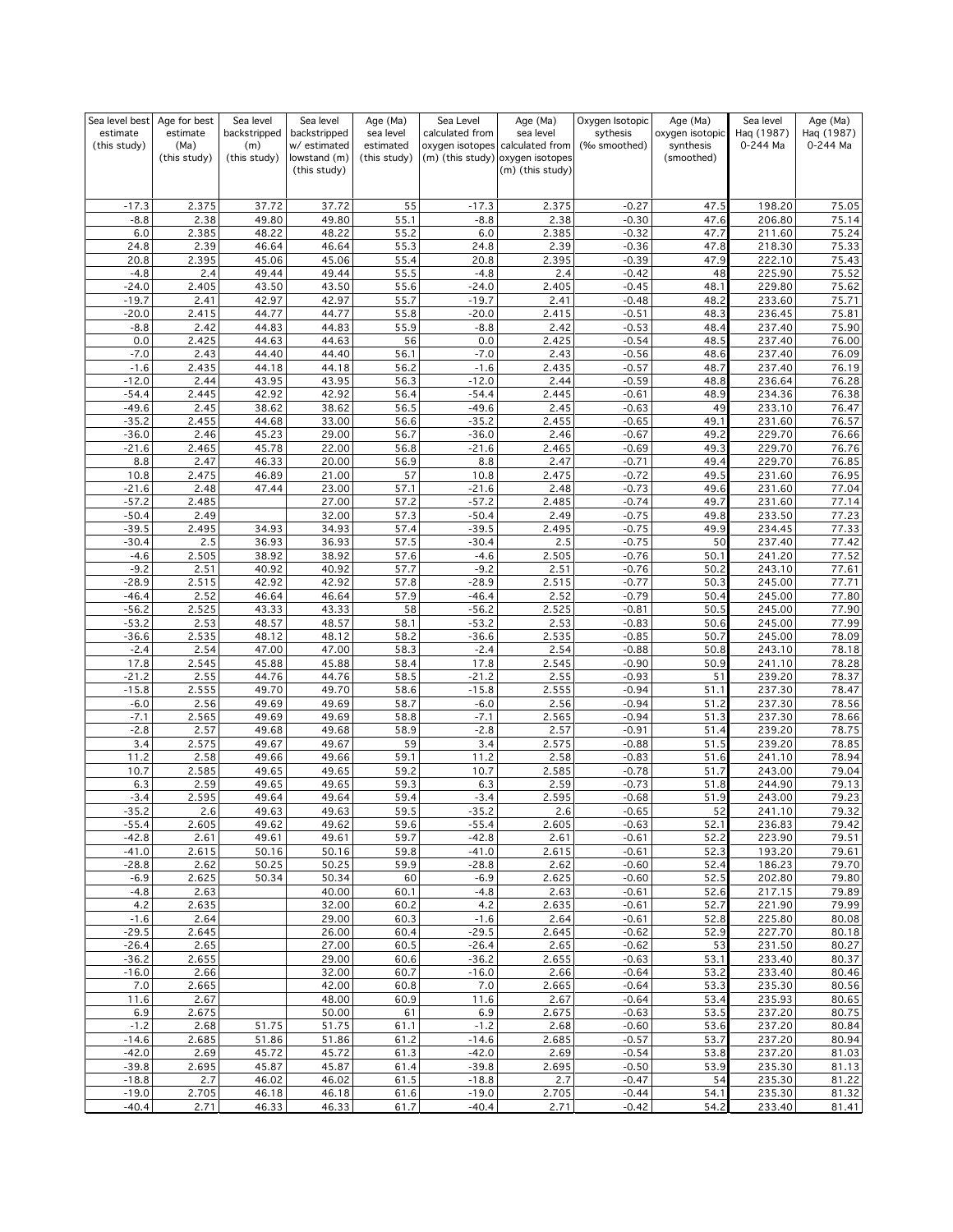| Sea level best           | Age for best     | Sea level           | Sea level                   | Age (Ma)               | Sea Level          | Age (Ma)                                     | Oxygen Isotopic          | Age (Ma)                     | Sea level              | Age (Ma)               |
|--------------------------|------------------|---------------------|-----------------------------|------------------------|--------------------|----------------------------------------------|--------------------------|------------------------------|------------------------|------------------------|
| estimate<br>(this study) | estimate<br>(Ma) | backstripped<br>(m) | backstripped<br>w/estimated | sea level<br>estimated | calculated from    | sea level<br>oxygen isotopes calculated from | sythesis<br>(‰ smoothed) | oxygen isotopic<br>synthesis | Hag (1987)<br>0-244 Ma | Haq (1987)<br>0-244 Ma |
|                          | (this study)     | (this study)        | lowstand (m)                | (this study)           |                    | (m) (this study) oxygen isotopes             |                          | (smoothed)                   |                        |                        |
|                          |                  |                     | (this study)                |                        |                    | (m) (this study)                             |                          |                              |                        |                        |
|                          |                  |                     |                             |                        |                    |                                              |                          |                              |                        |                        |
| $-38.2$                  | 2.715            | 52.51               | 52.51                       | 61.8                   | $-38.2$            | 2.715                                        | $-0.40$                  | 54.3                         | 233.40                 | 81.51                  |
| $-45.2$                  | 2.72             | 52.62               | 52.62                       | 61.9                   | $-45.2$            | 2.72                                         | $-0.39$                  | 54.4                         | 233.40                 | 81.60                  |
| $-29.0$                  | 2.725            | 52.73               | 52.73                       | 62                     | $-29.0$            | 2.725                                        | $-0.39$                  | 54.5                         | 231.40                 | 81.70                  |
| $-54.8$                  | 2.73             | 52.84               | 52.84                       | 62.1                   | $-54.8$            | 2.73                                         | $-0.39$                  | 54.6                         | 229.03                 | 81.79                  |
| $-30.2$                  | 2.735            | 52.95               | 52.95                       | 62.2                   | $-30.2$            | 2.735                                        | $-0.38$                  | 54.7                         | 225.70                 | 81.89                  |
| $-25.6$<br>$-29.8$       | 2.74<br>2.745    | 51.02<br>51.94      | 51.02<br>51.94              | 62.3<br>62.4           | $-25.6$<br>$-29.8$ | 2.74<br>2.745                                | $-0.38$<br>$-0.37$       | 54.8<br>54.9                 | 219.52<br>215.34       | 81.98<br>82.08         |
| 20.4                     | 2.75             | 52.87               | 52.87                       | 62.5                   | 20.4               | 2.75                                         | $-0.36$                  | 55                           | 212.30                 | 82.17                  |
| 21.8                     | 2.755            | 53.80               | 53.80                       | 62.6                   | 21.8               | 2.755                                        | $-0.35$                  | 55.1                         | 210.40                 | 82.27                  |
| 14.4                     | 2.76             | 54.72               | 54.72                       | 62.7                   | 14.4               | 2.76                                         | $-0.34$                  | 55.2                         | 210.40                 | 82.36                  |
| 4.6                      | 2.765            | 55.38               | 55.38                       | 62.8                   | 4.6                | 2.765                                        | $-0.32$                  | 55.3                         | 210.30                 | 82.46                  |
| $-5.2$                   | 2.77             | 54.66               | 54.66                       | 62.9                   | $-5.2$             | 2.77                                         | $-0.30$                  | 55.4                         | 212.30                 | 82.55                  |
| $-18.2$                  | 2.775            | 53.93               | 53.93                       | 63                     | $-18.2$            | 2.775                                        | $-0.27$                  | 55.5                         | 213.25                 | 82.65                  |
| $-4.8$                   | 2.78             |                     | 50.00                       | 63.1                   | $-4.8$             | 2.78                                         | $-0.24$                  | 55.6                         | 216.10                 | 82.74                  |
| 5.4<br>6.5               | 2.785<br>2.79    |                     | 36.00<br>25.00              | 63.2<br>63.3           | 5.4<br>6.5         | 2.785<br>2.79                                | $-0.21$<br>$-0.19$       | 55.7                         | 217.05<br>219.90       | 82.84<br>82.93         |
| $-8.6$                   | 2.795            |                     | 19.00                       | 63.4                   | $-8.6$             | 2.795                                        | $-0.17$                  | 55.8<br>55.9                 | 221.80                 | 83.03                  |
| $-2.0$                   | 2.8              |                     | 11.00                       | 63.5                   | $-2.0$             | 2.8                                          | $-0.16$                  | 56                           | 223.70                 | 83.12                  |
| $-8.0$                   | 2.805            |                     | 9.00                        | 63.6                   | $-8.0$             | 2.805                                        | $-0.16$                  | 56.1                         | 225.60                 | 83.22                  |
| $-32.4$                  | 2.81             |                     | 8.00                        | 63.7                   | $-32.4$            | 2.81                                         | $-0.16$                  | 56.2                         | 224.08                 | 83.31                  |
| $-39.8$                  | 2.815            |                     | 8.00                        | 63.8                   | $-39.8$            | 2.815                                        | $-0.17$                  | 56.3                         | 222.56                 | 83.41                  |
| $-43.2$                  | 2.82             |                     | 9.00                        | 63.9                   | $-43.2$            | 2.82                                         | $-0.17$                  | 56.4                         | 220.28                 | 83.50                  |
| $-17.0$                  | 2.825            |                     | 10.00                       | 64                     | $-17.0$            | 2.825                                        | $-0.18$                  | 56.5                         | 216.00                 | 83.56                  |
| $-12.4$<br>$-4.0$        | 2.83<br>2.835    |                     | 12.00<br>15.00              | 64.1<br>64.2           | $-12.4$<br>$-4.0$  | 2.83<br>2.835                                | $-0.18$<br>$-0.18$       | 56.6<br>56.7                 | 211.82<br>207.64       | 83.62<br>83.67         |
| $-5.6$                   | 2.84             |                     | 22.00                       | 64.3                   | $-5.6$             | 2.84                                         | $-0.18$                  | 56.8                         | 202.22                 | 83.73                  |
| $-22.6$                  | 2.845            |                     | 25.00                       | 64.4                   | $-22.6$            | 2.845                                        | $-0.19$                  | 56.9                         | 189.70                 | 83.79                  |
| $-17.2$                  | 2.85             |                     | 22.00                       | 64.5                   | $-17.2$            | 2.85                                         | $-0.19$                  | 57                           | 184.64                 | 83.85                  |
| $-29.4$                  | 2.855            | 23.60               | 23.60                       | 64.6                   | $-29.4$            | 2.855                                        | $-0.19$                  | 57.1                         | 181.60                 | 83.90                  |
| $-26.4$                  | 2.86             | 25.07               | 25.07                       | 64.7                   | $-26.4$            | 2.86                                         | $-0.19$                  | 57.2                         | 181.60                 | 83.96                  |
| $-7.8$                   | 2.865            | 26.55               | 26.55                       | 64.8                   | $-7.8$             | 2.865                                        | $-0.20$                  | 57.3                         | 185.40                 | 84.02                  |
| $-5.5$                   | 2.87             | 28.02               | 28.02                       | 64.9                   | $-5.5$             | 2.87                                         | $-0.20$                  | 57.4                         | 194.33                 | 84.08                  |
| $-15.0$<br>$-6.4$        | 2.875<br>2.88    | 29.49<br>30.96      | 29.49<br>30.96              | 65<br>65.1             | $-15.0$<br>$-6.4$  | 2.875<br>2.88                                | $-0.19$<br>$-0.19$       | 57.5<br>57.6                 | 204.50<br>212.20       | 84.13<br>84.19         |
| $-33.0$                  | 2.885            | 32.43               | 32.43                       | 65.2                   | $-33.0$            | 2.885                                        | $-0.18$                  | 57.7                         | 217.90                 | 84.25                  |
| $-40.0$                  | 2.89             | 33.91               | 33.91                       | 65.3                   | $-40.0$            | 2.89                                         | $-0.17$                  | 57.8                         | 221.70                 | 84.31                  |
| $-22.6$                  | 2.895            | 35.38               | 35.38                       | 65.4                   | $-22.6$            | 2.895                                        | $-0.15$                  | 57.9                         | 223.60                 | 84.36                  |
| $-13.6$                  | 2.9              | 36.85               | 36.85                       | 65.5                   | $-13.6$            | 2.9                                          | $-0.14$                  | 58                           | 223.60                 | 84.42                  |
| $-5.8$                   | 2.905            | 38.32               | 38.32                       | 65.6                   | $-5.8$             | 2.905                                        | $-0.12$                  | 58.1                         | 223.60                 | 84.48                  |
| $-5.6$                   | 2.91             | 39.80               | 39.80                       | 65.7                   | $-5.6$             | 2.91                                         | $-0.11$                  | 58.2                         | 223.60                 | 84.54                  |
| $-14.5$                  | 2.915            | 41.27               | 41.27                       | 65.8                   | $-14.5$            | 2.915                                        | $-0.09$                  | 58.3                         | 225.35                 | 84.59                  |
| $-8.8$<br>$-9.0$         | 2.92<br>2.925    | 42.74<br>44.21      | 42.74<br>44.21              | 65.9<br>66             | $-8.8$<br>$-9.0$   | 2.92<br>2.925                                | $-0.08$<br>$-0.08$       | 58.4<br>58.5                 | 225.70<br>224.41       | 84.65<br>84.71         |
| $-26.0$                  | 2.93             |                     | 42.00                       | 66.1                   | $-26.0$            | 2.93                                         | $-0.07$                  | 58.6                         | 221.73                 | 84.77                  |
| $-40.6$                  | 2.935            |                     | 38.00                       | 66.2                   | $-40.6$            | 2.935                                        | $-0.07$                  | 58.7                         | 220.10                 | 84.82                  |
| $-5.6$                   | 2.94             |                     | 25.00                       | 66.3                   | $-5.6$             | 2.94                                         | $-0.07$                  | 58.8                         | 220.10                 | 84.88                  |
| $-0.2$                   | 2.945            |                     | 19.00                       | 66.4                   | $-0.2$             | 2.945                                        | $-0.07$                  | 58.9                         | 218.20                 | 84.94                  |
| 15.6                     | 2.95             |                     | 15.00                       | 66.5                   | 15.6               | 2.95                                         | $-0.08$                  | 59                           | 218.20                 | 85.00                  |
| 14.6<br>$-1.6$           | 2.955            |                     | 14.00<br>16.00              | 66.6<br>66.7           | 14.6<br>$-1.6$     | 2.955<br>2.96                                | $-0.08$<br>$-0.08$       | 59.1<br>59.2                 | 216.30<br>216.30       | 85.05                  |
| 3.0                      | 2.96<br>2.965    |                     | 20.00                       | 66.8                   | 3.0                | 2.965                                        | $-0.09$                  | 59.3                         | 216.30                 | 85.11<br>85.17         |
| $-13.7$                  | 2.97             |                     | 33.00                       | 66.9                   | $-13.7$            | 2.97                                         | $-0.09$                  | 59.4                         | 216.32                 | 85.23                  |
| $-22.2$                  | 2.975            |                     | 38.00                       | 67                     | $-22.2$            | 2.975                                        | $-0.09$                  | 59.5                         | 216.39                 | 85.28                  |
| $-6.4$                   | 2.98             | 38.76               | 38.76                       | 67.1                   | $-6.4$             | 2.98                                         | $-0.10$                  | 59.6                         | 217.62                 | 85.34                  |
| 12.3                     | 2.985            | 27.38               | 27.38                       | 67.2                   | 12.3               | 2.985                                        | $-0.10$                  | 59.7                         | 218.98                 | 85.40                  |
| 13.2                     | 2.99             | 28.66               | 28.66                       | 67.3                   | $13.\overline{2}$  | 2.99                                         | $-0.11$                  | 59.8                         | 220.47                 | 85.46                  |
| 17.0                     | 2.995            | 29.94               | 29.94                       | 67.4                   | 17.0               | 2.995                                        | $-0.12$                  | 59.9                         | 223.19                 | 85.51                  |
| 2.4<br>$-13.3$           | 3<br>3.005       | 31.23<br>32.51      | 31.23<br>32.51              | 67.5<br>67.6           | 2.4<br>$-13.3$     | 3<br>3.005                                   | $-0.13$<br>$-0.14$       | 60<br>60.1                   | 225.95<br>227.86       | 85.57<br>85.63         |
| $-20.1$                  | 3.01             | 33.79               | 33.79                       | 67.7                   | $-20.1$            | 3.01                                         | $-0.15$                  | 60.2                         | 229.70                 | 85.69                  |
| $-32.2$                  | 3.015            | 35.07               | 35.07                       | 67.8                   | $-32.2$            | 3.015                                        | $-0.17$                  | 60.3                         | 229.70                 | 85.74                  |
| $-17.6$                  | 3.02             | 36.36               | 36.36                       | 67.9                   | $-17.6$            | 3.02                                         | $-0.18$                  | 60.4                         | 229.80                 | 85.80                  |
| $-17.8$                  | 3.025            | 37.64               | 37.64                       | 68                     | $-17.8$            | 3.025                                        | $-0.19$                  | 60.5                         | 227.90                 | 86.12                  |
| $-15.6$                  | 3.03             | 38.92               | 38.92                       | 68.1                   | $-15.6$            | 3.03                                         | $-0.20$                  | 60.6                         | 224.10                 | 86.44                  |
| 3.8                      | 3.035            | 40.20               | 40.20                       | 68.2                   | 3.8                | 3.035                                        | $-0.20$                  | 60.7                         | 222.20                 | 86.76                  |
| 9.6                      | 3.04             | 41.49               | 41.49                       | 68.3                   | 9.6                | 3.04                                         | $-0.20$                  | 60.8                         | 224.10                 | 87.08                  |
| 8.1<br>$-2.5$            | 3.045<br>3.05    | 42.77<br>44.05      | 42.77<br>44.05              | 68.4<br>68.5           | 8.1<br>$-2.5$      | 3.045<br>3.05                                | $-0.19$<br>$-0.18$       | 60.9<br>61                   | 226.00<br>231.70       | 87.40<br>87.72         |
|                          |                  |                     |                             |                        |                    |                                              |                          |                              |                        |                        |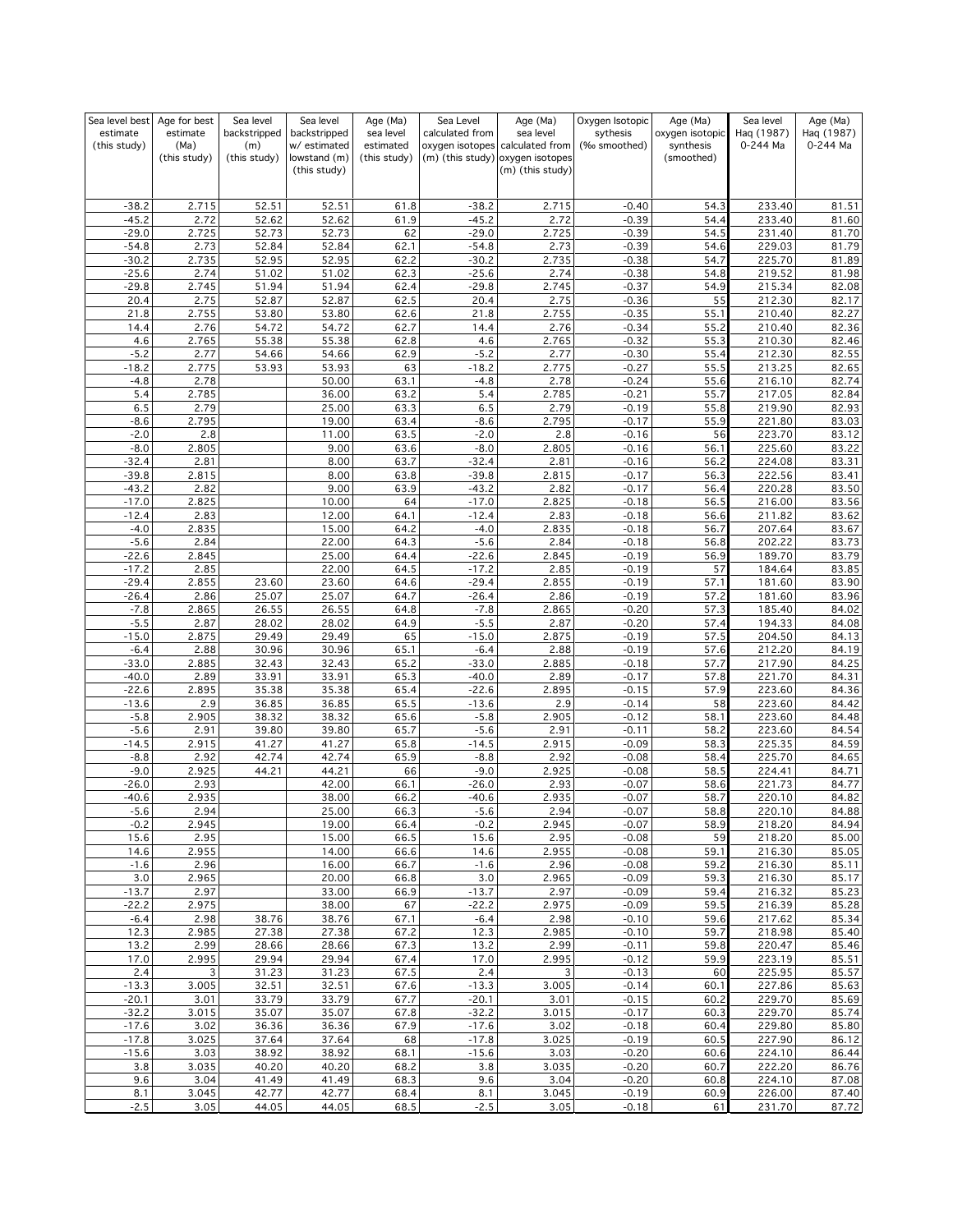| Sea level best     | Age for best         | Sea level           | Sea level                    | Age (Ma)                  | Sea Level          | Age (Ma)                                                            | Oxygen Isotopic    | Age (Ma)                | Sea level        | Age (Ma)       |
|--------------------|----------------------|---------------------|------------------------------|---------------------------|--------------------|---------------------------------------------------------------------|--------------------|-------------------------|------------------|----------------|
| estimate           | estimate             | backstripped        | backstripped                 | sea level                 | calculated from    | sea level                                                           | sythesis           | oxygen isotopic         | Haq (1987)       | Haq (1987)     |
| (this study)       | (Ma)<br>(this study) | (m)<br>(this study) | w/ estimated<br>lowstand (m) | estimated<br>(this study) |                    | oxygen isotopes calculated from<br>(m) (this study) oxygen isotopes | (‰ smoothed)       | synthesis<br>(smoothed) | 0-244 Ma         | 0-244 Ma       |
|                    |                      |                     | (this study)                 |                           |                    | (m) (this study)                                                    |                    |                         |                  |                |
|                    |                      |                     |                              |                           |                    |                                                                     |                    |                         |                  |                |
|                    |                      |                     |                              |                           |                    |                                                                     |                    |                         |                  |                |
| $-3.8$<br>$-11.2$  | 3.055<br>3.06        | 45.34<br>46.62      | 45.34<br>46.62               | 68.6<br>68.7              | $-3.8$<br>$-11.2$  | 3.055<br>3.06                                                       | $-0.16$<br>$-0.15$ | 61.1<br>61.2            | 235.60<br>237.50 | 88.04<br>88.36 |
| 7.0                | 3.065                | 35.58               | 35.58                        | 68.8                      | 7.0                | 3.065                                                               | $-0.14$            | 61.3                    | 237.50           | 88.68          |
| 14.0               | 3.07                 | 36.89               | 36.89                        | 68.9                      | 14.0               | 3.07                                                                | $-0.14$            | 61.4                    | 237.50           | 89.00          |
| 20.2               | 3.075                | 38.19               | 38.19                        | 69                        | 20.2               | 3.075                                                               | $-0.13$            | 61.5                    | 234.97           | 89.15          |
| 7.2                | 3.08                 |                     | 46.00                        | 69.1                      | 7.2                | 3.08                                                                | $-0.14$            | 61.6                    | 229.90           | 89.30          |
| $-10.2$            | 3.085                |                     | 44.00                        | 69.2                      | $-10.2$            | 3.085                                                               | $-0.14$            | 61.7                    | 214.70           | 89.45          |
| $-11.3$            | 3.09                 |                     | 40.00                        | 69.3                      | $-11.3$            | 3.09                                                                | $-0.15$            | 61.8                    | 176.50           | 89.60          |
| $-6.2$<br>$-6.4$   | 3.095                |                     | 37.00<br>30.00               | 69.4<br>69.5              | $-6.2$<br>$-6.4$   | 3.095<br>3.1                                                        | $-0.15$            | 61.9                    | 135.50<br>128.80 | 89.75<br>89.90 |
| 2.7                | 3.1<br>3.105         |                     | 25.00                        | 69.6                      | 2.7                | 3.105                                                               | $-0.16$<br>$-0.17$ | 62<br>62.1              | 130.70           | 90.05          |
| 2.0                | 3.11                 |                     | 21.00                        | 69.7                      | 2.0                | 3.11                                                                | $-0.18$            | 62.2                    | 163.20           | 90.20          |
| $-7.8$             | 3.115                |                     | 18.00                        | 69.8                      | $-7.8$             | 3.115                                                               | $-0.19$            | 62.3                    | 209.00           | 90.35          |
| $-18.9$            | 3.12                 |                     | 16.00                        | 69.9                      | $-18.9$            | 3.12                                                                | $-0.20$            | 62.4                    | 241.50           | 90.50          |
| $-41.0$            | 3.125                |                     | 13.00                        | 70                        | $-41.0$            | 3.125                                                               | $-0.21$            | 62.5                    | 238.97           | 90.65          |
| $-10.5$            | 3.13                 |                     | 11.00                        | 70.1                      | $-10.5$            | 3.13                                                                | $-0.22$            | 62.6                    | 224.30           | 90.80          |
| $-33.8$            | 3.135                |                     | 10.00                        | 70.2                      | $-33.8$            | 3.135                                                               | $-0.22$            | 62.7                    | 220.50<br>251.10 | 90.95          |
| $-48.8$<br>$-50.6$ | 3.14<br>3.145        |                     | 11.00<br>12.00               | 70.3<br>70.4              | $-48.8$<br>$-50.6$ | 3.14<br>3.145                                                       | $-0.22$<br>$-0.22$ | 62.8<br>62.9            | 254.90           | 91.10<br>91.25 |
| $-24.9$            | 3.15                 |                     | 15.00                        | 70.5                      | $-24.9$            | 3.15                                                                | $-0.21$            | 63                      | 254.90           | 91.40          |
| $-13.9$            | 3.155                |                     | 20.00                        | 70.6                      | $-13.9$            | 3.155                                                               | $-0.20$            | 63.1                    | 247.30           | 91.55          |
| $-4.4$             | 3.16                 |                     | 23.00                        | 70.7                      | $-4.4$             | 3.16                                                                | $-0.19$            | 63.2                    | 243.50           | 91.70          |
| $-10.6$            | 3.165                |                     | 25.00                        | 70.8                      | $-10.6$            | 3.165                                                               | $-0.17$            | 63.3                    | 243.50           | 91.85          |
| $-10.5$            | 3.17                 |                     | 26.00                        | 70.9                      | $-10.5$            | 3.17                                                                | $-0.16$            | 63.4                    | 249.30           | 92.00          |
| $-23.0$            | 3.175                |                     | 3.00                         | 71                        | $-23.0$            | 3.175                                                               | $-0.13$            | 63.5                    | 256.90           | 92.15          |
| $-20.0$            | 3.18                 |                     | 5.00                         | 71.1                      | $-20.0$            | 3.18                                                                | $-0.11$            | 63.6                    | 256.90<br>257.00 | 92.30          |
| $-29.5$<br>$-23.1$ | 3.185<br>3.19        | 14.73<br>28.44      | 14.73<br>28.44               | 71.2<br>71.3              | $-29.5$<br>$-23.1$ | 3.185<br>3.19                                                       | $-0.08$<br>$-0.06$ | 63.7<br>63.8            | 257.00           | 92.45<br>92.60 |
| $-2.2$             | 3.195                | 28.62               | 28.62                        | 71.4                      | $-2.2$             | 3.195                                                               | $-0.04$            | 63.9                    | 257.99           | 92.75          |
| $-0.2$             | 3.2                  | 28.80               | 28.80                        | 71.5                      | $-0.2$             | 3.2                                                                 | $-0.02$            | 64                      | 255.27           | 92.90          |
| $-4.2$             | 3.205                | 28.98               | 28.98                        | 71.6                      | $-4.2$             | 3.205                                                               | $-0.01$            | 64.1                    | 252.01           | 93.05          |
| $-12.6$            | 3.21                 | 29.16               | 29.16                        | 71.7                      | $-12.6$            | 3.21                                                                | $-0.01$            | 64.2                    | 246.93           | 93.20          |
| $-6.0$             | 3.215                | 29.34               | 29.34                        | 71.8                      | $-6.0$             | 3.215                                                               | $-0.02$            | 64.3                    | 241.70           | 93.35          |
| $-13.6$            | 3.22                 | 29.53               | 29.53                        | 71.9                      | $-13.6$            | 3.22                                                                | $-0.04$            | 64.4                    | 238.99           | 93.50          |
| $-23.8$<br>$-4.4$  | 3.225<br>3.23        | 29.71<br>29.89      | 29.71<br>29.89               | 72<br>72.1                | $-23.8$<br>$-4.4$  | 3.225<br>3.23                                                       | $-0.05$<br>$-0.07$ | 64.5                    | 234.64<br>229.76 | 93.64<br>93.77 |
| $-15.6$            | 3.235                | 30.07               | 30.07                        | 72.2                      | $-15.6$            | 3.235                                                               | $-0.09$            | 64.6<br>64.7            | 227.04           | 93.91          |
| $-7.2$             | 3.24                 | 30.25               | 30.25                        | 72.3                      | $-7.2$             | 3.24                                                                | $-0.10$            | 64.8                    | 224.34           | 94.04          |
| $-16.2$            | 3.245                | 30.43               | 30.43                        | 72.4                      | $-16.2$            | 3.245                                                               | $-0.11$            | 64.9                    | 222.80           | 94.18          |
| $-7.6$             | 3.25                 | 30.61               | 30.61                        | 72.5                      | $-7.6$             | 3.25                                                                | $-0.11$            | 65                      | 222.80           | 94.31          |
| $-15.0$            | 3.255                | 30.79               | 30.79                        | 72.6                      | $-15.0$            | 3.255                                                               | 0.41               | 65.02                   | 220.90           | 94.45          |
| $-4.6$             | 3.26                 | 30.97               | 30.97                        | 72.7                      | $-4.6$             | 3.26                                                                | 0.41               | 65.12                   | 220.90           | 94.58          |
| $-11.4$<br>$-13.2$ | 3.265<br>3.27        | 31.15<br>31.33      | 31.15<br>31.33               | 72.8<br>72.9              | $-11.4$<br>$-13.2$ | 3.265<br>3.27                                                       | 0.41<br>0.42       | 65.22<br>65.32          | 218.30<br>218.30 | 94.72<br>94.85 |
| $-0.6$             | 3.275                | 31.51               | 31.51                        | 73                        | $-0.6$             | 3.275                                                               | 0.43               | 65.42                   | 219.25           | 94.99          |
| -10.4              | 3.28                 | 35.75               | 35.75                        | 73.1                      | $-10.4$            | <u>3.28</u>                                                         | 0.45               | 65.52                   | 221.80           | 95.12          |
| 0.9                | 3.285                | 36.12               | 36.12                        | 73.2                      | 0.9                | 3.285                                                               | 0.49               | 65.62                   | 222.20           | 95.26          |
| $-7.6$             | 3.29                 | 36.48               | 36.48                        | 73.3                      | $-7.6$             | 3.29                                                                | 0.53               | 65.72                   | 224.10           | 95.39          |
| $-3.5$             | 3.295                | 36.85               | 36.85                        | 73.4                      | $-3.5$             | 3.295                                                               | 0.58               | 65.82                   | 224.18           | 95.53          |
| $-12.0$            | 3.3                  | 37.21               | 37.21                        | 73.5                      | $-12.0$            | 3.3                                                                 | 0.63               | 65.92                   | 226.10           | 95.66          |
| $-67.4$<br>$-51.3$ | 3.305<br>3.31        | 37.58<br>37.94      | 37.58<br>37.94               | 73.6<br>73.7              | $-67.4$<br>$-51.3$ | 3.305<br>3.31                                                       | 0.69<br>0.75       | 66.02<br>66.12          | 226.10<br>226.16 | 95.80<br>95.93 |
| $-62.2$            | 3.315                | 38.31               | 38.31                        | 73.8                      | $-62.2$            | 3.315                                                               | 0.8                | 66.22                   | 224.30           | 96.07          |
| $-48.0$            | 3.32                 | 38.68               | 38.68                        | 73.9                      | $-48.0$            | 3.32                                                                | 0.84               | 66.32                   | 217.87           | 96.20          |
| $-34.3$            | 3.325                | 39.04               | 39.04                        | 74                        | $-34.3$            | 3.325                                                               | 0.88               | 66.42                   | 200.70           | 96.34          |
| $-32.0$            | 3.33                 | 39.41               | 39.41                        | 74.1                      | $-32.0$            | 3.33                                                                | 0.9                | 66.52                   | 184.10           | 96.47          |
| $-39.8$            | 3.335                | 39.77               | 39.77                        | 74.2                      | $-39.8$            | 3.335                                                               | 0.92               | 66.62                   | 178.40           | 96.61          |
| $-62.0$            | 3.34                 | 41.15               | 41.15                        | 74.3                      | $-62.0$            | 3.34                                                                | 0.93               | 66.72                   | 178.50           | 96.74          |
| $-45.8$            | 3.345                | 43.29<br>44.93      | 43.29<br>44.93               | 74.4<br>74.5              | $-45.8$<br>$-51.6$ | 3.345<br>3.35                                                       | 0.93<br>0.93       | 66.82<br>66.92          | 199.50<br>230.20 | 96.88          |
| $-51.6$<br>$-42.2$ | 3.35<br>3.355        | 45.38               | 45.38                        | 74.6                      | $-42.2$            | 3.355                                                               | 0.92               | 67.02                   | 237.52           | 97.01<br>97.15 |
| $-32.8$            | 3.36                 | 43.24               | 43.24                        | 74.7                      | $-32.8$            | 3.36                                                                | 0.91               | 67.12                   | 241.70           | 97.28          |
| $-31.0$            | 3.365                | 41.11               | 41.11                        | 74.8                      | $-31.0$            | 3.365                                                               | 0.89               | 67.22                   | 243.70           | 97.42          |
| $-15.6$            | 3.37                 | 38.97               | 38.97                        | 74.9                      | $-15.6$            | 3.37                                                                | 0.86               | 67.32                   | 245.60           | 97.55          |
| $-16.6$            | 3.375                | 36.84               | 36.84                        | 75                        | $-16.6$            | 3.375                                                               | 0.82               | 67.42                   | 245.60           | 97.69          |
| $-15.7$            | 3.38                 | 33.20               | 33.20                        | 75.1                      | $-15.7$            | 3.38                                                                | 0.79               | 67.52                   | 245.70           | 97.82          |
| $-19.4$<br>$-17.2$ | 3.385<br>3.39        | 32.43<br>31.66      | 32.43<br>31.66               | 75.2<br>75.3              | $-19.4$<br>$-17.2$ | 3.385<br>3.39                                                       | 0.75<br>0.71       | 67.62<br>67.72          | 243.80<br>241.90 | 97.96<br>98.09 |
|                    |                      |                     |                              |                           |                    |                                                                     |                    |                         |                  |                |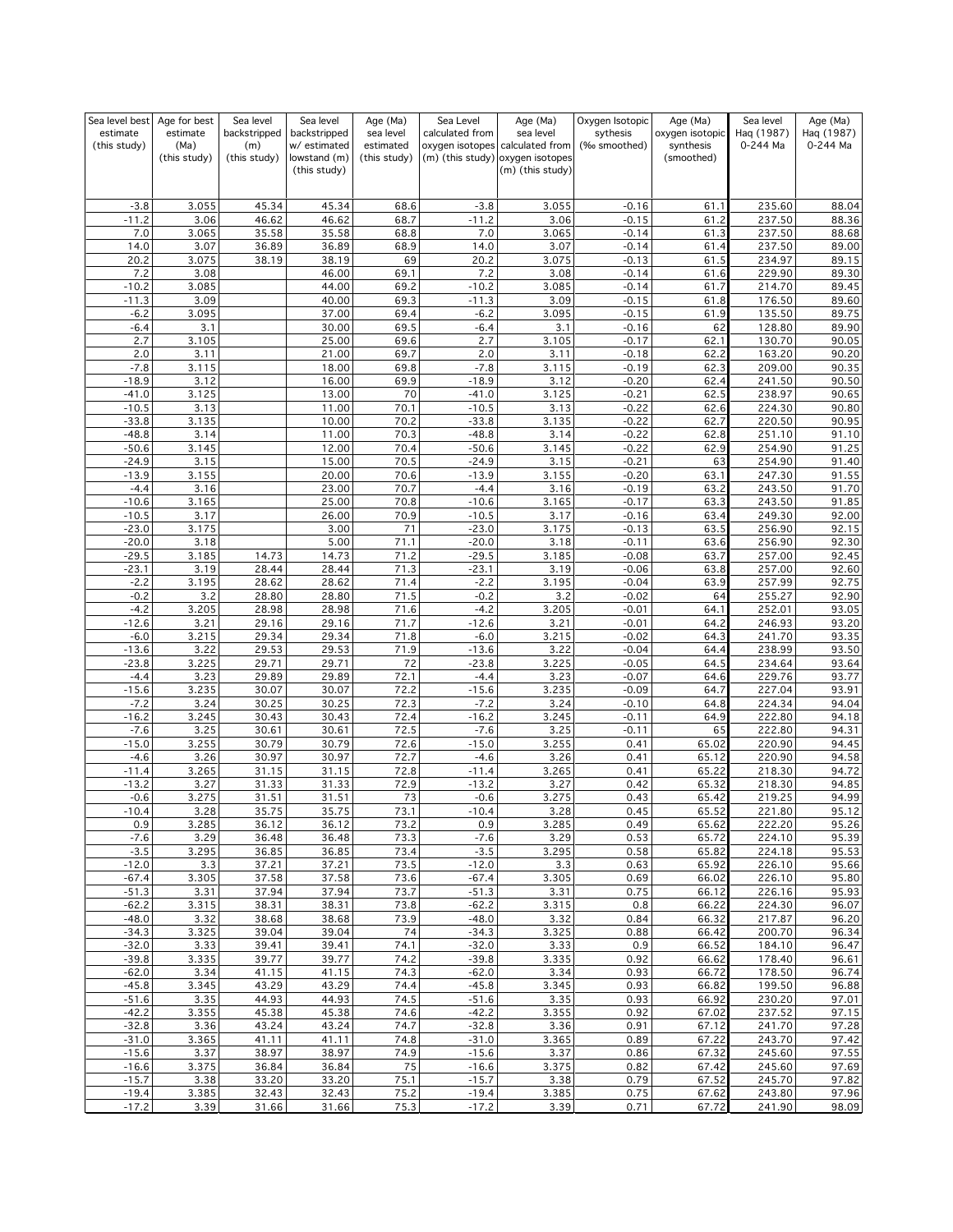| Sea level best     | Age for best  | Sea level      | Sea level                    | Age (Ma)     | Sea Level          | Age (Ma)                                             | Oxygen Isotopic | Age (Ma)        | Sea level        | Age (Ma)         |
|--------------------|---------------|----------------|------------------------------|--------------|--------------------|------------------------------------------------------|-----------------|-----------------|------------------|------------------|
| estimate           | estimate      | backstripped   | backstripped                 | sea level    | calculated from    | sea level                                            | sythesis        | oxygen isotopic | Haq (1987)       | Haq (1987)       |
| (this study)       | (Ma)          | (m)            | w/ estimated                 | estimated    |                    | oxygen isotopes calculated from                      | (‰ smoothed)    | synthesis       | 0-244 Ma         | 0-244 Ma         |
|                    | (this study)  | (this study)   | lowstand (m)<br>(this study) | (this study) |                    | (m) (this study) oxygen isotopes<br>(m) (this study) |                 | (smoothed)      |                  |                  |
|                    |               |                |                              |              |                    |                                                      |                 |                 |                  |                  |
|                    |               |                |                              |              |                    |                                                      |                 |                 |                  |                  |
| $-27.5$            | 3.395         | 30.89          | 30.89                        | 75.4         | $-27.5$            | 3.395                                                | 0.69            | 67.82           | 240.00           | 98.23            |
| $-24.0$            | 3.4           | 30.12          | 30.12                        | 75.5         | $-24.0$            | 3.4                                                  | 0.67            | 67.92           | 236.20           | 98.36            |
| $-21.0$<br>2.8     | 3.405<br>3.41 | 29.36<br>28.59 | 29.36<br>28.59               | 75.6<br>75.7 | $-21.0$<br>2.8     | 3.405<br>3.41                                        | 0.66<br>0.66    | 68.02<br>68.12  | 234.30<br>234.30 | 98.50<br>98.63   |
| $-30.2$            | 3.415         | 0.80           | 0.80                         | 75.8         | $-30.2$            | 3.415                                                | 0.66            | 68.22           | 232.44           | 98.77            |
| $-21.2$            | 3.42          | 1.09           | 1.09                         | 75.9         | $-21.2$            | 3.42                                                 | 0.66            | 68.32           | 232.50           | 98.90            |
| $-15.8$            | 3.425         | 1.39           | 1.39                         | 76           | $-15.8$            | 3.425                                                | 0.66            | 68.42           | 232.50           | 99.01            |
| $-29.6$            | 3.43          | 16.11          | 16.11                        | 76.1         | $-29.6$            | 3.43                                                 | 0.66            | 68.52           | 234.90           | 99.12            |
| $-35.4$            | 3.435         | 17.45          | 17.45                        | 76.2         | $-35.4$            | 3.435                                                | 0.66            | 68.62           | 223.10           | 99.23            |
| $-28.4$            | 3.44          | 18.89          | 18.89                        | 76.3         | $-28.4$            | 3.44                                                 | 0.65            | 68.72           | 229.53           | 99.34            |
| $-18.2$            | 3.445         | 20.43          | 20.43                        | 76.4         | $-18.2$            | 3.445                                                | 0.65            | 68.82           | 235.93           | 99.45            |
| $-8.4$             | 3.45          | 21.97          | 21.97                        | 76.5         | $-8.4$             | 3.45                                                 | 0.63            | 68.92           | 240.40           | 99.57            |
| 3.0                | 3.455         | 23.50          | 23.50                        | 76.6         | 3.0                | 3.455                                                | 0.61            | 69.02           | 242.30           | 99.68            |
| $-22.4$            | 3.46          | 25.04          | 25.04                        | 76.7         | $-22.4$            | 3.46                                                 | 0.59            | 69.12           | 244.20           | 99.79            |
| $-10.6$            | 3.465         |                | 24.00                        | 76.8         | $-10.6$            | 3.465                                                | 0.55            | 69.22           | 244.20           | 99.90            |
| 4.4                | 3.47          |                | 15.00                        | 76.9         | 4.4                | 3.47                                                 | 0.52            | 69.32           | 244.20           | 100.01           |
| $-6.5$<br>$-16.8$  | 3.475<br>3.48 |                | 11.00<br>8.00                | 77<br>77.1   | $-6.5$<br>$-16.8$  | 3.475<br>3.48                                        | 0.49<br>0.46    | 69.42<br>69.52  | 242.30<br>240.40 | 100.12<br>100.23 |
| $-13.0$            | 3.485         |                | 7.00                         | 77.2         | $-13.0$            | 3.485                                                | 0.46            | 69.62           | 234.70           | 100.34           |
| $-4.9$             | 3.49          |                | 8.00                         | 77.3         | $-4.9$             | 3.49                                                 | 0.47            | 69.72           | 225.10           | 100.45           |
| $-1.7$             | 3.495         |                | 10.00                        | 77.4         | $-1.7$             | 3.495                                                | 0.49            | 69.82           | 210.75           | 100.56           |
| 5.0                | 3.5           |                | 18.00                        | 77.5         | 5.0                | 3.5                                                  | 0.53            | 69.92           | 192.60           | 100.67           |
| $-2.2$             | 3.505         |                | 26.00                        | 77.6         | $-2.2$             | 3.505                                                | 0.56            | 70.02           | 184.90           | 100.78           |
| 2.4                | 3.51          |                | 29.00                        | 77.7         | 2.4                | 3.51                                                 | 0.58            | 70.12           | 186.23           | 100.90           |
| $-1.1$             | 3.515         | 31.53          | 31.53                        | 77.8         | $-1.1$             | 3.515                                                | 0.58            | 70.22           | 204.73           | 101.01           |
| $-12.8$            | 3.52          | 33.21          | 33.21                        | 77.9         | $-12.8$            | 3.52                                                 | 0.58            | 70.32           | 219.40           | 101.12           |
| $-1.6$             | 3.525         | 33.51          | 33.51                        | 78           | $-1.6$             | 3.525                                                | 0.56            | 70.42           | 230.90           | 101.23           |
| $-4.8$             | 3.53          | 33.81          | 33.81                        | 78.1         | $-4.8$             | 3.53                                                 | 0.54            | 70.52           | 229.00           | 101.34           |
| 8.8                | 3.535         | 34.11          | 34.11                        | 78.2         | 8.8                | 3.535                                                | 0.52            | 70.62           | 227.10           | 101.45           |
| 1.6                | 3.54          | 34.51          | 34.51                        | 78.3         | 1.6                | 3.54                                                 | 0.49            | 70.72           | 221.40           | 101.56           |
| $-10.8$            | 3.545         | 35.50          | 35.50                        | 78.4         | $-10.8$            | 3.545                                                | 0.47            | 70.82           | 212.75           | 101.67           |
| $-17.6$            | 3.55          | 36.49          | 36.49                        | 78.5         | $-17.6$            | 3.55                                                 | 0.45            | 70.92           | 208.00           | 101.78           |
| 3.6                | 3.555         | 37.48          | 37.48                        | 78.6         | 3.6                | 3.555                                                | 0.44            | 71.02           | 204.10           | 101.89           |
| $-18.4$            | 3.56          | 38.47<br>39.46 | 38.47                        | 78.7         | $-18.4$            | 3.56                                                 | 0.43            | 71.12           | 204.20           | 102.00           |
| $-8.0$<br>$-10.4$  | 3.565<br>3.57 | 40.45          | 39.46<br>40.45               | 78.8<br>78.9 | $-8.0$<br>$-10.4$  | 3.565<br>3.57                                        | 0.42<br>0.41    | 71.22<br>71.32  | 206.10<br>210.53 | 102.11<br>102.23 |
| 4.4                | 3.575         | 41.44          | 41.44                        | 79           | 4.4                | 3.575                                                | 0.4             | 71.42           | 213.70           | 102.34           |
| $-7.2$             | 3.58          | 42.43          | 42.43                        | 79.1         | $-7.2$             | 3.58                                                 | 0.39            | 71.52           | 215.70           | 102.45           |
| $-21.6$            | 3.585         | 43.42          | 43.42                        | 79.2         | $-21.6$            | 3.585                                                | 0.39            | 71.62           | 217.60           | 102.56           |
| $-28.0$            | 3.59          | 44.41          | 44.41                        | 79.3         | $-28.0$            | 3.59                                                 | 0.38            | 71.72           | 215.70           | 102.67           |
| $-7.5$             | 3.595         | 45.40          | 45.40                        | 79.4         | $-7.5$             | 3.595                                                | 0.37            | 71.82           | 213.80           | 102.78           |
| $-2.4$             | 3.6           | 46.39          | 46.39                        | 79.5         | $-2.4$             | 3.6                                                  | 0.37            | 71.92           | 208.00           | 102.89           |
| $-9.8$             | 3.605         | 47.38          | 47.38                        | 79.6         | $-9.8$             | 3.605                                                | 0.36            | 72.02           | 195.60           | 103.00           |
| $-8.5$             | 3.61          | 48.37          | 48.37                        | 79.7         | $-8.5$             | 3.61                                                 | 0.35            | 72.12           | 190.80           | 103.11           |
| 18.4               | 3.615         | 49.25          | 49.25                        | 79.8         | 18.4               | 3.615                                                | 0.34            | 72.22           | 187.00           | 103.22           |
| -0.8               | 3.62          | 49.83          | 49.83                        | 79.9         | $-0.8$             | 3.62                                                 | 0.33            | 72.32           | 185.10           | 103.33           |
| $-23.8$            | 3.625         | 50.42          | 50.42                        | 80           | $-23.8$            | 3.625                                                | 0.33            | 72.42           | 185.10           | 103.44           |
| $-25.1$<br>$-34.4$ | 3.63<br>3.635 | 51.01<br>51.60 | 51.01<br>51.60               | 80.1<br>80.2 | $-25.1$<br>$-34.4$ | 3.63<br>3.635                                        | 0.32<br>0.31    | 72.52<br>72.62  | 185.10<br>187.00 | 103.56<br>103.67 |
| 3.2                | 3.64          | 52.19          | 52.19                        | 80.3         | 3.2                | 3.64                                                 | 0.3             | 72.72           | 190.87           | 103.78           |
| 1.2                | 3.645         | 52.78          | 52.78                        | 80.4         | 1.2                | 3.645                                                | 0.28            | 72.82           | 194.70           | 103.89           |
| 1.6                | 3.65          | 53.37          | 53.37                        | 80.5         | 1.6                | 3.65                                                 | 0.26            | 72.92           | 197.55           | 104.00           |
| 7.2                | 3.655         | 53.96          | 53.96                        | 80.6         | 7.2                | 3.655                                                | 0.23            | 73.02           | 198.50           | 104.11           |
| $-2.1$             | 3.66          | 54.55          | 54.55                        | 80.7         | $-2.1$             | 3.66                                                 | 0.2             | 73.12           | 198.50           | 104.22           |
| $-12.6$            | 3.665         | 55.14          | 55.14                        | 80.8         | $-12.6$            | 3.665                                                | 0.17            | 73.22           | 198.50           | 104.33           |
| $-20.8$            | 3.67          | 45.44          | 45.44                        | 80.9         | $-20.8$            | 3.67                                                 | 0.14            | 73.32           | 196.60           | 104.44           |
| $-26.7$            | 3.675         | 46.04          | 46.04                        | 81           | $-26.7$            | 3.675                                                | 0.12            | 73.42           | 193.75           | 104.55           |
| $-30.0$            | 3.68          |                | 46.00                        | 81.1         | $-30.0$            | 3.68                                                 | 0.1             | 73.52           | 190.43           | 104.66           |
| $-22.7$            | 3.685         |                | 45.50                        | 81.2         | $-22.7$            | 3.685                                                | 0.09            | 73.62           | 190.00           | 104.77           |
| $-17.6$            | 3.69          |                | 45.00                        | 81.3         | $-17.6$            | 3.69                                                 | 0.08            | 73.72           | 190.00           | 104.89           |
| $-0.8$             | 3.695         |                | 43.00                        | 81.4         | $-0.8$             | 3.695                                                | 0.08            | 73.82           | 190.00           | 105.00           |
| 20.8               | 3.7           |                | 40.00                        | 81.5         | 20.8               | 3.7                                                  | 0.07            | 73.92           | 189.00           | 105.11           |
| $-9.6$<br>1.9      | 3.705<br>3.71 |                | 36.00<br>32.00               | 81.6<br>81.7 | $-9.6$<br>1.9      | 3.705<br>3.71                                        | 0.07<br>0.08    | 74.02<br>74.12  | 189.00<br>188.00 | 105.22<br>105.33 |
| $-11.2$            | 3.715         |                | 28.00                        | 81.8         | $-11.2$            | 3.715                                                | 0.09            | 74.22           | 188.00           | 105.44           |
| $-20.0$            | 3.72          |                | 24.00                        | 81.9         | $-20.0$            | 3.72                                                 | 0.11            | 74.32           | 187.47           | 105.55           |
| $-10.4$            | 3.725         |                | 19.00                        | 82           | $-10.4$            | 3.725                                                | 0.14            | 74.42           | 186.20           | 105.66           |
| $-4.4$             | 3.73          |                | 16.00                        | 82.1         | $-4.4$             | 3.73                                                 | 0.17            | 74.52           | 184.93           | 105.77           |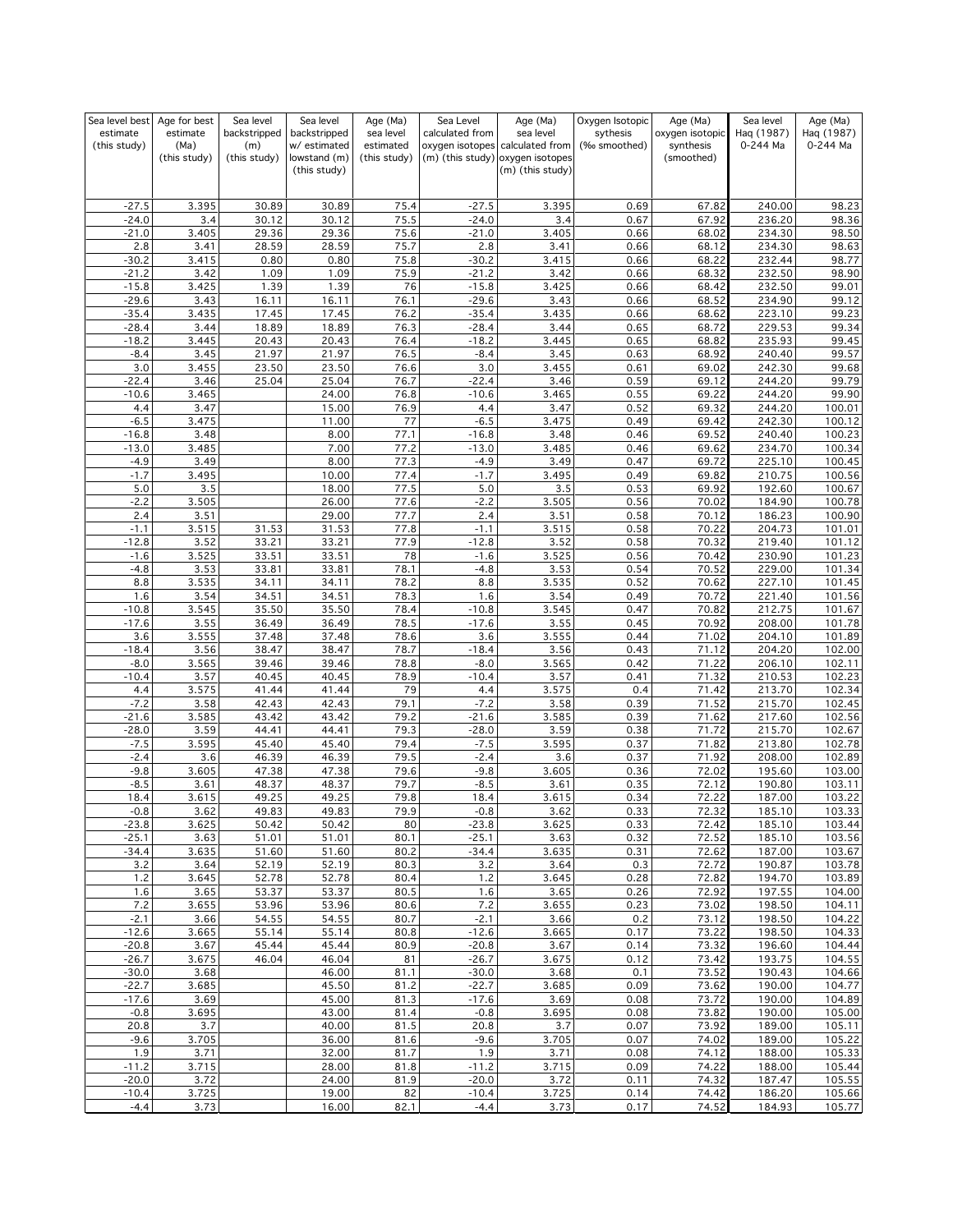| Sea level best     | Age for best  | Sea level      | Sea level                    | Age (Ma)     | Sea Level          | Age (Ma)                                             | Oxygen Isotopic    | Age (Ma)        | Sea level        | Age (Ma)         |
|--------------------|---------------|----------------|------------------------------|--------------|--------------------|------------------------------------------------------|--------------------|-----------------|------------------|------------------|
| estimate           | estimate      | backstripped   | backstripped                 | sea level    | calculated from    | sea level                                            | sythesis           | oxygen isotopic | Haq (1987)       | Haq (1987)       |
| (this study)       | (Ma)          | (m)            | w/estimated                  | estimated    |                    | oxygen isotopes calculated from                      | (‰ smoothed)       | synthesis       | 0-244 Ma         | 0-244 Ma         |
|                    | (this study)  | (this study)   | lowstand (m)<br>(this study) | (this study) |                    | (m) (this study) oxygen isotopes<br>(m) (this study) |                    | (smoothed)      |                  |                  |
|                    |               |                |                              |              |                    |                                                      |                    |                 |                  |                  |
|                    |               |                |                              |              |                    |                                                      |                    |                 |                  |                  |
| 6.8                | 3.735         |                | 14.00                        | 82.2         | 6.8                | 3.735                                                | 0.21               | 74.62           | 184.40           | 105.88           |
| 6.0                | 3.74          |                | 13.00                        | 82.3         | 6.0                | 3.74                                                 | 0.24               | 74.72           | 184.40           | 105.99           |
| 4.0                | 3.745         |                | 12.00                        | 82.4         | 4.0                | 3.745                                                | 0.28               | 74.82           | 184.40           | 106.10           |
| 3.4                | 3.75          |                | 12.00                        | 82.5         | 3.4                | 3.75                                                 | 0.32               | 74.92           | 187.35           | 106.22           |
| $-0.3$<br>$-9.3$   | 3.755<br>3.76 |                | 13.00<br>14.00               | 82.6<br>82.7 | $-0.3$<br>$-9.3$   | 3.755<br>3.76                                        | 0.36<br>0.39       | 75.02<br>75.12  | 189.25<br>192.17 | 106.33<br>106.44 |
| 1.6                | 3.765         |                | 16.00                        | 82.8         | 1.6                | 3.765                                                | 0.41               | 75.22           | 196.00           | 106.55           |
| 16.8               | 3.77          |                | 19.00                        | 82.9         | 16.8               | 3.77                                                 | 0.43               | 75.32           | 197.95           | 106.66           |
| 12.8               | 3.775         |                | 25.00                        | 83           | 12.8               | 3.775                                                | 0.43               | 75.42           | 198.00           | 106.77           |
| 15.4               | 3.78          |                | 32.00                        | 83.1         | 15.4               | 3.78                                                 | 0.41               | 75.52           | 198.00           | 106.88           |
| $-7.2$             | 3.785         | 41.15          | 41.15                        | 83.2         | $-7.2$             | 3.785                                                | 0.38               | 75.62           | 198.00           | 106.99           |
| $-20.8$            | 3.79          | 54.42          | 54.42                        | 83.3         | $-20.8$            | 3.79                                                 | 0.33               | 75.72           | 196.73           | 107.10           |
| $-19.0$            | 3.795         | 56.11          | 56.11                        | 83.4         | $-19.0$            | 3.795                                                | 0.26               | 75.82           | 195.57           | 107.21           |
| 1.0                | 3.8           | 57.80          | 57.80                        | 83.5         | 1.0                | 3.8                                                  | 0.19               | 75.92           | 193.67           | 107.32           |
| $-2.9$             | 3.805         | 47.10          | 47.10                        | 83.6         | $-2.9$             | 3.805                                                | 0.12               | 76.02           | 191.45           | 107.43           |
| $-8.0$             | 3.81          | 48.58          | 48.58                        | 83.7         | $-8.0$             | 3.81                                                 | 0.06               | 76.12           | 188.60           | 107.55           |
| $-11.7$            | 3.815         | 42.65          | 42.65                        | 83.8         | $-11.7$            | 3.815                                                | 0.01               | 76.22           | 185.75           | 107.66           |
| $-9.6$             | 3.82          | 47.52          | 47.52                        | 83.9         | $-9.6$             | 3.82                                                 | $-0.03$            | 76.32           | 184.17           | 107.77           |
| $-14.0$            | 3.825         |                | 40.00                        | 84           | $-14.0$            | 3.825                                                | $-0.05$            | 76.42           | 181.00           | 107.88           |
| $-3.0$             | 3.83          |                | $-5.00$                      | 84.1         | $-3.0$             | 3.83                                                 | $-0.07$            | 76.52           | 179.10           | 107.99           |
| $-0.8$             | 3.835         |                | $-3.00$                      | 84.2         | $-0.8$             | 3.835                                                | $-0.07$            | 76.62           | 177.20           | 108.10           |
| $-17.4$            | 3.84          | 0.77           | 0.77                         | 84.3         | $-17.4$            | 3.84                                                 | $-0.07$            | 76.72           | 175.35           | 108.21           |
| $-28.8$            | 3.845         | 25.34          | 25.34                        | 84.4         | $-28.8$            | 3.845                                                | $-0.08$            | 76.82           | 174.13           | 108.32           |
| 7.2                | 3.85          | 25.29          | 25.29                        | 84.5         | 7.2                | 3.85                                                 | $-0.09$            | 76.92           | 172.23           | 108.43           |
| 18.6               | 3.855         | 25.24          | 25.24                        | 84.6         | 18.6               | 3.855                                                | $-0.1$             | 77.02           | 170.97           | 108.54           |
| 22.1               | 3.86          | 25.19          | 25.19                        | 84.7         | 22.1               | 3.86                                                 | $-0.11$            | 77.12           | 169.07           | 108.65<br>108.76 |
| $-0.8$<br>14.0     | 3.865<br>3.87 | 25.14<br>25.09 | 25.14<br>25.09               | 84.8         | $-0.8$<br>14.0     | 3.865<br>3.87                                        | $-0.13$<br>$-0.16$ | 77.22<br>77.32  | 161.50<br>159.60 | 108.88           |
| $-2.4$             | 3.875         | 25.05          | 25.05                        | 84.9<br>85   | $-2.4$             | 3.875                                                | $-0.18$            | 77.42           | 159.15           | 108.99           |
| $-11.8$            | 3.88          | 25.00          | 25.00                        | 85.1         | $-11.8$            | 3.88                                                 | $-0.2$             | 77.52           | 158.70           | 109.10           |
| $-18.8$            | 3.885         | 24.95          | 24.95                        | 85.2         | $-18.8$            | 3.885                                                | $-0.22$            | 77.62           | 158.25           | 109.21           |
| $-0.6$             | 3.89          |                | 26.00                        | 85.3         | $-0.6$             | 3.89                                                 | $-0.24$            | 77.72           | 157.80           | 109.32           |
| $-1.1$             | 3.895         |                | 24.00                        | 85.4         | $-1.1$             | 3.895                                                | $-0.26$            | 77.82           | 157.80           | 109.43           |
| 14.4               | 3.9           |                | 22.00                        | 85.5         | 14.4               | 3.9                                                  | $-0.28$            | 77.92           | 157.80           | 109.54           |
| $-12.0$            | 3.905         |                | 19.00                        | 85.6         | $-12.0$            | 3.905                                                | $-0.31$            | 78.02           | 157.80           | 109.65           |
| $-2.4$             | 3.91          |                | 17.00                        | 85.7         | $-2.4$             | 3.91                                                 | $-0.33$            | 78.12           | 157.80           | 109.76           |
| $-5.6$             | 3.915         |                | 15.00                        | 85.8         | $-5.6$             | 3.915                                                | $-0.35$            | 78.22           | 159.70           | 109.87           |
| 4.0                | 3.92          |                | 12.00                        | 85.9         | 4.0                | 3.92                                                 | $-0.37$            | 78.32           | 159.75           | 109.98           |
| $-5.6$             | 3.925         |                | 9.00                         | 86           | $-5.6$             | 3.925                                                | $-0.39$            | 78.42           | 159.80           | 110.09           |
| $-3.6$             | 3.93          |                | 7.00                         | 86.1         | $-3.6$             | 3.93                                                 | $-0.41$            | 78.52           | 159.80           | 110.21           |
| 3.2                | 3.935         |                | 6.00                         | 86.2         | 3.2                | 3.935                                                | $-0.43$            | 78.62           | 162.90           | 110.32           |
| 13.3               | 3.94          |                | 5.00                         | 86.3         | 13.3               | 3.94                                                 | $-0.45$            | 78.72           | 162.90           | 110.43           |
| $-14.7$            | 3.945         |                | 6.00                         | 86.4         | $-14.7$            | 3.945                                                | $-0.47$            | 78.82           | 161.95           | 110.54           |
| $-14.1$            | 3.95          |                | 7.00                         | 86.5         | $-14.1$            | 3.95                                                 | $-0.49$            | 78.92           | 161.00           | 110.65           |
| 5.6<br>$-10.8$     | 3.955         |                | 10.00<br>25.00               | 86.6         | 5.6<br>$-10.8$     | 3.955                                                | $-0.51$<br>$-0.53$ | 79.02<br>79.12  | 160.53           | 110.76<br>110.87 |
| $-10.4$            | 3.96<br>3.965 | 14.55          | 14.55                        | 86.7<br>86.8 | $-10.4$            | 3.96<br>3.965                                        | $-0.55$            | 79.22           | 159.10<br>158.63 | 110.98           |
| $-16.8$            | 3.97          | 14.66          | 14.66                        | 86.9         | $-16.8$            | 3.97                                                 | $-0.57$            | 79.32           | 155.30           | 111.09           |
| $-18.4$            | 3.975         | 14.77          | 14.77                        | 87           | $-18.4$            | 3.975                                                | $-0.59$            | 79.42           | 151.98           | 111.20           |
| $-13.6$            | 3.98          | 14.88          | 14.88                        | 87.1         | $-13.6$            | 3.98                                                 | $-0.61$            | 79.52           | 144.22           | 111.31           |
| $-24.5$            | 3.985         | 14.99          | 14.99                        | 87.2         | $-24.5$            | 3.985                                                | $-0.63$            | 79.62           | 130.60           | 111.42           |
| $-23.2$            | 3.99          | 15.10          | 15.10                        | 87.3         | $-23.2$            | 3.99                                                 | $-0.65$            | 79.72           | 120.10           | 111.54           |
| $-56.4$            | 3.995         | 15.22          | 15.22                        | 87.4         | $-56.4$            | 3.995                                                | $-0.67$            | 79.82           | 121.10           | 111.65           |
| $-40.8$            | 4             | 15.33          | 15.33                        | 87.5         | $-40.8$            | $\overline{4}$                                       | $-0.69$            | 79.92           | 133.93           | 111.76           |
| $-25.6$            | 4.005         | 15.44          | 15.44                        | 87.6         | $-25.6$            | 4.005                                                | $-0.71$            | 80.02           | 147.70           | 111.87           |
| $-17.2$            | 4.01          | 15.55          | 15.55                        | 87.7         | $-17.2$            | 4.01                                                 | $-0.73$            | 80.12           | 153.88           | 111.98           |
| 3.2                | 4.015         | 15.66          | 15.66                        | 87.8         | 3.2                | 4.015                                                | $-0.75$            | 80.22           | 157.83           | 112.09           |
| $-16.0$            | 4.02          |                | 14.00                        | 87.9         | $-16.0$            | 4.02                                                 | $-0.77$            | 80.32           | 159.10           | 112.20           |
| $-10.4$            | 4.025         |                | 7.00                         | 88           | $-10.4$            | 4.025                                                | $-0.79$            | 80.42           | 157.68           | 112.38           |
| $-12.0$            | 4.03          |                | 10.00                        | 88.1         | $-12.0$            | 4.03                                                 | $-0.8$             | 80.52           | 155.78           | 112.55           |
| $-33.3$            | 4.035         |                | 16.00                        | 88.2         | $-33.3$            | 4.035                                                | $-0.82$            | 80.62           | 152.45           | 112.73           |
| $-36.6$            | 4.04          |                | 27.00                        | 88.3         | $-36.6$            | 4.04                                                 | $-0.83$            | 80.72           | 148.46           | 112.90           |
| $-34.8$            | 4.045         | 29.33          | 29.33                        | 88.4         | $-34.8$            | 4.045                                                | $-0.84$            | 80.82           | 143.90           | 113.08           |
| $-34.4$            | 4.05          | 29.12          | 29.12                        | 88.5         | $-34.4$            | 4.05                                                 | $-0.84$            | 80.92           | 141.05           | 113.26           |
| $-18.4$<br>$-12.4$ | 4.055<br>4.06 | 28.91          | 28.91                        | 88.6         | $-18.4$<br>$-12.4$ | 4.055<br>4.06                                        | $-0.84$<br>$-0.83$ | 81.02           | 138.20           | 113.43           |
| $-11.2$            | 4.065         | 28.70<br>28.49 | 28.70<br>28.49               | 88.7<br>88.8 | $-11.2$            | 4.065                                                | $-0.82$            | 81.12<br>81.22  | 136.30<br>136.30 | 113.61<br>113.78 |
| $-5.9$             | 4.07          | 28.28          | 28.28                        | 88.9         | $-5.9$             | 4.07                                                 | $-0.8$             | 81.32           | 134.88           | 113.96           |
|                    |               |                |                              |              |                    |                                                      |                    |                 |                  |                  |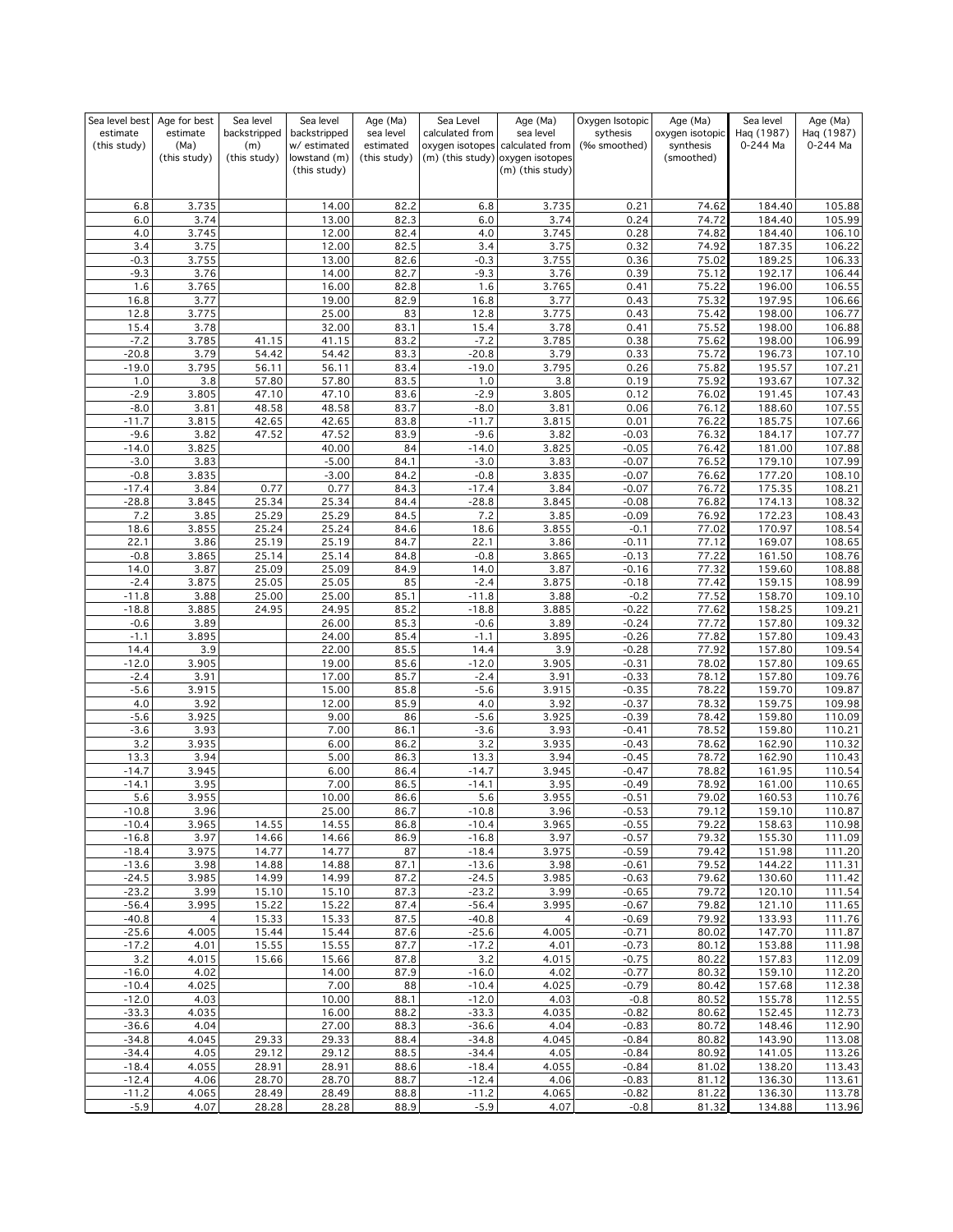| Sea level best           | Age for best     | Sea level           | Sea level                   | Age (Ma)               | Sea Level          | Age (Ma)                                     | Oxygen Isotopic          | Age (Ma)                     | Sea level              | Age (Ma)               |
|--------------------------|------------------|---------------------|-----------------------------|------------------------|--------------------|----------------------------------------------|--------------------------|------------------------------|------------------------|------------------------|
| estimate<br>(this study) | estimate<br>(Ma) | backstripped<br>(m) | backstripped<br>w/estimated | sea level<br>estimated | calculated from    | sea level<br>oxygen isotopes calculated from | sythesis<br>(‰ smoothed) | oxygen isotopic<br>synthesis | Haq (1987)<br>0-244 Ma | Haq (1987)<br>0-244 Ma |
|                          | (this study)     | (this study)        | lowstand (m)                | (this study)           |                    | (m) (this study) oxygen isotopes             |                          | (smoothed)                   |                        |                        |
|                          |                  |                     | (this study)                |                        |                    | (m) (this study)                             |                          |                              |                        |                        |
|                          |                  |                     |                             |                        |                    |                                              |                          |                              |                        |                        |
| $-12.2$                  | 4.075            | 28.07               | 28.07                       | 89                     | $-12.2$            | 4.075                                        | $-0.78$                  | 81.42                        | 134.40                 | 114.14                 |
| $-3.7$                   | 4.08             | 27.86               | 27.86                       | 89.1                   | $-3.7$             | 4.08                                         | $-0.76$                  | 81.52                        | 135.67                 | 114.31                 |
| $-8.6$                   | 4.085            | 27.65               | 27.65                       | 89.2                   | $-8.6$             | 4.085                                        | $-0.74$                  | 81.62                        | 136.30                 | 114.49                 |
| $-19.8$                  | 4.09             | 27.44               | 27.44                       | 89.3                   | $-19.8$            | 4.09                                         | $-0.72$                  | 81.72                        | 136.93                 | 114.66                 |
| $-20.8$                  | 4.095            | 27.22               | 27.22                       | 89.4                   | $-20.8$            | 4.095                                        | $-0.7$                   | 81.82                        | 138.20                 | 114.84                 |
| $-5.2$<br>10.4           | 4.1<br>4.105     | 27.01<br>26.80      | 27.01<br>26.80              | 89.5<br>89.6           | $-5.2$<br>10.4     | 4.1<br>4.105                                 | $-0.68$<br>$-0.66$       | 81.92<br>82.02               | 140.73<br>143.90       | 115.02<br>115.19       |
| 4.0                      | 4.11             | 26.59               | 26.59                       | 89.7                   | 4.0                | 4.11                                         | $-0.65$                  | 82.12                        | 147.70                 | 115.37                 |
| $-2.7$                   | 4.115            | 26.38               | 26.38                       | 89.8                   | $-2.7$             | 4.115                                        | $-0.65$                  | 82.22                        | 150.87                 | 115.54                 |
| $-10.4$                  | 4.12             |                     | 2.00                        | 89.9                   | $-10.4$            | 4.12                                         | $-0.65$                  | 82.32                        | 154.35                 | 115.72                 |
| $-1.2$                   | 4.125            | 10.31               | 10.31                       | 90                     | $-1.2$             | 4.125                                        | $-0.66$                  | 82.42                        | 157.20                 | 115.90                 |
| $-12.0$                  | 4.13             | 10.57               | 10.57                       | 90.1                   | $-12.0$            | 4.13                                         | $-0.67$                  | 82.52                        | 159.10                 | 116.07                 |
| $-3.2$                   | 4.135            | 10.82               | 10.82                       | 90.2                   | $-3.2$             | 4.135                                        | $-0.69$                  | 82.62                        | 160.53                 | 116.25                 |
| $-16.8$                  | 4.14             | 11.07               | 11.07                       | 90.3                   | $-16.8$            | 4.14                                         | $-0.72$                  | 82.72                        | 161.00                 | 116.42                 |
| $-20.5$<br>$-7.6$        | 4.145<br>4.15    | 11.32<br>11.57      | 11.32<br>11.57              | 90.4<br>90.5           | $-20.5$<br>$-7.6$  | 4.145<br>4.15                                | $-0.74$<br>$-0.76$       | 82.82<br>82.92               | 162.27<br>162.90       | 116.60<br>116.78       |
| 12.0                     | 4.155            | 11.82               | 11.82                       | 90.6                   | 12.0               | 4.155                                        | $-0.78$                  | 83.02                        | 162.90                 | 116.95                 |
| 10.2                     | 4.16             | 12.07               | 12.07                       | 90.7                   | 10.2               | 4.16                                         | $-0.8$                   | 83.12                        | 162.90                 | 117.13                 |
| 6.2                      | 4.165            | 12.32               | 12.32                       | 90.8                   | 6.2                | 4.165                                        | $-0.81$                  | 83.22                        | 162.90                 | 117.30                 |
| 0.6                      | 4.17             | 12.57               | 12.57                       | 90.9                   | 0.6                | 4.17                                         | $-0.82$                  | 83.32                        | 162.90                 | 117.48                 |
| 9.6                      | 4.175            | 12.82               | 12.82                       | 91                     | 9.6                | 4.175                                        | $-0.82$                  | 83.42                        | 162.90                 | 117.66                 |
| $-0.4$                   | 4.18             | 13.07               | 13.07                       | 91.1                   | $-0.4$             | 4.18                                         | $-0.82$                  | 83.52                        | 162.43                 | 117.83                 |
| 3.2                      | 4.185            | 13.32               | 13.32                       | 91.2                   | 3.2                | 4.185                                        | $-0.83$                  | 83.62                        | 161.00                 | 118.01                 |
| 0.8<br>$-2.1$            | 4.19<br>4.195    | 13.57               | 13.57<br>13.83              | 91.3                   | 0.8                | 4.19<br>4.195                                | $-0.83$<br>$-0.84$       | 83.72<br>83.82               | 159.58<br>156.06       | 118.18<br>118.36       |
| $-2.6$                   | 4.2              | 13.83               | 12.00                       | 91.4<br>91.5           | $-2.1$<br>$-2.6$   | 4.2                                          | $-0.85$                  | 83.92                        | 145.53                 | 118.54                 |
| 6.9                      | 4.205            |                     | 5.00                        | 91.6                   | 6.9                | 4.205                                        | $-0.86$                  | 84.02                        | 127.10                 | 118.71                 |
| $-13.6$                  | 4.21             |                     | 2.00                        | 91.7                   | $-13.6$            | 4.21                                         | $-0.88$                  | 84.12                        | 108.33                 | 118.89                 |
| $-18.4$                  | 4.215            |                     | 4.00                        | 91.8                   | $-18.4$            | 4.215                                        | $-0.91$                  | 84.22                        | 97.07                  | 119.06                 |
| 5.2                      | 4.22             |                     | 10.00                       | 91.9                   | 5.2                | 4.22                                         | $-0.93$                  | 84.32                        | 94.88                  | 119.24                 |
| 3.2                      | 4.225            |                     | 22.00                       | 92                     | 3.2                | 4.225                                        | $-0.96$                  | 84.42                        | 103.90                 | 119.42                 |
| $-7.6$                   | 4.23             | 28.13               | 28.13                       | 92.1                   | $-7.6$             | 4.23                                         | $-0.98$                  | 84.52                        | 122.97                 | 119.59                 |
| $-20.0$<br>$-12.6$       | 4.235<br>4.24    | 38.31<br>27.09      | 38.31<br>27.09              | 92.2<br>92.3           | $-20.0$<br>$-12.6$ | 4.235<br>4.24                                | $-1$<br>$-1.01$          | 84.62<br>84.72               | 145.33<br>157.20       | 119.77<br>119.94       |
| 3.2                      | 4.245            | 26.58               | 26.58                       | 92.4                   | 3.2                | 4.245                                        | $-1.01$                  | 84.82                        | 163.38                 | 120.12                 |
| $-12.8$                  | 4.25             | 29.23               | 29.23                       | 92.5                   | $-12.8$            | 4.25                                         | $-1.01$                  | 84.92                        | 164.80                 | 120.30                 |
| $-34.0$                  | 4.255            | 32.04               | 32.04                       | 92.6                   | $-34.0$            | 4.255                                        | $-0.99$                  | 85.02                        | 166.70                 | 120.47                 |
| $-16.4$                  | 4.26             | 34.59               | 34.59                       | 92.7                   | $-16.4$            | 4.26                                         | $-0.98$                  | 85.12                        | 165.75                 | 120.65                 |
| $-16.0$                  | 4.265            | 37.12               | 37.12                       | 92.8                   | $-16.0$            | 4.265                                        | $-0.97$                  | 85.22                        | 163.85                 | 120.82                 |
| 4.0                      | 4.27             | 41.59               | 41.59                       | 92.9                   | 4.0                | 4.27                                         | $-0.96$                  | 85.32                        | 161.95                 | 121.00                 |
| 10.6<br>9.5              | 4.275            | 43.28<br>44.97      | 43.28<br>44.97              | 93<br>93.1             | 10.6<br>9.5        | 4.275<br>4.28                                | $-0.96$<br>$-0.96$       | 85.42                        | 160.05                 | 121.17<br>121.34       |
| $-8.8$                   | 4.28<br>4.285    | 46.65               | 46.65                       | 93.2                   | $-8.8$             | 4.285                                        | $-0.97$                  | 85.52<br>85.62               | 158.80<br>162.00       | 121.51                 |
| $-16.3$                  | 4.29             | 48.82               | 48.82                       | 93.3                   | $-16.3$            | 4.29                                         | $-0.98$                  | 85.72                        | 164.50                 | 121.69                 |
| $-7.2$                   | 4.295            | 51.50               | 51.50                       | 93.4                   | $-7.2$             | 4.295                                        | $-0.99$                  | 85.82                        | 170.20                 | 121.86                 |
| 0.4                      | 4.3              | 48.00               | 48.00                       | 93.5                   | 0.4                | 4.3                                          | $-1.01$                  | 85.92                        | 171.15                 | 122.03                 |
| $-10.7$                  | 4.305            | 44.77               | 44.77                       | 93.6                   | $-10.7$            | 4.305                                        | $-1.04$                  | 86.02                        | 172.10                 | 122.20                 |
| $-17.0$                  | 4.31             | 46.85               | 46.85                       | 93.7                   | $-17.0$            | 4.31                                         | $-1.06$                  | 86.12                        | 174.10                 | 122.37                 |
| 3.2<br>14.4              | 4.315<br>4.32    | 48.94<br>51.03      | 48.94<br>51.03              | 93.8<br>93.9           | 3.2<br>14.4        | 4.315<br>4.32                                | $-1.09$<br>$-1.11$       | 86.22<br>86.32               | 174.10<br>174.10       | 122.54<br>122.71       |
| 8.0                      | 4.325            | 53.11               | 53.11                       | 94                     | 8.0                | 4.325                                        | $-1.14$                  | 86.42                        | 174.10                 | 122.89                 |
| 16.8                     | 4.33             | 55.20               | 55.20                       | 94.1                   | 16.8               | 4.33                                         | $-1.16$                  | 86.52                        | 171.25                 | 123.06                 |
| 4.0                      | 4.335            | 57.28               | 57.28                       | 94.2                   | 4.0                | 4.335                                        | $-1.18$                  | 86.62                        | 168.40                 | 123.23                 |
| 0.5                      | 4.34             | 59.37               | 59.37                       | 94.3                   | 0.5                | 4.34                                         | $-1.19$                  | 86.72                        | 167.93                 | 123.40                 |
| 4.0                      | 4.345            | 61.46               | 61.46                       | 94.4                   | 4.0                | 4.345                                        | $-1.2$                   | 86.82                        | 167.45                 | 123.57                 |
| $-14.9$                  | 4.35             | 63.54               | 63.54                       | 94.5                   | $-14.9$            | 4.35                                         | $-1.2$                   | 86.92                        | 164.70                 | 123.74                 |
| $-2.4$<br>$-10.9$        | 4.355<br>4.36    | 47.74               | 38.00<br>47.74              | 94.6<br>94.7           | $-2.4$<br>$-10.9$  | 4.355<br>4.36                                | $-1.2$<br>$-1.18$        | 87.02<br>87.12               | 164.70<br>165.65       | 123.91                 |
| $-7.7$                   | 4.365            | 51.70               | 51.70                       | 94.8                   | $-7.7$             | 4.365                                        | $-1.15$                  | 87.22                        | 166.60                 | 124.09<br>124.26       |
| 2.7                      | 4.37             | 55.30               | 55.30                       | 94.9                   | 2.7                | 4.37                                         | $-1.12$                  | 87.32                        | 170.00                 | 124.43                 |
| $-22.4$                  | 4.375            | 58.89               | 58.89                       | 95                     | $-22.4$            | 4.375                                        | $-1.08$                  | 87.42                        | 176.10                 | 124.60                 |
| $-8.0$                   | 4.38             | 61.43               | 61.43                       | 95.1                   | $-8.0$             | 4.38                                         | $-1.03$                  | 87.52                        | 181.90                 | 124.77                 |
| $-8.8$                   | 4.385            | 62.83               | 62.83                       | 95.2                   | $-8.8$             | 4.385                                        | $-0.99$                  | 87.62                        | 181.43                 | 124.94                 |
| $-6.4$                   | 4.39             | 64.24               | 64.24                       | 95.3                   | $-6.4$             | 4.39                                         | $-0.95$                  | 87.72                        | 180.95                 | 125.11                 |
| $-2.7$                   | 4.395            | 65.65               | 65.65                       | 95.4                   | $-2.7$             | 4.395                                        | $-0.92$                  | 87.82                        | 178.10                 | 125.29                 |
| $-17.3$<br>$-0.4$        | 4.4<br>4.405     | 67.05<br>68.46      | 67.05<br>68.46              | 95.5                   | $-17.3$<br>$-0.4$  | 4.4<br>4.405                                 | $-0.9$<br>$-0.88$        | 87.92<br>88.02               | 174.30<br>171.45       | 125.46                 |
| $-3.2$                   | 4.41             | 69.87               | 69.87                       | 95.6<br>95.7           | $-3.2$             | 4.41                                         | $-0.86$                  | 88.12                        | 168.60                 | 125.63<br>125.80       |
|                          |                  |                     |                             |                        |                    |                                              |                          |                              |                        |                        |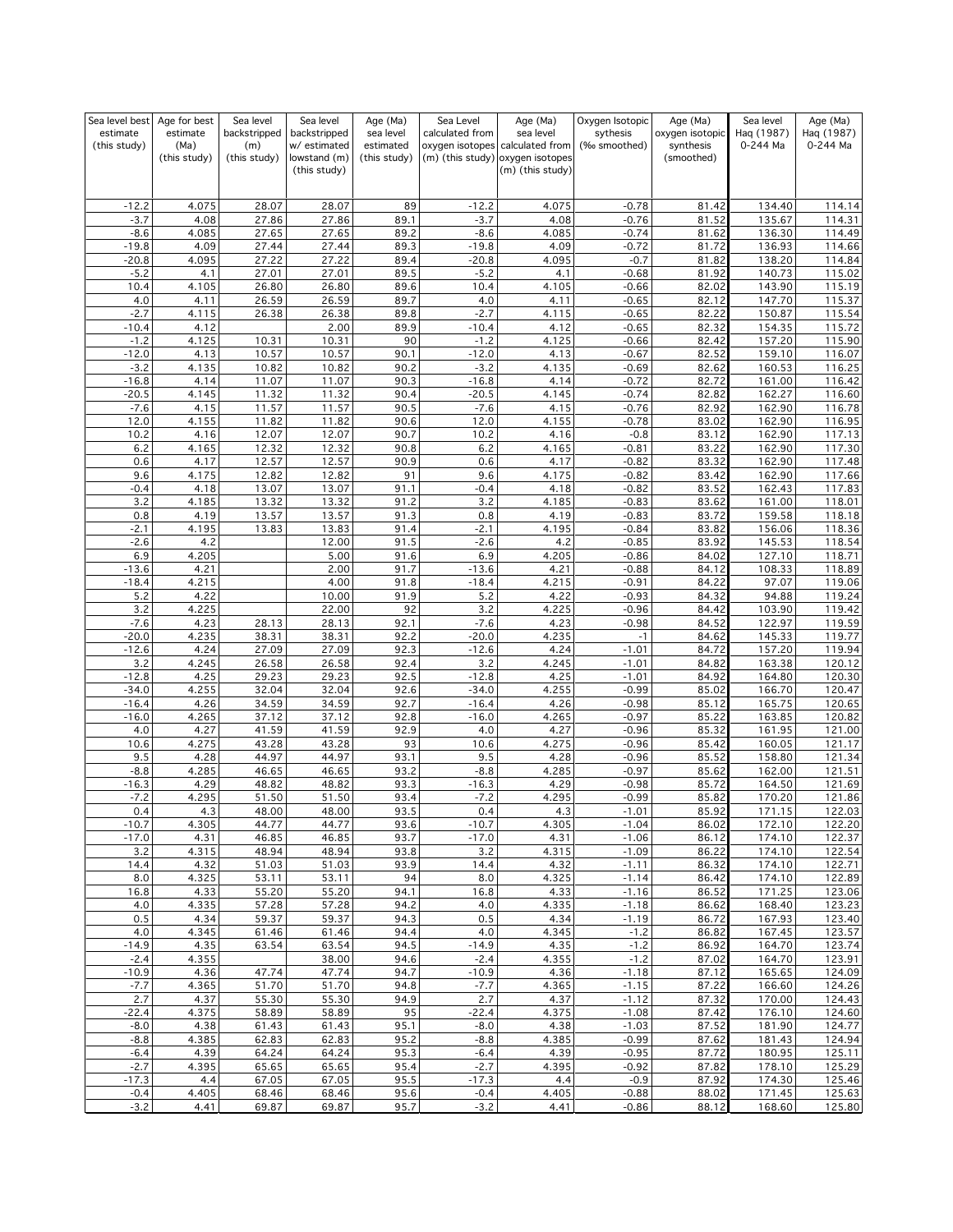| Sea level best           | Age for best     | Sea level           | Sea level                    | Age (Ma)               | Sea Level          | Age (Ma)                                     | Oxygen Isotopic          | Age (Ma)                     | Sea level              | Age (Ma)               |
|--------------------------|------------------|---------------------|------------------------------|------------------------|--------------------|----------------------------------------------|--------------------------|------------------------------|------------------------|------------------------|
| estimate<br>(this study) | estimate<br>(Ma) | backstripped<br>(m) | backstripped<br>w/ estimated | sea level<br>estimated | calculated from    | sea level<br>oxygen isotopes calculated from | sythesis<br>(‰ smoothed) | oxygen isotopic<br>synthesis | Haq (1987)<br>0-244 Ma | Haq (1987)<br>0-244 Ma |
|                          | (this study)     | (this study)        | lowstand (m)                 | (this study)           |                    | (m) (this study) oxygen isotopes             |                          | (smoothed)                   |                        |                        |
|                          |                  |                     | (this study)                 |                        |                    | (m) (this study)                             |                          |                              |                        |                        |
|                          |                  |                     |                              |                        |                    |                                              |                          |                              |                        |                        |
| 16.0                     | 4.415            | 71.27               | 71.27                        | 95.8                   | 16.0               | 4.415                                        | $-0.85$                  | 88.22                        | 168.60                 | 125.97                 |
| $-21.1$                  | 4.42             |                     | 70.00                        | 95.9                   | $-21.1$            | 4.42                                         | $-0.84$                  | 88.32                        | 170.55                 | 126.14                 |
| $-2.0$                   | 4.425            |                     | 66.00                        | 96                     | $-2.0$             | 4.425                                        | $-0.84$                  | 88.42                        | 172.50                 | 126.31                 |
| 11.2                     | 4.43             |                     | 60.00                        | 96.1                   | 11.2               | 4.43                                         | $-0.83$                  | 88.52                        | 174.40                 | 126.49                 |
| $-1.4$<br>13.9           | 4.435<br>4.44    |                     | 54.00<br>44.00               | 96.2<br>96.3           | $-1.4$<br>13.9     | 4.435<br>4.44                                | $-0.82$<br>$-0.81$       | 88.62<br>88.72               | 177.25<br>180.10       | 126.66<br>126.83       |
| $-3.2$                   | 4.445            |                     | 75.00                        | 96.4                   | $-3.2$             | 4.445                                        | $-0.8$                   | 88.82                        | 180.10                 | 127.00                 |
| $-8.0$                   | 4.45             |                     | 70.00                        | 96.5                   | $-8.0$             | 4.45                                         | $-0.8$                   | 88.92                        | 177.25                 | 127.11                 |
| 18.8                     | 4.455            |                     | 40.00                        | 96.6                   | 18.8               | 4.455                                        | $-0.79$                  | 89.02                        | 174.40                 | 127.22                 |
| 3.0                      | 4.46             |                     | 30.00                        | 96.7                   | 3.0                | 4.46                                         | $-0.78$                  | 89.12                        | 170.60                 | 127.33                 |
| 7.5<br>15.4              | 4.465<br>4.47    |                     | 27.00<br>30.00               | 96.8<br>96.9           | 7.5<br>15.4        | 4.465<br>4.47                                | $-0.77$<br>$-0.77$       | 89.22<br>89.32               | 163.00<br>162.10       | 127.44<br>127.56       |
| 14.2                     | 4.475            |                     | 37.00                        | 97                     | 14.2               | 4.475                                        | $-0.76$                  | 89.42                        | 161.20                 | 127.67                 |
| 5.3                      | 4.48             | 38.47               | 38.47                        | 97.1                   | 5.3                | 4.48                                         | $-0.75$                  | 89.52                        | 163.10                 | 127.78                 |
| 20.8                     | 4.485            | 38.67               | 38.67                        | 97.2                   | 20.8               | 4.485                                        | $-0.74$                  | 89.62                        | 166.90                 | 127.89                 |
| 1.6                      | 4.49             | 38.87               | 38.87                        | 97.3                   | 1.6                | 4.49                                         | $-0.74$                  | 89.72                        | 167.85                 | 128.00                 |
| 0.4<br>$-2.4$            | 4.495<br>4.5     | 40.76<br>48.67      | 40.76<br>48.67               | 97.4<br>97.5           | 0.4<br>$-2.4$      | 4.495<br>4.5                                 | $-0.73$<br>$-0.72$       | 89.82<br>89.92               | 168.80<br>170.70       | 128.11<br>128.22       |
| $-3.6$                   | 4.505            | 56.34               | 56.34                        | 97.6                   | $-3.6$             | 4.505                                        | $-0.71$                  | 90.02                        | 168.90                 | 128.33                 |
| $-3.2$                   | 4.51             | 54.14               | 54.14                        | 97.7                   | $-3.2$             | 4.51                                         | $-0.71$                  | 90.12                        | 165.10                 | 128.44                 |
| $-17.6$                  | 4.515            | 51.94               | 51.94                        | 97.8                   | $-17.6$            | 4.515                                        | $-0.7$                   | 90.22                        | 161.30                 | 128.56                 |
| $-19.2$                  | 4.52             | 49.74               | 49.74                        | 97.9                   | $-19.2$            | 4.52                                         | $-0.69$                  | 90.32                        | 153.70                 | 128.67                 |
| 1.3<br>9.6               | 4.525<br>4.53    | 39.13<br>37.99      | 39.13<br>37.99               | 98<br>98.1             | 1.3<br>9.6         | 4.525<br>4.53                                | $-0.68$<br>$-0.68$       | 90.42<br>90.52               | 146.10<br>138.50       | 128.78<br>128.89       |
| $-2.4$                   | 4.535            | 36.86               | 36.86                        | 98.2                   | $-2.4$             | 4.535                                        | $-0.68$                  | 90.62                        | 135.65                 | 129.00                 |
| $-3.2$                   | 4.54             | 35.73               | 35.73                        | 98.3                   | $-3.2$             | 4.54                                         | $-0.68$                  | 90.72                        | 132.80                 | 129.11                 |
| $-6.4$                   | 4.545            | 35.74               | 35.74                        | 98.4                   | $-6.4$             | 4.545                                        | $-0.68$                  | 90.82                        | 134.70                 | 129.22                 |
| $-8.4$                   | 4.55             |                     |                              |                        | $-8.4$             | 4.55                                         | $-0.69$                  | 90.92                        | 136.60                 | 129.33<br>129.44       |
| $-24.0$<br>$-21.2$       | 4.555<br>4.56    |                     |                              |                        | $-24.0$<br>$-21.2$ | 4.555<br>4.56                                | $-0.7$<br>$-0.72$        | 91.02<br>91.12               | 138.50<br>142.30       | 129.56                 |
| $-15.2$                  | 4.565            |                     |                              |                        | $-15.2$            | 4.565                                        | $-0.74$                  | 91.22                        | 143.30                 | 129.67                 |
| $-13.6$                  | 4.57             |                     |                              |                        | $-13.6$            | 4.57                                         | $-0.76$                  | 91.32                        | 144.30                 | 129.78                 |
| $-12.0$                  | 4.575            |                     |                              |                        | $-12.0$            | 4.575                                        | $-0.78$                  | 91.42                        | 144.30                 | 129.89                 |
| $-10.1$                  | 4.58             |                     |                              |                        | $-10.1$            | 4.58                                         | $-0.8$                   | 91.52                        | 141.45                 | 130.00                 |
| 2.4<br>$-10.8$           | 4.585<br>4.59    |                     |                              |                        | 2.4<br>$-10.8$     | 4.585<br>4.59                                | $-0.81$<br>$-0.82$       | 91.62<br>91.72               | 136.70<br>127.20       | 130.11<br>130.22       |
| $-31.2$                  | 4.595            |                     |                              |                        | $-31.2$            | 4.595                                        | $-0.83$                  | 91.82                        | 128.00                 | 130.33                 |
| $-12.0$                  | 4.6              |                     |                              |                        | $-12.0$            | 4.6                                          | $-0.84$                  | 91.92                        | 129.10                 | 130.44                 |
| 0.8                      | 4.605            |                     |                              |                        | 0.8                | 4.605                                        | $-0.86$                  | 92.02                        | 132.90                 | 130.56                 |
| $-16.8$<br>$-18.0$       | 4.61<br>4.615    |                     |                              |                        | $-16.8$<br>$-18.0$ | 4.61<br>4.615                                | $-0.87$<br>$-0.9$        | 92.12<br>92.22               | 132.95<br>133.00       | 130.67<br>130.78       |
| $-4.4$                   | 4.62             |                     |                              |                        | $-4.4$             | 4.62                                         | $-0.92$                  | 92.32                        | 131.40                 | 130.89                 |
| 2.4                      | 4.625            |                     |                              |                        | 2.4                | 4.625                                        | $-0.95$                  | 92.42                        | 127.90                 | 131.00                 |
| $-18.7$                  | 4.63             |                     |                              |                        | $-18.7$            | 4.63                                         | $-0.98$                  | 92.52                        | 122.20                 | 131.11                 |
| $-21.1$                  | 4.635            |                     |                              |                        | $-21.1$            | 4.635                                        | $-1.02$                  | 92.62                        | 116.50                 | 131.22                 |
| $-7.2$<br>$-7.2$         | 4.64<br>4.645    |                     |                              |                        | $-7.2$<br>$-7.2$   | 4.64<br>4.645                                | $-1.05$<br>$-1.09$       | 92.72<br>92.82               | 112.70<br>112.70       | 131.33<br>131.44       |
| 3.5                      | 4.65             |                     |                              |                        | 3.5                | 4.65                                         | $-1.13$                  | 92.92                        | 114.60                 | 131.56                 |
| $-1.1$                   | 4.655            |                     |                              |                        | $-1.1$             | 4.655                                        | $-1.16$                  | 93.02                        | 115.55                 | 131.67                 |
| 8.8                      | 4.66             |                     |                              |                        | 8.8                | 4.66                                         | $-1.2$                   | 93.12                        | 116.50                 | 131.78                 |
| $-5.1$                   | 4.665            |                     |                              |                        | $-5.1$             | 4.665                                        | $-1.24$                  | 93.22                        | 116.50                 | 131.89                 |
| $-37.6$<br>$-8.8$        | 4.67<br>4.675    |                     |                              |                        | $-37.6$<br>$-8.8$  | 4.67<br>4.675                                | $-1.27$<br>$-1.29$       | 93.32<br>93.42               | 114.60<br>111.75       | 132.00<br>132.07       |
| $-27.2$                  | 4.68             |                     |                              |                        | $-27.2$            | 4.68                                         | $-1.29$                  | 93.52                        | 108.90                 | 132.14                 |
| $-7.0$                   | 4.685            |                     |                              |                        | $-7.0$             | 4.685                                        | $-1.28$                  | 93.62                        | 107.00                 | 132.21                 |
| $-18.8$                  | 4.69             |                     |                              |                        | $-18.8$            | 4.69                                         | $-1.25$                  | 93.72                        | 104.15                 | 132.29                 |
| $-18.4$<br>$-5.6$        | 4.695<br>4.7     |                     |                              |                        | $-18.4$<br>$-5.6$  | 4.695<br>4.7                                 | $-1.2$<br>$-1.14$        | 93.82<br>93.92               | 101.30<br>98.44        | 132.36                 |
| $-20.8$                  | 4.705            |                     |                              |                        | $-20.8$            | 4.705                                        | $-1.08$                  | 94.02                        | 95.58                  | 132.43<br>132.50       |
| $-28.0$                  | 4.71             |                     |                              |                        | $-28.0$            | 4.71                                         | $-1.02$                  | 94.12                        | 95.58                  | 132.57                 |
| $-27.4$                  | 4.715            |                     |                              |                        | $-27.4$            | 4.715                                        | $-0.96$                  | 94.22                        | 94.40                  | 132.64                 |
| $-33.3$                  | 4.72             |                     |                              |                        | $-33.3$            | 4.72                                         | $-0.9$                   | 94.32                        | 94.40                  | 132.71                 |
| $-7.2$<br>$-5.3$         | 4.725<br>4.73    |                     |                              |                        | $-7.2$<br>$-5.3$   | 4.725<br>4.73                                | $-0.85$<br>$-0.79$       | 94.42<br>94.52               | 94.40<br>95.04         | 132.79<br>132.86       |
| $-29.6$                  | 4.735            |                     |                              |                        | $-29.6$            | 4.735                                        | $-0.74$                  | 94.62                        | 96.31                  | 132.93                 |
| 4.8                      | 4.74             |                     |                              |                        | 4.8                | 4.74                                         | $-0.67$                  | 94.72                        | 97.45                  | 133.00                 |
| $-10.4$                  | 4.745            |                     |                              |                        | $-10.4$            | 4.745                                        | $-0.6$                   | 94.82                        | 98.53                  | 133.07                 |
| $-30.4$                  | 4.75             |                     |                              |                        | $-30.4$            | 4.75                                         | $-0.53$                  | 94.92                        | 100.10                 | 133.14                 |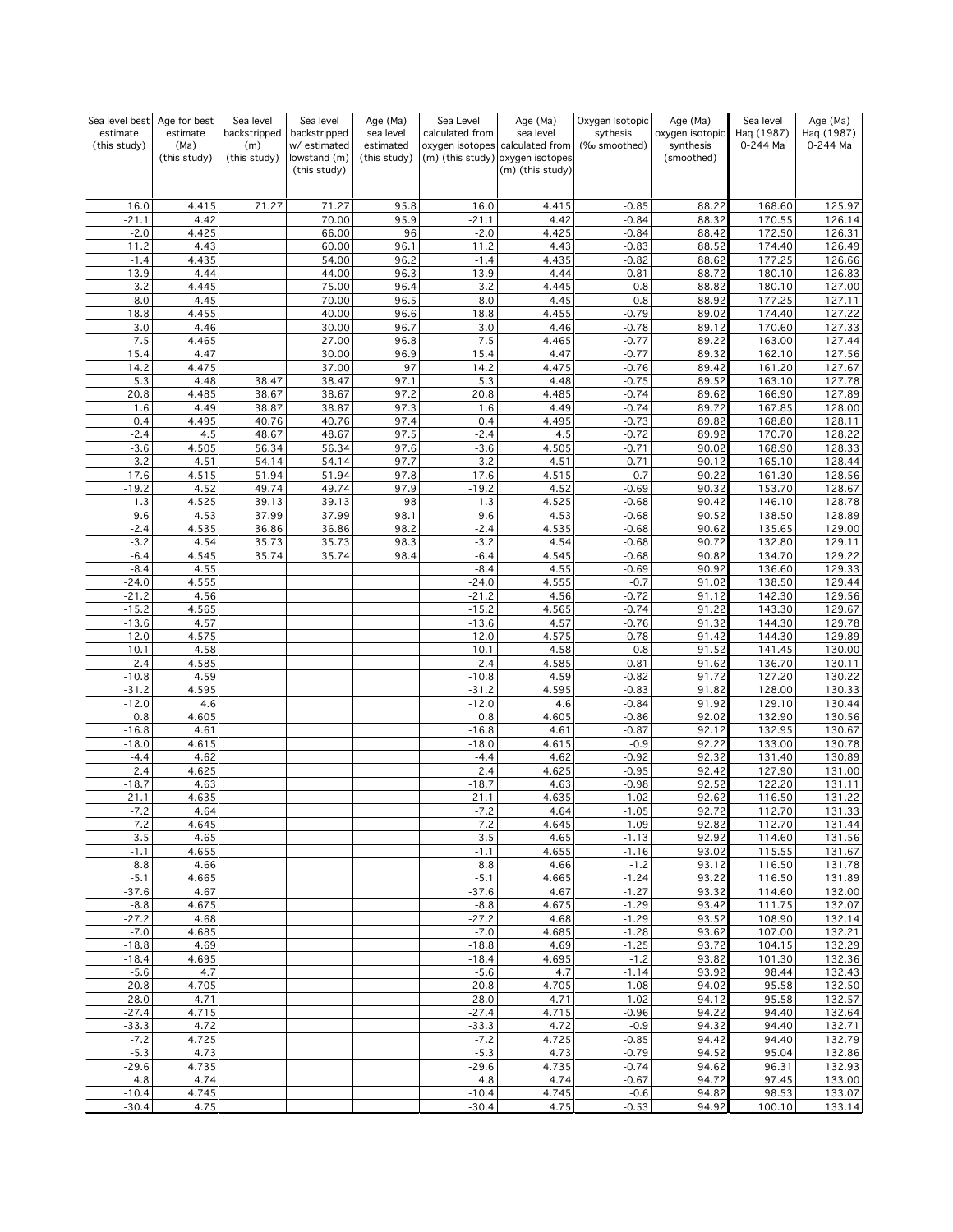| Sea level best           | Age for best     | Sea level           | Sea level                    | Age (Ma)               | Sea Level          | Age (Ma)                                     | Oxygen Isotopic          | Age (Ma)                     | Sea level              | Age (Ma)               |
|--------------------------|------------------|---------------------|------------------------------|------------------------|--------------------|----------------------------------------------|--------------------------|------------------------------|------------------------|------------------------|
| estimate<br>(this study) | estimate<br>(Ma) | backstripped<br>(m) | backstripped<br>w/ estimated | sea level<br>estimated | calculated from    | sea level<br>oxygen isotopes calculated from | sythesis<br>(‰ smoothed) | oxygen isotopic<br>synthesis | Haq (1987)<br>0-244 Ma | Haq (1987)<br>0-244 Ma |
|                          | (this study)     | (this study)        | lowstand (m)                 | (this study)           |                    | (m) (this study) oxygen isotopes             |                          | (smoothed)                   |                        |                        |
|                          |                  |                     | (this study)                 |                        |                    | (m) (this study)                             |                          |                              |                        |                        |
|                          |                  |                     |                              |                        |                    |                                              |                          |                              |                        |                        |
| $-31.3$                  | 4.755            |                     |                              |                        | $-31.3$            | 4.755                                        | $-0.46$                  | 95.02                        | 100.42                 | 133.21                 |
| $-16.3$                  | 4.76             |                     |                              |                        | $-16.3$            | 4.76                                         | $-0.39$                  | 95.12                        | 102.00                 | 133.29                 |
| $-7.6$<br>5.6            | 4.765<br>4.77    |                     |                              |                        | $-7.6$<br>5.6      | 4.765<br>4.77                                | $-0.32$<br>$-0.27$       | 95.22<br>95.32               | 102.00<br>102.00       | 133.36<br>133.43       |
| $-9.0$                   | 4.775            |                     |                              |                        | $-9.0$             | 4.775                                        | $-0.24$                  | 95.42                        | 102.00                 | 133.50                 |
| $-1.0$                   | 4.78             |                     |                              |                        | $-1.0$             | 4.78                                         | $-0.22$                  | 95.52                        | 102.00                 | 133.57                 |
| $-4.8$                   | 4.785            |                     |                              |                        | $-4.8$             | 4.785                                        | $-0.23$                  | 95.62                        | 100.86                 | 133.64                 |
| $-23.0$                  | 4.79             |                     |                              |                        | $-23.0$            | 4.79                                         | $-0.26$                  | 95.72                        | 100.10                 | 133.71                 |
| $-9.6$<br>$-7.2$         | 4.795            |                     |                              |                        | $-9.6$<br>$-7.2$   | 4.795                                        | $-0.31$                  | 95.82                        | 100.10                 | 133.79<br>133.86       |
| 21.3                     | 4.8<br>4.805     |                     |                              |                        | 21.3               | 4.8<br>4.805                                 | $-0.36$<br>$-0.43$       | 95.92<br>96.02               | 98.21<br>96.69         | 133.93                 |
| 12.0                     | 4.81             |                     |                              |                        | 12.0               | 4.81                                         | $-0.49$                  | 96.12                        | 96.31                  | 134.00                 |
| 12.3                     | 4.815            |                     |                              |                        | 12.3               | 4.815                                        | $-0.54$                  | 96.22                        | 94.40                  | 134.07                 |
| 12.6                     | 4.82             |                     |                              |                        | 12.6               | 4.82                                         | $-0.58$                  | 96.32                        | 92.98                  | 134.14                 |
| $-30.4$                  | 4.825            |                     |                              |                        | $-30.4$            | 4.825                                        | $-0.62$                  | 96.42                        | 90.60                  | 134.21                 |
| $-45.6$<br>$-38.4$       | 4.83<br>4.835    |                     |                              |                        | $-45.6$<br>$-38.4$ | 4.83<br>4.835                                | $-0.64$<br>$-0.67$       | 96.52<br>96.62               | 88.69<br>87.27         | 134.29<br>134.36       |
| $-7.6$                   | 4.84             |                     |                              |                        | $-7.6$             | 4.84                                         | $-0.69$                  | 96.72                        | 83.74                  | 134.43                 |
| $-8.0$                   | 4.845            |                     |                              |                        | $-8.0$             | 4.845                                        | $-0.7$                   | 96.82                        | 80.61                  | 134.50                 |
| $-4.8$                   | 4.85             |                     |                              |                        | $-4.8$             | 4.85                                         | $-0.72$                  | 96.92                        | 77.75                  | 134.57                 |
| $-1.6$                   | 4.855            |                     |                              |                        | $-1.6$             | 4.855                                        | $-0.72$                  | 97.02                        | 74.61                  | 134.64                 |
| $-11.2$<br>$-23.6$       | 4.86<br>4.865    |                     |                              |                        | $-11.2$<br>$-23.6$ | 4.86<br>4.865                                | $-0.72$<br>$-0.71$       | 97.12<br>97.22               | 70.93<br>67.28         | 134.71<br>134.79       |
| $-42.8$                  | 4.87             |                     |                              |                        | $-42.8$            | 4.87                                         | $-0.69$                  | 97.32                        | 62.05                  | 134.86                 |
| $-48.4$                  | 4.875            |                     |                              |                        | $-48.4$            | 4.875                                        | $-0.66$                  | 97.42                        | 56.34                  | 134.93                 |
| $-40.4$                  | 4.88             |                     |                              |                        | $-40.4$            | 4.88                                         | $-0.64$                  | 97.52                        | 48.72                  | 135.00                 |
| $-41.6$                  | 4.885            |                     |                              |                        | $-41.6$            | 4.885                                        | $-0.61$                  | 97.62                        | 37.30                  | 135.07                 |
| $-11.2$                  | 4.89             |                     |                              |                        | $-11.2$            | 4.89                                         | $-0.6$                   | 97.72                        | 16.36                  | 135.14                 |
| 4.0<br>$-4.0$            | 4.895<br>4.9     |                     |                              |                        | 4.0<br>$-4.0$      | 4.895<br>4.9                                 | $-0.59$<br>$-0.6$        | 97.82<br>97.92               | 0.19<br>$-8.85$        | 135.21<br>135.29       |
| $-10.1$                  | 4.905            |                     |                              |                        | $-10.1$            | 4.905                                        | $-0.61$                  | 98.02                        | $-10.28$               | 135.36                 |
| $-12.8$                  | 4.91             |                     |                              |                        | $-12.8$            | 4.91                                         | $-0.63$                  | 98.12                        | $-10.28$               | 135.43                 |
| $-5.6$                   | 4.915            |                     |                              |                        | $-5.6$             | 4.915                                        | $-0.64$                  | 98.22                        | $-10.28$               | 135.50                 |
| $-3.2$                   | 4.92             |                     |                              |                        | $-3.2$             | 4.92                                         | $-0.65$                  | 98.32                        | 21.70                  | 135.57                 |
| $-18.4$                  | 4.925            |                     |                              |                        | $-18.4$            | 4.925                                        | $-0.66$                  | 98.42                        | 55.70                  | 135.64<br>135.71       |
| $-21.6$<br>$-20.0$       | 4.93<br>4.935    |                     |                              |                        | $-21.6$<br>$-20.0$ | 4.93<br>4.935                                | $-0.66$<br>$-0.65$       | 98.52<br>98.62               | 86.16<br>91.87         | 135.79                 |
| $-10.4$                  | 4.94             |                     |                              |                        | $-10.4$            | 4.94                                         | $-0.64$                  | 98.72                        | 95.36                  | 135.86                 |
| $-4.4$                   | 4.945            |                     |                              |                        | $-4.4$             | 4.945                                        | $-0.64$                  | 98.82                        | 98.59                  | 135.93                 |
| $-14.6$                  | 4.95             |                     |                              |                        | $-14.6$            | 4.95                                         | $-0.63$                  | 98.92                        | 100.73                 | 136.00                 |
| $-21.6$                  | 4.955            |                     |                              |                        | $-21.6$            | 4.955                                        | $-0.64$                  | 99.02                        | 102.95                 | 136.07                 |
| 3.0<br>$-18.4$           | 4.96<br>4.965    |                     |                              |                        | 3.0<br>$-18.4$     | 4.96<br>4.965                                | $-0.64$<br>$-0.65$       | 99.12<br>99.22               | 103.90<br>105.17       | 136.14<br>136.21       |
| 1.1                      | 4.97             |                     |                              |                        | 1.1                | 4.97                                         | $-0.67$                  | 99.32                        | 105.80                 | 136.29                 |
| 3.7                      | 4.975            |                     |                              |                        | 3.7                | 4.975                                        | $-0.68$                  | 99.42                        | 106.18                 | 136.36                 |
| 9.9                      | 4.98             |                     |                              |                        | 9.9                | 4.98                                         | $-0.7$                   | 99.52                        | 107.70                 | <u>136.43</u>          |
| $-0.8$                   | 4.985            |                     |                              |                        | $-0.8$             | 4.985                                        | $-0.72$                  | 99.62                        | 107.32                 | 136.50                 |
| 4.3<br>$-3.4$            | 4.99<br>4.995    |                     |                              |                        | 4.3<br>$-3.4$      | 4.99<br>4.995                                | $-0.73$<br>$-0.75$       | 99.72<br>99.82               | 105.33<br>100.10       | 136.57<br>136.64       |
| $-7.2$                   | 5                |                     |                              |                        | $-7.2$             | 5                                            | $-0.77$                  | 99.92                        | 92.50                  | 136.71                 |
| $-6.2$                   | 5.005            |                     |                              |                        | $-6.2$             | 5.005                                        |                          |                              | 79.18                  | 136.79                 |
| $-19.2$                  | 5.01             |                     |                              |                        | $-19.2$            | 5.01                                         |                          |                              | 62.05                  | 136.86                 |
| 0.0                      | 5.015            |                     |                              |                        | 0.0                | 5.015                                        |                          |                              | 46.82                  | 136.93<br>137.00       |
| $-1.0$<br>5.0            | 5.02<br>5.025    |                     |                              |                        | $-1.0$<br>5.0      | 5.02<br>5.025                                |                          |                              | 35.40<br>30.64         | 137.24                 |
| 4.3                      | 5.03             |                     |                              |                        | 4.3                | 5.03                                         |                          |                              | 29.69                  | 137.48                 |
| $-2.4$                   | 5.035            |                     |                              |                        | $-2.4$             | 5.035                                        |                          |                              | 29.69                  | 137.72                 |
| $-22.1$                  | 5.04             |                     |                              |                        | $-22.1$            | 5.04                                         |                          |                              | 32.35                  | 137.96                 |
| $-28.8$                  | 5.045            |                     |                              |                        | $-28.8$            | 5.045                                        |                          |                              | 60.46                  | 138.20                 |
| $-19.5$<br>$-11.7$       | 5.05<br>5.055    |                     |                              |                        | $-19.5$<br>$-11.7$ | 5.05<br>5.055                                |                          |                              | 88.05<br>114.35        | 138.44<br>138.68       |
| $-12.6$                  | 5.06             |                     |                              |                        | $-12.6$            | 5.06                                         |                          |                              | 118.72                 | 138.92                 |
| $-8.0$                   | 5.065            |                     |                              |                        | $-8.0$             | 5.065                                        |                          |                              | 119.10                 | 139.16                 |
| $-4.3$                   | 5.07             |                     |                              |                        | $-4.3$             | 5.07                                         |                          |                              | 119.10                 | 139.40                 |
| $-10.2$                  | 5.075            |                     |                              |                        | $-10.2$            | 5.075                                        |                          |                              | 122.05                 | 139.64                 |
| $-4.5$<br>12.6           | 5.08<br>5.085    |                     |                              |                        | $-4.5$<br>12.6     | 5.08<br>5.085                                |                          |                              | 124.27<br>126.48       | 139.88<br>140.12       |
| $-5.6$                   | 5.09             |                     |                              |                        | $-5.6$             | 5.09                                         |                          |                              | 128.32                 | 140.36                 |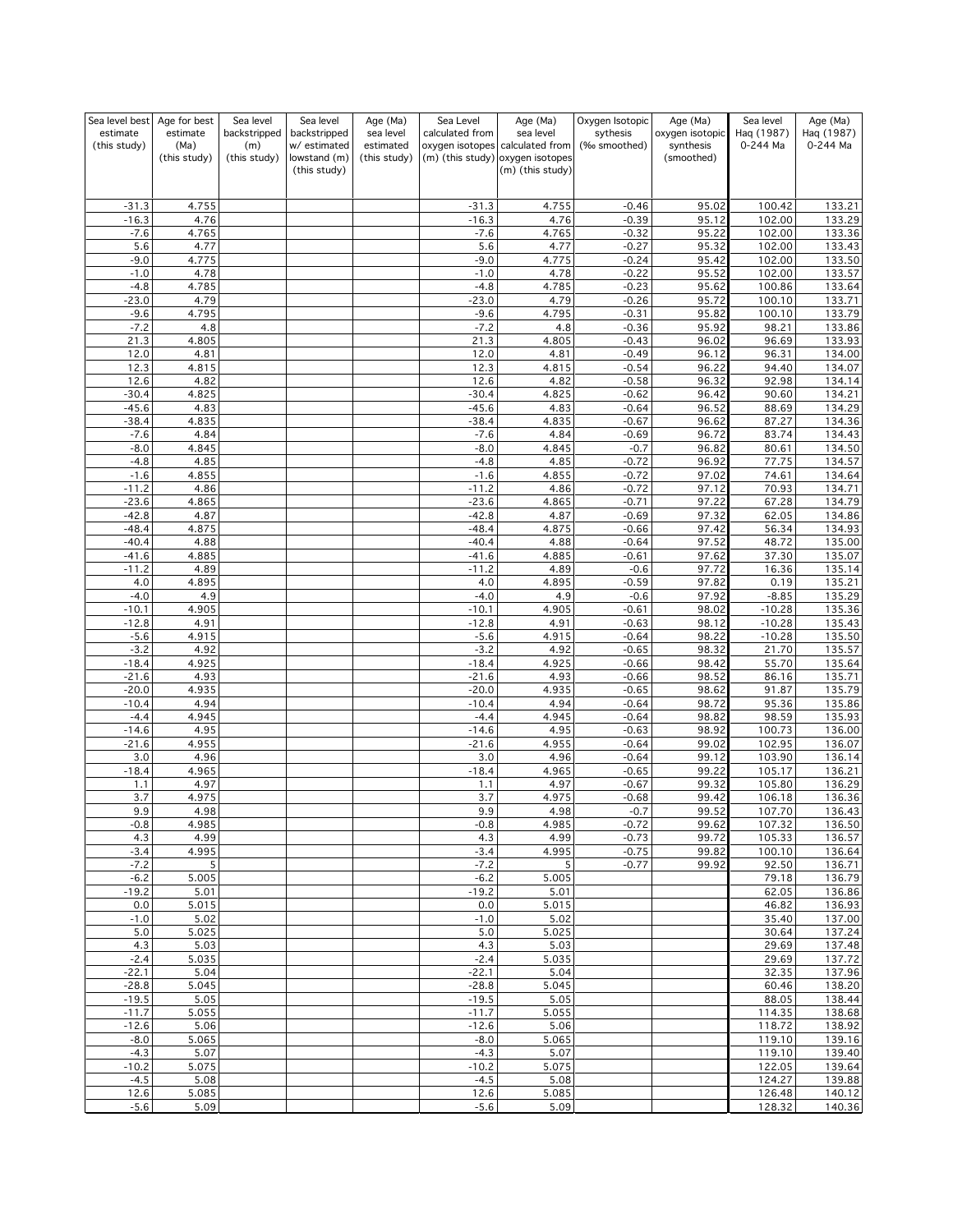| Sea level best           | Age for best     | Sea level           | Sea level                    | Age (Ma)               | Sea Level        | Age (Ma)                                     | Oxygen Isotopic          | Age (Ma)                     | Sea level              | Age (Ma)               |
|--------------------------|------------------|---------------------|------------------------------|------------------------|------------------|----------------------------------------------|--------------------------|------------------------------|------------------------|------------------------|
| estimate<br>(this study) | estimate<br>(Ma) | backstripped<br>(m) | backstripped<br>w/ estimated | sea level<br>estimated | calculated from  | sea level<br>oxygen isotopes calculated from | sythesis<br>(‰ smoothed) | oxygen isotopic<br>synthesis | Haq (1987)<br>0-244 Ma | Haq (1987)<br>0-244 Ma |
|                          | (this study)     | (this study)        | lowstand (m)                 | (this study)           |                  | (m) (this study) oxygen isotopes             |                          | (smoothed)                   |                        |                        |
|                          |                  |                     | (this study)                 |                        |                  | (m) (this study)                             |                          |                              |                        |                        |
|                          |                  |                     |                              |                        |                  |                                              |                          |                              |                        |                        |
| 16.0<br>6.0              | 5.095<br>5.1     |                     |                              |                        | 16.0<br>6.0      | 5.095<br>5.1                                 |                          |                              | 130.28<br>131.87       | 140.60<br>140.84       |
| 25.6                     | 5.105            |                     |                              |                        | 25.6             | 5.105                                        |                          |                              | 134.40                 | 141.08                 |
| $-4.0$                   | 5.11             |                     |                              |                        | $-4.0$           | 5.11                                         |                          |                              | 136.30                 | 141.32                 |
| $-17.6$                  | 5.115            |                     |                              |                        | $-17.6$          | 5.115                                        |                          |                              | 137.82                 | 141.56                 |
| $-2.4$<br>4.0            | 5.12<br>5.125    |                     |                              |                        | $-2.4$<br>4.0    | 5.12<br>5.125                                |                          |                              | 139.15<br>141.05       | 141.80<br>142.04       |
| 16.0                     | 5.13             |                     |                              |                        | 16.0             | 5.13                                         |                          |                              | 142.00                 | 142.28                 |
| 26.8                     | 5.135            |                     |                              |                        | 26.8             | 5.135                                        |                          |                              | 142.00                 | 142.52                 |
| 6.4                      | 5.14<br>5.145    |                     |                              |                        | 6.4              | 5.14                                         |                          |                              | 143.58                 | 142.76                 |
| 3.2<br>$-3.2$            | 5.15             |                     |                              |                        | 3.2<br>$-3.2$    | 5.145<br>5.15                                |                          |                              | 143.90<br>143.90       | 143.00<br>143.24       |
| $-5.6$                   | 5.155            |                     |                              |                        | $-5.6$           | 5.155                                        |                          |                              | 143.90                 | 143.48                 |
| $-23.2$                  | 5.16             |                     |                              |                        | $-23.2$          | 5.16                                         |                          |                              | 143.90                 | 143.72                 |
| $-24.8$<br>3.2           | 5.165<br>5.17    |                     |                              |                        | $-24.8$<br>3.2   | 5.165<br>5.17                                |                          |                              | 143.14<br>140.58       | 143.96<br>144.20       |
| 13.6                     | 5.175            |                     |                              |                        | 13.6             | 5.175                                        |                          |                              | 136.93                 | 144.33                 |
| $-2.2$                   | 5.18             |                     |                              |                        | $-2.2$           | 5.18                                         |                          |                              | 126.18                 | 144.46                 |
| 1.6                      | 5.185            |                     |                              |                        | 1.6              | 5.185                                        |                          |                              | 120.38                 | 144.59                 |
| 2.4<br>7.6               | 5.19<br>5.195    |                     |                              |                        | 2.4<br>7.6       | 5.19<br>5.195                                |                          |                              | 117.24<br>116.77       | 144.72<br>144.85       |
| 8.0                      | 5.2              |                     |                              |                        | 8.0              | 5.2                                          |                          |                              | 118.10                 | 144.98                 |
| 8.7                      | 5.205            |                     |                              |                        | 8.7              | 5.205                                        |                          |                              | 119.43                 | 145.11                 |
| 1.8                      | 5.21             |                     |                              |                        | 1.8              | 5.21                                         |                          |                              | 122.93                 | 145.24                 |
| 2.4<br>2.4               | 5.215<br>5.22    |                     |                              |                        | 2.4<br>2.4       | 5.215<br>5.22                                |                          |                              | 125.37<br>128.00       | 145.37<br>145.50       |
| $-7.7$                   | 5.225            |                     |                              |                        | $-7.7$           | 5.225                                        |                          |                              | 128.08                 | 145.63                 |
| $-6.2$                   | 5.23             |                     |                              |                        | $-6.2$           | 5.23                                         |                          |                              | 128.10                 | 145.76                 |
| $-4.6$<br>$-4.8$         | 5.235<br>5.24    |                     |                              |                        | $-4.6$<br>$-4.8$ | 5.235<br>5.24                                |                          |                              | 128.17<br>127.88       | 145.89<br>146.02       |
| $-27.2$                  | 5.245            |                     |                              |                        | $-27.2$          | 5.245                                        |                          |                              | 125.16                 | 146.15                 |
| 2.8                      | 5.25             |                     |                              |                        | 2.8              | 5.25                                         |                          |                              | 121.93                 | 146.28                 |
| 14.4                     | 5.255            |                     |                              |                        | 14.4             | 5.255                                        |                          |                              | 116.63                 | 146.41                 |
| 8.4<br>5.2               | 5.26<br>5.265    |                     |                              |                        | 8.4<br>5.2       | 5.26<br>5.265                                |                          |                              | 110.35<br>104.58       | 146.54<br>146.67       |
| 0.8                      | 5.27             |                     |                              |                        | 0.8              | 5.27                                         |                          |                              | 98.78                  | 146.80                 |
| $-12.8$                  | 5.275            |                     |                              |                        | $-12.8$          | 5.275                                        |                          |                              | 95.41                  | 146.93                 |
| 2.8                      | 5.28             |                     |                              |                        | 2.8              | 5.28                                         |                          |                              | 93.51                  | 147.06                 |
| 11.2<br>16.8             | 5.285<br>5.29    |                     |                              |                        | 11.2<br>16.8     | 5.285<br>5.29                                |                          |                              | 91.61<br>91.65         | 147.19<br>147.32       |
| $3.0$                    | 5.295            |                     |                              |                        | 3.0              | 5.295                                        |                          |                              | 93.09                  | 147.45                 |
| $-8.0$                   | 5.3              |                     |                              |                        | $-8.0$           | 5.3                                          |                          |                              | 94.34                  | 147.58                 |
| 3.2<br>$7.5\,$           | 5.305<br>5.31    |                     |                              |                        | 3.2<br>7.5       | 5.305<br>5.31                                |                          |                              | 97.91                  | 147.71<br>147.84       |
| 16.8                     | 5.315            |                     |                              |                        | 16.8             | 5.315                                        |                          |                              | 103.53<br>112.47       | 147.97                 |
| 10.4                     | 5.32             |                     |                              |                        | 10.4             | 5.32                                         |                          |                              | 124.40                 | 148.10                 |
| 22.4                     | 5.325            |                     |                              |                        | 22.4             | 5.325                                        |                          |                              | 133.44                 | 148.23                 |
| 48.8<br>3.8              | 5.33<br>5.335    |                     |                              |                        | 48.8<br>3.8      | 5.33<br>5.335                                |                          |                              | 136.80<br>136.87       | 148.36<br>148.49       |
| $-2.4$                   | 5.34             |                     |                              |                        | $-2.4$           | 5.34                                         |                          |                              | 134.97                 | 148.62                 |
| $-3.6$                   | 5.345            |                     |                              |                        | $-3.6$           | 5.345                                        |                          |                              | 125.75                 | 148.75                 |
| 12.0<br>$-22.4$          | 5.35<br>5.355    |                     |                              |                        | 12.0             | 5.35<br>5.355                                |                          |                              | 109.73                 | 148.88<br>149.01       |
| $0.0\,$                  | 5.36             |                     |                              |                        | $-22.4$<br>0.0   | 5.36                                         |                          |                              | 91.60<br>86.45         | 149.14                 |
| $-15.2$                  | 5.365            |                     |                              |                        | $-15.2$          | 5.365                                        |                          |                              | 86.50                  | 149.27                 |
| $-2.8$                   | 5.37             |                     |                              |                        | $-2.8$           | 5.37                                         |                          |                              | 89.79                  | 149.40                 |
| $-8.0$<br>$-5.8$         | 5.375<br>5.38    |                     |                              |                        | $-8.0$<br>$-5.8$ | 5.375<br>5.38                                |                          |                              | 104.67<br>127.20       | 149.53<br>149.66       |
| 8.8                      | 5.385            |                     |                              |                        | 8.8              | 5.385                                        |                          |                              | 143.70                 | 149.79                 |
| 9.1                      | 5.39             |                     |                              |                        | 9.1              | 5.39                                         |                          |                              | 147.10                 | 149.92                 |
| 13.6                     | 5.395            |                     |                              |                        | 13.6             | 5.395                                        |                          |                              | 147.14                 | 150.05                 |
| 17.6<br>11.2             | 5.4<br>5.405     |                     |                              |                        | 17.6<br>11.2     | 5.4<br>5.405                                 |                          |                              | 145.25<br>139.47       | 150.18<br>150.31       |
| $-8.8$                   | 5.41             |                     |                              |                        | $-8.8$           | 5.41                                         |                          |                              | 124.90                 | 150.44                 |
| $-1.6$                   | 5.415            |                     |                              |                        | $-1.6$           | 5.415                                        |                          |                              | 101.89                 | 150.57                 |
| $-10.4$                  | 5.42             |                     |                              |                        | $-10.4$          | 5.42                                         |                          |                              | 81.55                  | 150.70                 |
| 10.4<br>13.6             | 5.425<br>5.43    |                     |                              |                        | 10.4<br>13.6     | 5.425<br>5.43                                |                          |                              | 79.26<br>102.40        | 150.73<br>150.77       |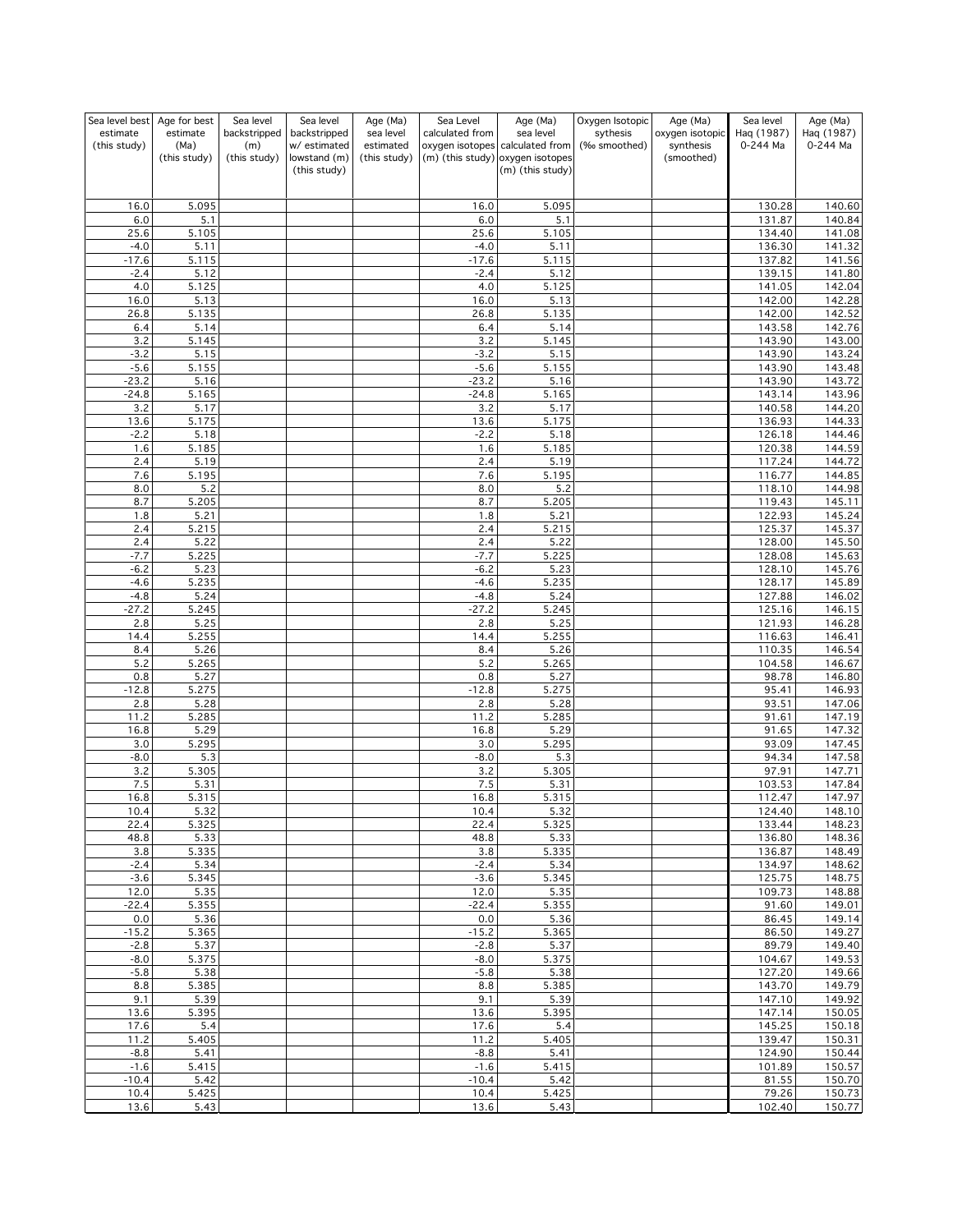| Sea level best     | Age for best  | Sea level    | Sea level                    | Age (Ma)     | Sea Level          | Age (Ma)                                             | Oxygen Isotopic | Age (Ma)        | Sea level        | Age (Ma)            |
|--------------------|---------------|--------------|------------------------------|--------------|--------------------|------------------------------------------------------|-----------------|-----------------|------------------|---------------------|
| estimate           | estimate      | backstripped | backstripped                 | sea level    | calculated from    | sea level                                            | sythesis        | oxygen isotopic | Haq (1987)       | Haq (1987)          |
| (this study)       | (Ma)          | (m)          | w/ estimated                 | estimated    |                    | oxygen isotopes calculated from                      | (‰ smoothed)    | synthesis       | 0-244 Ma         | 0-244 Ma            |
|                    | (this study)  | (this study) | lowstand (m)<br>(this study) | (this study) |                    | (m) (this study) oxygen isotopes<br>(m) (this study) |                 | (smoothed)      |                  |                     |
|                    |               |              |                              |              |                    |                                                      |                 |                 |                  |                     |
|                    |               |              |                              |              |                    |                                                      |                 |                 |                  |                     |
| 3.2                | 5.435         |              |                              |              | 3.2                | 5.435                                                |                 |                 | 136.47           | 150.80              |
| 6.4                | 5.44          |              |                              |              | 6.4                | 5.44                                                 |                 |                 | 154.37           | 150.84              |
| 8.5                | 5.445         |              |                              |              | 8.5                | 5.445                                                |                 |                 | 159.59           | 150.87              |
| 0.0<br>$-20.0$     | 5.45<br>5.455 |              |                              |              | 0.0<br>$-20.0$     | 5.45<br>5.455                                        |                 |                 | 162.27<br>164.11 | 150.90<br>150.94    |
| 38.0               | 5.46          |              |                              |              | 38.0               | 5.46                                                 |                 |                 | 165.30           | 150.97              |
| $-1.2$             | 5.465         |              |                              |              | $-1.2$             | 5.465                                                |                 |                 | 165.30           | 151.01              |
| 4.8                | 5.47          |              |                              |              | 4.8                | 5.47                                                 |                 |                 | 165.38           | 151.04              |
| 38.4               | 5.475         |              |                              |              | 38.4               | 5.475                                                |                 |                 | 165.40           | 151.07              |
| 7.6                | 5.48          |              |                              |              | 7.6                | 5.48                                                 |                 |                 | 165.06           | 151.11              |
| 26.4               | 5.485         |              |                              |              | 26.4               | 5.485                                                |                 |                 | 163.22           | 151.14              |
| 0.4                | 5.49          |              |                              |              | 0.4                | 5.49                                                 |                 |                 | 159.70           | 151.18              |
| 0.0                | 5.495         |              |                              |              | 0.0                | 5.495                                                |                 |                 | 153.23           | 151.21              |
| $-0.8$             | 5.5           |              |                              |              | $-0.8$             | 5.5                                                  |                 |                 | 142.75           | $\frac{1}{151.24}$  |
| 3.6                | 5.505         |              |                              |              | 3.6                | 5.505                                                |                 |                 | 131.27           | 151.28              |
| 0.0                | 5.51          |              |                              |              | 0.0                | 5.51                                                 |                 |                 | 122.38           | 151.31              |
| $-0.8$             | 5.515         |              |                              |              | $-0.8$             | 5.515                                                |                 |                 | 115.63           | 151.35              |
| $-7.2$             | 5.52          |              |                              |              | $-7.2$             | 5.52                                                 |                 |                 | 113.90           | 151.38              |
| 18.7               | 5.525         |              |                              |              | 18.7               | 5.525                                                |                 |                 | 113.30           | 151.41              |
| 4.0                | 5.53          |              |                              |              | 4.0                | 5.53                                                 |                 |                 | 115.30           | 151.45              |
| $-10.1$            | 5.535         |              |                              |              | $-10.1$            | 5.535                                                |                 |                 | 130.27           | 151.48              |
| $-20.8$            | 5.54          |              |                              |              | $-20.8$            | 5.54                                                 |                 |                 | 156.56           | 151.52              |
| $-18.4$            | 5.545         |              |                              |              | $-18.4$            | 5.545                                                |                 |                 | 172.66           | 151.55              |
| 4.8<br>$-11.6$     | 5.55<br>5.555 |              |                              |              | 4.8<br>$-11.6$     | 5.55<br>5.555                                        |                 |                 | 171.60<br>168.58 | 151.58<br>151.62    |
| $-30.4$            | 5.56          |              |                              |              | $-30.4$            | 5.56                                                 |                 |                 | 162.78           | 151.65              |
| $-16.0$            | 5.565         |              |                              |              | $-16.0$            | 5.565                                                |                 |                 | 157.45           | 151.69              |
| $-35.2$            | 5.57          |              |                              |              | $-35.2$            | 5.57                                                 |                 |                 | 154.92           | 151.72              |
| $-12.8$            | 5.575         |              |                              |              | $-12.8$            | 5.575                                                |                 |                 | 154.95           | 151.75              |
| $-10.4$            | 5.58          |              |                              |              | $-10.4$            | 5.58                                                 |                 |                 | 156.61           | 151.79              |
| $-19.2$            | 5.585         |              |                              |              | $-19.2$            | 5.585                                                |                 |                 | 158.95           | 151.82              |
| $-16.4$            | 5.59          |              |                              |              | $-16.4$            | 5.59                                                 |                 |                 | 164.24           | 151.86              |
| $-11.2$            | 5.595         |              |                              |              | $-11.2$            | 5.595                                                |                 |                 | 166.50           | 151.89              |
| $-20.8$            | 5.6           |              |                              |              | $-20.8$            | 5.6                                                  |                 |                 | 167.50           | 151.92              |
| 5.6                | 5.605         |              |                              |              | 5.6                | 5.605                                                |                 |                 | 167.50           | 151.96              |
| $-27.2$            | 5.61          |              |                              |              | $-27.2$            | 5.61                                                 |                 |                 | 167.03           | 151.99              |
| 1.6                | 5.615         |              |                              |              | 1.6                | 5.615                                                |                 |                 | 166.55           | 152.03              |
| $-23.2$            | 5.62          |              |                              |              | $-23.2$            | 5.62                                                 |                 |                 | 166.08           | 152.06              |
| $-7.2$             | 5.625         |              |                              |              | $-7.2$             | 5.625                                                |                 |                 | 165.60           | $\frac{1}{1}$ 52.09 |
| $-16.0$            | 5.63          |              |                              |              | $-16.0$            | 5.63                                                 |                 |                 | 163.60           | 152.13              |
| $-20.0$<br>$-14.4$ | 5.635<br>5.64 |              |                              |              | $-20.0$<br>$-14.4$ | 5.635<br>5.64                                        |                 |                 | 163.60<br>160.75 | 152.16<br>152.20    |
| $-15.2$            | 5.645         |              |                              |              | $-15.2$            | 5.645                                                |                 |                 | 159.80           | 152.23              |
| $-22.4$            | 5.65          |              |                              |              | $-22.4$            | 5.65                                                 |                 |                 | 158.85           | 152.26              |
| $-28.8$            | 5.655         |              |                              |              | $-28.8$            | 5.655                                                |                 |                 | 156.00           | 152.30              |
| 5.6                | 5.66          |              |                              |              | 5.6                | 5.66                                                 |                 |                 | 154.10           | 152.33              |
| $-6.4$             | 5.665         |              |                              |              | $-6.4$             | 5.665                                                |                 |                 | 154.10           | 152.37              |
| $-12.0$            | 5.67          |              |                              |              | $-12.0$            | 5.67                                                 |                 |                 | 152.20           | 152.40              |
| $-32.0$            | 5.675         |              |                              |              | $-32.0$            | 5.675                                                |                 |                 | 149.35           | 152.43              |
| $-25.6$            | 5.68          |              |                              |              | $-25.6$            | 5.68                                                 |                 |                 | 146.50           | 152.47              |
| $-30.9$            | 5.685         |              |                              |              | $-30.9$            | 5.685                                                |                 |                 | 144.60           | 152.50              |
| $-36.0$            | 5.69          |              |                              |              | $-36.0$            | 5.69                                                 |                 |                 | 144.60           | 152.54              |
| $-27.2$            | 5.695         |              |                              |              | $-27.2$            | 5.695                                                |                 |                 | 142.70           | 152.57              |
| $-8.8$             | 5.7           |              |                              |              | $-8.8$             | 5.7                                                  |                 |                 | 142.70           | 152.60              |
| $-15.2$            | 5.705         |              |                              |              | $-15.2$            | 5.705                                                |                 |                 | 140.80           | 152.64              |
| $-41.5$<br>$-44.5$ | 5.71<br>5.715 |              |                              |              | $-41.5$<br>$-44.5$ | 5.71<br>5.715                                        |                 |                 | 140.80<br>140.80 | 152.67              |
| $-32.0$            | 5.72          |              |                              |              | $-32.0$            | 5.72                                                 |                 |                 | 140.80           | 152.71<br>152.74    |
| $-2.4$             | 5.725         |              |                              |              | $-2.4$             | 5.725                                                |                 |                 | 142.70           | 152.77              |
| $-32.0$            | 5.73          |              |                              |              | $-32.0$            | 5.73                                                 |                 |                 | 142.70           | 152.81              |
| $-6.4$             | 5.735         |              |                              |              | $-6.4$             | 5.735                                                |                 |                 | 142.70           | 152.84              |
| $-7.2$             | 5.74          |              |                              |              | $-7.2$             | 5.74                                                 |                 |                 | 146.50           | 152.88              |
| $-12.0$            | 5.745         |              |                              |              | $-12.0$            | 5.745                                                |                 |                 | 147.45           | 152.91              |
| $-4.0$             | 5.75          |              |                              |              | $-4.0$             | 5.75                                                 |                 |                 | 148.40           | 152.94              |
| $-13.6$            | 5.755         |              |                              |              | $-13.6$            | 5.755                                                |                 |                 | 148.40           | 152.98              |
| $-4.8$             | 5.76          |              |                              |              | $-4.8$             | 5.76                                                 |                 |                 | 148.40           | 153.01              |
| $-18.4$            | 5.765         |              |                              |              | $-18.4$            | 5.765                                                |                 |                 | 148.40           | 153.05              |
| $-1.6$             | 5.77          |              |                              |              | $-1.6$             | 5.77                                                 |                 |                 | 148.40           | 153.08              |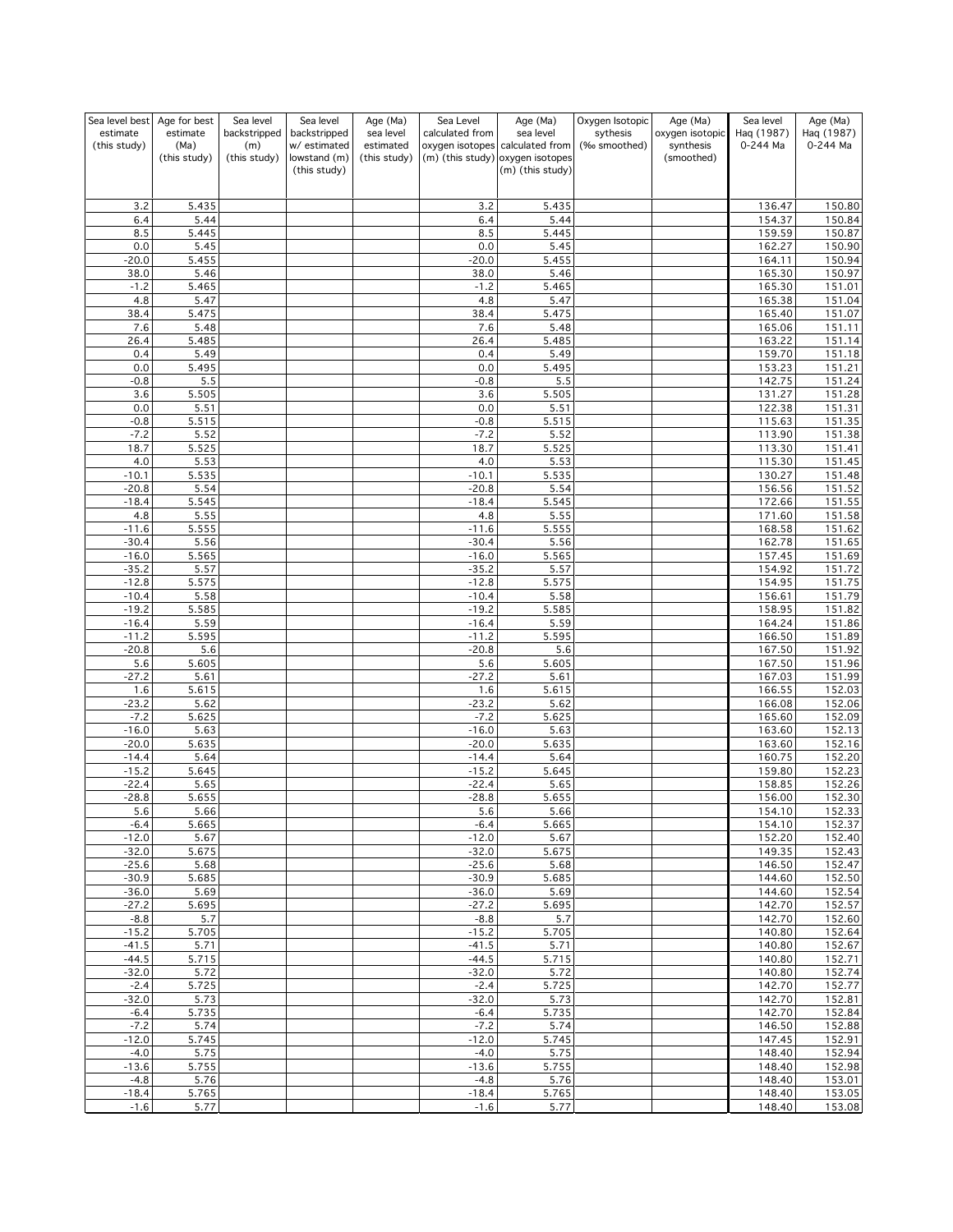| Sea level best     | Age for best  | Sea level    | Sea level                    | Age (Ma)     | Sea Level          | Age (Ma)                                             | Oxygen Isotopic | Age (Ma)        | Sea level        | Age (Ma)         |
|--------------------|---------------|--------------|------------------------------|--------------|--------------------|------------------------------------------------------|-----------------|-----------------|------------------|------------------|
| estimate           | estimate      | backstripped | backstripped                 | sea level    | calculated from    | sea level                                            | sythesis        | oxygen isotopic | Haq (1987)       | Haq (1987)       |
| (this study)       | (Ma)          | (m)          | w/ estimated                 | estimated    |                    | oxygen isotopes calculated from                      | (‰ smoothed)    | synthesis       | 0-244 Ma         | 0-244 Ma         |
|                    | (this study)  | (this study) | lowstand (m)<br>(this study) | (this study) |                    | (m) (this study) oxygen isotopes<br>(m) (this study) |                 | (smoothed)      |                  |                  |
|                    |               |              |                              |              |                    |                                                      |                 |                 |                  |                  |
|                    |               |              |                              |              |                    |                                                      |                 |                 |                  |                  |
| $-6.4$             | 5.775         |              |                              |              | $-6.4$             | 5.775                                                |                 |                 | 145.55           | 153.11           |
| 1.2                | 5.78          |              |                              |              | 1.2                | 5.78                                                 |                 |                 | 142.70           | 153.15           |
| $-6.4$             | 5.785         |              |                              |              | $-6.4$             | 5.785                                                |                 |                 | 137.95           | 153.18           |
| $-17.2$            | 5.79          |              |                              |              | $-17.2$            | 5.79                                                 |                 |                 | 135.10           | 153.22           |
| 8.0                | 5.795         |              |                              |              | 8.0                | 5.795                                                |                 |                 | 132.25           | 153.25           |
| 3.2                | 5.8           |              |                              |              | 3.2                | 5.8                                                  |                 |                 | 131.78           | 153.28           |
| $-7.2$             | 5.805         |              |                              |              | $-7.2$             | 5.805                                                |                 |                 | 131.30           | 153.32           |
| $-12.8$            | 5.81          |              |                              |              | $-12.8$            | 5.81                                                 |                 |                 | 131.30           | 153.35           |
| $-18.4$            | 5.815         |              |                              |              | $-18.4$            | 5.815                                                |                 |                 | 132.25           | 153.39<br>153.42 |
| $-22.4$<br>$-14.4$ | 5.82<br>5.825 |              |                              |              | $-22.4$<br>$-14.4$ | 5.82<br>5.825                                        |                 |                 | 133.20<br>135.10 | 153.45           |
| $-4.4$             | 5.83          |              |                              |              | $-4.4$             | 5.83                                                 |                 |                 | 137.95           | 153.49           |
| $-14.1$            | 5.835         |              |                              |              | $-14.1$            | 5.835                                                |                 |                 | 140.80           | 153.52           |
| $-21.6$            | 5.84          |              |                              |              | $-21.6$            | 5.84                                                 |                 |                 | 139.38           | 153.56           |
| $-16.8$            | 5.845         |              |                              |              | $-16.8$            | 5.845                                                |                 |                 | 137.95           | 153.59           |
| $-16.4$            | 5.85          |              |                              |              | $-16.4$            | 5.85                                                 |                 |                 | 136.98           | 153.62           |
| $-22.9$            | 5.855         |              |                              |              | $-22.9$            | 5.855                                                |                 |                 | 136.00           | 153.66           |
| $-10.4$            | 5.86          |              |                              |              | $-10.4$            | 5.86                                                 |                 |                 | 133.10           | 153.69           |
| $-21.9$            | 5.865         |              |                              |              | $-21.9$            | 5.865                                                |                 |                 | 131.20           | 153.73           |
| $-9.6$             | 5.87          |              |                              |              | $-9.6$             | 5.87                                                 |                 |                 | 126.45           | 153.76           |
| $-6.7$             | 5.875         |              |                              |              | $-6.7$             | 5.875                                                |                 |                 | 123.60           | 153.79           |
| $-6.4$             | 5.88          |              |                              |              | $-6.4$             | 5.88                                                 |                 |                 | 118.85           | 153.83           |
| $-23.2$            | 5.885         |              |                              |              | $-23.2$            | 5.885                                                |                 |                 | 116.00           | 153.86           |
| $-22.4$            | 5.89          |              |                              |              | $-22.4$            | 5.89                                                 |                 |                 | 112.20           | 153.90           |
| $-14.4$            | 5.895         |              |                              |              | $-14.4$            | 5.895                                                |                 |                 | 112.20           | 153.93           |
| $-16.0$            | 5.9           |              |                              |              | $-16.0$            | 5.9                                                  |                 |                 | 111.73           | 153.96           |
| $-15.5$            | 5.905         |              |                              |              | $-15.5$            | 5.905                                                |                 |                 | 111.25           | 154.00           |
| $-20.3$            | 5.91          |              |                              |              | $-20.3$            | 5.91                                                 |                 |                 | 110.78           | 154.03           |
| $-12.0$            | 5.915         |              |                              |              | $-12.0$            | 5.915                                                |                 |                 | 110.30           | 154.07           |
| $-20.0$            | 5.92          |              |                              |              | $-20.0$            | 5.92                                                 |                 |                 | 110.30           | 154.10           |
| $-21.6$            | 5.925         |              |                              |              | $-21.6$            | 5.925                                                |                 |                 | 111.25           | 154.19           |
| $-26.9$            | 5.93          |              |                              |              | $-26.9$            | 5.93                                                 |                 |                 | 112.20           | 154.28           |
| $-18.7$            | 5.935         |              |                              |              | $-18.7$            | 5.935                                                |                 |                 | 114.10           | 154.37           |
| $-26.1$            | 5.94          |              |                              |              | $-26.1$            | 5.94                                                 |                 |                 | 116.00           | 154.45           |
| $-2.9$<br>$-2.4$   | 5.945         |              |                              |              | $-2.9$<br>$-2.4$   | 5.945                                                |                 |                 | 117.90           | 154.54<br>154.63 |
| $-23.2$            | 5.95<br>5.955 |              |                              |              | $-23.2$            | 5.95<br>5.955                                        |                 |                 | 119.80<br>119.80 | 154.72           |
| $-6.4$             | 5.96          |              |                              |              | $-6.4$             | 5.96                                                 |                 |                 | 120.75           | 154.81           |
| $-11.5$            | 5.965         |              |                              |              | $-11.5$            | 5.965                                                |                 |                 | 121.70           | 154.90           |
| $-16.8$            | 5.97          |              |                              |              | $-16.8$            | 5.97                                                 |                 |                 | 121.70           | 154.98           |
| $-5.6$             | 5.975         |              |                              |              | $-5.6$             | 5.975                                                |                 |                 | 121.70           | 155.07           |
| $-16.8$            | 5.98          |              |                              |              | $-16.8$            | 5.98                                                 |                 |                 | 121.70           | 155.16           |
| 12.8               | 5.985         |              |                              |              | 12.8               | 5.985                                                |                 |                 | 121.70           | 155.25           |
| $-9.6$             | 5.99          |              |                              |              | $-9.6$             | 5.99                                                 |                 |                 | 119.80           | 155.34           |
| $-21.6$            | 5.995         |              |                              |              | $-21.6$            | 5.995                                                |                 |                 | 119.80           | 155.43           |
| 18.4               | 6             |              |                              |              | 18.4               | 6                                                    |                 |                 | 116.95           | 155.51           |
| $-15.6$            | 6.005         |              |                              |              | $-15.6$            | 6.005                                                |                 |                 | 114.10           | 155.60           |
| $-0.8$             | 6.01          |              |                              |              | $-0.8$             | 6.01                                                 |                 |                 | 113.63           | 155.69           |
| 8.0                | 6.015         |              |                              |              | 8.0                | 6.015                                                |                 |                 | 113.15           | 155.78           |
| $-17.6$            | 6.02          |              |                              |              | $-17.6$            | 6.02                                                 |                 |                 | 112.68           | 155.87           |
| $-5.6$             | 6.025         |              |                              |              | $-5.6$             | 6.025                                                |                 |                 | 112.20           | 155.96           |
| $-14.4$            | 6.03          |              |                              |              | $-14.4$            | 6.03                                                 |                 |                 | 114.10           | 156.04           |
| $-16.8$            | 6.035         |              |                              |              | $-16.8$            | 6.035                                                |                 |                 | 116.00           | 156.13           |
| $-11.2$            | 6.04          |              |                              |              | $-11.2$            | 6.04                                                 |                 |                 | 117.90           | 156.22           |
| $-30.0$            | 6.045         |              |                              |              | $-30.0$            | 6.045                                                |                 |                 | 117.90           | 156.31           |
| $-4.0$             | 6.05          |              |                              |              | $-4.0$             | 6.05                                                 |                 |                 | 119.80           | 156.40           |
| $-3.2$             | 6.055         |              |                              |              | $-3.2$             | 6.055                                                |                 |                 | 119.80           | 156.49           |
| 26.4<br>$-0.8$     | 6.06<br>6.065 |              |                              |              | 26.4<br>$-0.8$     | 6.06<br>6.065                                        |                 |                 | 119.80<br>119.80 | 156.57<br>156.66 |
| $-4.2$             | 6.07          |              |                              |              | $-4.2$             | 6.07                                                 |                 |                 | 119.33           | 156.75           |
| 16.0               | 6.075         |              |                              |              | 16.0               | 6.075                                                |                 |                 | 118.85           | 156.84           |
| 3.2                | 6.08          |              |                              |              | 3.2                | 6.08                                                 |                 |                 | 114.10           | 156.93           |
| 1.6                | 6.085         |              |                              |              | 1.6                | 6.085                                                |                 |                 | 112.20           | 157.02           |
| 16.0               | 6.09          |              |                              |              | 16.0               | 6.09                                                 |                 |                 | 112.10           | 157.10           |
| $-7.2$             | 6.095         |              |                              |              | $-7.2$             | 6.095                                                |                 |                 | 114.00           | 157.19           |
| $-6.0$             | 6.1           |              |                              |              | $-6.0$             | 6.1                                                  |                 |                 | 115.90           | 157.28           |
| $-3.6$             | 6.105         |              |                              |              | $-3.6$             | 6.105                                                |                 |                 | 117.80           | 157.37           |
| $-9.6$             | 6.11          |              |                              |              | $-9.6$             | 6.11                                                 |                 |                 | 117.80           | 157.46           |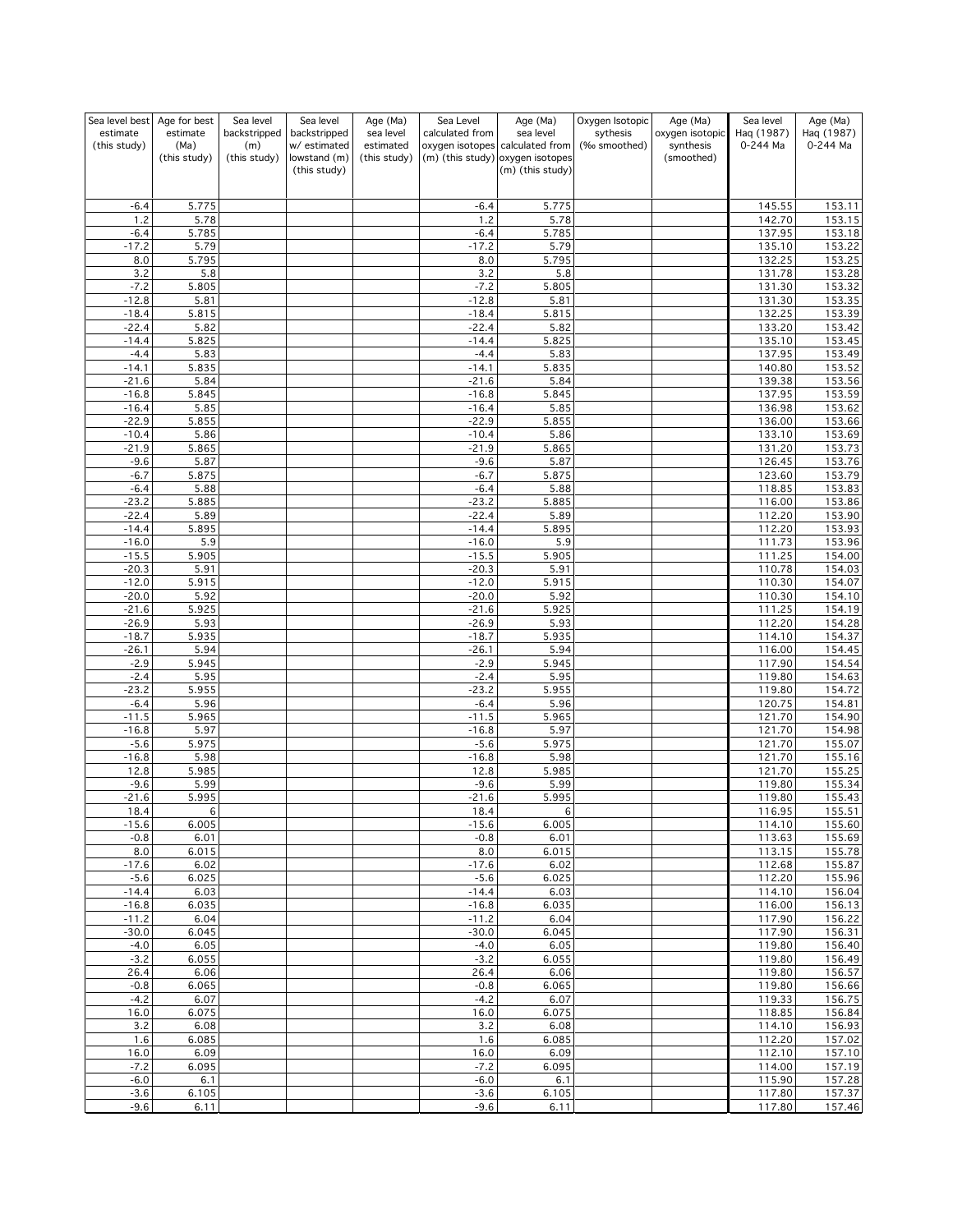| Sea level best           | Age for best     | Sea level           | Sea level                    | Age (Ma)               | Sea Level          | Age (Ma)                                     | Oxygen Isotopic          | Age (Ma)                     | Sea level              | Age (Ma)               |
|--------------------------|------------------|---------------------|------------------------------|------------------------|--------------------|----------------------------------------------|--------------------------|------------------------------|------------------------|------------------------|
| estimate<br>(this study) | estimate<br>(Ma) | backstripped<br>(m) | backstripped<br>w/ estimated | sea level<br>estimated | calculated from    | sea level<br>oxygen isotopes calculated from | sythesis<br>(‰ smoothed) | oxygen isotopic<br>synthesis | Haq (1987)<br>0-244 Ma | Haq (1987)<br>0-244 Ma |
|                          | (this study)     | (this study)        | lowstand (m)                 | (this study)           |                    | (m) (this study) oxygen isotopes             |                          | (smoothed)                   |                        |                        |
|                          |                  |                     | (this study)                 |                        |                    | (m) (this study)                             |                          |                              |                        |                        |
|                          |                  |                     |                              |                        |                    |                                              |                          |                              |                        |                        |
| $-9.6$                   | 6.115            |                     |                              |                        | $-9.6$             | 6.115                                        |                          |                              | 115.90                 | 157.55                 |
| 2.0                      | 6.12             |                     |                              |                        | 2.0                | 6.12                                         |                          |                              | 112.10                 | 157.63                 |
| $-24.8$<br>$-41.9$       | 6.125<br>6.13    |                     |                              |                        | $-24.8$<br>$-41.9$ | 6.125<br>6.13                                |                          |                              | 104.50<br>104.03       | 157.72<br>157.81       |
| $-34.1$                  | 6.135            |                     |                              |                        | $-34.1$            | 6.135                                        |                          |                              | 103.55                 | 157.90                 |
| 3.5                      | 6.14             |                     |                              |                        | 3.5                | 6.14                                         |                          |                              | 103.08                 | 157.99                 |
| 0.1                      | 6.145            |                     |                              |                        | 0.1                | 6.145                                        |                          |                              | 102.60                 | 158.08                 |
| 1.1<br>$-4.3$            | 6.15<br>6.155    |                     |                              |                        | 1.1<br>$-4.3$      | 6.15<br>6.155                                |                          |                              | 102.60<br>103.55       | 158.16<br>158.25       |
| $-5.1$                   | 6.16             |                     |                              |                        | $-5.1$             | 6.16                                         |                          |                              | 104.50                 | 158.34                 |
| 20.6                     | 6.165            |                     |                              |                        | 20.6               | 6.165                                        |                          |                              | 104.50                 | 158.43                 |
| $-0.3$                   | 6.17             |                     |                              |                        | $-0.3$             | 6.17                                         |                          |                              | 104.50                 | 158.52                 |
| $-6.8$<br>0.3            | 6.175<br>6.18    |                     |                              |                        | $-6.8$<br>0.3      | 6.175<br>6.18                                |                          |                              | 104.50<br>104.50       | 158.61<br>158.69       |
| 2.6                      | 6.185            |                     |                              |                        | 2.6                | 6.185                                        |                          |                              | 106.40                 | 158.78                 |
| 3.4                      | 6.19             |                     |                              |                        | 3.4                | 6.19                                         |                          |                              | 106.40                 | 158.87                 |
| 3.6                      | 6.195            |                     |                              |                        | 3.6                | 6.195                                        |                          |                              | 106.40                 | 158.96                 |
| $-21.4$<br>$-16.0$       | 6.2<br>6.205     |                     |                              |                        | $-21.4$<br>$-16.0$ | 6.2<br>6.205                                 |                          |                              | 106.40<br>108.30       | 159.05<br>159.14       |
| 3.1                      | 6.21             |                     |                              |                        | 3.1                | 6.21                                         |                          |                              | 108.30                 | 159.22                 |
| $-0.2$                   | 6.215            |                     |                              |                        | $-0.2$             | 6.215                                        |                          |                              | 108.30                 | 159.31                 |
| 4.8                      | 6.22             |                     |                              |                        | 4.8                | 6.22                                         |                          |                              | 106.40                 | 159.40                 |
| 10.4<br>$-5.3$           | 6.225<br>6.23    |                     |                              |                        | 10.4<br>$-5.3$     | 6.225<br>6.23                                |                          |                              | 106.40<br>106.40       | 159.50<br>159.60       |
| $-12.3$                  | 6.235            |                     |                              |                        | $-12.3$            | 6.235                                        |                          |                              | 106.40                 | 159.70                 |
| $-22.0$                  | 6.24             |                     |                              |                        | $-22.0$            | 6.24                                         |                          |                              | 106.40                 | 159.80                 |
| $-10.3$                  | 6.245            |                     |                              |                        | $-10.3$            | 6.245                                        |                          |                              | 104.50                 | 159.90                 |
| $0.0\,$<br>2.7           | 6.25<br>6.255    |                     |                              |                        | 0.0<br>2.7         | 6.25<br>6.255                                |                          |                              | 104.50<br>104.50       | 160.00<br>160.10       |
| $-1.7$                   | 6.26             |                     |                              |                        | $-1.7$             | 6.26                                         |                          |                              | 102.60                 | 160.20                 |
| 6.6                      | 6.265            |                     |                              |                        | 6.6                | 6.265                                        |                          |                              | 102.60                 | 160.30                 |
| 3.2                      | 6.27             |                     |                              |                        | 3.2                | 6.27                                         |                          |                              | 100.70                 | 160.40                 |
| $-8.6$<br>1.5            | 6.275<br>6.28    |                     |                              |                        | $-8.6$<br>1.5      | 6.275<br>6.28                                |                          |                              | 98.77<br>96.87         | 160.50<br>160.60       |
| 2.9                      | 6.285            |                     |                              |                        | 2.9                | 6.285                                        |                          |                              | 96.87                  | 160.70                 |
| $-3.6$                   | 6.29             |                     |                              |                        | $-3.6$             | 6.29                                         |                          |                              | 94.01                  | 160.80                 |
| 15.1                     | 6.295            |                     |                              |                        | 15.1               | 6.295                                        |                          |                              | 91.16                  | 160.90                 |
| 10.6                     | 6.3              |                     |                              |                        | 10.6               | 6.3                                          |                          |                              | 89.26                  | 161.00                 |
| $-0.8$<br>$-1.5$         | 6.305<br>6.31    |                     |                              |                        | $-0.8$<br>$-1.5$   | 6.305<br>6.31                                |                          |                              | 86.41<br>83.55         | 161.10<br>161.20       |
| 7.4                      | 6.315            |                     |                              |                        | 7.4                | 6.315                                        |                          |                              | 79.75                  | 161.30                 |
| 1.8                      | 6.32             |                     |                              |                        | 1.8                | 6.32                                         |                          |                              | 75.94                  | 161.40                 |
| 0.4                      | 6.325            |                     |                              |                        | 0.4                | 6.325                                        |                          |                              | 71.19                  | 161.50                 |
| 0.2<br>$-7.0$            | 6.33<br>6.335    |                     |                              |                        | 0.2<br>$-7.0$      | 6.33<br>6.335                                |                          |                              | 68.34<br>66.44         | 161.60<br>161.70       |
| -2.4                     | 6.34             |                     |                              |                        | -2.4               | 6.34                                         |                          |                              | 62.63                  | 161.80                 |
| 8.2                      | 6.345            |                     |                              |                        | 8.2                | 6.345                                        |                          |                              | 61.21                  | 161.90                 |
| 16.3                     | 6.35             |                     |                              |                        | 16.3               | 6.35                                         |                          |                              | 59.78                  | 162.00                 |
| 14.9<br>18.0             | 6.355<br>6.36    |                     |                              |                        | 14.9<br>18.0       | 6.355<br>6.36                                |                          |                              | 59.30<br>58.82         | 162.10<br>162.20       |
| $-3.3$                   | 6.365            |                     |                              |                        | $-3.3$             | 6.365                                        |                          |                              | 56.92                  | 162.30                 |
| $-1.4$                   | 6.37             |                     |                              |                        | $-1.4$             | 6.37                                         |                          |                              | 56.92                  | 162.40                 |
| 7.6                      | 6.375            |                     |                              |                        | 7.6                | 6.375                                        |                          |                              | 56.92                  | 162.50                 |
| 10.4<br>16.0             | 6.38<br>6.385    |                     |                              |                        | 10.4<br>16.0       | 6.38<br>6.385                                |                          |                              | 57.87<br>58.81         | 162.60<br>162.70       |
| 3.7                      | 6.39             |                     |                              |                        | 3.7                | 6.39                                         |                          |                              | 58.81                  | 162.80                 |
| 5.4                      | 6.395            |                     |                              |                        | 5.4                | 6.395                                        |                          |                              | 60.71                  | 162.90                 |
| 2.3                      | 6.4              |                     |                              |                        | 2.3                | 6.4                                          |                          |                              | 62.61                  | 163.00                 |
| $-2.5$                   | 6.405            |                     |                              |                        | $-2.5$             | 6.405                                        |                          |                              | 64.51                  | 163.10                 |
| 6.0<br>7.4               | 6.41<br>6.415    |                     |                              |                        | 6.0<br>7.4         | 6.41<br>6.415                                |                          |                              | 68.31<br>68.31         | 163.20<br>163.30       |
| 12.3                     | 6.42             |                     |                              |                        | 12.3               | 6.42                                         |                          |                              | 68.30                  | 163.40                 |
| 12.4                     | 6.425            |                     |                              |                        | 12.4               | 6.425                                        |                          |                              | 70.20                  | 163.50                 |
| 11.2                     | 6.43             |                     |                              |                        | 11.2               | 6.43                                         |                          |                              | 69.73                  | 163.60                 |
| 8.1<br>7.9               | 6.435<br>6.44    |                     |                              |                        | 8.1<br>7.9         | 6.435<br>6.44                                |                          |                              | 69.25<br>68.30         | 163.70<br>163.80       |
| $-4.7$                   | 6.445            |                     |                              |                        | $-4.7$             | 6.445                                        |                          |                              | 67.34                  | 163.90                 |
| $-6.6$                   | 6.45             |                     |                              |                        | $-6.6$             | 6.45                                         |                          |                              | 64.49                  | 164.00                 |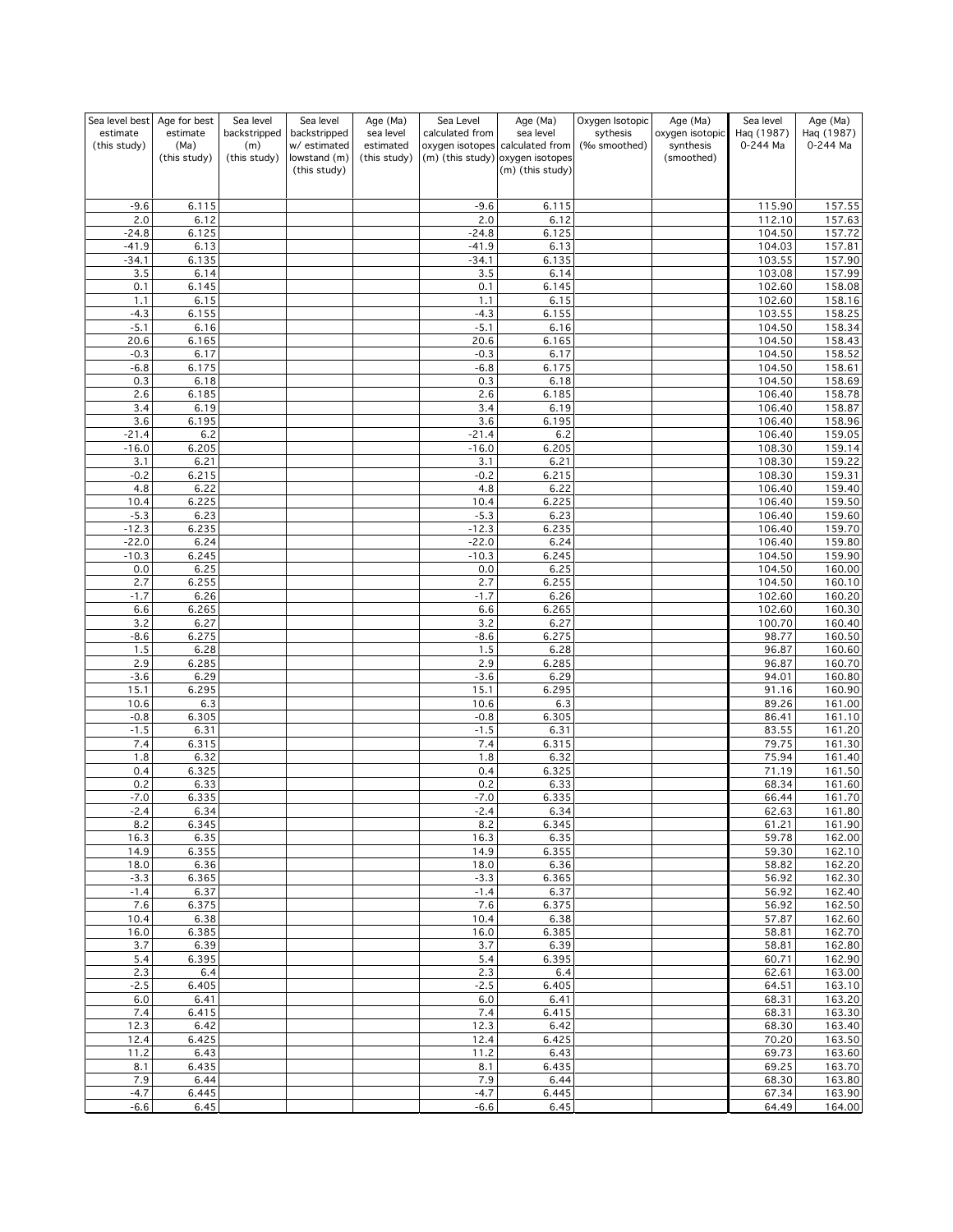| Sea level best           | Age for best     | Sea level           | Sea level                    | Age (Ma)               | Sea Level        | Age (Ma)                                     | Oxygen Isotopic          | Age (Ma)                     | Sea level              | Age (Ma)               |
|--------------------------|------------------|---------------------|------------------------------|------------------------|------------------|----------------------------------------------|--------------------------|------------------------------|------------------------|------------------------|
| estimate<br>(this study) | estimate<br>(Ma) | backstripped<br>(m) | backstripped<br>w/ estimated | sea level<br>estimated | calculated from  | sea level<br>oxygen isotopes calculated from | sythesis<br>(‰ smoothed) | oxygen isotopic<br>synthesis | Haq (1987)<br>0-244 Ma | Haq (1987)<br>0-244 Ma |
|                          | (this study)     | (this study)        | lowstand (m)                 | (this study)           |                  | (m) (this study) oxygen isotopes             |                          | (smoothed)                   |                        |                        |
|                          |                  |                     | (this study)                 |                        |                  | (m) (this study)                             |                          |                              |                        |                        |
|                          |                  |                     |                              |                        |                  |                                              |                          |                              |                        |                        |
| 4.0                      | 6.455            |                     |                              |                        | 4.0              | 6.455                                        |                          |                              | 62.59                  | 164.10                 |
| $-0.3$                   | 6.46             |                     |                              |                        | $-0.3$           | 6.46                                         |                          |                              | 59.73                  | 164.20                 |
| 5.5                      | 6.465            |                     |                              |                        | 5.5              | 6.465                                        |                          |                              | 54.98                  | 164.30                 |
| $-1.0$                   | 6.47             |                     |                              |                        | $-1.0$           | 6.47                                         |                          |                              | 52.13                  | 164.40                 |
| 2.1<br>2.4               | 6.475<br>6.48    |                     |                              |                        | 2.1<br>2.4       | 6.475<br>6.48                                |                          |                              | 49.27<br>47.37         | 164.46<br>164.52       |
| $-1.9$                   | 6.485            |                     |                              |                        | $-1.9$           | 6.485                                        |                          |                              | 42.62                  | 164.58                 |
| 5.3                      | 6.49             |                     |                              |                        | 5.3              | 6.49                                         |                          |                              | 39.76                  | 164.64                 |
| $-1.0$                   | 6.495            |                     |                              |                        | $-1.0$           | 6.495                                        |                          |                              | 35.01                  | 164.70                 |
| $-3.1$                   | 6.5              |                     |                              |                        | $-3.1$           | 6.5                                          |                          |                              | 32.16                  | 164.76                 |
| $-5.3$<br>$-6.2$         | 6.505<br>6.51    |                     |                              |                        | $-5.3$<br>$-6.2$ | 6.505<br>6.51                                |                          |                              | 30.26<br>30.25         | 164.82<br>164.88       |
| 6.4                      | 6.515            |                     |                              |                        | 6.4              | 6.515                                        |                          |                              | 28.35                  | 164.94                 |
| 0.9                      | 6.52             |                     |                              |                        | 0.9              | 6.52                                         |                          |                              | 28.35                  | 165.00                 |
| $-5.9$                   | 6.525            |                     |                              |                        | $-5.9$           | 6.525                                        |                          |                              | 30.25                  | 165.06                 |
| $5.0\,$                  | 6.53             |                     |                              |                        | 5.0              | 6.53                                         |                          |                              | 32.15                  | 165.12                 |
| 7.3                      | 6.535            |                     |                              |                        | 7.3              | 6.535                                        |                          |                              | 35.95                  | 165.18                 |
| 2.6<br>$-11.8$           | 6.54<br>6.545    |                     |                              |                        | 2.6<br>$-11.8$   | 6.54<br>6.545                                |                          |                              | 39.75<br>43.55         | 165.24<br>165.30       |
| $-4.0$                   | 6.55             |                     |                              |                        | $-4.0$           | 6.55                                         |                          |                              | 51.15                  | 165.36                 |
| 2.2                      | 6.555            |                     |                              |                        | 2.2              | 6.555                                        |                          |                              | 54.94                  | 165.42                 |
| $-2.5$                   | 6.56             |                     |                              |                        | $-2.5$           | 6.56                                         |                          |                              | 55.89                  | 165.48                 |
| $-4.2$                   | 6.565            |                     |                              |                        | $-4.2$           | 6.565                                        |                          |                              | 56.84                  | 165.54                 |
| $-0.8$                   | 6.57             |                     |                              |                        | $-0.8$           | 6.57                                         |                          |                              | 56.84                  | 165.60                 |
| 0.5<br>0.4               | 6.575<br>6.58    |                     |                              |                        | 0.5<br>0.4       | 6.575<br>6.58                                |                          |                              | 54.94<br>53.04         | 165.66<br>165.72       |
| 0.7                      | 6.585            |                     |                              |                        | 0.7              | 6.585                                        |                          |                              | 53.03                  | 165.78                 |
| 7.2                      | 6.59             |                     |                              |                        | 7.2              | 6.59                                         |                          |                              | 53.03                  | 165.84                 |
| $-1.6$                   | 6.595            |                     |                              |                        | $-1.6$           | 6.595                                        |                          |                              | 54.93                  | 165.90                 |
| $-5.9$                   | 6.6              |                     |                              |                        | $-5.9$           | 6.6                                          |                          |                              | 56.83                  | 165.96                 |
| $-4.0$<br>1.3            | 6.605<br>6.61    |                     |                              |                        | $-4.0$<br>1.3    | 6.605<br>6.61                                |                          |                              | 56.83<br>56.83         | 166.02<br>166.08       |
| $-3.5$                   | 6.615            |                     |                              |                        | $-3.5$           | 6.615                                        |                          |                              | 56.82                  | 166.14                 |
| 4.0                      | 6.62             |                     |                              |                        | 4.0              | 6.62                                         |                          |                              | 56.82                  | 166.20                 |
| 5.1                      | 6.625            |                     |                              |                        | 5.1              | 6.625                                        |                          |                              | 54.92                  | 166.26                 |
| 9.9                      | 6.63             |                     |                              |                        | 9.9              | 6.63                                         |                          |                              | 54.91                  | 166.32                 |
| 16.8                     | 6.635            |                     |                              |                        | 16.8             | 6.635                                        |                          |                              | 53.01                  | 166.38                 |
| 3.8<br>$-9.0$            | 6.64<br>6.645    |                     |                              |                        | 3.8<br>$-9.0$    | 6.64<br>6.645                                |                          |                              | 51.11<br>51.11         | 166.44<br>166.50       |
| $-8.8$                   | 6.65             |                     |                              |                        | $-8.8$           | 6.65                                         |                          |                              | 51.11                  | 166.56                 |
| 0.7                      | 6.655            |                     |                              |                        | 0.7              | 6.655                                        |                          |                              | 51.11                  | 166.62                 |
| $-1.8$                   | 6.66             |                     |                              |                        | $-1.8$           | 6.66                                         |                          |                              | 51.10                  | 166.68                 |
| 6.8                      | 6.665            |                     |                              |                        | 6.8              | 6.665                                        |                          |                              | 51.10                  | 166.74                 |
| $-5.1$                   | 6.67             |                     |                              |                        | $-5.1$           | 6.67                                         |                          |                              | 51.10                  | 166.80                 |
| $-3.9$                   | 6.675            |                     |                              |                        | $-3.9$           | 6.675                                        |                          |                              | 51.10<br>54.90         | 166.86<br>166.92       |
| -0.9<br>$-2.6$           | 6.68<br>6.685    |                     |                              |                        | -0.9 <br>$-2.6$  | 6.68<br>6.685                                |                          |                              | 54.90                  | 166.98                 |
| $-4.3$                   | 6.69             |                     |                              |                        | $-4.3$           | 6.69                                         |                          |                              | 54.89                  | 167.04                 |
| $-1.5$                   | 6.695            |                     |                              |                        | $-1.5$           | 6.695                                        |                          |                              | 60.59                  | 167.10                 |
| 1.7                      | 6.7              |                     |                              |                        | 1.7              | 6.7                                          |                          |                              | 64.39                  | 167.16                 |
| 8.2<br>7.8               | 6.705<br>6.71    |                     |                              |                        | 8.2<br>7.8       | 6.705<br>6.71                                |                          |                              | 66.29<br>68.19         | 167.22<br>167.28       |
| $-0.4$                   | 6.715            |                     |                              |                        | $-0.4$           | 6.715                                        |                          |                              | 71.99                  | 167.34                 |
| 4.8                      | 6.72             |                     |                              |                        | 4.8              | 6.72                                         |                          |                              | 74.84                  | 167.40                 |
| 2.3                      | 6.725            |                     |                              |                        | 2.3              | 6.725                                        |                          |                              | 77.69                  | 167.46                 |
| 4.9                      | 6.73             |                     |                              |                        | 4.9              | 6.73                                         |                          |                              | 79.59                  | 167.52                 |
| $-5.3$                   | 6.735            |                     |                              |                        | $-5.3$           | 6.735                                        |                          |                              | 83.38                  | 167.58                 |
| 1.6<br>3.5               | 6.74<br>6.745    |                     |                              |                        | 1.6<br>3.5       | 6.74<br>6.745                                |                          |                              | 85.28<br>87.18         | 167.64<br>167.70       |
| 8.0                      | 6.75             |                     |                              |                        | 8.0              | 6.75                                         |                          |                              | 90.98                  | 167.76                 |
| 18.0                     | 6.755            |                     |                              |                        | 18.0             | 6.755                                        |                          |                              | 90.98                  | 167.82                 |
| 23.2                     | 6.76             |                     |                              |                        | 23.2             | 6.76                                         |                          |                              | 90.98                  | 167.88                 |
| 11.5                     | 6.765            |                     |                              |                        | 11.5             | 6.765                                        |                          |                              | 94.78                  | 167.94                 |
| 5.7                      | 6.77             |                     |                              |                        | 5.7              | 6.77                                         |                          |                              | 94.78                  | 168.00                 |
| 4.6                      | 6.775<br>6.78    |                     |                              |                        | 4.6<br>0.0       | 6.775<br>6.78                                |                          |                              | 94.77<br>96.67         | 168.06<br>168.12       |
| 0.0<br>$-7.7$            | 6.785            |                     |                              |                        | $-7.7$           | 6.785                                        |                          |                              | 96.67                  | 168.18                 |
| 2.9                      | 6.79             |                     |                              |                        | 2.9              | 6.79                                         |                          |                              | 97.62                  | 168.24                 |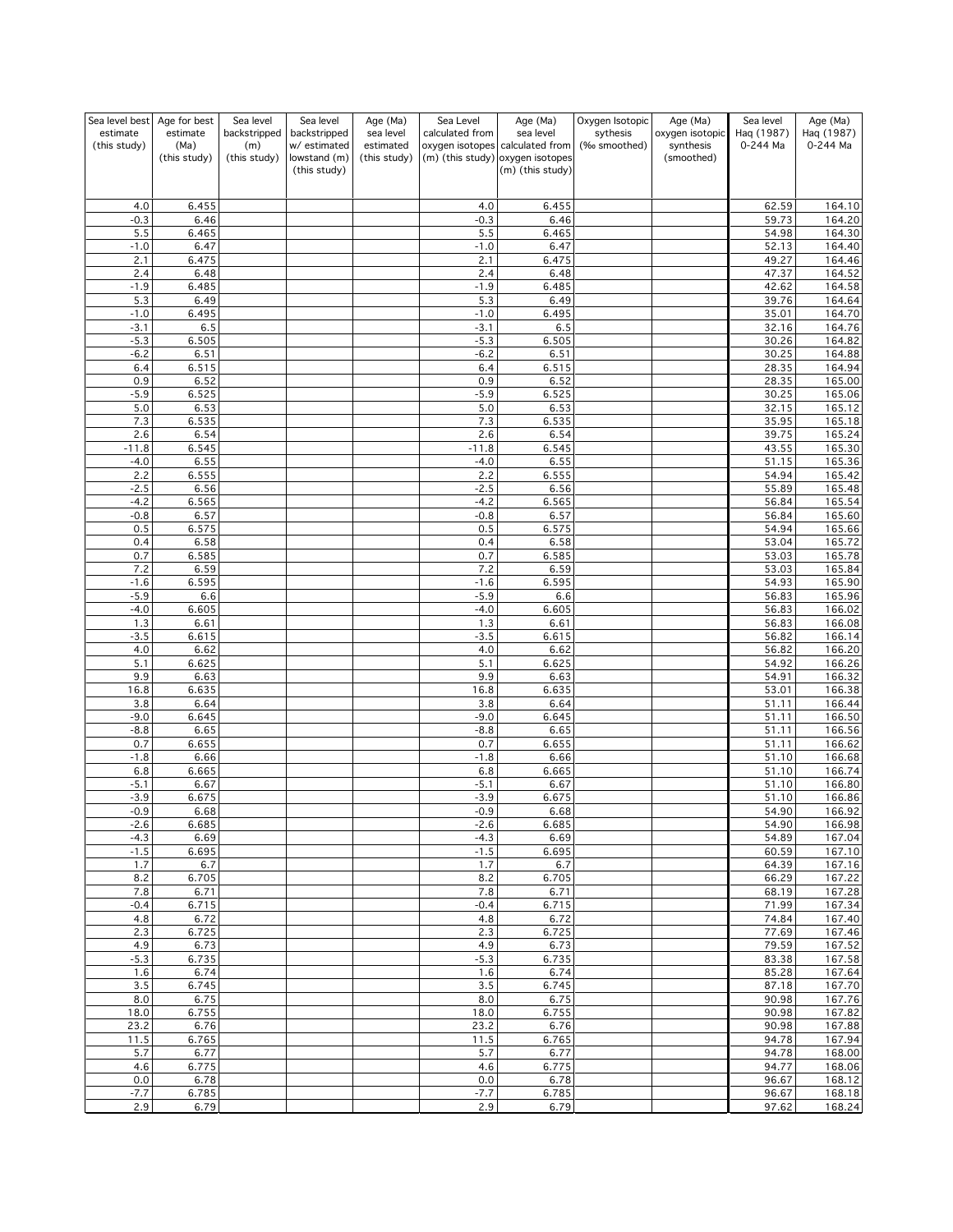| Sea level best   | Age for best         | Sea level           | Sea level                    | Age (Ma)                  | Sea Level        | Age (Ma)                                                            | Oxygen Isotopic | Age (Ma)                | Sea level      | Age (Ma)                     |
|------------------|----------------------|---------------------|------------------------------|---------------------------|------------------|---------------------------------------------------------------------|-----------------|-------------------------|----------------|------------------------------|
| estimate         | estimate             | backstripped        | backstripped                 | sea level                 | calculated from  | sea level                                                           | sythesis        | oxygen isotopic         | Haq (1987)     | Haq (1987)                   |
| (this study)     | (Ma)<br>(this study) | (m)<br>(this study) | w/ estimated<br>lowstand (m) | estimated<br>(this study) |                  | oxygen isotopes calculated from<br>(m) (this study) oxygen isotopes | (‰ smoothed)    | synthesis<br>(smoothed) | 0-244 Ma       | 0-244 Ma                     |
|                  |                      |                     | (this study)                 |                           |                  | (m) (this study)                                                    |                 |                         |                |                              |
|                  |                      |                     |                              |                           |                  |                                                                     |                 |                         |                |                              |
|                  |                      |                     |                              |                           |                  |                                                                     |                 |                         |                |                              |
| 6.1<br>$-5.2$    | 6.795<br>6.8         |                     |                              |                           | 6.1<br>$-5.2$    | 6.795<br>6.8                                                        |                 |                         | 98.57<br>98.56 | 168.30<br>168.36             |
| $-1.2$           | 6.805                |                     |                              |                           | $-1.2$           | 6.805                                                               |                 |                         | 98.56          | 168.42                       |
| $-1.3$           | 6.81                 |                     |                              |                           | $-1.3$           | 6.81                                                                |                 |                         | 98.56          | 168.48                       |
| 1.9              | 6.815                |                     |                              |                           | 1.9              | 6.815                                                               |                 |                         | 98.56          | 168.54                       |
| 16.4             | 6.82                 |                     |                              |                           | 16.4             | 6.82                                                                |                 |                         | 98.56          | 168.60                       |
| 2.4              | 6.825                |                     |                              |                           | 2.4              | 6.825                                                               |                 |                         | 98.56          | 168.66                       |
| 5.4              | 6.83                 |                     |                              |                           | 5.4              | 6.83                                                                |                 |                         | 98.55          | 168.72                       |
| 0.0              | 6.835                |                     |                              |                           | 0.0              | 6.835<br>6.84                                                       |                 |                         | 98.55<br>96.65 | 168.78<br>168.84             |
| 14.1<br>10.5     | 6.84<br>6.845        |                     |                              |                           | 14.1<br>10.5     | 6.845                                                               |                 |                         | 96.65          | 168.90                       |
| $-0.5$           | 6.85                 |                     |                              |                           | $-0.5$           | 6.85                                                                |                 |                         | 96.17          | 168.96                       |
| $-16.8$          | 6.855                |                     |                              |                           | $-16.8$          | 6.855                                                               |                 |                         | 95.69          | 169.02                       |
| $-10.3$          | 6.86                 |                     |                              |                           | $-10.3$          | 6.86                                                                |                 |                         | 95.22          | 169.08                       |
| $-7.8$           | 6.865                |                     |                              |                           | $-7.8$           | 6.865                                                               |                 |                         | 94.74          | 169.14                       |
| 2.0              | 6.87                 |                     |                              |                           | 2.0              | 6.87                                                                |                 |                         | 94.74          | 169.20                       |
| 19.3             | 6.875                |                     |                              |                           | 19.3             | 6.875                                                               |                 |                         | 92.83          | 169.32<br>169.44             |
| $-3.7$<br>$-0.8$ | 6.88<br>6.885        |                     |                              |                           | $-3.7$<br>$-0.8$ | 6.88<br>6.885                                                       |                 |                         | 92.83<br>90.93 | 169.57                       |
| $-7.0$           | 6.89                 |                     |                              |                           | $-7.0$           | 6.89                                                                |                 |                         | 90.93          | 169.69                       |
| $-6.6$           | 6.895                |                     |                              |                           | $-6.6$           | 6.895                                                               |                 |                         | 90.93          | 169.81                       |
| $-16.1$          | 6.9                  |                     |                              |                           | $-16.1$          | 6.9                                                                 |                 |                         | 90.92          | 169.93                       |
| 3.9              | 6.905                |                     |                              |                           | 3.9              | 6.905                                                               |                 |                         | 89.02          | 170.05                       |
| $-4.3$           | 6.91                 |                     |                              |                           | $-4.3$           | 6.91                                                                |                 |                         | 90.92          | 170.17                       |
| 1.9              | 6.915                |                     |                              |                           | 1.9              | 6.915                                                               |                 |                         | 90.92          | 170.30                       |
| 7.6              | 6.92<br>6.925        |                     |                              |                           | 7.6<br>10.1      | 6.92<br>6.925                                                       |                 |                         | 90.92<br>90.91 | 170.42<br>170.54             |
| 10.1<br>5.4      | 6.93                 |                     |                              |                           | 5.4              | 6.93                                                                |                 |                         | 92.81          | 170.66                       |
| $-2.8$           | 6.935                |                     |                              |                           | $-2.8$           | 6.935                                                               |                 |                         | 92.81          | 170.78                       |
| $-4.8$           | 6.94                 |                     |                              |                           | $-4.8$           | 6.94                                                                |                 |                         | 92.81          | 170.90                       |
| $-4.1$           | 6.945                |                     |                              |                           | $-4.1$           | 6.945                                                               |                 |                         | 94.71          | 171.03                       |
| $-7.9$           | 6.95                 |                     |                              |                           | $-7.9$           | 6.95                                                                |                 |                         | 92.80          | 171.15                       |
| 5.2              | 6.955                |                     |                              |                           | 5.2              | 6.955                                                               |                 |                         | 92.80          | 171.27                       |
| 14.0             | 6.96                 |                     |                              |                           | 14.0             | 6.96                                                                |                 |                         | 90.90          | 171.39                       |
| 16.7<br>12.5     | 6.965<br>6.97        |                     |                              |                           | 16.7<br>12.5     | 6.965<br>6.97                                                       |                 |                         | 88.05<br>87.57 | 171.51<br>171.63             |
| 0.8              | 6.975                |                     |                              |                           | 0.8              | 6.975                                                               |                 |                         | 87.09          | 171.76                       |
| 5.6              | 6.98                 |                     |                              |                           | 5.6              | 6.98                                                                |                 |                         | 84.24          | 171.88                       |
| $-0.1$           | 6.985                |                     |                              |                           | $-0.1$           | 6.985                                                               |                 |                         | 79.49          | 172.00                       |
| 8.9              | 6.99                 |                     |                              |                           | 8.9              | 6.99                                                                |                 |                         | 79.48          | 172.12                       |
| 8.3              | 6.995                |                     |                              |                           | 8.3              | 6.995                                                               |                 |                         | 77.58          | 172.24                       |
| 16.7             | $\overline{7}$       |                     |                              |                           | 16.7             | $\overline{7}$                                                      |                 |                         | 74.73          | 172.36                       |
| 3.0<br>$-5.6$    | 7.005<br>7.01        |                     |                              |                           | 3.0<br>$-5.6$    | 7.005<br>7.01                                                       |                 |                         | 74.25<br>73.77 | 172.49<br>172.61             |
| $-3.8$           | 7.015                |                     |                              |                           | $-3.8$           | 7.015                                                               |                 |                         | 71.87          | 172.73                       |
| 2.3              | 7.02                 |                     |                              |                           | 2.3              | 7.02                                                                |                 |                         | 71.87          | 172.85                       |
| $-2.6$           | 7.025                |                     |                              |                           | $-2.6$           | 7.025                                                               |                 |                         | 71.87          | 172.97                       |
| $-3.9$           | 7.03                 |                     |                              |                           | $-3.9$           | 7.03                                                                |                 |                         | 69.96          | 173.09                       |
| $-11.2$          | 7.035                |                     |                              |                           | $-11.2$          | 7.035                                                               |                 |                         | 69.96          | 173.22                       |
| $-1.3$           | 7.04                 |                     |                              |                           | $-1.3$           | 7.04                                                                |                 |                         | 69.96          | 173.34                       |
| 7.6<br>$-15.4$   | 7.045<br>7.05        |                     |                              |                           | 7.6<br>$-15.4$   | 7.045<br>7.05                                                       |                 |                         | 69.96<br>69.96 | 173.46<br>173.58             |
| $-1.9$           | 7.055                |                     |                              |                           | $-1.9$           | 7.055                                                               |                 |                         | 69.96          | 173.70                       |
| $-0.7$           | 7.06                 |                     |                              |                           | $-0.7$           | 7.06                                                                |                 |                         | 69.95          | 173.82                       |
| $-0.4$           | 7.065                |                     |                              |                           | $-0.4$           | 7.065                                                               |                 |                         | 71.85          | 173.95                       |
| 6.8              | 7.07                 |                     |                              |                           | 6.8              | 7.07                                                                |                 |                         | 71.85          | 174.07                       |
| 7.6              | 7.075                |                     |                              |                           | 7.6              | 7.075                                                               |                 |                         | 71.85          | 174.19                       |
| 8.0              | 7.08                 |                     |                              |                           | 8.0              | 7.08                                                                |                 |                         | 75.65          | 174.31                       |
| 13.4             | 7.085                |                     |                              |                           | 13.4             | 7.085                                                               |                 |                         | 77.54          | 174.43<br>$\frac{174.55}{x}$ |
| 6.9<br>$-4.7$    | 7.09<br>7.095        |                     |                              |                           | 6.9<br>$-4.7$    | 7.09<br>7.095                                                       |                 |                         | 78.49<br>79.44 | 174.68                       |
| $-8.9$           | 7.1                  |                     |                              |                           | $-8.9$           | 7.1                                                                 |                 |                         | 81.34          | 174.80                       |
| $-7.4$           | 7.105                |                     |                              |                           | $-7.4$           | 7.105                                                               |                 |                         | 82.29          | 174.92                       |
| 1.6              | 7.11                 |                     |                              |                           | 1.6              | 7.11                                                                |                 |                         | 83.24          | 175.04                       |
| 8.2              | 7.115                |                     |                              |                           | 8.2              | 7.115                                                               |                 |                         | 85.14          | 175.16                       |
| 4.5              | 7.12                 |                     |                              |                           | 4.5              | 7.12                                                                |                 |                         | 85.13          | 175.28                       |
| 0.8<br>$-2.9$    | 7.125<br>7.13        |                     |                              |                           | 0.8<br>$-2.9$    | 7.125<br>7.13                                                       |                 |                         | 88.69<br>90.58 | 175.41<br>175.53             |
|                  |                      |                     |                              |                           |                  |                                                                     |                 |                         |                |                              |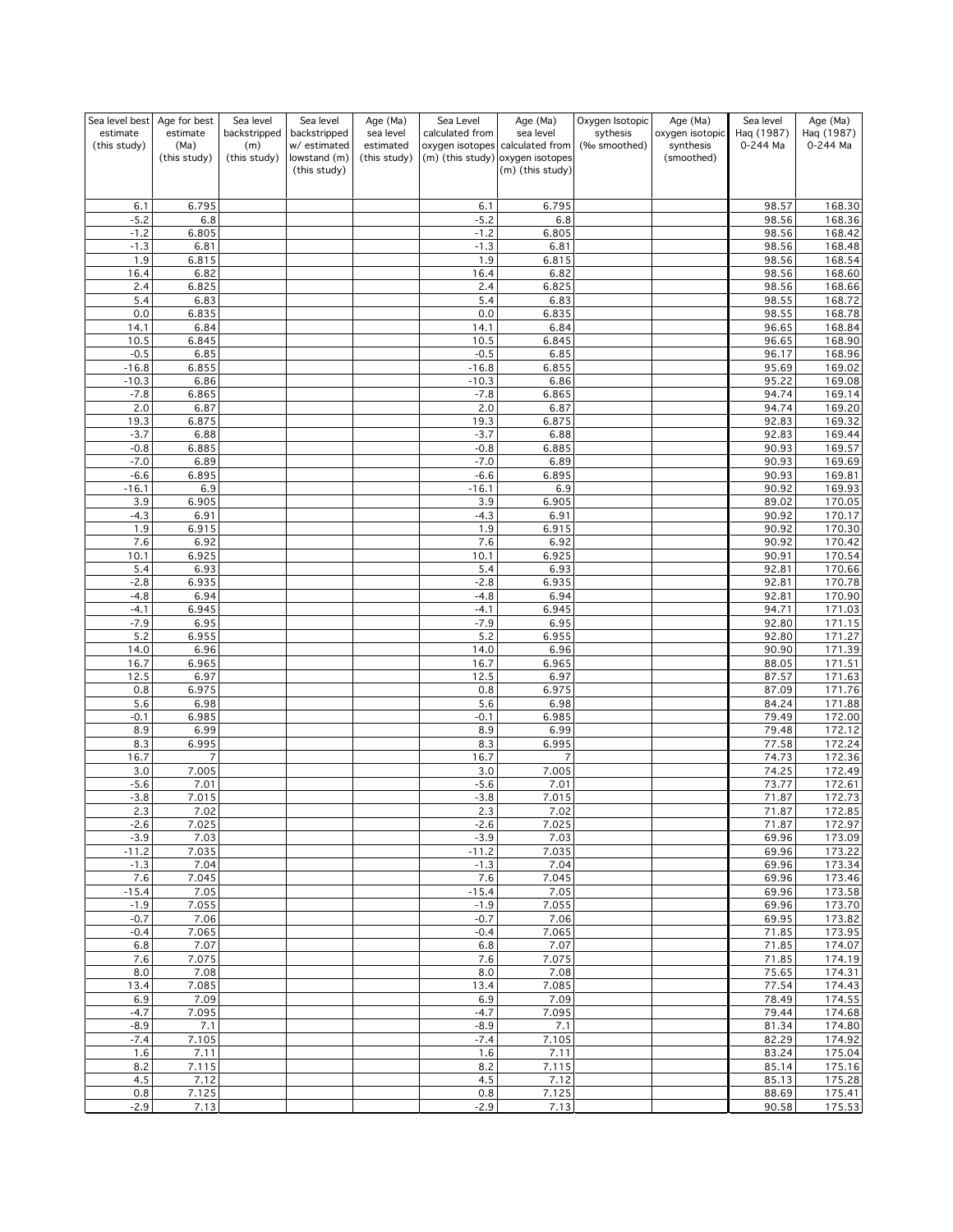| Sea level best   | Age for best     | Sea level           | Sea level                    | Age (Ma)               | Sea Level        | Age (Ma)                                                            | Oxygen Isotopic          | Age (Ma)                     | Sea level              | Age (Ma)                |
|------------------|------------------|---------------------|------------------------------|------------------------|------------------|---------------------------------------------------------------------|--------------------------|------------------------------|------------------------|-------------------------|
| estimate         | estimate<br>(Ma) | backstripped        | backstripped<br>w/ estimated | sea level<br>estimated | calculated from  | sea level                                                           | sythesis<br>(‰ smoothed) | oxygen isotopic<br>synthesis | Haq (1987)<br>0-244 Ma | Haq (1987)<br>0-244 Ma  |
| (this study)     | (this study)     | (m)<br>(this study) | lowstand (m)                 | (this study)           |                  | oxygen isotopes calculated from<br>(m) (this study) oxygen isotopes |                          | (smoothed)                   |                        |                         |
|                  |                  |                     | (this study)                 |                        |                  | (m) (this study)                                                    |                          |                              |                        |                         |
|                  |                  |                     |                              |                        |                  |                                                                     |                          |                              |                        |                         |
| $-6.6$           | 7.135            |                     |                              |                        | $-6.6$           | 7.135                                                               |                          |                              | 90.58                  | 175.65                  |
| $-6.3$           | 7.14             |                     |                              |                        | $-6.3$           | 7.14                                                                |                          |                              | 90.57                  | 175.77                  |
| $-6.3$           | 7.145            |                     |                              |                        | $-6.3$           | 7.145                                                               |                          |                              | 90.56                  | 175.89                  |
| 3.4              | 7.15             |                     |                              |                        | 3.4              | 7.15                                                                |                          |                              | 90.55                  | 176.01                  |
| 7.5<br>6.3       | 7.155<br>7.16    |                     |                              |                        | 7.5<br>6.3       | 7.155<br>7.16                                                       |                          |                              | 88.64<br>88.64         | 176.14<br>176.26        |
| 16.2             | 7.165            |                     |                              |                        | 16.2             | 7.165                                                               |                          |                              | 88.63                  | 176.38                  |
| 9.9              | 7.17             |                     |                              |                        | 9.9              | 7.17                                                                |                          |                              | 88.62                  | 176.50                  |
| $-2.4$           | 7.175            |                     |                              |                        | $-2.4$           | 7.175                                                               |                          |                              | 86.71                  | 176.55                  |
| $-7.0$           | 7.18             |                     |                              |                        | $-7.0$           | 7.18                                                                |                          |                              | 86.70                  | 176.59                  |
| $-10.4$<br>1.1   | 7.185<br>7.19    |                     |                              |                        | $-10.4$<br>1.1   | 7.185<br>7.19                                                       |                          |                              | 84.80<br>84.79         | 176.64<br>176.68        |
| 14.0             | 7.195            |                     |                              |                        | 14.0             | 7.195                                                               |                          |                              | 82.88                  | 176.73                  |
| 17.6             | 7.2              |                     |                              |                        | 17.6             | 7.2                                                                 |                          |                              | 80.97                  | 176.77                  |
| 20.0             | 7.205            |                     |                              |                        | 20.0             | 7.205                                                               |                          |                              | 80.96                  | 176.82                  |
| 14.1             | 7.21             |                     |                              |                        | 14.1             | 7.21                                                                |                          |                              | 78.10                  | 176.86                  |
| 11.3             | 7.215            |                     |                              |                        | 11.3             | 7.215                                                               |                          |                              | 75.23                  | 176.91                  |
| $-0.3$<br>$-4.7$ | 7.22<br>7.225    |                     |                              |                        | $-0.3$<br>$-4.7$ | 7.22<br>7.225                                                       |                          |                              | 73.33<br>73.32         | 176.95<br>177.00        |
| 0.5              | 7.23             |                     |                              |                        | 0.5              | 7.23                                                                |                          |                              | 71.41                  | 177.04                  |
| $0.5\,$          | 7.235            |                     |                              |                        | 0.5              | 7.235                                                               |                          |                              | 68.55                  | 177.09                  |
| 4.7              | 7.24             |                     |                              |                        | 4.7              | 7.24                                                                |                          |                              | 65.68                  | 177.13                  |
| 17.6             | 7.245            |                     |                              |                        | 17.6             | 7.245                                                               |                          |                              | 63.77                  | 177.18                  |
| 9.6              | 7.25             |                     |                              |                        | 9.6              | 7.25                                                                |                          |                              | 60.92<br>58.05         | 177.22                  |
| 6.2<br>$-5.6$    | 7.255<br>7.26    |                     |                              |                        | 6.2<br>$-5.6$    | 7.255<br>7.26                                                       |                          |                              | 58.04                  | 177.27<br>177.31        |
| $-4.0$           | 7.265            |                     |                              |                        | $-4.0$           | 7.265                                                               |                          |                              | 56.13                  | 177.36                  |
| 0.8              | 7.27             |                     |                              |                        | 0.8              | 7.27                                                                |                          |                              | 54.22                  | 177.40                  |
| 4.8              | 7.275            |                     |                              |                        | 4.8              | 7.275                                                               |                          |                              | 51.36                  | 177.45                  |
| 10.0             | 7.28             |                     |                              |                        | 10.0             | 7.28                                                                |                          |                              | 48.50                  | 177.49                  |
| 6.6<br>2.3       | 7.285<br>7.29    |                     |                              |                        | 6.6<br>2.3       | 7.285<br>7.29                                                       |                          |                              | 46.59                  | 177.54<br>177.58        |
| $-0.5$           | 7.295            |                     |                              |                        | $-0.5$           | 7.295                                                               |                          |                              | 46.58<br>44.67         | 177.63                  |
| 0.0              | 7.3              |                     |                              |                        | 0.0              | 7.3                                                                 |                          |                              | 41.81                  | 177.67                  |
| 1.6              | 7.305            |                     |                              |                        | 1.6              | 7.305                                                               |                          |                              | 38.94                  | 177.72                  |
| 2.0              | 7.31             |                     |                              |                        | 2.0              | 7.31                                                                |                          |                              | 38.93                  | 177.76                  |
| 10.5             | 7.315            |                     |                              |                        | 10.5             | 7.315                                                               |                          |                              | 37.03                  | 177.81                  |
| 12.8<br>16.0     | 7.32<br>7.325    |                     |                              |                        | 12.8<br>16.0     | 7.32<br>7.325                                                       |                          |                              | 35.12<br>35.11         | 177.85<br>177.90        |
| 11.8             | 7.33             |                     |                              |                        | 11.8             | 7.33                                                                |                          |                              | 33.20                  | 177.94                  |
| 4.6              | 7.335            |                     |                              |                        | 4.6              | 7.335                                                               |                          |                              | 30.34                  | 177.99                  |
| $-1.6$           | 7.34             |                     |                              |                        | $-1.6$           | 7.34                                                                |                          |                              | 29.38                  | 178.03                  |
| $-6.8$           | 7.345            |                     |                              |                        | $-6.8$           | 7.345                                                               |                          |                              | 28.42                  | 178.08                  |
| 4.6              | 7.35             |                     |                              |                        | 4.6              | 7.35                                                                |                          |                              | 25.56                  | 178.12                  |
| 6.4<br>10.8      | 7.355<br>7.36    |                     |                              |                        | 6.4<br>10.8      | 7.355<br>7.36                                                       |                          |                              | 25.08<br>24.60         | 178.17<br><u>178.21</u> |
| 16.0             | 7.365            |                     |                              |                        | 16.0             | 7.365                                                               |                          |                              | 23.64                  | 178.26                  |
| 8.8              | 7.37             |                     |                              |                        | 8.8              | 7.37                                                                |                          |                              | 22.68                  | 178.30                  |
| 8.9              | 7.375            |                     |                              |                        | 8.9              | 7.375                                                               |                          |                              | 22.19                  | 178.35                  |
| 7.8              | 7.38             |                     |                              |                        | 7.8              | 7.38                                                                |                          |                              | 21.71                  | 178.39                  |
| 2.0<br>2.8       | 7.385<br>7.39    |                     |                              |                        | 2.0<br>2.8       | 7.385<br>7.39                                                       |                          |                              | 21.70<br>21.22         | 178.44<br>178.48        |
| 4.9              | 7.395            |                     |                              |                        | 4.9              | 7.395                                                               |                          |                              | 20.74                  | 178.53                  |
| $-0.8$           | 7.4              |                     |                              |                        | $-0.8$           | 7.4                                                                 |                          |                              | 20.25                  | 178.57                  |
| $-1.8$           | 7.405            |                     |                              |                        | $-1.8$           | 7.405                                                               |                          |                              | 19.77                  | 178.62                  |
| $-1.4$           | 7.41             |                     |                              |                        | $-1.4$           | 7.41                                                                |                          |                              | 19.76                  | 178.66                  |
| 2.1<br>6.5       | 7.415<br>7.42    |                     |                              |                        | 2.1<br>6.5       | 7.415<br>7.42                                                       |                          |                              | 19.76<br>19.75         | 178.71<br>178.75        |
| 10.3             | 7.425            |                     |                              |                        | 10.3             | 7.425                                                               |                          |                              | 19.74                  | 178.80                  |
| 14.3             | 7.43             |                     |                              |                        | 14.3             | 7.43                                                                |                          |                              | 20.69                  | 178.84                  |
| 16.9             | 7.435            |                     |                              |                        | 16.9             | 7.435                                                               |                          |                              | 21.63                  | 178.89                  |
| 8.8              | 7.44             |                     |                              |                        | 8.8              | 7.44                                                                |                          |                              | 21.62                  | 178.93                  |
| 0.8              | 7.445            |                     |                              |                        | 0.8              | 7.445                                                               |                          |                              | 23.52                  | 178.98                  |
| $-2.7$<br>$-2.6$ | 7.45<br>7.455    |                     |                              |                        | $-2.7$<br>$-2.6$ | 7.45<br>7.455                                                       |                          |                              | 24.47<br>25.41         | 179.02<br>179.07        |
| $-7.7$           | 7.46             |                     |                              |                        | $-7.7$           | 7.46                                                                |                          |                              | 29.21                  | 179.11                  |
| $-10.9$          | 7.465            |                     |                              |                        | $-10.9$          | 7.465                                                               |                          |                              | 30.16                  | 179.16                  |
| $-8.4$           | 7.47             |                     |                              |                        | $-8.4$           | 7.47                                                                |                          |                              | 31.10                  | 179.20                  |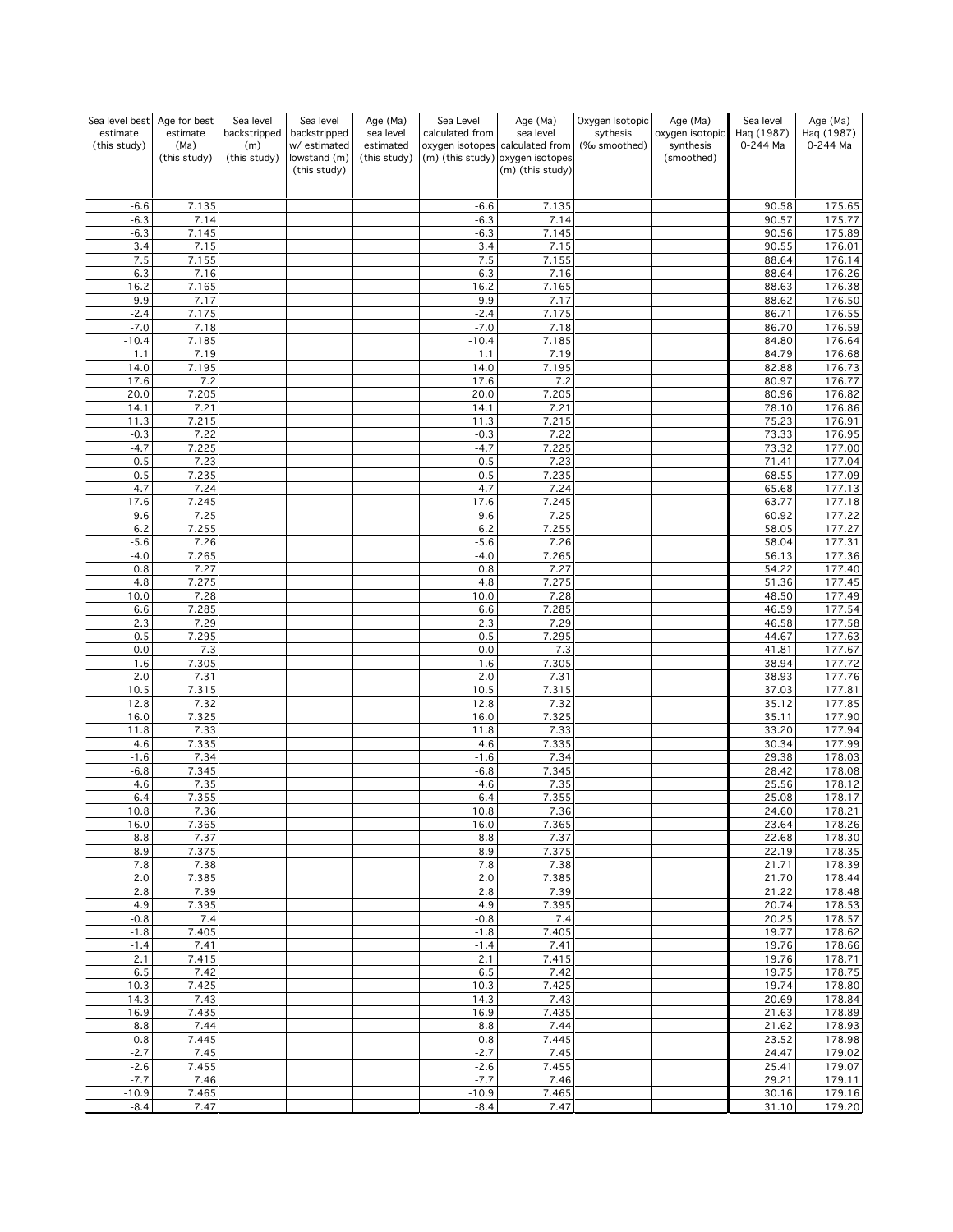| Sea level best    | Age for best           | Sea level           | Sea level                    | Age (Ma)               | Sea Level         | Age (Ma)                                                            | Oxygen Isotopic          | Age (Ma)                     | Sea level              | Age (Ma)                     |
|-------------------|------------------------|---------------------|------------------------------|------------------------|-------------------|---------------------------------------------------------------------|--------------------------|------------------------------|------------------------|------------------------------|
| estimate          | estimate<br>(Ma)       | backstripped        | backstripped<br>w/ estimated | sea level<br>estimated | calculated from   | sea level                                                           | sythesis<br>(‰ smoothed) | oxygen isotopic<br>synthesis | Haq (1987)<br>0-244 Ma | Haq (1987)<br>0-244 Ma       |
| (this study)      | (this study)           | (m)<br>(this study) | lowstand (m)                 | (this study)           |                   | oxygen isotopes calculated from<br>(m) (this study) oxygen isotopes |                          | (smoothed)                   |                        |                              |
|                   |                        |                     | (this study)                 |                        |                   | (m) (this study)                                                    |                          |                              |                        |                              |
|                   |                        |                     |                              |                        |                   |                                                                     |                          |                              |                        |                              |
| $-8.6$            | 7.475                  |                     |                              |                        | $-8.6$            | 7.475                                                               |                          |                              | 34.90                  | 179.25                       |
| $-5.7$            | 7.48                   |                     |                              |                        | $-5.7$            | 7.48                                                                |                          |                              | 40.60                  | 179.29                       |
| $-5.8$            | 7.485                  |                     |                              |                        | $-5.8$            | 7.485                                                               |                          |                              | 40.60                  | 179.34                       |
| $-4.3$            | 7.49                   |                     |                              |                        | $-4.3$            | 7.49                                                                |                          |                              | 40.59                  | 179.38                       |
| $-9.8$<br>$-7.8$  | 7.495<br>7.5           |                     |                              |                        | $-9.8$<br>$-7.8$  | 7.495<br>7.5                                                        |                          |                              | 44.38<br>45.33         | 179.43<br>179.47             |
| $-1.5$            | 7.505                  |                     |                              |                        | $-1.5$            | 7.505                                                               |                          |                              | 46.28                  | 179.52                       |
| 2.4               | 7.51                   |                     |                              |                        | 2.4               | 7.51                                                                |                          |                              | 46.27                  | 179.56                       |
| 4.7               | 7.515                  |                     |                              |                        | 4.7               | 7.515                                                               |                          |                              | 46.27                  | 179.61                       |
| 7.3               | 7.52                   |                     |                              |                        | 7.3               | 7.52                                                                |                          |                              | 46.26                  | 179.65                       |
| 11.2              | 7.525                  |                     |                              |                        | 11.2              | 7.525                                                               |                          |                              | 46.25                  | 179.70                       |
| 12.3              | 7.53                   |                     |                              |                        | 12.3              | 7.53                                                                |                          |                              | 46.24                  | 179.74                       |
| 8.2<br>5.7        | 7.535<br>7.54          |                     |                              |                        | 8.2<br>5.7        | 7.535<br>7.54                                                       |                          |                              | 46.24<br>46.23         | 179.79<br>$\frac{1}{179.83}$ |
| 4.0               | 7.545                  |                     |                              |                        | 4.0               | 7.545                                                               |                          |                              | 46.22                  | 179.88                       |
| 2.5               | 7.55                   |                     |                              |                        | 2.5               | 7.55                                                                |                          |                              | 44.31                  | 179.92                       |
| $-1.6$            | 7.555                  |                     |                              |                        | $-1.6$            | 7.555                                                               |                          |                              | 44.30                  | 179.97                       |
| 4.6               | 7.56                   |                     |                              |                        | 4.6               | 7.56                                                                |                          |                              | 44.30                  | 180.01                       |
| 0.8               | 7.565                  |                     |                              |                        | 0.8               | 7.565                                                               |                          |                              | 44.29                  | 180.06                       |
| 3.5               | 7.57                   |                     |                              |                        | 3.5               | 7.57                                                                |                          |                              | 44.28                  | 180.10                       |
| $0.8\,$<br>2.5    | 7.575<br>7.58          |                     |                              |                        | 0.8<br>2.5        | 7.575<br>7.58                                                       |                          |                              | 45.23<br>46.17         | 180.24<br>180.37             |
| $-7.2$            | 7.585                  |                     |                              |                        | $-7.2$            | 7.585                                                               |                          |                              | 46.16                  | 180.51                       |
| $-0.6$            | 7.59                   |                     |                              |                        | $-0.6$            | 7.59                                                                |                          |                              | 47.11                  | 180.64                       |
| $-3.0$            | 7.595                  |                     |                              |                        | $-3.0$            | 7.595                                                               |                          |                              | 48.06                  | 180.78                       |
| $-8.4$            | 7.6                    |                     |                              |                        | $-8.4$            | 7.6                                                                 |                          |                              | 51.85                  | 180.91                       |
| $-1.6$            | 7.605                  |                     |                              |                        | $-1.6$            | 7.605                                                               |                          |                              | 55.65                  | 181.05                       |
| 2.1               | 7.61                   |                     |                              |                        | 2.1               | 7.61                                                                |                          |                              | 56.60                  | 181.19                       |
| 11.8<br>7.7       | 7.615<br>7.62          |                     |                              |                        | 11.8<br>7.7       | 7.615<br>7.62                                                       |                          |                              | 57.54<br>61.34         | 181.32<br>181.46             |
| $-4.8$            | 7.625                  |                     |                              |                        | $-4.8$            | 7.625                                                               |                          |                              | 61.34                  | 181.59                       |
| $-6.3$            | 7.63                   |                     |                              |                        | $-6.3$            | 7.63                                                                |                          |                              | 61.33                  | 181.73                       |
| $-14.6$           | 7.635                  |                     |                              |                        | $-14.6$           | 7.635                                                               |                          |                              | 63.22                  | 181.86                       |
| $-12.1$           | 7.64                   |                     |                              |                        | $-12.1$           | 7.64                                                                |                          |                              | 63.21                  | 182.00                       |
| $-15.3$           | 7.645                  |                     |                              |                        | $-15.3$           | 7.645                                                               |                          |                              | 61.30                  | 182.14                       |
| $-8.0$            | 7.65                   |                     |                              |                        | $-8.0$            | 7.65                                                                |                          |                              | 61.30                  | 182.27                       |
| $-3.3$<br>5.1     | 7.655<br>7.66          |                     |                              |                        | $-3.3$<br>5.1     | 7.655<br>7.66                                                       |                          |                              | 61.29<br>61.28         | 182.41<br>182.54             |
| 9.5               | 7.665                  |                     |                              |                        | 9.5               | 7.665                                                               |                          |                              | 59.38                  | 182.68                       |
| 7.1               | 7.67                   |                     |                              |                        | 7.1               | 7.67                                                                |                          |                              | 63.17                  | 182.81                       |
| $-0.6$            | 7.675                  |                     |                              |                        | $-0.6$            | 7.675                                                               |                          |                              | 63.17                  | 182.95                       |
| 0.5               | 7.68                   |                     |                              |                        | 0.5               | 7.68                                                                |                          |                              | 63.16                  | 183.09                       |
| $-7.3$            | 7.685                  |                     |                              |                        | $-7.3$            | 7.685                                                               |                          |                              | 66.96                  | 183.22                       |
| $-5.6$            | 7.69                   |                     |                              |                        | $-5.6$            | 7.69                                                                |                          |                              | 66.95                  | 183.36                       |
| $-12.9$<br>-2.3   | 7.695<br>$\iota \iota$ |                     |                              |                        | $-12.9$<br>-2.3   | 7.695<br>$\frac{\ell}{\ell}$                                        |                          |                              | 67.90<br>68.84         | 183.49<br><u> 183.63</u>     |
| $-0.6$            | 7.705                  |                     |                              |                        | $-0.6$            | 7.705                                                               |                          |                              | 68.83                  | 183.76                       |
| 0.8               | 7.71                   |                     |                              |                        | 0.8               | 7.71                                                                |                          |                              | 68.35                  | 183.90                       |
| 10.5              | 7.715                  |                     |                              |                        | 10.5              | 7.715                                                               |                          |                              | 67.87                  | 184.04                       |
| 6.5               | 7.72                   |                     |                              |                        | 6.5               | 7.72                                                                |                          |                              | 67.38                  | 184.17                       |
| 4.0<br>14.1       | 7.725<br>7.73          |                     |                              |                        | 4.0               | 7.725<br>7.73                                                       |                          |                              | 66.90                  | 184.31<br>184.44             |
| $-4.3$            | 7.735                  |                     |                              |                        | 14.1<br>$-4.3$    | 7.735                                                               |                          |                              | 63.09<br>62.13         | 184.58                       |
| $-4.4$            | 7.74                   |                     |                              |                        | $-4.4$            | 7.74                                                                |                          |                              | 61.17                  | 184.71                       |
| $-3.9$            | 7.745                  |                     |                              |                        | $-3.9$            | 7.745                                                               |                          |                              | 61.16                  | 184.85                       |
| 0.9               | 7.75                   |                     |                              |                        | 0.9               | 7.75                                                                |                          |                              | 64.96                  | 184.99                       |
| 12.8              | 7.755                  |                     |                              |                        | 12.8              | 7.755                                                               |                          |                              | 64.96                  | 185.12                       |
| 2.2               | 7.76                   |                     |                              |                        | 2.2               | 7.76                                                                |                          |                              | 64.95                  | 185.26                       |
| 2.0<br>$-4.2$     | 7.765<br>7.77          |                     |                              |                        | 2.0<br>$-4.2$     | 7.765<br>7.77                                                       |                          |                              | 66.84<br>67.79         | 185.39<br>185.53             |
| 6.2               | 7.775                  |                     |                              |                        | $6.2$             | 7.775                                                               |                          |                              | 68.74                  | 185.66                       |
| 7.2               | 7.78                   |                     |                              |                        | 7.2               | 7.78                                                                |                          |                              | 68.73                  | 185.80                       |
| 12.5              | 7.785                  |                     |                              |                        | 12.5              | 7.785                                                               |                          |                              | 68.73                  | 185.94                       |
| 7.2               | 7.79                   |                     |                              |                        | 7.2               | 7.79                                                                |                          |                              | 68.72                  | 186.07                       |
| $-3.1$            | 7.795                  |                     |                              |                        | $-3.1$            | 7.795                                                               |                          |                              | 68.71                  | 186.21                       |
| $-16.3$<br>$-4.9$ | 7.8<br>7.805           |                     |                              |                        | $-16.3$<br>$-4.9$ | 7.8<br>7.805                                                        |                          |                              | 68.70<br>66.79         | 186.34<br>186.48             |
| $-14.2$           | 7.81                   |                     |                              |                        | $-14.2$           | 7.81                                                                |                          |                              | 64.88                  | 186.61                       |
|                   |                        |                     |                              |                        |                   |                                                                     |                          |                              |                        |                              |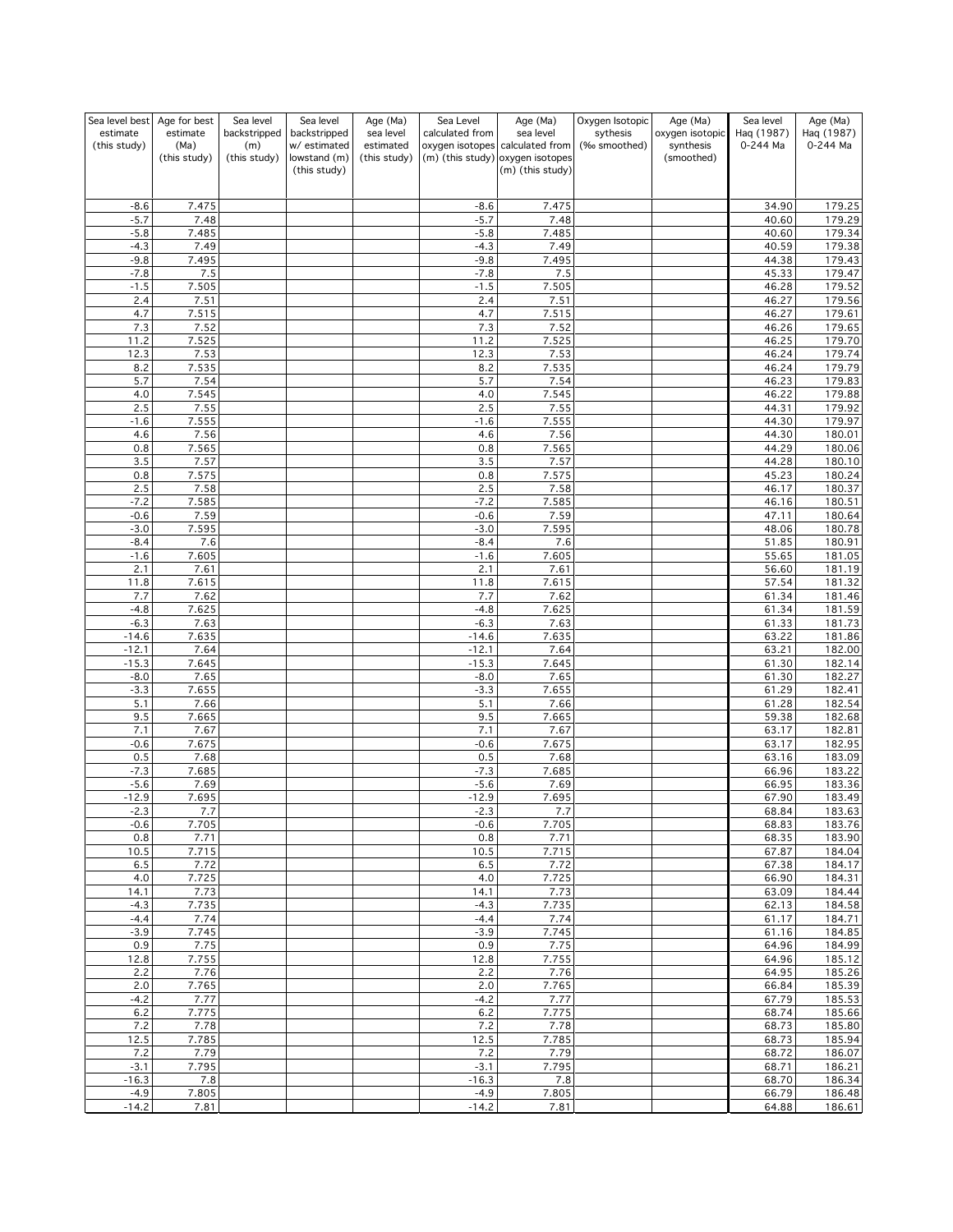| Sea level best    | Age for best         | Sea level           | Sea level                    | Age (Ma)                  | Sea Level         | Age (Ma)                                                            | Oxygen Isotopic | Age (Ma)                | Sea level      | Age (Ma)         |
|-------------------|----------------------|---------------------|------------------------------|---------------------------|-------------------|---------------------------------------------------------------------|-----------------|-------------------------|----------------|------------------|
| estimate          | estimate             | backstripped        | backstripped                 | sea level                 | calculated from   | sea level                                                           | sythesis        | oxygen isotopic         | Haq (1987)     | Haq (1987)       |
| (this study)      | (Ma)<br>(this study) | (m)<br>(this study) | w/ estimated<br>lowstand (m) | estimated<br>(this study) |                   | oxygen isotopes calculated from<br>(m) (this study) oxygen isotopes | (‰ smoothed)    | synthesis<br>(smoothed) | 0-244 Ma       | 0-244 Ma         |
|                   |                      |                     | (this study)                 |                           |                   | (m) (this study)                                                    |                 |                         |                |                  |
|                   |                      |                     |                              |                           |                   |                                                                     |                 |                         |                |                  |
|                   |                      |                     |                              |                           |                   |                                                                     |                 |                         |                |                  |
| $-2.3$<br>$-2.0$  | 7.815<br>7.82        |                     |                              |                           | $-2.3$<br>$-2.0$  | 7.815<br>7.82                                                       |                 |                         | 64.87<br>61.06 | 186.75<br>186.89 |
| $-2.3$            | 7.825                |                     |                              |                           | $-2.3$            | 7.825                                                               |                 |                         | 57.25          | 187.02           |
| 2.9               | 7.83                 |                     |                              |                           | 2.9               | 7.83                                                                |                 |                         | 53.43          | 187.16           |
| 0.0               | 7.835                |                     |                              |                           | 0.0               | 7.835                                                               |                 |                         | 49.62          | 187.29           |
| $-2.9$            | 7.84                 |                     |                              |                           | $-2.9$            | 7.84                                                                |                 |                         | 43.90          | 187.43           |
| $-3.2$            | 7.845                |                     |                              |                           | $-3.2$            | 7.845                                                               |                 |                         | 38.18          | 187.56           |
| 0.1<br>1.2        | 7.85<br>7.855        |                     |                              |                           | 0.1<br>1.2        | 7.85<br>7.855                                                       |                 |                         | 33.42<br>28.65 | 187.70<br>187.84 |
| $-0.9$            | 7.86                 |                     |                              |                           | $-0.9$            | 7.86                                                                |                 |                         | 24.84          | 187.97           |
| 8.6               | 7.865                |                     |                              |                           | 8.6               | 7.865                                                               |                 |                         | 24.83          | 188.11           |
| 20.4              | 7.87                 |                     |                              |                           | 20.4              | 7.87                                                                |                 |                         | 22.92          | 188.24           |
| 13.0              | 7.875                |                     |                              |                           | 13.0              | 7.875                                                               |                 |                         | 21.01          | 188.38           |
| $-3.8$            | 7.88                 |                     |                              |                           | $-3.8$            | 7.88                                                                |                 |                         | 21.00          | 188.51           |
| $-0.9$            | 7.885                |                     |                              |                           | $-0.9$            | 7.885                                                               |                 |                         | 19.09          | 188.65           |
| $-6.6$<br>$-11.9$ | 7.89<br>7.895        |                     |                              |                           | $-6.6$<br>$-11.9$ | 7.89<br>7.895                                                       |                 |                         | 19.08<br>19.08 | 188.79<br>188.92 |
| 1.4               | 7.9                  |                     |                              |                           | 1.4               | 7.9                                                                 |                 |                         | 19.07          | 189.06           |
| 4.5               | 7.905                |                     |                              |                           | 4.5               | 7.905                                                               |                 |                         | 19.06          | 189.19           |
| 6.5               | 7.91                 |                     |                              |                           | 6.5               | 7.91                                                                |                 |                         | 20.96          | 189.33           |
| 6.2               | 7.915                |                     |                              |                           | 6.2               | 7.915                                                               |                 |                         | 21.91          | 189.46           |
| 0.0               | 7.92                 |                     |                              |                           | 0.0               | 7.92                                                                |                 |                         | 22.85          | 189.60           |
| $-2.4$            | 7.925                |                     |                              |                           | $-2.4$            | 7.925                                                               |                 |                         | 24.74          | 189.67           |
| 1.1               | 7.93                 |                     |                              |                           | 1.1               | 7.93                                                                |                 |                         | 25.69<br>26.64 | 189.74<br>189.81 |
| 2.5<br>1.9        | 7.935<br>7.94        |                     |                              |                           | 2.5<br>1.9        | 7.935<br>7.94                                                       |                 |                         | 28.53          | 189.89           |
| $-3.0$            | 7.945                |                     |                              |                           | $-3.0$            | 7.945                                                               |                 |                         | 29.48          | 189.96           |
| 3.9               | 7.95                 |                     |                              |                           | 3.9               | 7.95                                                                |                 |                         | 30.42          | 190.03           |
| 12.0              | 7.955                |                     |                              |                           | 12.0              | 7.955                                                               |                 |                         | 32.32          | 190.10           |
| $-0.1$            | 7.96                 |                     |                              |                           | $-0.1$            | 7.96                                                                |                 |                         | 36.11          | 190.17           |
| 4.1               | 7.965                |                     |                              |                           | 4.1               | 7.965                                                               |                 |                         | 37.06          | 190.24           |
| 12.4              | 7.97                 |                     |                              |                           | 12.4<br>0.3       | 7.97                                                                |                 |                         | 38.01          | 190.31           |
| 0.3<br>$-1.1$     | 7.975<br>7.98        |                     |                              |                           | $-1.1$            | 7.975<br>7.98                                                       |                 |                         | 38.00<br>36.09 | 190.38<br>190.46 |
| $-4.4$            | 7.985                |                     |                              |                           | $-4.4$            | 7.985                                                               |                 |                         | 36.08          | 190.53           |
| $-7.6$            | 7.99                 |                     |                              |                           | $-7.6$            | 7.99                                                                |                 |                         | 34.17          | 190.60           |
| $-5.4$            | 7.995                |                     |                              |                           | $-5.4$            | 7.995                                                               |                 |                         | 34.17          | 190.67           |
| $-4.8$            | 8                    |                     |                              |                           | $-4.8$            | 8                                                                   |                 |                         | 34.16          | 190.74           |
| $-2.4$            | 8.005                |                     |                              |                           | $-2.4$            | 8.005                                                               |                 |                         | 34.15          | 190.81           |
| 11.5<br>5.6       | 8.01<br>8.015        |                     |                              |                           | 11.5<br>5.6       | 8.01<br>8.015                                                       |                 |                         | 37.95<br>37.95 | 190.88<br>190.95 |
| $-9.6$            | 8.02                 |                     |                              |                           | $-9.6$            | 8.02                                                                |                 |                         | 37.94          | 191.03           |
| $-4.3$            | 8.025                |                     |                              |                           | $-4.3$            | 8.025                                                               |                 |                         | 41.73          | 191.10           |
| $-1.8$            | 8.03                 |                     |                              |                           | $-1.8$            | 8.03                                                                |                 |                         | 41.25          | 191.17           |
| $-4.7$            | 8.035                |                     |                              |                           | $-4.7$            | 8.035                                                               |                 |                         | 40.77          | 191.24           |
| $-2.0$            | 8.04                 |                     |                              |                           | -2.0              | 8.04                                                                |                 |                         | 36.00          | <u> 191.31 </u>  |
| 3.3               | 8.045<br>8.05        |                     |                              |                           | 3.3<br>9.5        | 8.045<br>8.05                                                       |                 |                         | 28.39          | 191.38<br>191.45 |
| 9.5<br>10.3       | 8.055                |                     |                              |                           | 10.3              | 8.055                                                               |                 |                         | 28.38<br>30.28 | 191.52           |
| 0.7               | 8.06                 |                     |                              |                           | 0.7               | 8.06                                                                |                 |                         | 32.17          | 191.60           |
| $-4.3$            | 8.065                |                     |                              |                           | $-4.3$            | 8.065                                                               |                 |                         | 37.87          | 191.67           |
| $-7.1$            | 8.07                 |                     |                              |                           | $-7.1$            | 8.07                                                                |                 |                         | 41.67          | 191.74           |
| $-6.0$            | 8.075                |                     |                              |                           | $-6.0$            | 8.075                                                               |                 |                         | 43.57          | 191.81           |
| $-5.0$            | 8.08                 |                     |                              |                           | $-5.0$            | 8.08                                                                |                 |                         | 45.47          | 191.88<br>191.95 |
| $-7.9$<br>$-6.5$  | 8.085<br>8.09        |                     |                              |                           | $-7.9$<br>$-6.5$  | 8.085<br>8.09                                                       |                 |                         | 45.46<br>46.41 | 192.02           |
| $-3.4$            | 8.095                |                     |                              |                           | $-3.4$            | 8.095                                                               |                 |                         | 47.35          | 192.09           |
| $-13.5$           | 8.1                  |                     |                              |                           | $-13.5$           | 8.1                                                                 |                 |                         | 47.34          | 192.17           |
| $-17.8$           | 8.105                |                     |                              |                           | $-17.8$           | 8.105                                                               |                 |                         | 45.43          | 192.24           |
| $-11.6$           | 8.11                 |                     |                              |                           | $-11.6$           | 8.11                                                                |                 |                         | 45.42          | 192.31           |
| $-9.9$            | 8.115                |                     |                              |                           | $-9.9$            | 8.115                                                               |                 |                         | 45.42          | 192.38           |
| $-10.2$<br>$-0.3$ | 8.12<br>8.125        |                     |                              |                           | $-10.2$<br>$-0.3$ | 8.12<br>8.125                                                       |                 |                         | 45.41<br>45.40 | 192.45<br>192.52 |
| 0.6               | 8.13                 |                     |                              |                           | 0.6               | 8.13                                                                |                 |                         | 43.49          | 192.59           |
| $-7.9$            | 8.135                |                     |                              |                           | $-7.9$            | 8.135                                                               |                 |                         | 43.48          | 192.66           |
| $-22.5$           | 8.14                 |                     |                              |                           | $-22.5$           | 8.14                                                                |                 |                         | 43.48          | 192.74           |
| $-18.7$           | 8.145                |                     |                              |                           | $-18.7$           | 8.145                                                               |                 |                         | 43.47          | 192.81           |
| $-12.4$           | 8.15                 |                     |                              |                           | $-12.4$           | 8.15                                                                |                 |                         | 43.46          | 192.88           |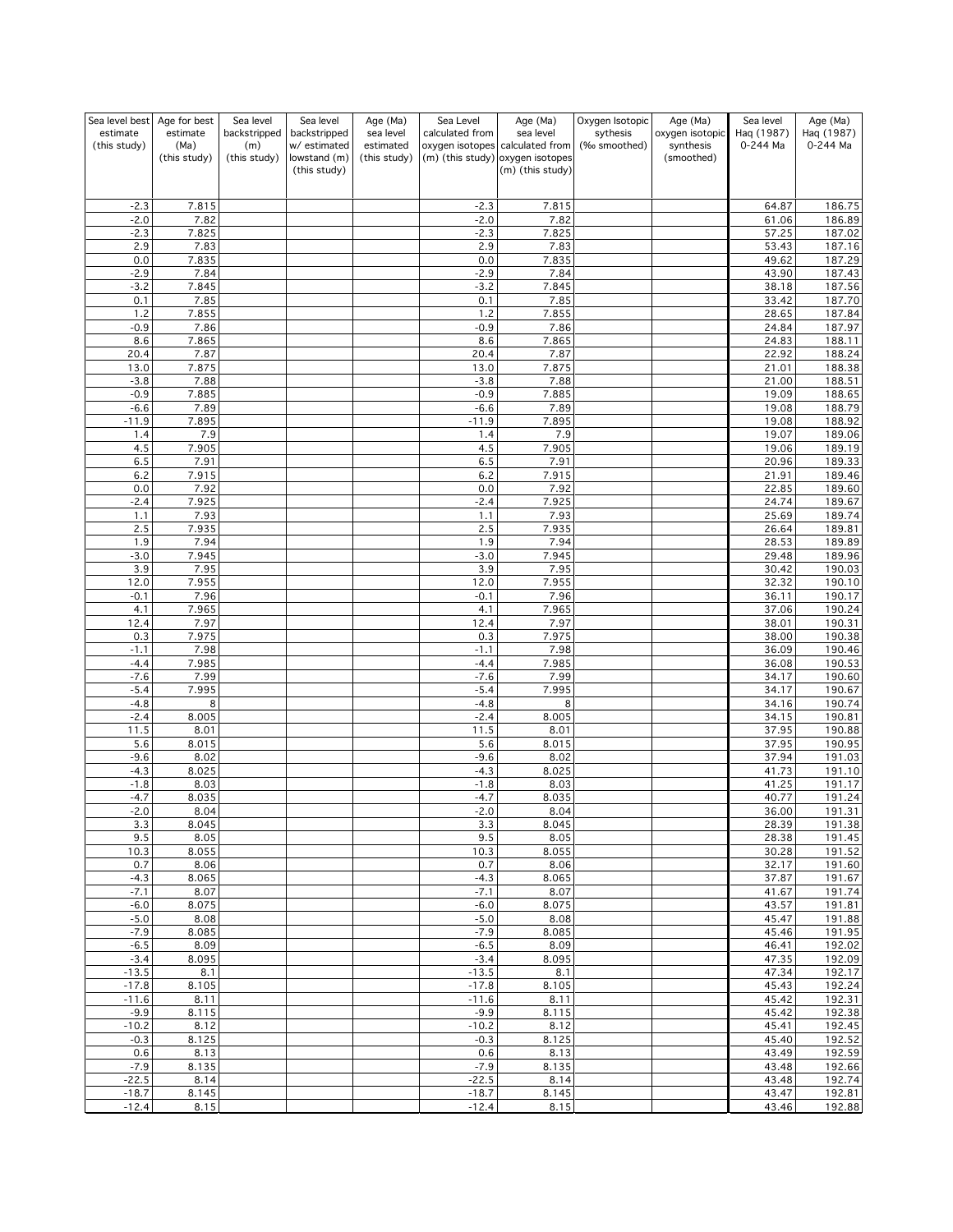| Sea level best           | Age for best     | Sea level           | Sea level                    | Age (Ma)               | Sea Level        | Age (Ma)                                     | Oxygen Isotopic          | Age (Ma)                     | Sea level              | Age (Ma)                |
|--------------------------|------------------|---------------------|------------------------------|------------------------|------------------|----------------------------------------------|--------------------------|------------------------------|------------------------|-------------------------|
| estimate<br>(this study) | estimate<br>(Ma) | backstripped<br>(m) | backstripped<br>w/ estimated | sea level<br>estimated | calculated from  | sea level<br>oxygen isotopes calculated from | sythesis<br>(‰ smoothed) | oxygen isotopic<br>synthesis | Haq (1987)<br>0-244 Ma | Haq (1987)<br>0-244 Ma  |
|                          | (this study)     | (this study)        | lowstand (m)                 | (this study)           |                  | (m) (this study) oxygen isotopes             |                          | (smoothed)                   |                        |                         |
|                          |                  |                     | (this study)                 |                        |                  | (m) (this study)                             |                          |                              |                        |                         |
|                          |                  |                     |                              |                        |                  |                                              |                          |                              |                        |                         |
| $-19.9$                  | 8.155            |                     |                              |                        | $-19.9$          | 8.155                                        |                          |                              | 43.45                  | 192.95                  |
| $-4.8$                   | 8.16             |                     |                              |                        | $-4.8$           | 8.16                                         |                          |                              | 44.40                  | 193.02                  |
| $-13.2$                  | 8.165            |                     |                              |                        | $-13.2$          | 8.165                                        |                          |                              | 45.35                  | 193.09                  |
| $-4.2$                   | 8.17             |                     |                              |                        | $-4.2$           | 8.17                                         |                          |                              | 49.14                  | 193.16                  |
| $-3.1$<br>$-1.5$         | 8.175<br>8.18    |                     |                              |                        | $-3.1$<br>$-1.5$ | 8.175<br>8.18                                |                          |                              | 49.14<br>49.13         | 193.23<br>193.31        |
| 2.1                      | 8.185            |                     |                              |                        | 2.1              | 8.185                                        |                          |                              | 51.03                  | 193.38                  |
| 8.5                      | 8.19             |                     |                              |                        | 8.5              | 8.19                                         |                          |                              | 51.03                  | 193.45                  |
| 17.7                     | 8.195            |                     |                              |                        | 17.7             | 8.195                                        |                          |                              | 51.02                  | 193.52                  |
| $-0.3$                   | 8.2              |                     |                              |                        | $-0.3$           | 8.2                                          |                          |                              | 51.01                  | 193.59                  |
| 11.2<br>5.6              | 8.205<br>8.21    |                     |                              |                        | 11.2<br>5.6      | 8.205                                        |                          |                              | 51.00<br>49.09         | 193.66<br>193.73        |
| 10.1                     | 8.215            |                     |                              |                        | 10.1             | 8.21<br>8.215                                |                          |                              | 48.61                  | 193.80                  |
| $-2.1$                   | 8.22             |                     |                              |                        | $-2.1$           | 8.22                                         |                          |                              | 48.13                  | 193.88                  |
| 8.0                      | 8.225            |                     |                              |                        | 8.0              | 8.225                                        |                          |                              | 45.26                  | 193.95                  |
| 1.6                      | 8.23             |                     |                              |                        | 1.6              | 8.23                                         |                          |                              | 45.25                  | 194.02                  |
| 24.8                     | 8.235            |                     |                              |                        | 24.8             | 8.235                                        |                          |                              | 43.34                  | 194.09                  |
| $-2.7$<br>16.8           | 8.24<br>8.245    |                     |                              |                        | $-2.7$<br>16.8   | 8.24<br>8.245                                |                          |                              | 41.43<br>38.58         | 194.16<br>194.23        |
| 8.1                      | 8.25             |                     |                              |                        | 8.1              | 8.25                                         |                          |                              | 37.62                  | 194.30                  |
| 14.1                     | 8.255            |                     |                              |                        | 14.1             | 8.255                                        |                          |                              | 36.66                  | 194.37                  |
| 19.2                     | 8.26             |                     |                              |                        | 19.2             | 8.26                                         |                          |                              | 33.79                  | 194.45                  |
| 15.5                     | 8.265            |                     |                              |                        | 15.5             | 8.265                                        |                          |                              | 31.88                  | 194.52                  |
| 16.0                     | 8.27             |                     |                              |                        | 16.0             | 8.27                                         |                          |                              | 31.87                  | 194.59                  |
| 9.2<br>$-14.4$           | 8.275<br>8.28    |                     |                              |                        | 9.2<br>$-14.4$   | 8.275<br>8.28                                |                          |                              | 29.96<br>27.10         | 194.66<br>194.73        |
| 4.7                      | 8.285            |                     |                              |                        | 4.7              | 8.285                                        |                          |                              | 26.14                  | 194.80                  |
| $-8.8$                   | 8.29             |                     |                              |                        | $-8.8$           | 8.29                                         |                          |                              | 25.19                  | 194.87                  |
| 13.6                     | 8.295            |                     |                              |                        | 13.6             | 8.295                                        |                          |                              | 22.32                  | 194.94                  |
| $-3.2$                   | 8.3              |                     |                              |                        | $-3.2$           | 8.3                                          |                          |                              | 21.84                  | 195.02                  |
| 12.8<br>8.8              | 8.305<br>8.31    |                     |                              |                        | 12.8<br>8.8      | 8.305<br>8.31                                |                          |                              | 21.36<br>18.49         | 195.09<br>195.16        |
| 22.4                     | 8.315            |                     |                              |                        | 22.4             | 8.315                                        |                          |                              | 18.48                  | 195.23                  |
| 17.5                     | 8.32             |                     |                              |                        | 17.5             | 8.32                                         |                          |                              | 18.48                  | 195.30                  |
| 27.7                     | 8.325            |                     |                              |                        | 27.7             | 8.325                                        |                          |                              | 18.47                  | 195.39                  |
| 23.2                     | 8.33             |                     |                              |                        | 23.2             | 8.33                                         |                          |                              | 18.46                  | 195.49                  |
| $8.0\,$                  | 8.335            |                     |                              |                        | 8.0              | 8.335                                        |                          |                              | 16.55                  | 195.58                  |
| 21.7<br>4.8              | 8.34<br>8.345    |                     |                              |                        | 21.7<br>4.8      | 8.34<br>8.345                                |                          |                              | 18.45<br>18.45         | 195.68<br>195.77        |
| 13.1                     | 8.35             |                     |                              |                        | 13.1             | 8.35                                         |                          |                              | 18.44                  | 195.87                  |
| 16.0                     | 8.355            |                     |                              |                        | 16.0             | 8.355                                        |                          |                              | 18.43                  | 195.96                  |
| 27.2                     | 8.36             |                     |                              |                        | 27.2             | 8.36                                         |                          |                              | 19.38                  | 196.05                  |
| 21.9                     | 8.365            |                     |                              |                        | 21.9             | 8.365                                        |                          |                              | 20.32                  | 196.15                  |
| 26.7                     | 8.37             |                     |                              |                        | 26.7             | 8.37                                         |                          |                              | 22.21                  | 196.24                  |
| 26.1<br>20.0             | 8.375<br>8.38    |                     |                              |                        | 26.1<br>20.0     | 8.375<br>8.38                                |                          |                              | 22.21<br>22.20         | 196.34<br><u>196.43</u> |
| 15.2                     | 8.385            |                     |                              |                        | 15.2             | 8.385                                        |                          |                              | 24.10                  | 196.53                  |
| 12.5                     | 8.39             |                     |                              |                        | 12.5             | 8.39                                         |                          |                              | 25.99                  | 196.62                  |
| 10.1                     | 8.395            |                     |                              |                        | 10.1             | 8.395                                        |                          |                              | 26.94                  | 196.71                  |
| 9.3                      | 8.4              |                     |                              |                        | 9.3              | 8.4                                          |                          |                              | 27.88                  | 196.81                  |
| 7.2<br>15.7              | 8.405<br>8.41    |                     |                              |                        | 7.2<br>15.7      | 8.405<br>8.41                                |                          |                              | 29.78<br>29.78         | 196.90<br>197.00        |
| 11.5                     | 8.415            |                     |                              |                        | 11.5             | 8.415                                        |                          |                              | 29.77                  | 197.09                  |
| 18.7                     | 8.42             |                     |                              |                        | 18.7             | 8.42                                         |                          |                              | 31.66                  | 197.19                  |
| 23.7                     | 8.425            |                     |                              |                        | 23.7             | 8.425                                        |                          |                              | 29.75                  | 197.28                  |
| 12.8                     | 8.43             |                     |                              |                        | 12.8             | 8.43                                         |                          |                              | 29.74                  | 197.37                  |
| 12.3                     | 8.435            |                     |                              |                        | 12.3<br>13.6     | 8.435<br>8.44                                |                          |                              | 28.78<br>27.83         | 197.47<br>197.56        |
| 13.6<br>14.7             | 8.44<br>8.445    |                     |                              |                        | 14.7             | 8.445                                        |                          |                              | 26.39                  | 197.66                  |
| 18.4                     | 8.45             |                     |                              |                        | 18.4             | 8.45                                         |                          |                              | 24.96                  | $\frac{197.75}{ }$      |
| 12.8                     | 8.455            |                     |                              |                        | 12.8             | 8.455                                        |                          |                              | 22.09                  | 197.85                  |
| 10.1                     | 8.46             |                     |                              |                        | 10.1             | 8.46                                         |                          |                              | 20.19                  | 197.94                  |
| $-2.8$                   | 8.465            |                     |                              |                        | $-2.8$           | 8.465                                        |                          |                              | 17.33                  | 198.03                  |
| $-0.3$<br>4.0            | 8.47<br>8.475    |                     |                              |                        | $-0.3$<br>4.0    | 8.47<br>8.475                                |                          |                              | 14.46<br>9.70          | 198.13<br>198.22        |
| 24.8                     | 8.48             |                     |                              |                        | 24.8             | 8.48                                         |                          |                              | 6.83                   | 198.32                  |
| 9.3                      | 8.485            |                     |                              |                        | 9.3              | 8.485                                        |                          |                              | 4.92                   | 198.41                  |
| 14.4                     | 8.49             |                     |                              |                        | 14.4             | 8.49                                         |                          |                              | 2.06                   | 198.51                  |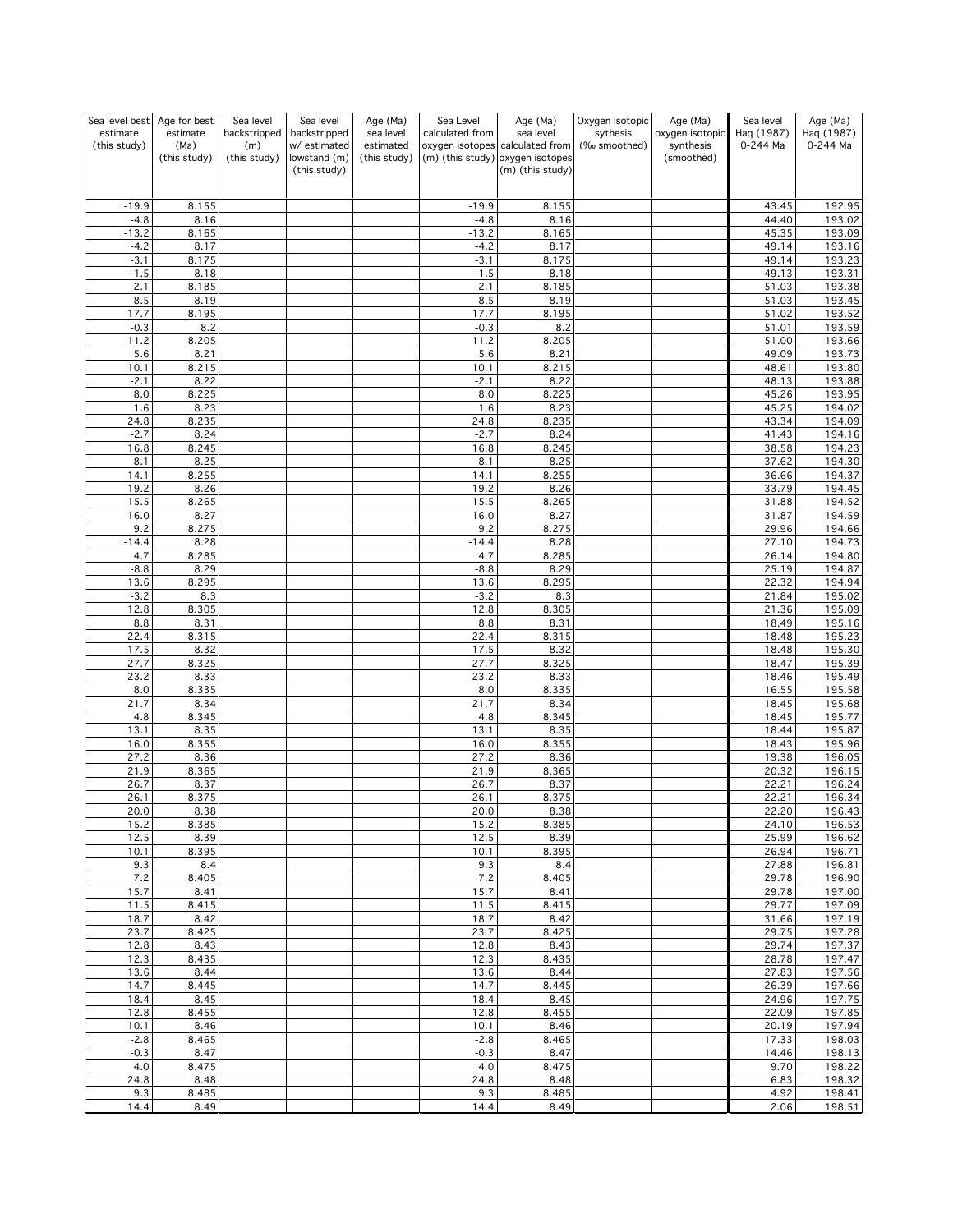| Sea level best | Age for best         | Sea level           | Sea level                    | Age (Ma)               | Sea Level       | Age (Ma)                                                            | Oxygen Isotopic          | Age (Ma)                     | Sea level              | Age (Ma)               |
|----------------|----------------------|---------------------|------------------------------|------------------------|-----------------|---------------------------------------------------------------------|--------------------------|------------------------------|------------------------|------------------------|
| estimate       | estimate             | backstripped        | backstripped<br>w/ estimated | sea level<br>estimated | calculated from | sea level                                                           | sythesis<br>(‰ smoothed) | oxygen isotopic<br>synthesis | Haq (1987)<br>0-244 Ma | Haq (1987)<br>0-244 Ma |
| (this study)   | (Ma)<br>(this study) | (m)<br>(this study) | lowstand (m)                 | (this study)           |                 | oxygen isotopes calculated from<br>(m) (this study) oxygen isotopes |                          | (smoothed)                   |                        |                        |
|                |                      |                     | (this study)                 |                        |                 | (m) (this study)                                                    |                          |                              |                        |                        |
|                |                      |                     |                              |                        |                 |                                                                     |                          |                              |                        |                        |
| 9.1            | 8.495                |                     |                              |                        | 9.1             | 8.495                                                               |                          |                              | 1.10                   | 198.60                 |
| 5.6            | 8.5                  |                     |                              |                        | 5.6             | 8.5                                                                 |                          |                              | 0.14                   | 198.69                 |
| $-6.4$         | 8.505                |                     |                              |                        | $-6.4$          | 8.505                                                               |                          |                              | $-0.34$                | 198.79                 |
| 10.7           | 8.51                 |                     |                              |                        | 10.7            | 8.51                                                                |                          |                              | $-0.82$                | 198.88                 |
| 19.6<br>9.1    | 8.515<br>8.52        |                     |                              |                        | 19.6<br>9.1     | 8.515<br>8.52                                                       |                          |                              | $-0.83$<br>$-0.84$     | 198.98<br>199.07       |
| 14.4           | 8.525                |                     |                              |                        | 14.4            | 8.525                                                               |                          |                              | $-0.84$                | 199.17                 |
| $-12.8$        | 8.53                 |                     |                              |                        | $-12.8$         | 8.53                                                                |                          |                              | 1.05                   | 199.26                 |
| 27.4           | 8.535                |                     |                              |                        | 27.4            | 8.535                                                               |                          |                              | 2.00                   | 199.35                 |
| 13.9           | 8.54                 |                     |                              |                        | 13.9            | 8.54                                                                |                          |                              | 2.95                   | 199.45                 |
| 15.8<br>20.0   | 8.545<br>8.55        |                     |                              |                        | 15.8<br>20.0    | 8.545<br>8.55                                                       |                          |                              | 4.84<br>6.73           | 199.54<br>199.64       |
| 16.0           | 8.555                |                     |                              |                        | 16.0            | 8.555                                                               |                          |                              | 6.73                   | 199.73                 |
| 12.5           | 8.56                 |                     |                              |                        | 12.5            | 8.56                                                                |                          |                              | 6.72                   | 199.83                 |
| 15.2           | 8.565                |                     |                              |                        | 15.2            | 8.565                                                               |                          |                              | 6.71                   | 199.92                 |
| 18.4           | 8.57                 |                     |                              |                        | 18.4            | 8.57                                                                |                          |                              | 6.71                   | 200.01                 |
| 26.4           | 8.575                |                     |                              |                        | 26.4            | 8.575                                                               |                          |                              | 6.70                   | 200.11                 |
| 10.4<br>18.9   | 8.58<br>8.585        |                     |                              |                        | 10.4<br>18.9    | 8.58<br>8.585                                                       |                          |                              | 6.69<br>6.68           | 200.20<br>200.30       |
| 10.9           | 8.59                 |                     |                              |                        | 10.9            | 8.59                                                                |                          |                              | 4.77                   | 200.39                 |
| 27.3           | 8.595                |                     |                              |                        | 27.3            | 8.595                                                               |                          |                              | 4.29                   | 200.49                 |
| 26.4           | 8.6                  |                     |                              |                        | 26.4            | 8.6                                                                 |                          |                              | 3.81                   | 200.58                 |
| 18.9           | 8.605                |                     |                              |                        | 18.9            | 8.605                                                               |                          |                              | 0.95                   | 200.67                 |
| 18.4           | 8.61                 |                     |                              |                        | 18.4            | 8.61                                                                |                          |                              | $-0.96$                | 200.77<br>200.86       |
| 15.9<br>16.8   | 8.615<br>8.62        |                     |                              |                        | 15.9<br>16.8    | 8.615<br>8.62                                                       |                          |                              | $-0.97$<br>$-2.88$     | 200.96                 |
| 16.7           | 8.625                |                     |                              |                        | 16.7            | 8.625                                                               |                          |                              | $-5.74$                | 201.05                 |
| 11.1           | 8.63                 |                     |                              |                        | 11.1            | 8.63                                                                |                          |                              | $-10.51$               | 201.15                 |
| 9.3            | 8.635                |                     |                              |                        | 9.3             | 8.635                                                               |                          |                              | $-13.38$               | 201.24                 |
| 8.9            | 8.64                 |                     |                              |                        | 8.9             | 8.64                                                                |                          |                              | $-16.23$               | 201.33                 |
| 8.6<br>8.2     | 8.645<br>8.65        |                     |                              |                        | 8.6<br>8.2      | 8.645<br>8.65                                                       |                          |                              | $-18.14$<br>$-23.86$   | 201.43<br>201.52       |
| 7.5            | 8.655                |                     |                              |                        | 7.5             | 8.655                                                               |                          |                              | $-25.30$               | 201.62                 |
| 6.1            | 8.66                 |                     |                              |                        | 6.1             | 8.66                                                                |                          |                              | $-26.74$               | 201.71                 |
| 1.6            | 8.665                |                     |                              |                        | 1.6             | 8.665                                                               |                          |                              | $-29.59$               | 201.81                 |
| 2.0            | 8.67                 |                     |                              |                        | 2.0             | 8.67                                                                |                          |                              | $-31.50$               | 201.90                 |
| 5.0            | 8.675                |                     |                              |                        | 5.0             | 8.675                                                               |                          |                              | $-33.41$               | 201.94                 |
| 8.1<br>2.2     | 8.68<br>8.685        |                     |                              |                        | 8.1<br>2.2      | 8.68<br>8.685                                                       |                          |                              | $-33.42$<br>$-35.33$   | 201.98<br>202.03       |
| $-7.9$         | 8.69                 |                     |                              |                        | $-7.9$          | 8.69                                                                |                          |                              | $-35.34$               | 202.07                 |
| $-20.8$        | 8.695                |                     |                              |                        | $-20.8$         | 8.695                                                               |                          |                              | $-35.35$               | 202.11                 |
| $-9.9$         | 8.7                  |                     |                              |                        | $-9.9$          | 8.7                                                                 |                          |                              | $-35.36$               | 202.15                 |
| $-2.2$         | 8.705                |                     |                              |                        | $-2.2$          | 8.705                                                               |                          |                              | $-35.36$               | 202.20                 |
| 1.3            | 8.71                 |                     |                              |                        | 1.3             | 8.71                                                                |                          |                              | $-35.37$               | 202.24                 |
| 6.3<br>5.8     | 8.715<br>8.72        |                     |                              |                        | 6.3             | 8.715<br>8.72                                                       |                          |                              | $-34.43$<br>$-33.48$   | 202.28<br>202.32       |
| 5.7            | 8.725                |                     |                              |                        | 5.8<br>5.7      | 8.725                                                               |                          |                              | $-33.49$               | 202.36                 |
| 12.0           | 8.73                 |                     |                              |                        | 12.0            | 8.73                                                                |                          |                              | $-31.59$               | 202.41                 |
| 12.8           | 8.735                |                     |                              |                        | 12.8            | 8.735                                                               |                          |                              | $-29.69$               | 202.45                 |
| 21.3           | 8.74                 |                     |                              |                        | 21.3            | 8.74                                                                |                          |                              | $-29.70$               | 202.49                 |
| 18.4<br>7.2    | 8.745<br>8.75        |                     |                              |                        | 18.4<br>7.2     | 8.745<br>8.75                                                       |                          |                              | $-25.90$<br>$-25.91$   | 202.53<br>202.58       |
| 17.3           | 8.755                |                     |                              |                        | 17.3            | 8.755                                                               |                          |                              | $-25.91$               | 202.62                 |
| 19.0           | 8.76                 |                     |                              |                        | 19.0            | 8.76                                                                |                          |                              | $-22.12$               | 202.66                 |
| 15.4           | 8.765                |                     |                              |                        | 15.4            | 8.765                                                               |                          |                              | $-22.13$               | 202.70                 |
| 20.0           | 8.77                 |                     |                              |                        | 20.0            | 8.77                                                                |                          |                              | $-22.13$               | 202.74                 |
| 4.9            | 8.775                |                     |                              |                        | 4.9             | 8.775                                                               |                          |                              | $-20.23$               | 202.79                 |
| 11.8<br>12.3   | 8.78<br>8.785        |                     |                              |                        | 11.8<br>12.3    | 8.78<br>8.785                                                       |                          |                              | $-19.29$<br>$-18.34$   | 202.83<br>202.87       |
| 20.5           | 8.79                 |                     |                              |                        | 20.5            | 8.79                                                                |                          |                              | $-16.45$               | 202.91                 |
| 37.6           | 8.795                |                     |                              |                        | 37.6            | 8.795                                                               |                          |                              | $-14.55$               | 202.96                 |
| 20.0           | 8.8                  |                     |                              |                        | 20.0            | 8.8                                                                 |                          |                              | $-14.56$               | 203.00                 |
| 33.6           | 8.805                |                     |                              |                        | 33.6            | 8.805                                                               |                          |                              | $-14.56$               | 203.04                 |
| 17.5           | 8.81                 |                     |                              |                        | 17.5            | 8.81                                                                |                          |                              | $-12.67$               | 203.08                 |
| 27.2<br>7.2    | 8.815<br>8.82        |                     |                              |                        | 27.2<br>7.2     | 8.815<br>8.82                                                       |                          |                              | $-12.68$<br>$-12.68$   | 203.12<br>203.17       |
| 20.7           | 8.825                |                     |                              |                        | 20.7            | 8.825                                                               |                          |                              | $-10.78$               | 203.21                 |
| 19.5           | 8.83                 |                     |                              |                        | 19.5            | 8.83                                                                |                          |                              | $-10.80$               | 203.25                 |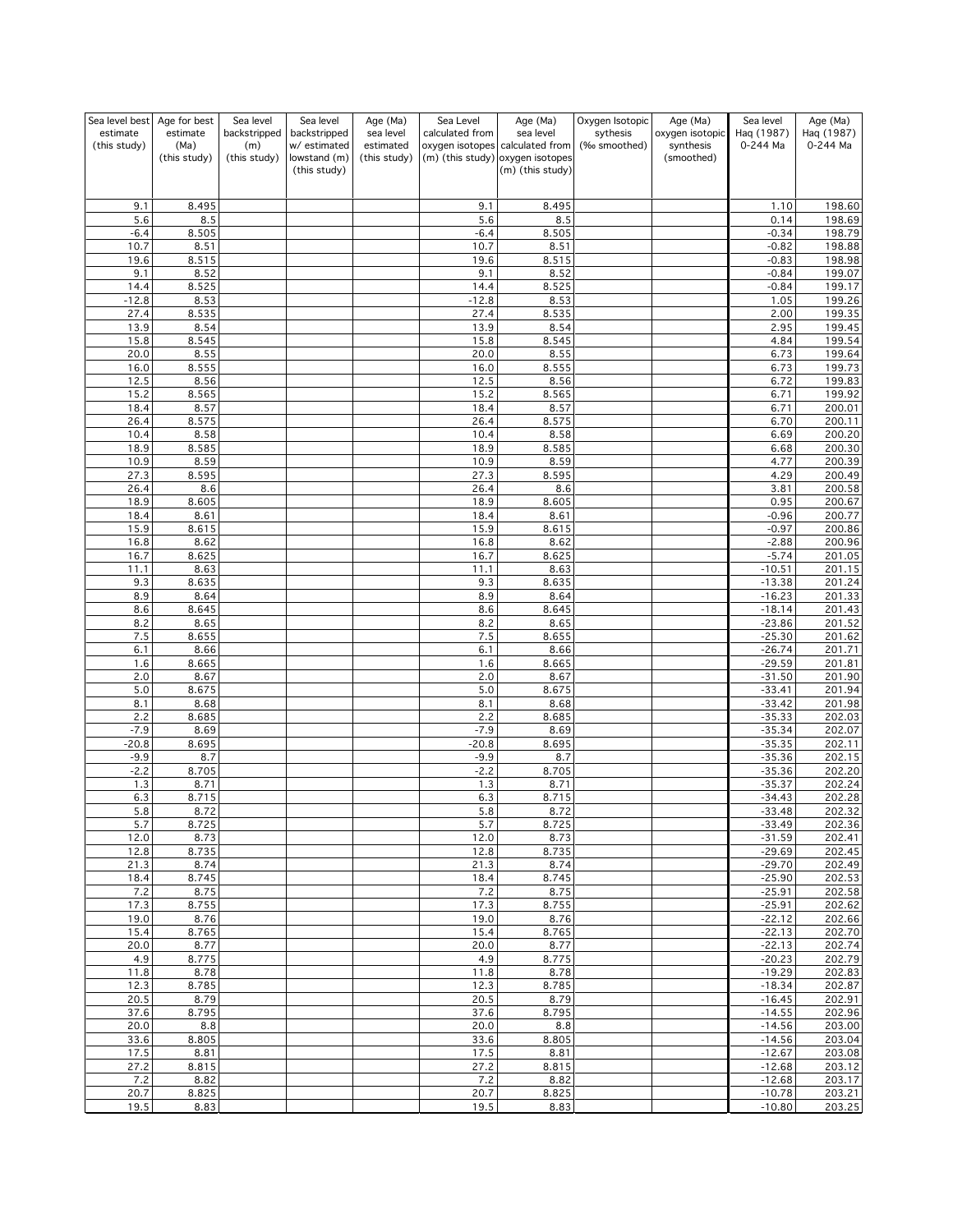| Sea level best | Age for best     | Sea level           | Sea level                    | Age (Ma)               | Sea Level       | Age (Ma)                                                            | Oxygen Isotopic          | Age (Ma)                     | Sea level              | Age (Ma)               |
|----------------|------------------|---------------------|------------------------------|------------------------|-----------------|---------------------------------------------------------------------|--------------------------|------------------------------|------------------------|------------------------|
| estimate       | estimate<br>(Ma) | backstripped        | backstripped<br>w/ estimated | sea level<br>estimated | calculated from | sea level                                                           | sythesis<br>(‰ smoothed) | oxygen isotopic<br>synthesis | Haq (1987)<br>0-244 Ma | Haq (1987)<br>0-244 Ma |
| (this study)   | (this study)     | (m)<br>(this study) | lowstand (m)                 | (this study)           |                 | oxygen isotopes calculated from<br>(m) (this study) oxygen isotopes |                          | (smoothed)                   |                        |                        |
|                |                  |                     | (this study)                 |                        |                 | (m) (this study)                                                    |                          |                              |                        |                        |
|                |                  |                     |                              |                        |                 |                                                                     |                          |                              |                        |                        |
| 19.2           | 8.835            |                     |                              |                        | 19.2            | 8.835                                                               |                          |                              | $-9.85$                | 203.29                 |
| 23.2           | 8.84             |                     |                              |                        | 23.2            | 8.84                                                                |                          |                              | $-8.90$                | 203.34                 |
| $-1.6$         | 8.845            |                     |                              |                        | $-1.6$          | 8.845                                                               |                          |                              | $-7.01$                | 203.38                 |
| 18.4           | 8.85             |                     |                              |                        | 18.4            | 8.85                                                                |                          |                              | $-7.01$                | 203.42                 |
| 9.2<br>14.1    | 8.855<br>8.86    |                     |                              |                        | 9.2<br>14.1     | 8.855<br>8.86                                                       |                          |                              | $-7.02$<br>$-7.03$     | 203.46<br>203.50       |
| 20.0           | 8.865            |                     |                              |                        | 20.0            | 8.865                                                               |                          |                              | $-7.03$                | 203.55                 |
| $-0.8$         | 8.87             |                     |                              |                        | $-0.8$          | 8.87                                                                |                          |                              | $-7.04$                | 203.59                 |
| 13.9           | 8.875            |                     |                              |                        | 13.9            | 8.875                                                               |                          |                              | $-7.05$                | 203.63                 |
| 29.0           | 8.88             |                     |                              |                        | 29.0            | 8.88                                                                |                          |                              | $-7.06$                | 203.67                 |
| 18.9<br>19.2   | 8.885<br>8.89    |                     |                              |                        | 18.9<br>19.2    | 8.885<br>8.89                                                       |                          |                              | $-6.11$<br>$-5.17$     | 203.72<br>203.76       |
| 12.8           | 8.895            |                     |                              |                        | 12.8            | 8.895                                                               |                          |                              | $-7.07$                | 203.80                 |
| 11.5           | 8.9              |                     |                              |                        | 11.5            | 8.9                                                                 |                          |                              | $-7.08$                | 203.84                 |
| 11.7           | 8.905            |                     |                              |                        | 11.7            | 8.905                                                               |                          |                              | $-7.09$                | 203.88                 |
| 16.8           | 8.91             |                     |                              |                        | 16.8            | 8.91                                                                |                          |                              | $-9.00$                | 203.93                 |
| 19.2           | 8.915            |                     |                              |                        | 19.2            | 8.915                                                               |                          |                              | $-9.01$                | 203.97                 |
| 28.0<br>26.9   | 8.92<br>8.925    |                     |                              |                        | 28.0<br>26.9    | 8.92<br>8.925                                                       |                          |                              | $-9.01$<br>$-9.02$     | 204.01<br>204.05       |
| 33.9           | 8.93             |                     |                              |                        | 33.9            | 8.93                                                                |                          |                              | $-10.93$               | 204.10                 |
| 34.4           | 8.935            |                     |                              |                        | 34.4            | 8.935                                                               |                          |                              | $-10.94$               | 204.14                 |
| 26.4           | 8.94             |                     |                              |                        | 26.4            | 8.94                                                                |                          |                              | $-12.85$               | 204.18                 |
| $-5.4$         | 8.945            |                     |                              |                        | $-5.4$          | 8.945                                                               |                          |                              | $-12.86$               | 204.22                 |
| $-2.8$         | 8.95             |                     |                              |                        | $-2.8$          | 8.95                                                                |                          |                              | $-14.77$               | 204.26                 |
| $-0.2$<br>2.3  | 8.955<br>8.96    |                     |                              |                        | $-0.2$<br>2.3   | 8.955<br>8.96                                                       |                          |                              | $-14.78$<br>$-16.69$   | 204.31<br>204.35       |
| 4.9            | 8.965            |                     |                              |                        | 4.9             | 8.965                                                               |                          |                              | $-16.70$               | 204.39                 |
| $7.5$          | 8.97             |                     |                              |                        | 7.5             | 8.97                                                                |                          |                              | $-18.60$               | 204.43                 |
| 10.1           | 8.975            |                     |                              |                        | 10.1            | 8.975                                                               |                          |                              | $-18.61$               | 204.48                 |
| 12.6           | 8.98             |                     |                              |                        | 12.6            | 8.98                                                                |                          |                              | $-18.61$               | 204.52                 |
| 15.2           | 8.985            |                     |                              |                        | 15.2            | 8.985                                                               |                          |                              | $-18.62$               | 204.56                 |
| 17.8<br>20.3   | 8.99<br>8.995    |                     |                              |                        | 17.8<br>20.3    | 8.99<br>8.995                                                       |                          |                              | $-18.63$<br>$-18.64$   | 204.60<br>204.64       |
| 17.2           | 9                |                     |                              |                        | 17.2            | 9                                                                   |                          |                              | $-18.64$               | 204.69                 |
| 16.8           | 9.005            |                     |                              |                        | 16.8            | 9.005                                                               |                          |                              | $-18.65$               | 204.73                 |
| 30.4           | 9.01             |                     |                              |                        | 30.4            | 9.01                                                                |                          |                              | $-18.66$               | 204.77                 |
| 40.0           | 9.015            |                     |                              |                        | 40.0            | 9.015                                                               |                          |                              | $-18.66$               | 204.81                 |
| 40.0<br>14.8   | 9.02             |                     |                              |                        | 40.0<br>14.8    | 9.02<br>9.025                                                       |                          |                              | $-18.67$<br>$-18.68$   | 204.86<br>204.90       |
| 21.6           | 9.025<br>9.03    |                     |                              |                        | 21.6            | 9.03                                                                |                          |                              | $-18.68$               | 204.94                 |
| 16.0           | 9.035            |                     |                              |                        | 16.0            | 9.035                                                               |                          |                              | $-18.69$               | 204.98                 |
| $-36.0$        | 9.04             |                     |                              |                        | $-36.0$         | 9.04                                                                |                          |                              | $-18.70$               | 205.02                 |
| $-18.9$        | 9.045            |                     |                              |                        | $-18.9$         | 9.045                                                               |                          |                              | $-18.71$               | 205.07                 |
| $-22.1$        | 9.05             |                     |                              |                        | $-22.1$         | 9.05                                                                |                          |                              | $-18.71$               | 205.11                 |
| $-10.7$        | 9.055            |                     |                              |                        | $-10.7$         | 9.055                                                               |                          |                              | $-18.72$               | 205.15                 |
| -0.8<br>$-0.8$ | 9.06<br>9.065    |                     |                              |                        | -0.8<br>$-0.8$  | 9.06<br>9.065                                                       |                          |                              | $-1/78$<br>$-16.83$    | 205.19<br>205.24       |
| $-0.3$         | 9.07             |                     |                              |                        | $-0.3$          | 9.07                                                                |                          |                              | $-16.84$               | 205.28                 |
| 6.4            | 9.075            |                     |                              |                        | 6.4             | 9.075                                                               |                          |                              | $-16.85$               | 205.32                 |
| 0.5            | 9.08             |                     |                              |                        | 0.5             | 9.08                                                                |                          |                              | $-16.85$               | 205.36                 |
| 19.2           | 9.085            |                     |                              |                        | 19.2            | 9.085                                                               |                          |                              | $-14.96$               | 205.40                 |
| $-0.5$<br>27.5 | 9.09<br>9.095    |                     |                              |                        | $-0.5$<br>27.5  | 9.09<br>9.095                                                       |                          |                              | $-14.97$<br>$-14.02$   | 205.45<br>205.49       |
| 7.2            | 9.1              |                     |                              |                        | 7.2             | 9.1                                                                 |                          |                              | $-13.07$               | 205.53                 |
| 5.1            | 9.105            |                     |                              |                        | 5.1             | 9.105                                                               |                          |                              | $-13.08$               | 205.57                 |
| 8.8            | 9.11             |                     |                              |                        | 8.8             | 9.11                                                                |                          |                              | $-13.09$               | 205.62                 |
| 18.7           | 9.115            |                     |                              |                        | 18.7            | 9.115                                                               |                          |                              | $-13.09$               | 205.66                 |
| 21.6           | 9.12             |                     |                              |                        | 21.6            | 9.12                                                                |                          |                              | $-11.20$               | 205.70                 |
| 8.8<br>$-2.4$  | 9.125<br>9.13    |                     |                              |                        | 8.8<br>$-2.4$   | 9.125<br>9.13                                                       |                          |                              | $-9.31$<br>$-9.31$     | 205.77<br>205.83       |
| $-4.8$         | 9.135            |                     |                              |                        | $-4.8$          | 9.135                                                               |                          |                              | $-9.32$                | 205.90                 |
| 13.3           | 9.14             |                     |                              |                        | 13.3            | 9.14                                                                |                          |                              | $-7.42$                | 205.96                 |
| 20.5           | 9.145            |                     |                              |                        | 20.5            | 9.145                                                               |                          |                              | $-7.43$                | 206.03                 |
| 15.2           | 9.15             |                     |                              |                        | 15.2            | 9.15                                                                |                          |                              | $-7.43$                | 206.09                 |
| 8.0            | 9.155            |                     |                              |                        | 8.0             | 9.155                                                               |                          |                              | $-5.54$                | 206.16                 |
| 4.0<br>$-1.1$  | 9.16<br>9.165    |                     |                              |                        | 4.0<br>$-1.1$   | 9.16<br>9.165                                                       |                          |                              | $-4.59$<br>$-3.65$     | 206.22<br>206.29       |
| 6.0            | 9.17             |                     |                              |                        | 6.0             | 9.17                                                                |                          |                              | $-1.75$                | 206.35                 |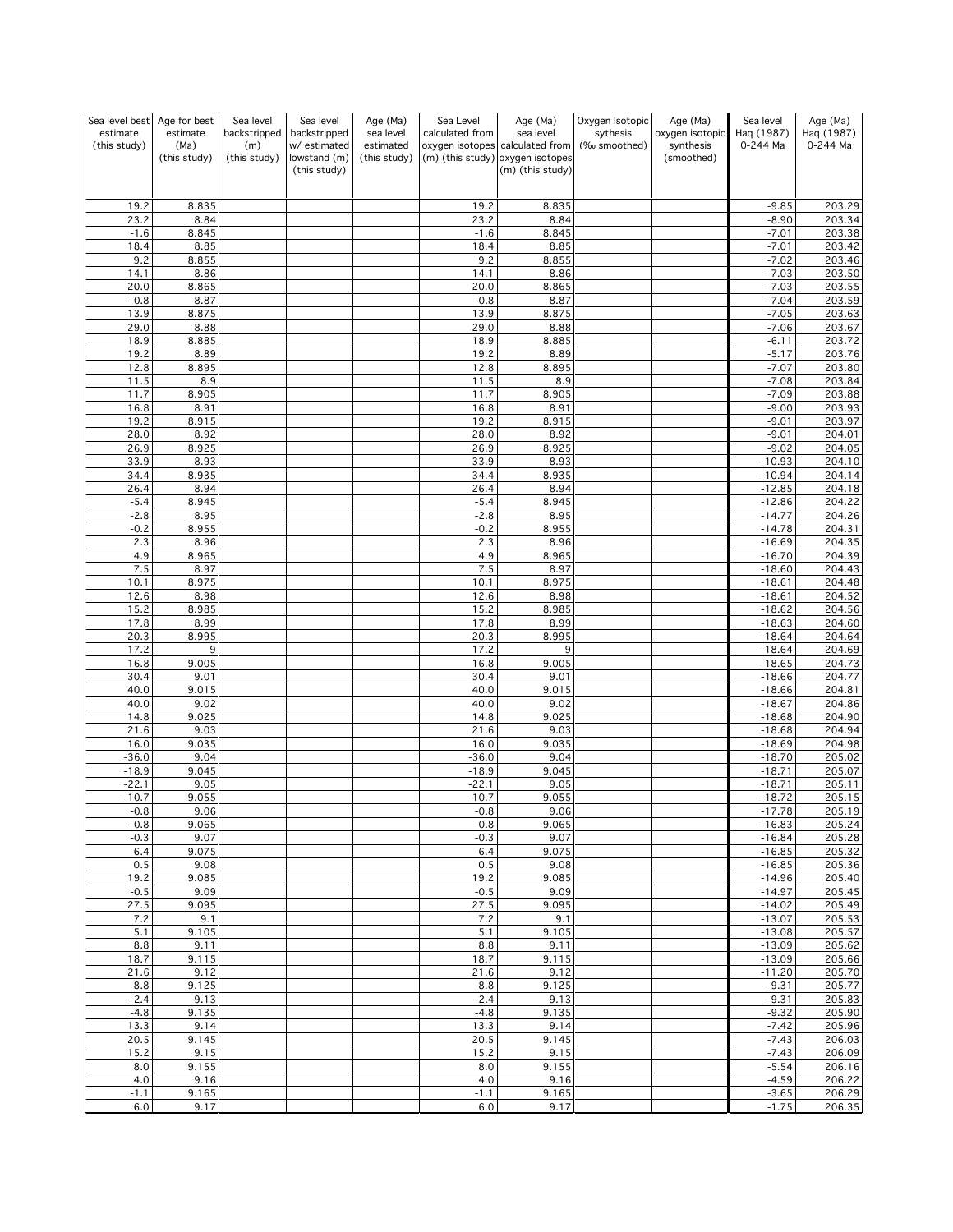| Sea level best Age for best |                  | Sea level           | Sea level                    | Age (Ma)               | Sea Level       | Age (Ma)                                     | Oxygen Isotopic          | Age (Ma)                     | Sea level              | Age (Ma)               |
|-----------------------------|------------------|---------------------|------------------------------|------------------------|-----------------|----------------------------------------------|--------------------------|------------------------------|------------------------|------------------------|
| estimate<br>(this study)    | estimate<br>(Ma) | backstripped<br>(m) | backstripped<br>w/ estimated | sea level<br>estimated | calculated from | sea level<br>oxygen isotopes calculated from | sythesis<br>(‰ smoothed) | oxygen isotopic<br>synthesis | Haq (1987)<br>0-244 Ma | Haq (1987)<br>0-244 Ma |
|                             | (this study)     | (this study)        | lowstand (m)                 | (this study)           |                 | (m) (this study) oxygen isotopes             |                          | (smoothed)                   |                        |                        |
|                             |                  |                     | (this study)                 |                        |                 | (m) (this study)                             |                          |                              |                        |                        |
| 13.6                        | 9.175            |                     |                              |                        | 13.6            | 9.175                                        |                          |                              | $-1.76$                | 206.42                 |
| 21.2                        | 9.18             |                     |                              |                        | 21.2            | 9.18                                         |                          |                              | $-0.82$                | 206.48                 |
| $-5.6$                      | 9.185            |                     |                              |                        | $-5.6$          | 9.185                                        |                          |                              | 0.13                   | 206.55                 |
| 24.5<br>19.6                | 9.19<br>9.195    |                     |                              |                        | 24.5<br>19.6    | 9.19<br>9.195                                |                          |                              | 2.02<br>2.02           | 206.61<br>206.68       |
| 18.1                        | 9.2              |                     |                              |                        | 18.1            | 9.2                                          |                          |                              | 2.01                   | 206.74                 |
| 14.4                        | 9.205            |                     |                              |                        | 14.4            | 9.205                                        |                          |                              | 3.91                   | 206.81                 |
| 4.0<br>6.4                  | 9.21<br>9.215    |                     |                              |                        | 4.0<br>6.4      | 9.21<br>9.215                                |                          |                              | 3.90<br>3.90           | 206.87<br>206.94       |
| 8.9                         | 9.22             |                     |                              |                        | 8.9             | 9.22                                         |                          |                              | 3.89                   | 207.00                 |
| 11.3                        | 9.225            |                     |                              |                        | 11.3            | 9.225                                        |                          |                              | 1.98                   | 207.07                 |
| 13.7<br>16.1                | 9.23<br>9.235    |                     |                              |                        | 13.7<br>16.1    | 9.23<br>9.235                                |                          |                              | 1.97<br>1.96           | 207.13<br>207.20       |
| 18.6                        | 9.24             |                     |                              |                        | 18.6            | 9.24                                         |                          |                              | 0.05                   | 207.26                 |
| 21.0                        | 9.245            |                     |                              |                        | 21.0            | 9.245                                        |                          |                              | $-1.86$                | 207.33                 |
| 23.4<br>$-0.77$             | 9.25<br>9.3      |                     |                              |                        | 23.4            | 9.25                                         |                          |                              | $-1.87$<br>$-3.78$     | 207.39<br>207.46       |
| $-1.03$                     | 9.4              |                     |                              |                        |                 |                                              |                          |                              | $-3.79$                | 207.52                 |
| $-12.00$                    | 9.5              |                     |                              |                        |                 |                                              |                          |                              | $-5.70$                | 207.59                 |
| $-0.27$<br>$-0.73$          | 9.6<br>9.7       |                     |                              |                        |                 |                                              |                          |                              | $-5.70$<br>$-5.71$     | 207.65<br>207.72       |
| $-4.87$                     | 9.8              |                     |                              |                        |                 |                                              |                          |                              | $-5.72$                | 207.78                 |
| $-5.03$                     | 9.9              |                     |                              |                        |                 |                                              |                          |                              | $-5.73$                | 207.85                 |
| $-5.19$<br>$-5.35$          | 10<br>10.1       |                     |                              |                        |                 |                                              |                          |                              | $-5.73$<br>$-5.74$     | 207.91<br>207.98       |
| $-5.51$                     | 10.2             |                     |                              |                        |                 |                                              |                          |                              | $-5.75$                | 208.04                 |
| $-5.66$                     | 10.3             |                     |                              |                        |                 |                                              |                          |                              | $-5.75$                | 208.11                 |
| $-3.97$<br>$-4.44$          | 10.4             |                     |                              |                        |                 |                                              |                          |                              | $-5.76$                | 208.17<br>208.24       |
| $-5.00$                     | 10.5<br>10.6     |                     |                              |                        |                 |                                              |                          |                              | $-3.86$<br>$-2.92$     | 208.30                 |
| $-9.00$                     | 10.7             |                     |                              |                        |                 |                                              |                          |                              | $-1.97$                | 208.37                 |
| $-10.00$                    | 10.8             |                     |                              |                        |                 |                                              |                          |                              | $-1.98$                | 208.43                 |
| $-9.00$<br>0.00             | 10.9<br>11       |                     |                              |                        |                 |                                              |                          |                              | 1.82<br>2.76           | 208.50<br>208.56       |
| 20.00                       | 11.1             |                     |                              |                        |                 |                                              |                          |                              | 3.71                   | 208.63                 |
| 20.00                       | 11.2             |                     |                              |                        |                 |                                              |                          |                              | 5.60                   | 208.69                 |
| 21.12<br>20.01              | 11.3<br>11.4     |                     |                              |                        |                 |                                              |                          |                              | 6.55<br>7.50           | 208.76<br>208.82       |
| 18.90                       | 11.5             |                     |                              |                        |                 |                                              |                          |                              | 9.39                   | 208.89                 |
| 17.79                       | 11.6             |                     |                              |                        |                 |                                              |                          |                              | 13.19                  | 208.95                 |
| 16.68<br>15.57              | 11.7<br>11.8     |                     |                              |                        |                 |                                              |                          |                              | 13.19<br>13.18         | 209.02<br>209.08       |
| 14.46                       | 11.9             |                     |                              |                        |                 |                                              |                          |                              | 16.97                  | 209.15                 |
| $-1.86$                     | 12               |                     |                              |                        |                 |                                              |                          |                              | 16.97                  | 209.21                 |
| $-1.98$<br>$-2.10$          | 12.1<br>12.2     |                     |                              |                        |                 |                                              |                          |                              | 16.96<br>20.76         | 209.28<br>209.34       |
| $-2.23$                     | 12.3             |                     |                              |                        |                 |                                              |                          |                              | 21.71                  | 209.41                 |
| $-3.08$                     | 12.4             |                     |                              |                        |                 |                                              |                          |                              | 22.65                  | 209.47                 |
| $-3.13$<br>$-12.00$         | 12.5<br>12.6     |                     |                              |                        |                 |                                              |                          |                              | 24.55<br>26.44         | 209.54<br>209.60       |
| 5.48                        | 12.7             |                     |                              |                        |                 |                                              |                          |                              | 27.39                  | 209.76                 |
| $-1.71$                     | 12.8             |                     |                              |                        |                 |                                              |                          |                              | 28.34                  | 209.92                 |
| 2.50<br>2.00                | 12.9<br>13       |                     |                              |                        |                 |                                              |                          |                              | 30.23<br>31.18         | 210.08<br>210.23       |
| $-7.00$                     | 13.1             |                     |                              |                        |                 |                                              |                          |                              | 32.12                  | 210.39                 |
| $-8.00$                     | 13.2             |                     |                              |                        |                 |                                              |                          |                              | 34.02                  | 210.55                 |
| $-7.00$<br>$-1.00$          | 13.3<br>13.4     |                     |                              |                        |                 |                                              |                          |                              | 34.97<br>35.91         | 210.71<br>210.87       |
| $-0.08$                     | 13.5             |                     |                              |                        |                 |                                              |                          |                              | 37.80                  | 211.03                 |
| $-0.20$                     | 13.6             |                     |                              |                        |                 |                                              |                          |                              | 39.70                  | 211.19                 |
| $-1.17$<br>$-2.13$          | 13.7<br>13.8     |                     |                              |                        |                 |                                              |                          |                              | 40.65<br>41.59         | 211.34<br>211.50       |
| $-1.50$                     | 13.9             |                     |                              |                        |                 |                                              |                          |                              | 43.48                  | 211.66                 |
| $-9.00$                     | 14               |                     |                              |                        |                 |                                              |                          |                              | 44.43                  | 211.82                 |
| $-10.00$<br>$-9.00$         | 14.1<br>14.2     |                     |                              |                        |                 |                                              |                          |                              | 45.38<br>47.27         | 211.98<br>212.14       |
| $-1.00$                     | 14.3             |                     |                              |                        |                 |                                              |                          |                              | 49.16                  | 212.30                 |
| $-0.59$                     | 14.4             |                     |                              |                        |                 |                                              |                          |                              | 50.11                  | 212.45                 |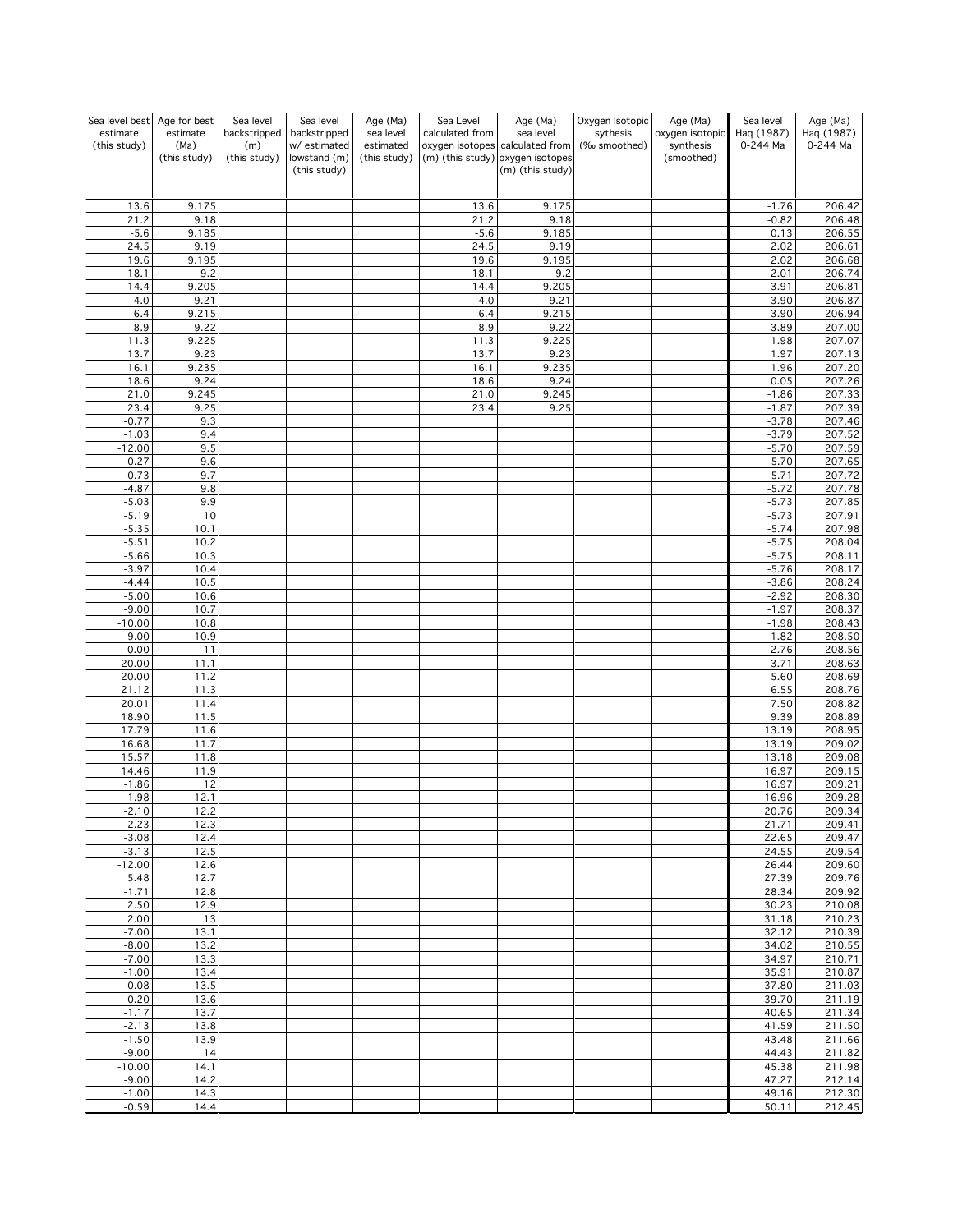| Sea level best<br>estimate<br>(this study) | Age for best<br>estimate<br>(Ma)<br>(this study) | Sea level<br>backstripped<br>(m)<br>(this study) | Sea level<br>backstripped<br>w/ estimated<br>lowstand (m)<br>(this study) | Age (Ma)<br>sea level<br>estimated<br>(this study) | Sea Level<br>calculated from | Age (Ma)<br>sea level<br>oxygen isotopes calculated from<br>(m) (this study) oxygen isotopes<br>(m) (this study) | Oxygen Isotopic<br>sythesis<br>(‰ smoothed) | Age (Ma)<br>oxygen isotopic<br>synthesis<br>(smoothed) | Sea level<br>Haq (1987)<br>0-244 Ma | Age (Ma)<br>Haq (1987)<br>0-244 Ma |
|--------------------------------------------|--------------------------------------------------|--------------------------------------------------|---------------------------------------------------------------------------|----------------------------------------------------|------------------------------|------------------------------------------------------------------------------------------------------------------|---------------------------------------------|--------------------------------------------------------|-------------------------------------|------------------------------------|
|                                            |                                                  |                                                  |                                                                           |                                                    |                              |                                                                                                                  |                                             |                                                        |                                     |                                    |
| $-2.72$                                    | 14.5                                             |                                                  |                                                                           |                                                    |                              |                                                                                                                  |                                             |                                                        | 51.06                               | 212.61                             |
| $-4.85$                                    | 14.6                                             |                                                  |                                                                           |                                                    |                              |                                                                                                                  |                                             |                                                        | 51.05                               | 212.77                             |
| $-9.40$<br>$-10.00$                        | 14.7<br>14.8                                     |                                                  |                                                                           |                                                    |                              |                                                                                                                  |                                             |                                                        | 52.00<br>52.94                      | 212.93<br>213.09                   |
| $-11.00$                                   | 14.9                                             |                                                  |                                                                           |                                                    |                              |                                                                                                                  |                                             |                                                        | 54.83                               | 213.25                             |
| $-12.00$                                   | 15                                               |                                                  |                                                                           |                                                    |                              |                                                                                                                  |                                             |                                                        | 55.78                               | 213.41                             |
| $-14.00$                                   | 15.1                                             |                                                  |                                                                           |                                                    |                              |                                                                                                                  |                                             |                                                        | 56.73                               | 213.56                             |
| $-10.00$<br>0.00                           | 15.2<br>15.3                                     |                                                  |                                                                           |                                                    |                              |                                                                                                                  |                                             |                                                        | 58.62<br>60.51                      | 213.72<br>213.88                   |
| 10.00                                      | 15.4                                             |                                                  |                                                                           |                                                    |                              |                                                                                                                  |                                             |                                                        | 60.51                               | 214.04                             |
| 15.00                                      | 15.5                                             |                                                  |                                                                           |                                                    |                              |                                                                                                                  |                                             |                                                        | 60.50                               | 214.20                             |
| 16.88                                      | 15.6                                             |                                                  |                                                                           |                                                    |                              |                                                                                                                  |                                             |                                                        | 62.40                               | 214.36                             |
| 5.80                                       | 15.7                                             |                                                  |                                                                           |                                                    |                              |                                                                                                                  |                                             |                                                        | 62.40                               | 214.52                             |
| 1.86<br>1.40                               | 15.8<br>15.9                                     |                                                  |                                                                           |                                                    |                              |                                                                                                                  |                                             |                                                        | 62.39<br>64.28                      | 214.67<br>214.83                   |
| 0.93                                       | 16                                               |                                                  |                                                                           |                                                    |                              |                                                                                                                  |                                             |                                                        | 64.28                               | 214.99                             |
| 0.46                                       | 16.1                                             |                                                  |                                                                           |                                                    |                              |                                                                                                                  |                                             |                                                        | 64.27                               | 215.15                             |
| $-14.00$                                   | 16.2                                             |                                                  |                                                                           |                                                    |                              |                                                                                                                  |                                             |                                                        | 68.07                               | 215.31                             |
| $-16.00$<br>$-14.00$                       | 16.3<br>16.4                                     |                                                  |                                                                           |                                                    |                              |                                                                                                                  |                                             |                                                        | 68.06<br>68.06                      | 215.47<br>215.63                   |
| 3.10                                       | 16.5                                             |                                                  |                                                                           |                                                    |                              |                                                                                                                  |                                             |                                                        | 68.05                               | 215.78                             |
| 7.22                                       | 16.6                                             |                                                  |                                                                           |                                                    |                              |                                                                                                                  |                                             |                                                        | 69.51                               | 215.94                             |
| 9.66                                       | 16.7                                             |                                                  |                                                                           |                                                    |                              |                                                                                                                  |                                             |                                                        | 69.08                               | 216.10                             |
| 8.49<br>6.79                               | 16.8<br>16.9                                     |                                                  |                                                                           |                                                    |                              |                                                                                                                  |                                             |                                                        | 69.08<br>69.09                      | 216.26<br>216.42                   |
| 6.26                                       | 17                                               |                                                  |                                                                           |                                                    |                              |                                                                                                                  |                                             |                                                        | 69.09                               | 216.58                             |
| 5.72                                       | 17.1                                             |                                                  |                                                                           |                                                    |                              |                                                                                                                  |                                             |                                                        | 70.99                               | 216.74                             |
| 7.09                                       | 17.2                                             |                                                  |                                                                           |                                                    |                              |                                                                                                                  |                                             |                                                        | 70.99                               | 216.89                             |
| 5.25                                       | 17.3                                             |                                                  |                                                                           |                                                    |                              |                                                                                                                  |                                             |                                                        | 71.00                               | 217.05                             |
| 5.24<br>4.15                               | 17.4<br>17.5                                     |                                                  |                                                                           |                                                    |                              |                                                                                                                  |                                             |                                                        | 71.00<br>71.01                      | 217.21<br>217.37                   |
| $-2.05$                                    | 17.6                                             |                                                  |                                                                           |                                                    |                              |                                                                                                                  |                                             |                                                        | 71.01                               | 217.53                             |
| $-1.76$                                    | 17.7                                             |                                                  |                                                                           |                                                    |                              |                                                                                                                  |                                             |                                                        | 71.02                               | 217.69                             |
| 10.14<br>8.00                              | 17.8<br>17.9                                     |                                                  |                                                                           |                                                    |                              |                                                                                                                  |                                             |                                                        | 71.02<br>71.03                      | 217.85<br>218.00                   |
| $-17.00$                                   | 18                                               |                                                  |                                                                           |                                                    |                              |                                                                                                                  |                                             |                                                        | 71.03                               | 218.16                             |
| $-18.00$                                   | 18.1                                             |                                                  |                                                                           |                                                    |                              |                                                                                                                  |                                             |                                                        | 71.04                               | 218.32                             |
| $-16.00$                                   | 18.2                                             |                                                  |                                                                           |                                                    |                              |                                                                                                                  |                                             |                                                        | 71.04                               | 218.48                             |
| $-12.28$<br>$-12.22$                       | 18.3<br>18.4                                     |                                                  |                                                                           |                                                    |                              |                                                                                                                  |                                             |                                                        | 71.05<br>71.05                      | 218.64<br>218.80                   |
| $-12.15$                                   | 18.5                                             |                                                  |                                                                           |                                                    |                              |                                                                                                                  |                                             |                                                        | 71.05                               | 218.96                             |
| $-12.09$                                   | 18.6                                             |                                                  |                                                                           |                                                    |                              |                                                                                                                  |                                             |                                                        | 71.06                               | 219.11                             |
| $-12.02$                                   | 18.7                                             |                                                  |                                                                           |                                                    |                              |                                                                                                                  |                                             |                                                        | 70.12                               | 219.27                             |
| $-12.08$<br>$-12.17$                       | 18.8<br>18.9                                     |                                                  |                                                                           |                                                    |                              |                                                                                                                  |                                             |                                                        | 69.17<br>67.29                      | 219.43<br>219.59                   |
| -12.26                                     | 19                                               |                                                  |                                                                           |                                                    |                              |                                                                                                                  |                                             |                                                        | 65.40                               | <u>219.75</u>                      |
| $-12.34$                                   | 19.1                                             |                                                  |                                                                           |                                                    |                              |                                                                                                                  |                                             |                                                        | 64.46                               | 219.91                             |
| $-12.43$                                   | 19.2                                             |                                                  |                                                                           |                                                    |                              |                                                                                                                  |                                             |                                                        | 63.51                               | 220.07                             |
| $-7.90$<br>$-13.64$                        | 19.3<br>19.4                                     |                                                  |                                                                           |                                                    |                              |                                                                                                                  |                                             |                                                        | 61.63<br>59.74                      | 220.22<br>220.38                   |
| $-1.59$                                    | 19.5                                             |                                                  |                                                                           |                                                    |                              |                                                                                                                  |                                             |                                                        | 57.85                               | 220.54                             |
| 7.15                                       | 19.6                                             |                                                  |                                                                           |                                                    |                              |                                                                                                                  |                                             |                                                        | 54.07                               | 220.70                             |
| 7.72                                       | 19.7                                             |                                                  |                                                                           |                                                    |                              |                                                                                                                  |                                             |                                                        | 46.51                               | 220.78                             |
| 2.86<br>1.94                               | 19.8<br>19.9                                     |                                                  |                                                                           |                                                    |                              |                                                                                                                  |                                             |                                                        | 38.94<br>31.37                      | 220.87<br>220.95                   |
| 3.59                                       | 20                                               |                                                  |                                                                           |                                                    |                              |                                                                                                                  |                                             |                                                        | 31.37                               | 221.04                             |
| $-1.07$                                    | 20.1                                             |                                                  |                                                                           |                                                    |                              |                                                                                                                  |                                             |                                                        | 25.70                               | 221.12                             |
| $-3.57$                                    | 20.2                                             |                                                  |                                                                           |                                                    |                              |                                                                                                                  |                                             |                                                        | 23.82                               | 221.20                             |
| 0.80                                       | 20.3                                             |                                                  |                                                                           |                                                    |                              |                                                                                                                  |                                             |                                                        | 23.82                               | 221.29                             |
| 1.25<br>2.53                               | 20.4<br>20.5                                     |                                                  |                                                                           |                                                    |                              |                                                                                                                  |                                             |                                                        | 23.82<br>26.67                      | 221.37<br>221.45                   |
| 1.49                                       | 20.6                                             |                                                  |                                                                           |                                                    |                              |                                                                                                                  |                                             |                                                        | 31.40                               | 221.54                             |
| 4.09                                       | 20.7                                             |                                                  |                                                                           |                                                    |                              |                                                                                                                  |                                             |                                                        | 40.88                               | 221.62                             |
| 3.62                                       | 20.8                                             |                                                  |                                                                           |                                                    |                              |                                                                                                                  |                                             |                                                        | 52.23                               | 221.71                             |
| 3.14<br>2.66                               | 20.9<br>21                                       |                                                  |                                                                           |                                                    |                              |                                                                                                                  |                                             |                                                        | 59.81<br>63.60                      | 221.79<br>221.87                   |
| 3.39                                       | 21.1                                             |                                                  |                                                                           |                                                    |                              |                                                                                                                  |                                             |                                                        | 65.49                               | 221.96                             |
| 7.40                                       | 21.2                                             |                                                  |                                                                           |                                                    |                              |                                                                                                                  |                                             |                                                        | 68.34                               | 222.04                             |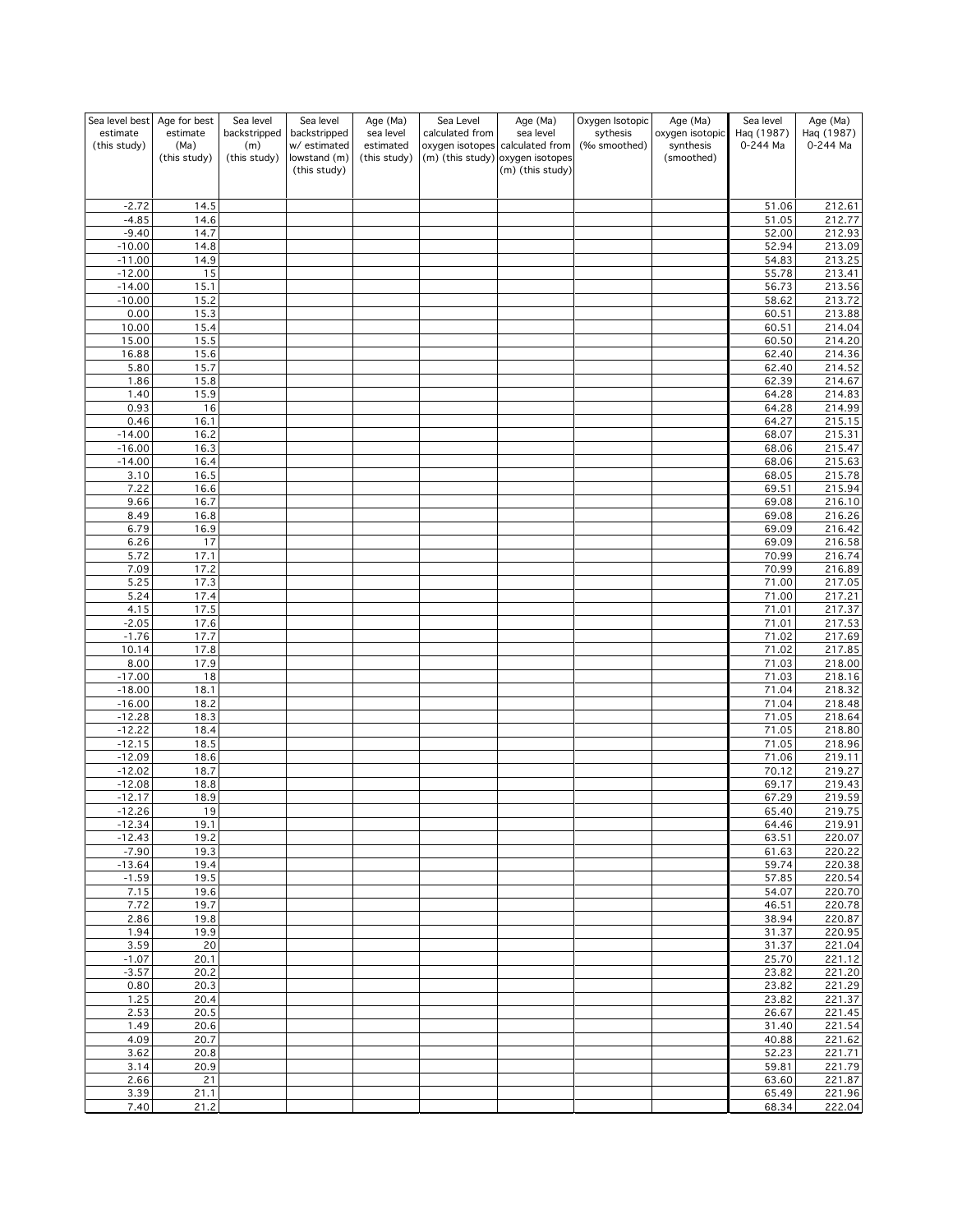| Sea level best       | Age for best         | Sea level           | Sea level                   | Age (Ma)                  | Sea Level       | Age (Ma)                                                            | Oxygen Isotopic | Age (Ma)                | Sea level            | Age (Ma)         |
|----------------------|----------------------|---------------------|-----------------------------|---------------------------|-----------------|---------------------------------------------------------------------|-----------------|-------------------------|----------------------|------------------|
| estimate             | estimate             | backstripped        | backstripped                | sea level                 | calculated from | sea level                                                           | sythesis        | oxygen isotopic         | Haq (1987)           | Haq (1987)       |
| (this study)         | (Ma)<br>(this study) | (m)<br>(this study) | w/estimated<br>lowstand (m) | estimated<br>(this study) |                 | oxygen isotopes calculated from<br>(m) (this study) oxygen isotopes | (‰ smoothed)    | synthesis<br>(smoothed) | 0-244 Ma             | 0-244 Ma         |
|                      |                      |                     | (this study)                |                           |                 | (m) (this study)                                                    |                 |                         |                      |                  |
|                      |                      |                     |                             |                           |                 |                                                                     |                 |                         |                      |                  |
| $-14.45$             | 21.3                 |                     |                             |                           |                 |                                                                     |                 |                         | 69.29                | 222.12           |
| $-13.02$             | 21.4                 |                     |                             |                           |                 |                                                                     |                 |                         | 71.19                | 222.21           |
| $-12.52$             | 21.5                 |                     |                             |                           |                 |                                                                     |                 |                         | 71.19                | 222.29           |
| $-13.76$             | 21.6<br>21.7         |                     |                             |                           |                 |                                                                     |                 |                         | 71.20                | 222.38           |
| $-18.00$<br>$-20.00$ | 21.8                 |                     |                             |                           |                 |                                                                     |                 |                         | 73.09<br>71.21       | 222.46<br>222.54 |
| $-18.00$             | 21.9                 |                     |                             |                           |                 |                                                                     |                 |                         | 71.21                | 222.63           |
| $-10.96$             | 22                   |                     |                             |                           |                 |                                                                     |                 |                         | 70.27                | 222.71           |
| $-10.00$             | 22.1                 |                     |                             |                           |                 |                                                                     |                 |                         | 69.33                | 222.79           |
| $-9.04$              | 22.2                 |                     |                             |                           |                 |                                                                     |                 |                         | 67.44                | 222.88           |
| $-8.09$              | 22.3                 |                     |                             |                           |                 |                                                                     |                 |                         | 66.50                | 222.96           |
| $-7.13$<br>$-6.18$   | 22.4<br>22.5         |                     |                             |                           |                 |                                                                     |                 |                         | 65.55<br>63.67       | 223.05<br>223.13 |
| $-5.22$              | 22.6                 |                     |                             |                           |                 |                                                                     |                 |                         | 61.78                | 223.21           |
| $-4.26$              | 22.7                 |                     |                             |                           |                 |                                                                     |                 |                         | 61.78                | 223.30           |
| $-3.31$              | 22.8                 |                     |                             |                           |                 |                                                                     |                 |                         | 58.95                | 223.38           |
| $-2.35$              | 22.9                 |                     |                             |                           |                 |                                                                     |                 |                         | 56.11                | 223.46           |
| $-1.40$              | 23                   |                     |                             |                           |                 |                                                                     |                 |                         | 52.33                | 223.55           |
| $-0.44$              | 23.1                 |                     |                             |                           |                 |                                                                     |                 |                         | 46.66                | 223.63           |
| $-0.58$<br>$-3.62$   | 23.2<br>23.3         |                     |                             |                           |                 |                                                                     |                 |                         | 44.77<br>42.88       | 223.72<br>223.80 |
| 5.58                 | 23.4                 |                     |                             |                           |                 |                                                                     |                 |                         | 35.32                | 223.88           |
| 4.01                 | 23.5                 |                     |                             |                           |                 |                                                                     |                 |                         | 35.32                | 223.97           |
| $-0.78$              | 23.6                 |                     |                             |                           |                 |                                                                     |                 |                         | 31.54                | 224.05           |
| $-9.21$              | 23.7                 |                     |                             |                           |                 |                                                                     |                 |                         | 29.66                | 224.13           |
| $-17.64$             | 23.8                 |                     |                             |                           |                 |                                                                     |                 |                         | 27.77                | 224.22           |
| $-31.51$             | 23.9                 |                     |                             |                           |                 |                                                                     |                 |                         | 25.88                | 224.30           |
| $-32.21$<br>$-32.91$ | 24<br>24.1           |                     |                             |                           |                 |                                                                     |                 |                         | 25.88<br>25.89       | 224.39<br>224.47 |
| $-23.38$             | 24.2                 |                     |                             |                           |                 |                                                                     |                 |                         | 25.89                | 224.55           |
| $-36.08$             | 24.3                 |                     |                             |                           |                 |                                                                     |                 |                         | 26.85                | 224.64           |
| $-28.52$             | 24.4                 |                     |                             |                           |                 |                                                                     |                 |                         | 31.58                | 224.72           |
| $-10.62$             | 24.5                 |                     |                             |                           |                 |                                                                     |                 |                         | 35.37                | 224.80           |
| $-11.75$             | 24.6                 |                     |                             |                           |                 |                                                                     |                 |                         | 42.00                | 224.89           |
| $-12.90$             | 24.7                 |                     |                             |                           |                 |                                                                     |                 |                         | 48.63                | 224.97<br>225.06 |
| $-33.86$<br>12.87    | 24.8<br>24.9         |                     |                             |                           |                 |                                                                     |                 |                         | 54.31<br>58.10       | 225.14           |
| 11.61                | 25                   |                     |                             |                           |                 |                                                                     |                 |                         | 60.00                | 225.22           |
| 1.94                 | 25.1                 |                     |                             |                           |                 |                                                                     |                 |                         | 61.90                | 225.31           |
| $-7.08$              | 25.2                 |                     |                             |                           |                 |                                                                     |                 |                         | 63.79                | 225.39           |
| $-16.09$             | 25.3                 |                     |                             |                           |                 |                                                                     |                 |                         | 63.80                | 225.47           |
| $-6.97$              | 25.4                 |                     |                             |                           |                 |                                                                     |                 |                         | 63.80                | 225.56           |
| 2.15<br>1.30         | 25.5<br>25.6         |                     |                             |                           |                 |                                                                     |                 |                         | 63.81<br>63.81       | 225.64<br>225.73 |
| 0.45                 | 25.7                 |                     |                             |                           |                 |                                                                     |                 |                         | 63.81                | 225.81           |
| $-12.04$             | 25.8                 |                     |                             |                           |                 |                                                                     |                 |                         | 63.82                | 225.89           |
| $-9.97$              | 25.9                 |                     |                             |                           |                 |                                                                     |                 |                         | 61.93                | 225.98           |
| $-7.90$              | 26                   |                     |                             |                           |                 |                                                                     |                 |                         | 61.93                | 226.06           |
| $-5.83$              | 26.1                 |                     |                             |                           |                 |                                                                     |                 |                         | 60.05                | 226.14           |
| $-3.77$<br>10.69     | 26.2<br>26.3         |                     |                             |                           |                 |                                                                     |                 |                         | 58.16<br>56.27       | 226.23<br>226.31 |
| 25.14                | 26.4                 |                     |                             |                           |                 |                                                                     |                 |                         | 54.38                | 226.40           |
| 23.14                | 26.5                 |                     |                             |                           |                 |                                                                     |                 |                         | 52.50                | 226.48           |
| 2.72                 | 26.6                 |                     |                             |                           |                 |                                                                     |                 |                         | 52.50                | 226.56           |
| 38.79                | 26.7                 |                     |                             |                           |                 |                                                                     |                 |                         | 49.67                | 226.65           |
| 18.39                | 26.8                 |                     |                             |                           |                 |                                                                     |                 |                         | 46.83                | 226.73           |
| 2.47<br>$-14.58$     | 26.9<br>27           |                     |                             |                           |                 |                                                                     |                 |                         | 44.94<br>37.38       | 226.81           |
| $-2.17$              | 27.1                 |                     |                             |                           |                 |                                                                     |                 |                         | 36.44                | 226.90<br>226.98 |
| $-10.47$             | 27.2                 |                     |                             |                           |                 |                                                                     |                 |                         | 35.49                | 227.07           |
| 17.83                | 27.3                 |                     |                             |                           |                 |                                                                     |                 |                         | 22.25                | 227.15           |
| 16.08                | 27.4                 |                     |                             |                           |                 |                                                                     |                 |                         | 22.25                | 227.23           |
| 14.39                | 27.5                 |                     |                             |                           |                 |                                                                     |                 |                         | 1.44                 | 227.32           |
| $-4.67$              | 27.6                 |                     |                             |                           |                 |                                                                     |                 |                         | 1.45                 | 227.40           |
| $-23.73$<br>$-24.41$ | 27.7<br>27.8         |                     |                             |                           |                 |                                                                     |                 |                         | $-23.15$<br>$-23.15$ | 227.54<br>227.68 |
| $-26.45$             | 27.9                 |                     |                             |                           |                 |                                                                     |                 |                         | $-26.93$             | 227.81           |
| $-30.00$             | 28                   |                     |                             |                           |                 |                                                                     |                 |                         | $-30.71$             | 227.95           |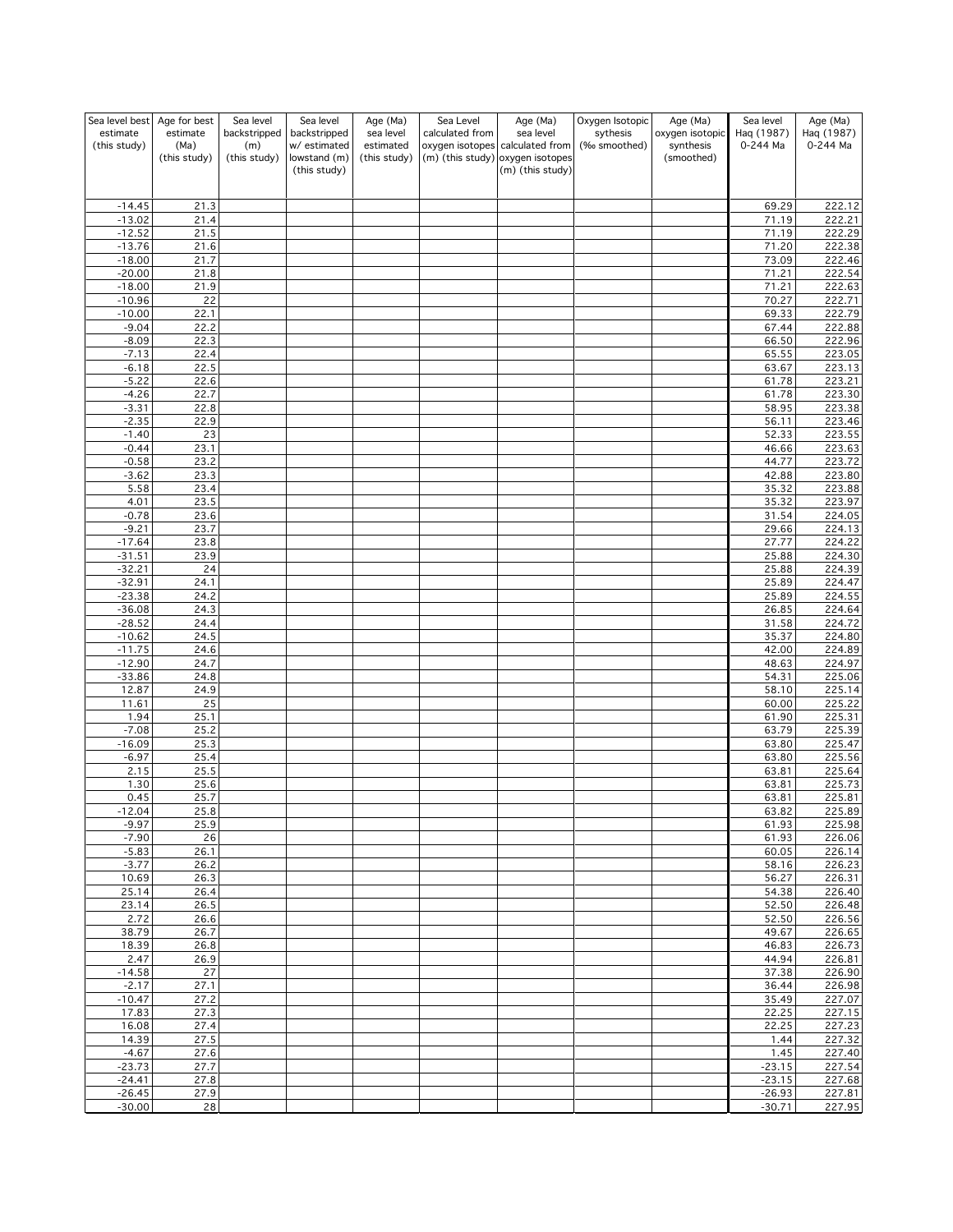| Sea level best           | Age for best     | Sea level           | Sea level                    | Age (Ma)               | Sea Level       | Age (Ma)                                             | Oxygen Isotopic          | Age (Ma)                     | Sea level              | Age (Ma)               |
|--------------------------|------------------|---------------------|------------------------------|------------------------|-----------------|------------------------------------------------------|--------------------------|------------------------------|------------------------|------------------------|
| estimate<br>(this study) | estimate<br>(Ma) | backstripped<br>(m) | backstripped<br>w/ estimated | sea level<br>estimated | calculated from | sea level<br>oxygen isotopes calculated from         | sythesis<br>(‰ smoothed) | oxygen isotopic<br>synthesis | Haq (1987)<br>0-244 Ma | Haq (1987)<br>0-244 Ma |
|                          | (this study)     | (this study)        | lowstand (m)<br>(this study) | (this study)           |                 | (m) (this study) oxygen isotopes<br>(m) (this study) |                          | (smoothed)                   |                        |                        |
|                          |                  |                     |                              |                        |                 |                                                      |                          |                              |                        |                        |
| $-32.00$                 | 28.1             |                     |                              |                        |                 |                                                      |                          |                              | $-32.60$               | 228.09                 |
| $-20.00$                 | 28.2             |                     |                              |                        |                 |                                                      |                          |                              | $-32.60$               | 228.23                 |
| 19.50                    | 28.3             |                     |                              |                        |                 |                                                      |                          |                              | $-30.70$               | 228.37                 |
| 18.97<br>18.43           | 28.4<br>28.5     |                     |                              |                        |                 |                                                      |                          |                              | $-28.80$<br>$-17.44$   | 228.50<br>228.64       |
| 19.09                    | 28.6             |                     |                              |                        |                 |                                                      |                          |                              | 3.38                   | 228.78                 |
| 18.64                    | 28.7             |                     |                              |                        |                 |                                                      |                          |                              | 15.69                  | 228.92                 |
| 5.62                     | 28.8             |                     |                              |                        |                 |                                                      |                          |                              | 28.00                  | 229.06                 |
| $-7.40$<br>7.82          | 28.9<br>29       |                     |                              |                        |                 |                                                      |                          |                              | 32.74<br>35.58         | 229.19<br>229.33       |
| 3.72                     | 29.1             |                     |                              |                        |                 |                                                      |                          |                              | 37.47                  | 229.47                 |
| $-1.84$                  | 29.2             |                     |                              |                        |                 |                                                      |                          |                              | 39.37                  | 229.61                 |
| $-7.41$                  | 29.3             |                     |                              |                        |                 |                                                      |                          |                              | 41.27                  | 229.75                 |
| $-8.78$<br>$-9.00$       | 29.4<br>29.5     |                     |                              |                        |                 |                                                      |                          |                              | 42.22<br>43.17         | 229.88<br>230.02       |
| $-12.00$                 | 29.6             |                     |                              |                        |                 |                                                      |                          |                              | 43.17                  | 230.16                 |
| $-13.00$                 | 29.7             |                     |                              |                        |                 |                                                      |                          |                              | 43.18                  | 230.30                 |
| $-10.00$                 | 29.8             |                     |                              |                        |                 |                                                      |                          |                              | 43.18                  | 230.44                 |
| 0.00<br>3.00             | 29.9<br>30       |                     |                              |                        |                 |                                                      |                          |                              | 43.19<br>43.19         | 230.57<br>230.71       |
| 4.18                     | 30.1             |                     |                              |                        |                 |                                                      |                          |                              | 43.20                  | 230.85                 |
| 3.80                     | 30.2             |                     |                              |                        |                 |                                                      |                          |                              | 41.31                  | 230.99                 |
| 3.43                     | 30.3             |                     |                              |                        |                 |                                                      |                          |                              | 41.31                  | 231.13                 |
| 3.06<br>5.61             | 30.4             |                     |                              |                        |                 |                                                      |                          |                              | 41.32                  | 231.26<br>231.40       |
| 8.17                     | 30.5<br>30.6     |                     |                              |                        |                 |                                                      |                          |                              | 41.32<br>41.33         | 231.54                 |
| 10.73                    | 30.7             |                     |                              |                        |                 |                                                      |                          |                              | 39.44                  | 231.68                 |
| 13.29                    | 30.8             |                     |                              |                        |                 |                                                      |                          |                              | 39.45                  | 231.82                 |
| 15.84                    | 30.9             |                     |                              |                        |                 |                                                      |                          |                              | 39.45<br>39.45         | 231.95                 |
| 16.27<br>11.51           | 31<br>31.1       |                     |                              |                        |                 |                                                      |                          |                              | 39.46                  | 232.09<br>232.23       |
| 11.31                    | 31.2             |                     |                              |                        |                 |                                                      |                          |                              | 38.52                  | 232.37                 |
| 11.11                    | 31.3             |                     |                              |                        |                 |                                                      |                          |                              | 37.58                  | 232.51                 |
| 10.89                    | 31.4             |                     |                              |                        |                 |                                                      |                          |                              | 37.58                  | 232.64                 |
| 10.68<br>10.46           | 31.5<br>31.6     |                     |                              |                        |                 |                                                      |                          |                              | 35.69<br>35.70         | 232.78<br>232.92       |
| 5.00                     | 31.7             |                     |                              |                        |                 |                                                      |                          |                              | 33.81                  | 233.06                 |
| $-4.00$                  | 31.8             |                     |                              |                        |                 |                                                      |                          |                              | 31.92                  | 233.20                 |
| $-6.00$                  | 31.9             |                     |                              |                        |                 |                                                      |                          |                              | 31.92                  | 233.33                 |
| $-4.00$<br>0.00          | 32<br>32.1       |                     |                              |                        |                 |                                                      |                          |                              | 26.25<br>24.37         | 233.47<br>233.61       |
| 4.68                     | 32.2             |                     |                              |                        |                 |                                                      |                          |                              | 22.48                  | 233.75                 |
| $-0.26$                  | 32.3             |                     |                              |                        |                 |                                                      |                          |                              | 20.59                  | 233.89                 |
| 31.00                    | 32.4             |                     |                              |                        |                 |                                                      |                          |                              | 16.81                  | 234.02                 |
| 28.41<br>36.48           | 32.5<br>32.6     |                     |                              |                        |                 |                                                      |                          |                              | 12.08                  | 234.16                 |
| $-8.03$                  | 32.7             |                     |                              |                        |                 |                                                      |                          |                              | 7.35<br>4.52           | 234.30<br>234.49       |
| $-8.21$                  | 32.8             |                     |                              |                        |                 |                                                      |                          |                              | 1.68                   | 234.67                 |
| $-12.00$                 | 32.9             |                     |                              |                        |                 |                                                      |                          |                              | $-2.10$                | 234.86                 |
| $-10.00$<br>5.86         | 33<br>33.1       |                     |                              |                        |                 |                                                      |                          |                              | $-3.04$<br>$-3.98$     | 235.04<br>235.23       |
| 11.22                    | 33.2             |                     |                              |                        |                 |                                                      |                          |                              | $-3.98$                | 235.41                 |
| 16.59                    | 33.3             |                     |                              |                        |                 |                                                      |                          |                              | $-3.97$                | 235.60                 |
| 21.95                    | 33.4             |                     |                              |                        |                 |                                                      |                          |                              | $-3.97$                | 235.78                 |
| $-7.01$<br>26.00         | 33.5<br>33.6     |                     |                              |                        |                 |                                                      |                          |                              | $-3.96$<br>$-1.12$     | 235.97<br>236.15       |
| 40.00                    | 33.7             |                     |                              |                        |                 |                                                      |                          |                              | 3.62                   | 236.34                 |
| 42.55                    | 33.8             |                     |                              |                        |                 |                                                      |                          |                              | 10.25                  | 236.52                 |
| 42.81                    | 33.9             |                     |                              |                        |                 |                                                      |                          |                              | 18.77                  | 236.71                 |
| 42.74<br>42.67           | 34<br>34.1       |                     |                              |                        |                 |                                                      |                          |                              | 24.46<br>28.24         | 236.89<br>237.08       |
| 47.07                    | 34.2             |                     |                              |                        |                 |                                                      |                          |                              | 30.14                  | 237.26                 |
| 45.00                    | 34.3             |                     |                              |                        |                 |                                                      |                          |                              | 30.15                  | 237.45                 |
| 30.00                    | 34.4             |                     |                              |                        |                 |                                                      |                          |                              | 30.15                  | 237.63                 |
| 6.00                     | 34.5             |                     |                              |                        |                 |                                                      |                          |                              | 30.16                  | 237.82                 |
| 6.00<br>15.00            | 34.6<br>34.7     |                     |                              |                        |                 |                                                      |                          |                              | 29.21<br>28.27         | 238.00<br>238.19       |
| 17.48                    | 34.8             |                     |                              |                        |                 |                                                      |                          |                              | 28.27                  | 238.37                 |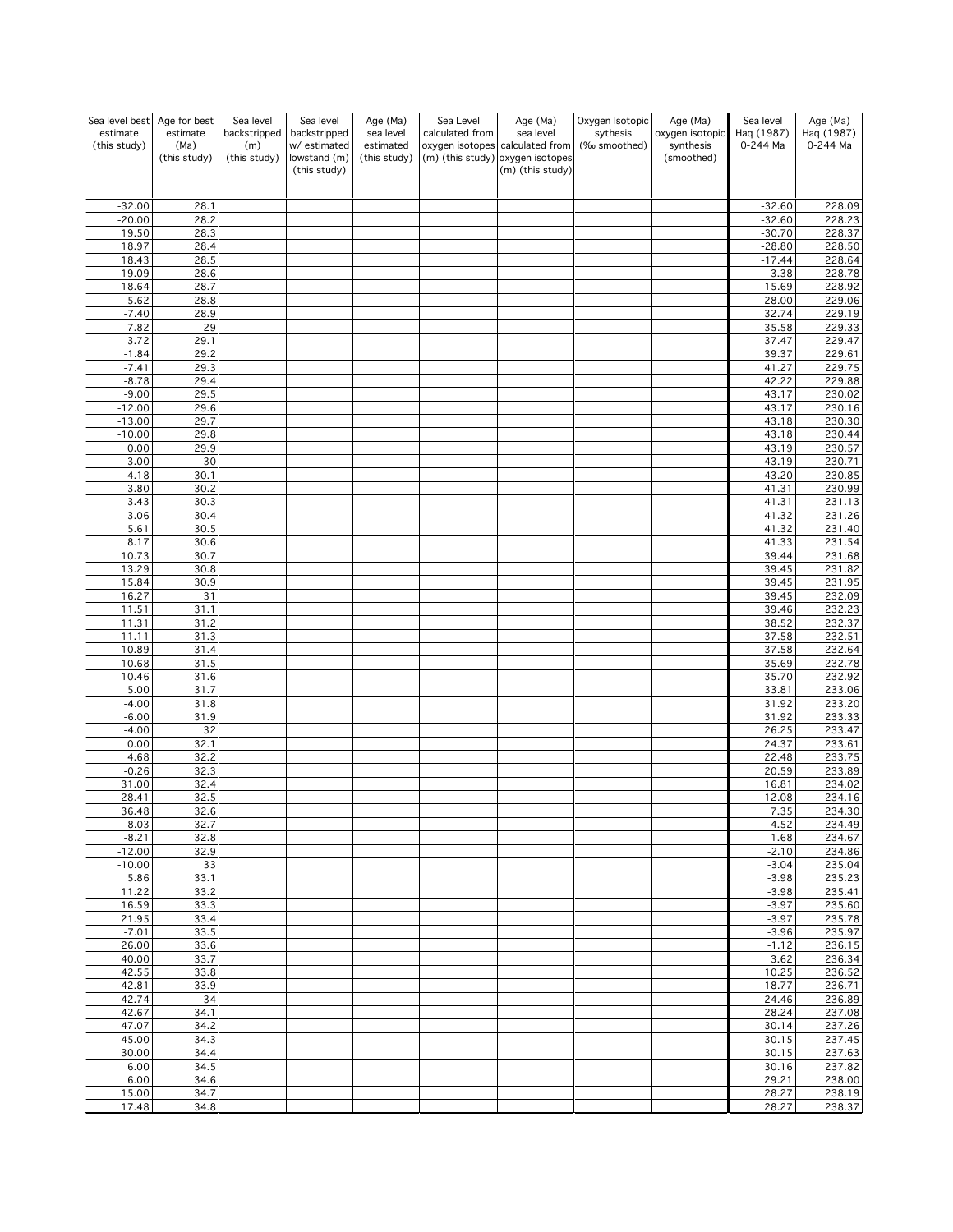| Sea level best Age for best |                  | Sea level           | Sea level                    | Age (Ma)               | Sea Level       | Age (Ma)                                                            | Oxygen Isotopic          | Age (Ma)                     | Sea level              | Age (Ma)               |
|-----------------------------|------------------|---------------------|------------------------------|------------------------|-----------------|---------------------------------------------------------------------|--------------------------|------------------------------|------------------------|------------------------|
| estimate                    | estimate<br>(Ma) | backstripped        | backstripped<br>w/ estimated | sea level<br>estimated | calculated from | sea level                                                           | sythesis<br>(‰ smoothed) | oxygen isotopic<br>synthesis | Haq (1987)<br>0-244 Ma | Haq (1987)<br>0-244 Ma |
| (this study)                | (this study)     | (m)<br>(this study) | lowstand (m)                 | (this study)           |                 | oxygen isotopes calculated from<br>(m) (this study) oxygen isotopes |                          | (smoothed)                   |                        |                        |
|                             |                  |                     | (this study)                 |                        |                 | (m) (this study)                                                    |                          |                              |                        |                        |
|                             |                  |                     |                              |                        |                 |                                                                     |                          |                              |                        |                        |
| 29.55                       | 34.9             |                     |                              |                        |                 |                                                                     |                          |                              | 20.71                  | 238.56                 |
| 34.25                       | 35               |                     |                              |                        |                 |                                                                     |                          |                              | 20.71                  | 238.74                 |
| 38.95                       | 35.1             |                     |                              |                        |                 |                                                                     |                          |                              | 7.47                   | 238.93                 |
| 41.59                       | 35.2             |                     |                              |                        |                 |                                                                     |                          |                              | 4.63                   | 239.11                 |
| 45.19<br>41.41              | 35.3<br>35.4     |                     |                              |                        |                 |                                                                     |                          |                              | 1.80<br>$-3.87$        | 239.30<br>239.48       |
| 54.34                       | 35.5             |                     |                              |                        |                 |                                                                     |                          |                              | $-3.87$                | 239.67                 |
| 32.17                       | 35.6             |                     |                              |                        |                 |                                                                     |                          |                              | $-3.86$                | 239.85                 |
| 49.18                       | 35.7             |                     |                              |                        |                 |                                                                     |                          |                              | 0.87                   | 240.04                 |
| 49.00                       | 35.8             |                     |                              |                        |                 |                                                                     |                          |                              | 7.50                   | 240.22                 |
| 35.00                       | 35.9             |                     |                              |                        |                 |                                                                     |                          |                              | 15.08                  | 240.41                 |
| 22.00<br>10.00              | 36<br>36.1       |                     |                              |                        |                 |                                                                     |                          |                              | 23.60<br>26.44         | 240.59<br>240.78       |
| 8.00                        | 36.2             |                     |                              |                        |                 |                                                                     |                          |                              | 26.45                  | 240.96                 |
| 12.00                       | 36.3             |                     |                              |                        |                 |                                                                     |                          |                              | 24.56                  | 241.15                 |
| 17.00                       | 36.4             |                     |                              |                        |                 |                                                                     |                          |                              | 22.67                  | 241.33                 |
| 19.00                       | 36.5             |                     |                              |                        |                 |                                                                     |                          |                              | 20.78                  | 241.52                 |
| 19.27                       | 36.6             |                     |                              |                        |                 |                                                                     |                          |                              | 17.00                  | 241.70                 |
| 19.09                       | 36.7             |                     |                              |                        |                 |                                                                     |                          |                              | 15.12                  | 241.73                 |
| 26.13<br>25.65              | 36.8<br>36.9     |                     |                              |                        |                 |                                                                     |                          |                              | 15.12<br>15.12         | 241.76<br>241.79       |
| 25.17                       | 37               |                     |                              |                        |                 |                                                                     |                          |                              | 17.02                  | 241.82                 |
| 43.55                       | 37.1             |                     |                              |                        |                 |                                                                     |                          |                              | 18.92                  | 241.86                 |
| 40.00                       | 37.2             |                     |                              |                        |                 |                                                                     |                          |                              | 20.82                  | 241.89                 |
| 34.00                       | 37.3             |                     |                              |                        |                 |                                                                     |                          |                              | 22.71                  | 241.92                 |
| 30.00                       | 37.4             |                     |                              |                        |                 |                                                                     |                          |                              | 23.67                  | 241.95                 |
| 26.00                       | 37.5             |                     |                              |                        |                 |                                                                     |                          |                              | 23.20                  | 241.98                 |
| 23.00<br>21.00              | 37.6<br>37.7     |                     |                              |                        |                 |                                                                     |                          |                              | 22.73<br>20.84         | 242.01<br>242.04       |
| 20.00                       | 37.8             |                     |                              |                        |                 |                                                                     |                          |                              | 18.01                  | 242.07                 |
| 19.00                       | 37.9             |                     |                              |                        |                 |                                                                     |                          |                              | 15.17                  | 242.10                 |
| 18.00                       | 38               |                     |                              |                        |                 |                                                                     |                          |                              | 13.28                  | 242.13                 |
| 17.00                       | 38.1             |                     |                              |                        |                 |                                                                     |                          |                              | 12.34                  | 242.17                 |
| 15.00                       | 38.2             |                     |                              |                        |                 |                                                                     |                          |                              | 11.40                  | 242.20                 |
| 13.00                       | 38.3             |                     |                              |                        |                 |                                                                     |                          |                              | 11.40                  | $\frac{242.23}{ }$     |
| 11.00<br>9.00               | 38.4<br>38.5     |                     |                              |                        |                 |                                                                     |                          |                              | 11.41<br>11.41         | 242.26<br>242.29       |
| 7.50                        | 38.6             |                     |                              |                        |                 |                                                                     |                          |                              | 11.41                  | 242.32                 |
| 6.00                        | 38.7             |                     |                              |                        |                 |                                                                     |                          |                              | 12.37                  | 242.35                 |
| 5.50                        | 38.8             |                     |                              |                        |                 |                                                                     |                          |                              | 13.32                  | 242.38                 |
| 5.00                        | 38.9             |                     |                              |                        |                 |                                                                     |                          |                              | 16.16                  | 242.41                 |
| 5.50                        | 39               |                     |                              |                        |                 |                                                                     |                          |                              | 19.01                  | 242.44                 |
| 6.00<br>6.50                | 39.1<br>39.2     |                     |                              |                        |                 |                                                                     |                          |                              | 19.96<br>20.91         | 242.48<br>242.51       |
| 7.00                        | 39.3             |                     |                              |                        |                 |                                                                     |                          |                              | 19.97                  | 242.54                 |
| 8.00                        | 39.4             |                     |                              |                        |                 |                                                                     |                          |                              | 19.02                  | 242.57                 |
| 9.00                        | 39.5             |                     |                              |                        |                 |                                                                     |                          |                              | 19.03                  | 242.60                 |
| 12.00                       | 39.6             |                     |                              |                        |                 |                                                                     |                          |                              | 13.36                  | 242.63                 |
| 15.00                       | 39.7             |                     |                              |                        |                 |                                                                     |                          |                              | 12.42                  | 242.66                 |
| 19.00                       | 39.8             |                     |                              |                        |                 |                                                                     |                          |                              | 11.47                  | 242.69                 |
| 22.00<br>17.00              | 39.9<br>40       |                     |                              |                        |                 |                                                                     |                          |                              | 2.01<br>2.02           | 242.72<br>242.75       |
| 18.03                       | 40.1             |                     |                              |                        |                 |                                                                     |                          |                              | $-1.76$                | 242.79                 |
| 18.14                       | 40.2             |                     |                              |                        |                 |                                                                     |                          |                              | $-2.71$                | 242.82                 |
| 18.25                       | 40.3             |                     |                              |                        |                 |                                                                     |                          |                              | $-3.65$                | 242.85                 |
| 18.36                       | 40.4             |                     |                              |                        |                 |                                                                     |                          |                              | $-5.53$                | 242.88                 |
| 18.47                       | 40.5             |                     |                              |                        |                 |                                                                     |                          |                              | $-5.53$                | 242.91                 |
| 30.71<br>31.69              | 40.6<br>40.7     |                     |                              |                        |                 |                                                                     |                          |                              | $-5.53$<br>$-5.52$     | 242.94<br>242.97       |
| 32.68                       | 40.8             |                     |                              |                        |                 |                                                                     |                          |                              | $-5.52$                | 243.00                 |
| 33.67                       | 40.9             |                     |                              |                        |                 |                                                                     |                          |                              | $-5.51$                | 243.03                 |
| 34.66                       | 41               |                     |                              |                        |                 |                                                                     |                          |                              | $-5.51$                | 243.06                 |
| 25.42                       | 41.1             |                     |                              |                        |                 |                                                                     |                          |                              | $-5.50$                | 243.10                 |
| 25.29                       | 41.2             |                     |                              |                        |                 |                                                                     |                          |                              | $-5.50$                | 243.13                 |
| 24.00                       | 41.3             |                     |                              |                        |                 |                                                                     |                          |                              | $-3.60$                | 243.16                 |
| 22.00<br>20.00              | 41.4<br>41.5     |                     |                              |                        |                 |                                                                     |                          |                              | $-1.70$<br>$-1.70$     | 243.19<br>243.22       |
| 18.00                       | 41.6             |                     |                              |                        |                 |                                                                     |                          |                              | 0.20                   | 243.25                 |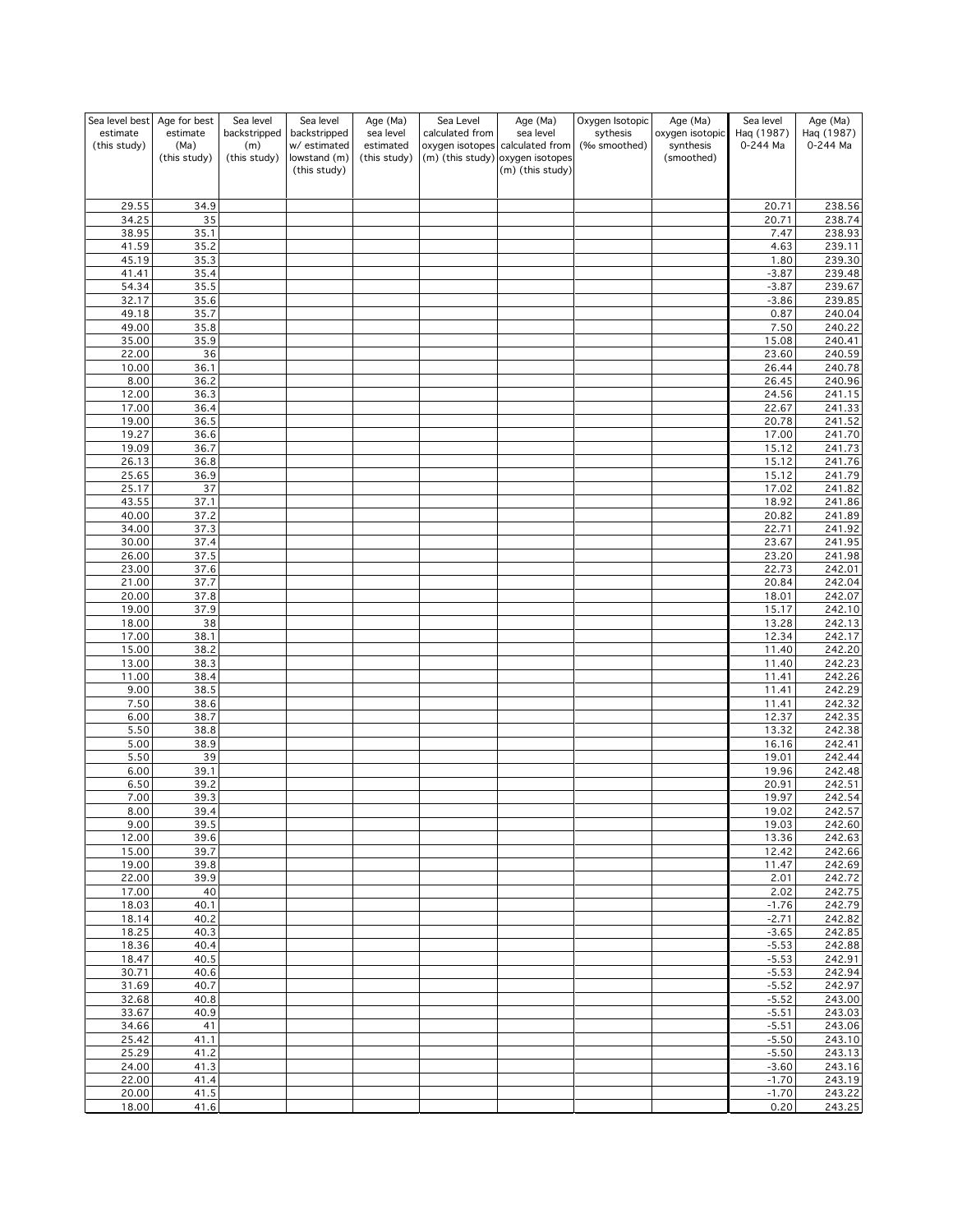| Sea level best<br>estimate<br>(this study) | Age for best<br>estimate<br>(Ma)<br>(this study) | Sea level<br>backstripped<br>(m)<br>(this study) | Sea level<br>backstripped<br>w/ estimated<br>lowstand (m)<br>(this study) | Age (Ma)<br>sea level<br>estimated<br>(this study) | Sea Level<br>calculated from | Age (Ma)<br>sea level<br>oxygen isotopes calculated from<br>(m) (this study) oxygen isotopes<br>(m) (this study) | Oxygen Isotopic<br>sythesis<br>(‰ smoothed) | Age (Ma)<br>oxygen isotopic<br>synthesis<br>(smoothed) | Sea level<br>Haq (1987)<br>0-244 Ma | Age (Ma)<br>Haq (1987)<br>0-244 Ma |
|--------------------------------------------|--------------------------------------------------|--------------------------------------------------|---------------------------------------------------------------------------|----------------------------------------------------|------------------------------|------------------------------------------------------------------------------------------------------------------|---------------------------------------------|--------------------------------------------------------|-------------------------------------|------------------------------------|
|                                            |                                                  |                                                  |                                                                           |                                                    |                              |                                                                                                                  |                                             |                                                        |                                     |                                    |
| 16.00                                      | 41.7                                             |                                                  |                                                                           |                                                    |                              |                                                                                                                  |                                             |                                                        | 2.10                                | 243.28                             |
| 14.00<br>11.00                             | 41.8<br>41.9                                     |                                                  |                                                                           |                                                    |                              |                                                                                                                  |                                             |                                                        | 3.99<br>4.00                        | 243.31<br>243.34                   |
| 8.00                                       | 42                                               |                                                  |                                                                           |                                                    |                              |                                                                                                                  |                                             |                                                        | 5.90                                | 243.37                             |
| 6.00                                       | 42.1                                             |                                                  |                                                                           |                                                    |                              |                                                                                                                  |                                             |                                                        | 5.90                                | 243.41                             |
| 5.00<br>5.00                               | 42.2<br>42.3                                     |                                                  |                                                                           |                                                    |                              |                                                                                                                  |                                             |                                                        | 5.90<br>5.91                        | 243.44<br>243.47                   |
| 6.00                                       | 42.4                                             |                                                  |                                                                           |                                                    |                              |                                                                                                                  |                                             |                                                        | 5.91                                | 243.50                             |
| 7.00                                       | 42.5                                             |                                                  |                                                                           |                                                    |                              |                                                                                                                  |                                             |                                                        | 5.92                                | 243.53                             |
| 9.00<br>15.00                              | 42.6<br>42.7                                     |                                                  |                                                                           |                                                    |                              |                                                                                                                  |                                             |                                                        | 4.98<br>4.03                        | 243.56<br>$\overline{243.59}$      |
| 25.00                                      | 42.8                                             |                                                  |                                                                           |                                                    |                              |                                                                                                                  |                                             |                                                        | 4.04                                | 243.62                             |
| 32.00                                      | 42.9                                             |                                                  |                                                                           |                                                    |                              |                                                                                                                  |                                             |                                                        | 3.10                                | 243.65                             |
| 43.00<br>52.00                             | 43<br>43.1                                       |                                                  |                                                                           |                                                    |                              |                                                                                                                  |                                             |                                                        | 2.15<br>0.27                        | 243.68<br>243.72                   |
| 58.00                                      | 43.2                                             |                                                  |                                                                           |                                                    |                              |                                                                                                                  |                                             |                                                        | 0.27                                | 243.75                             |
| 62.00                                      | 43.3                                             |                                                  |                                                                           |                                                    |                              |                                                                                                                  |                                             |                                                        | 0.27                                | 243.78                             |
| 63.00<br>64.55                             | 43.4<br>43.5                                     |                                                  |                                                                           |                                                    |                              |                                                                                                                  |                                             |                                                        | $-1.61$<br>$-3.50$                  | 243.81<br>243.84                   |
| 64.52                                      | 43.6                                             |                                                  |                                                                           |                                                    |                              |                                                                                                                  |                                             |                                                        | $-3.49$                             | 243.87                             |
| 64.50                                      | 43.7                                             |                                                  |                                                                           |                                                    |                              |                                                                                                                  |                                             |                                                        | $-5.38$                             | 243.90                             |
| 72.26                                      | 43.8                                             |                                                  |                                                                           |                                                    |                              |                                                                                                                  |                                             |                                                        | $-5.38$                             | 243.93                             |
| 73.10<br>73.95                             | 43.9<br>44                                       |                                                  |                                                                           |                                                    |                              |                                                                                                                  |                                             |                                                        | $-6.32$<br>$-7.26$                  | 243.96<br>243.99                   |
| 74.80                                      | 44.1                                             |                                                  |                                                                           |                                                    |                              |                                                                                                                  |                                             |                                                        | $-9.15$                             | 244.03                             |
| 75.62                                      | 44.2                                             |                                                  |                                                                           |                                                    |                              |                                                                                                                  |                                             |                                                        | $-11.04$                            | 244.06                             |
| 76.44<br>77.26                             | 44.3<br>44.4                                     |                                                  |                                                                           |                                                    |                              |                                                                                                                  |                                             |                                                        | $-11.98$<br>$-12.92$                | 244.09<br>244.12                   |
| 66.52                                      | 44.5                                             |                                                  |                                                                           |                                                    |                              |                                                                                                                  |                                             |                                                        | $-14.81$                            | 244.15                             |
| 58.00                                      | 44.6                                             |                                                  |                                                                           |                                                    |                              |                                                                                                                  |                                             |                                                        | $-15.75$                            | 244.18                             |
| 51.00<br>47.00                             | 44.7<br>44.8                                     |                                                  |                                                                           |                                                    |                              |                                                                                                                  |                                             |                                                        | $-16.69$<br>$-18.58$                | 244.21<br>244.24                   |
| 44.00                                      | 44.9                                             |                                                  |                                                                           |                                                    |                              |                                                                                                                  |                                             |                                                        | $-19.53$                            | 244.27                             |
| 40.00                                      | 45                                               |                                                  |                                                                           |                                                    |                              |                                                                                                                  |                                             |                                                        | $-20.47$                            | 244.30                             |
| 38.00<br>37.00                             | 45.1<br>45.2                                     |                                                  |                                                                           |                                                    |                              |                                                                                                                  |                                             |                                                        | $-24.24$<br>$-26.13$                | 244.34<br>244.37                   |
| 37.00                                      | 45.3                                             |                                                  |                                                                           |                                                    |                              |                                                                                                                  |                                             |                                                        | $-27.08$                            | 244.40                             |
| 38.00                                      | 45.4                                             |                                                  |                                                                           |                                                    |                              |                                                                                                                  |                                             |                                                        | $-28.02$                            | 244.43                             |
| 40.00<br>50.00                             | 45.5<br>45.6                                     |                                                  |                                                                           |                                                    |                              |                                                                                                                  |                                             |                                                        | $-29.90$<br>$-31.79$                | 244.46<br>244.49                   |
| 55.00                                      | 45.7                                             |                                                  |                                                                           |                                                    |                              |                                                                                                                  |                                             |                                                        | $-33.68$                            | 244.52                             |
| 60.00                                      | 45.8                                             |                                                  |                                                                           |                                                    |                              |                                                                                                                  |                                             |                                                        | $-35.57$                            | 244.55                             |
| 65.00<br>70.00                             | 45.9                                             |                                                  |                                                                           |                                                    |                              |                                                                                                                  |                                             |                                                        | $-37.45$<br>$-37.45$                | 244.58                             |
| 75.00                                      | 46<br>46.1                                       |                                                  |                                                                           |                                                    |                              |                                                                                                                  |                                             |                                                        | $-40.29$                            | 244.61<br>244.65                   |
| 76.33                                      | 46.2                                             |                                                  |                                                                           |                                                    |                              |                                                                                                                  |                                             |                                                        | $-43.12$                            | 244.68                             |
| 75.00<br>70.00                             | 46.3<br>46.4                                     |                                                  |                                                                           |                                                    |                              |                                                                                                                  |                                             |                                                        | $-45.01$<br>$-48.79$                | 244.71<br>244.74                   |
| 65.00                                      | 46.5                                             |                                                  |                                                                           |                                                    |                              |                                                                                                                  |                                             |                                                        | $-49.73$                            | 244.77                             |
| 56.00                                      | 46.6                                             |                                                  |                                                                           |                                                    |                              |                                                                                                                  |                                             |                                                        | $-50.67$                            | 244.80                             |
| 47.00<br>43.00                             | 46.7<br>46.8                                     |                                                  |                                                                           |                                                    |                              |                                                                                                                  |                                             |                                                        |                                     |                                    |
| 45.00                                      | 46.9                                             |                                                  |                                                                           |                                                    |                              |                                                                                                                  |                                             |                                                        |                                     |                                    |
| 48.00                                      | 47                                               |                                                  |                                                                           |                                                    |                              |                                                                                                                  |                                             |                                                        |                                     |                                    |
| 55.00                                      | 47.1                                             |                                                  |                                                                           |                                                    |                              |                                                                                                                  |                                             |                                                        |                                     |                                    |
| 60.00<br>62.33                             | 47.2<br>47.3                                     |                                                  |                                                                           |                                                    |                              |                                                                                                                  |                                             |                                                        |                                     |                                    |
| 60.00                                      | 47.4                                             |                                                  |                                                                           |                                                    |                              |                                                                                                                  |                                             |                                                        |                                     |                                    |
| 58.00                                      | 47.5                                             |                                                  |                                                                           |                                                    |                              |                                                                                                                  |                                             |                                                        |                                     |                                    |
| 55.00<br>52.00                             | 47.6<br>47.7                                     |                                                  |                                                                           |                                                    |                              |                                                                                                                  |                                             |                                                        |                                     |                                    |
| 51.00                                      | 47.8                                             |                                                  |                                                                           |                                                    |                              |                                                                                                                  |                                             |                                                        |                                     |                                    |
| 52.00                                      | 47.9                                             |                                                  |                                                                           |                                                    |                              |                                                                                                                  |                                             |                                                        |                                     |                                    |
| 53.00<br>55.00                             | 48<br>48.1                                       |                                                  |                                                                           |                                                    |                              |                                                                                                                  |                                             |                                                        |                                     |                                    |
| 61.00                                      | 48.2                                             |                                                  |                                                                           |                                                    |                              |                                                                                                                  |                                             |                                                        |                                     |                                    |
| 65.00                                      | 48.3                                             |                                                  |                                                                           |                                                    |                              |                                                                                                                  |                                             |                                                        |                                     |                                    |
| 69.25                                      | 48.4                                             |                                                  |                                                                           |                                                    |                              |                                                                                                                  |                                             |                                                        |                                     |                                    |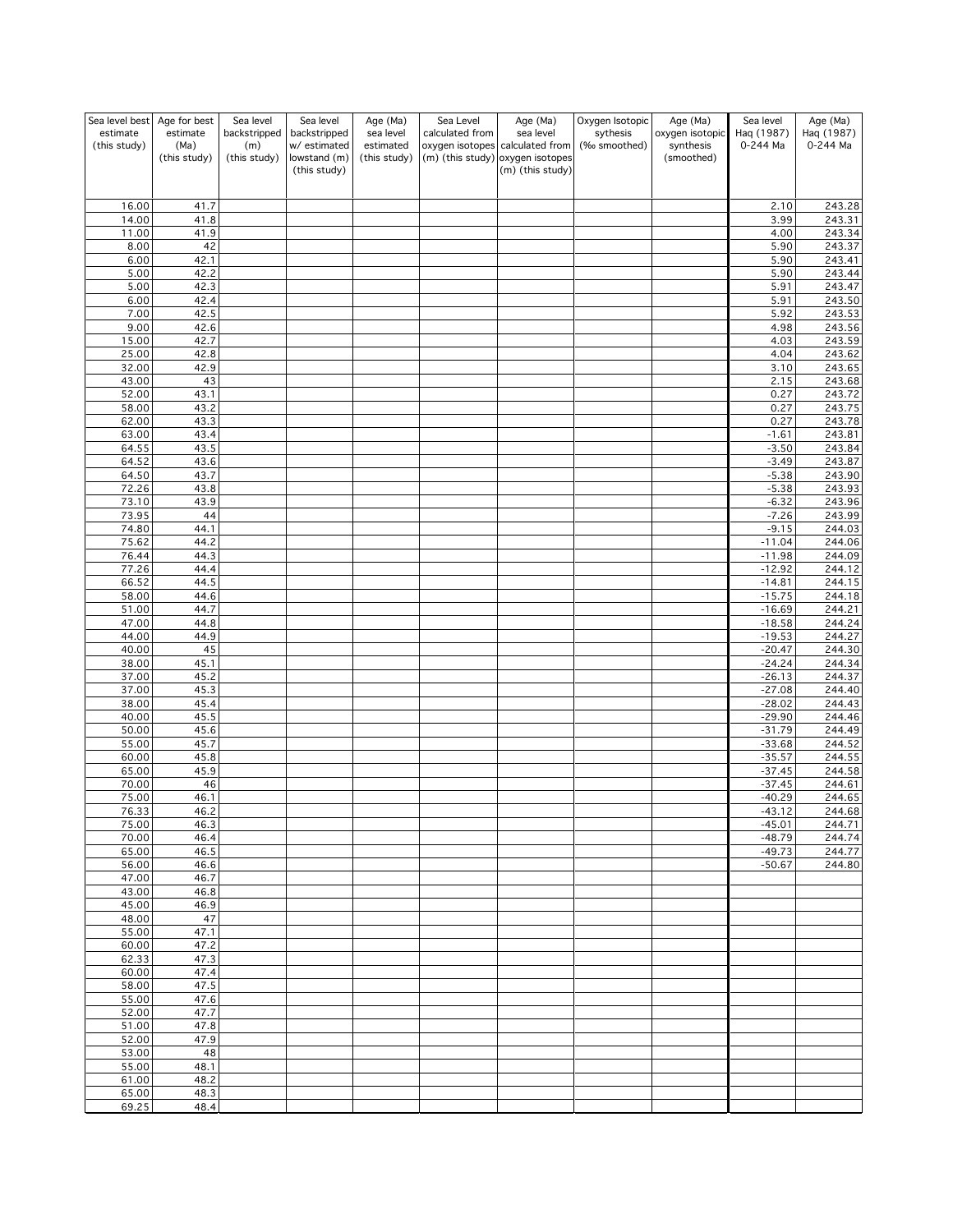| Sea level best Age for best<br>estimate | estimate     | Sea level<br>backstripped | Sea level                    | Age (Ma)<br>sea level | Sea Level<br>calculated from | Age (Ma)<br>sea level                                  | Oxygen Isotopic          | Age (Ma)                     | Sea level              | Age (Ma)<br>Haq (1987) |
|-----------------------------------------|--------------|---------------------------|------------------------------|-----------------------|------------------------------|--------------------------------------------------------|--------------------------|------------------------------|------------------------|------------------------|
| (this study)                            | (Ma)         | (m)                       | backstripped<br>w/ estimated | estimated             |                              | oxygen isotopes calculated from                        | sythesis<br>(‰ smoothed) | oxygen isotopic<br>synthesis | Haq (1987)<br>0-244 Ma | 0-244 Ma               |
|                                         | (this study) | (this study)              | lowstand (m)<br>(this study) | (this study)          |                              | $(m)$ (this study) oxygen isotopes<br>(m) (this study) |                          | (smoothed)                   |                        |                        |
|                                         |              |                           |                              |                       |                              |                                                        |                          |                              |                        |                        |
| 74.79                                   | 48.5         |                           |                              |                       |                              |                                                        |                          |                              |                        |                        |
| 73.93                                   | 48.6         |                           |                              |                       |                              |                                                        |                          |                              |                        |                        |
| 71.00<br>62.00                          | 48.7<br>48.8 |                           |                              |                       |                              |                                                        |                          |                              |                        |                        |
| 58.00                                   | 48.9         |                           |                              |                       |                              |                                                        |                          |                              |                        |                        |
| 52.00                                   | 49           |                           |                              |                       |                              |                                                        |                          |                              |                        |                        |
| 50.00                                   | 49.1<br>49.2 |                           |                              |                       |                              |                                                        |                          |                              |                        |                        |
| 52.00<br>65.00                          | 49.3         |                           |                              |                       |                              |                                                        |                          |                              |                        |                        |
| 73.00                                   | 49.4         |                           |                              |                       |                              |                                                        |                          |                              |                        |                        |
| 79.00                                   | 49.5         |                           |                              |                       |                              |                                                        |                          |                              |                        |                        |
| 80.81<br>80.64                          | 49.6<br>49.7 |                           |                              |                       |                              |                                                        |                          |                              |                        |                        |
| 60.93                                   | 49.8         |                           |                              |                       |                              |                                                        |                          |                              |                        |                        |
| 61.25                                   | 49.9         |                           |                              |                       |                              |                                                        |                          |                              |                        |                        |
| 58.92<br>59.92                          | 50<br>50.1   |                           |                              |                       |                              |                                                        |                          |                              |                        |                        |
| 60.92                                   | 50.2         |                           |                              |                       |                              |                                                        |                          |                              |                        |                        |
| 61.93                                   | 50.3         |                           |                              |                       |                              |                                                        |                          |                              |                        |                        |
| 62.93                                   | 50.4         |                           |                              |                       |                              |                                                        |                          |                              |                        |                        |
| 27.00<br>26.00                          | 50.5<br>50.6 |                           |                              |                       |                              |                                                        |                          |                              |                        |                        |
| 36.95                                   | 50.7         |                           |                              |                       |                              |                                                        |                          |                              |                        |                        |
| 55.25                                   | 50.8         |                           |                              |                       |                              |                                                        |                          |                              |                        |                        |
| 56.71<br>53.43                          | 50.9<br>51   |                           |                              |                       |                              |                                                        |                          |                              |                        |                        |
| 53.95                                   | 51.1         |                           |                              |                       |                              |                                                        |                          |                              |                        |                        |
| 54.47                                   | 51.2         |                           |                              |                       |                              |                                                        |                          |                              |                        |                        |
| 54.99                                   | 51.3         |                           |                              |                       |                              |                                                        |                          |                              |                        |                        |
| 55.51<br>59.88                          | 51.4<br>51.5 |                           |                              |                       |                              |                                                        |                          |                              |                        |                        |
| 64.53                                   | 51.6         |                           |                              |                       |                              |                                                        |                          |                              |                        |                        |
| 69.18                                   | 51.7         |                           |                              |                       |                              |                                                        |                          |                              |                        |                        |
| 73.84<br>76.74                          | 51.8<br>51.9 |                           |                              |                       |                              |                                                        |                          |                              |                        |                        |
| 77.34                                   | 52           |                           |                              |                       |                              |                                                        |                          |                              |                        |                        |
| 87.96                                   | 52.1         |                           |                              |                       |                              |                                                        |                          |                              |                        |                        |
| 91.61                                   | 52.2         |                           |                              |                       |                              |                                                        |                          |                              |                        |                        |
| 100.12<br>121.87                        | 52.3<br>52.4 |                           |                              |                       |                              |                                                        |                          |                              |                        |                        |
| 124.56                                  | 52.5         |                           |                              |                       |                              |                                                        |                          |                              |                        |                        |
| 127.26                                  | 52.6         |                           |                              |                       |                              |                                                        |                          |                              |                        |                        |
| 129.96<br>132.65                        | 52.7<br>52.8 |                           |                              |                       |                              |                                                        |                          |                              |                        |                        |
| 77.71                                   | 52.9         |                           |                              |                       |                              |                                                        |                          |                              |                        |                        |
| 78.96                                   | <u>53</u>    |                           |                              |                       |                              |                                                        |                          |                              |                        |                        |
| 80.23<br>83.22                          | 53.1<br>53.2 |                           |                              |                       |                              |                                                        |                          |                              |                        |                        |
| 89.26                                   | 53.3         |                           |                              |                       |                              |                                                        |                          |                              |                        |                        |
| 94.32                                   | 53.4         |                           |                              |                       |                              |                                                        |                          |                              |                        |                        |
| 91.77                                   | 53.5         |                           |                              |                       |                              |                                                        |                          |                              |                        |                        |
| 92.00<br>25.00                          | 53.6<br>53.7 |                           |                              |                       |                              |                                                        |                          |                              |                        |                        |
| 26.00                                   | 53.8         |                           |                              |                       |                              |                                                        |                          |                              |                        |                        |
| 38.00                                   | 53.9         |                           |                              |                       |                              |                                                        |                          |                              |                        |                        |
| 54.00<br>60.28                          | 54<br>54.1   |                           |                              |                       |                              |                                                        |                          |                              |                        |                        |
| 66.07                                   | 54.2         |                           |                              |                       |                              |                                                        |                          |                              |                        |                        |
| 66.85                                   | 54.3         |                           |                              |                       |                              |                                                        |                          |                              |                        |                        |
| 67.93                                   | 54.4         |                           |                              |                       |                              |                                                        |                          |                              |                        |                        |
| 69.00<br>70.08                          | 54.5<br>54.6 |                           |                              |                       |                              |                                                        |                          |                              |                        |                        |
| 63.44                                   | 54.7         |                           |                              |                       |                              |                                                        |                          |                              |                        |                        |
| 30.00                                   | 54.8         |                           |                              |                       |                              |                                                        |                          |                              |                        |                        |
| 28.00<br>37.72                          | 54.9<br>55   |                           |                              |                       |                              |                                                        |                          |                              |                        |                        |
| 49.80                                   | 55.1         |                           |                              |                       |                              |                                                        |                          |                              |                        |                        |
| 48.22                                   | 55.2         |                           |                              |                       |                              |                                                        |                          |                              |                        |                        |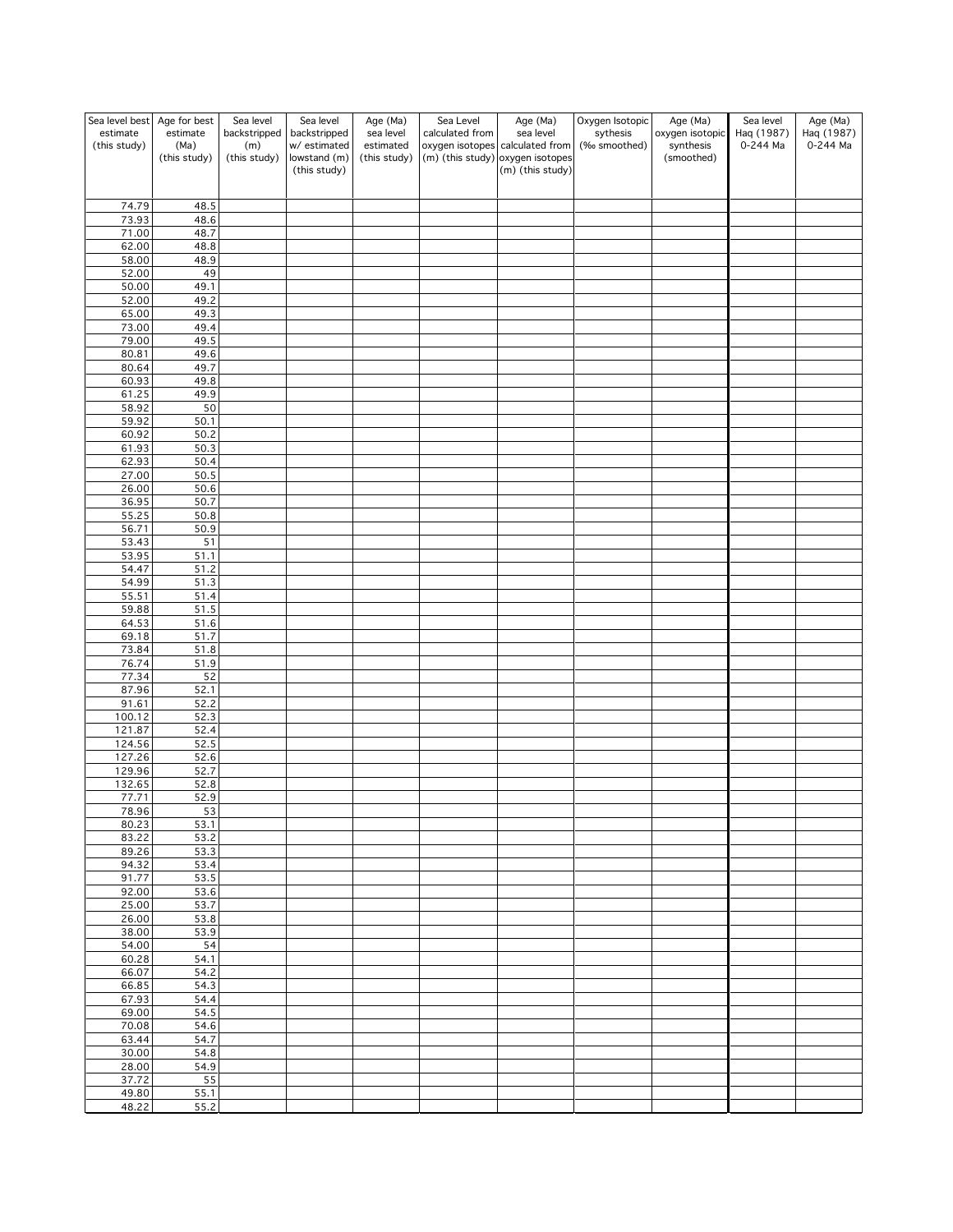| Sea level best Age for best |              | Sea level    | Sea level                    | Age (Ma)     | Sea Level       | Age (Ma)                                               | Oxygen Isotopic | Age (Ma)                | Sea level  | Age (Ma)   |
|-----------------------------|--------------|--------------|------------------------------|--------------|-----------------|--------------------------------------------------------|-----------------|-------------------------|------------|------------|
| estimate                    | estimate     | backstripped | backstripped                 | sea level    | calculated from | sea level                                              | sythesis        | oxygen isotopic         | Haq (1987) | Haq (1987) |
| (this study)                | (Ma)         | (m)          | w/ estimated                 | estimated    |                 | oxygen isotopes calculated from                        | (‰ smoothed)    | synthesis<br>(smoothed) | 0-244 Ma   | 0-244 Ma   |
|                             | (this study) | (this study) | lowstand (m)<br>(this study) | (this study) |                 | $(m)$ (this study) oxygen isotopes<br>(m) (this study) |                 |                         |            |            |
|                             |              |              |                              |              |                 |                                                        |                 |                         |            |            |
|                             |              |              |                              |              |                 |                                                        |                 |                         |            |            |
| 46.64                       | 55.3         |              |                              |              |                 |                                                        |                 |                         |            |            |
| 45.06<br>49.44              | 55.4<br>55.5 |              |                              |              |                 |                                                        |                 |                         |            |            |
| 43.50                       | 55.6         |              |                              |              |                 |                                                        |                 |                         |            |            |
| 42.97                       | 55.7         |              |                              |              |                 |                                                        |                 |                         |            |            |
| 44.77                       | 55.8         |              |                              |              |                 |                                                        |                 |                         |            |            |
| 44.83                       | 55.9         |              |                              |              |                 |                                                        |                 |                         |            |            |
| 44.63                       | 56           |              |                              |              |                 |                                                        |                 |                         |            |            |
| 44.40                       | 56.1         |              |                              |              |                 |                                                        |                 |                         |            |            |
| 44.18                       | 56.2<br>56.3 |              |                              |              |                 |                                                        |                 |                         |            |            |
| 43.95<br>42.92              | 56.4         |              |                              |              |                 |                                                        |                 |                         |            |            |
| 38.62                       | 56.5         |              |                              |              |                 |                                                        |                 |                         |            |            |
| 33.00                       | 56.6         |              |                              |              |                 |                                                        |                 |                         |            |            |
| 29.00                       | 56.7         |              |                              |              |                 |                                                        |                 |                         |            |            |
| 22.00                       | 56.8         |              |                              |              |                 |                                                        |                 |                         |            |            |
| 20.00                       | 56.9         |              |                              |              |                 |                                                        |                 |                         |            |            |
| 21.00                       | 57           |              |                              |              |                 |                                                        |                 |                         |            |            |
| 23.00<br>27.00              | 57.1<br>57.2 |              |                              |              |                 |                                                        |                 |                         |            |            |
| 32.00                       | 57.3         |              |                              |              |                 |                                                        |                 |                         |            |            |
| 34.93                       | 57.4         |              |                              |              |                 |                                                        |                 |                         |            |            |
| 36.93                       | 57.5         |              |                              |              |                 |                                                        |                 |                         |            |            |
| 38.92                       | 57.6         |              |                              |              |                 |                                                        |                 |                         |            |            |
| 40.92                       | 57.7         |              |                              |              |                 |                                                        |                 |                         |            |            |
| 42.92                       | 57.8         |              |                              |              |                 |                                                        |                 |                         |            |            |
| 46.64<br>43.33              | 57.9<br>58   |              |                              |              |                 |                                                        |                 |                         |            |            |
| 48.57                       | 58.1         |              |                              |              |                 |                                                        |                 |                         |            |            |
| 48.12                       | 58.2         |              |                              |              |                 |                                                        |                 |                         |            |            |
| 47.00                       | 58.3         |              |                              |              |                 |                                                        |                 |                         |            |            |
| 45.88                       | 58.4         |              |                              |              |                 |                                                        |                 |                         |            |            |
| 44.76                       | 58.5         |              |                              |              |                 |                                                        |                 |                         |            |            |
| 49.70                       | 58.6         |              |                              |              |                 |                                                        |                 |                         |            |            |
| 49.69<br>49.69              | 58.7<br>58.8 |              |                              |              |                 |                                                        |                 |                         |            |            |
| 49.68                       | 58.9         |              |                              |              |                 |                                                        |                 |                         |            |            |
| 49.67                       | 59           |              |                              |              |                 |                                                        |                 |                         |            |            |
| 49.66                       | 59.1         |              |                              |              |                 |                                                        |                 |                         |            |            |
| 49.65                       | 59.2         |              |                              |              |                 |                                                        |                 |                         |            |            |
| 49.65                       | 59.3         |              |                              |              |                 |                                                        |                 |                         |            |            |
| 49.64                       | 59.4         |              |                              |              |                 |                                                        |                 |                         |            |            |
| 49.63<br>49.62              | 59.5<br>59.6 |              |                              |              |                 |                                                        |                 |                         |            |            |
| 49.61                       | 59.7         |              |                              |              |                 |                                                        |                 |                         |            |            |
| 50.16                       | 59.8         |              |                              |              |                 |                                                        |                 |                         |            |            |
| 50.25                       | 59.9         |              |                              |              |                 |                                                        |                 |                         |            |            |
| 50.34                       | 60           |              |                              |              |                 |                                                        |                 |                         |            |            |
| 40.00                       | 60.1         |              |                              |              |                 |                                                        |                 |                         |            |            |
| 32.00<br>29.00              | 60.2<br>60.3 |              |                              |              |                 |                                                        |                 |                         |            |            |
| 26.00                       | 60.4         |              |                              |              |                 |                                                        |                 |                         |            |            |
| 27.00                       | 60.5         |              |                              |              |                 |                                                        |                 |                         |            |            |
| 29.00                       | 60.6         |              |                              |              |                 |                                                        |                 |                         |            |            |
| 32.00                       | 60.7         |              |                              |              |                 |                                                        |                 |                         |            |            |
| 42.00                       | 60.8         |              |                              |              |                 |                                                        |                 |                         |            |            |
| 48.00                       | 60.9         |              |                              |              |                 |                                                        |                 |                         |            |            |
| 50.00                       | 61           |              |                              |              |                 |                                                        |                 |                         |            |            |
| 51.75<br>51.86              | 61.1<br>61.2 |              |                              |              |                 |                                                        |                 |                         |            |            |
| 45.72                       | 61.3         |              |                              |              |                 |                                                        |                 |                         |            |            |
| 45.87                       | 61.4         |              |                              |              |                 |                                                        |                 |                         |            |            |
| 46.02                       | 61.5         |              |                              |              |                 |                                                        |                 |                         |            |            |
| 46.18                       | 61.6         |              |                              |              |                 |                                                        |                 |                         |            |            |
| 46.33                       | 61.7         |              |                              |              |                 |                                                        |                 |                         |            |            |
| 52.51                       | 61.8         |              |                              |              |                 |                                                        |                 |                         |            |            |
| 52.62<br>52.73              | 61.9<br>62   |              |                              |              |                 |                                                        |                 |                         |            |            |
|                             |              |              |                              |              |                 |                                                        |                 |                         |            |            |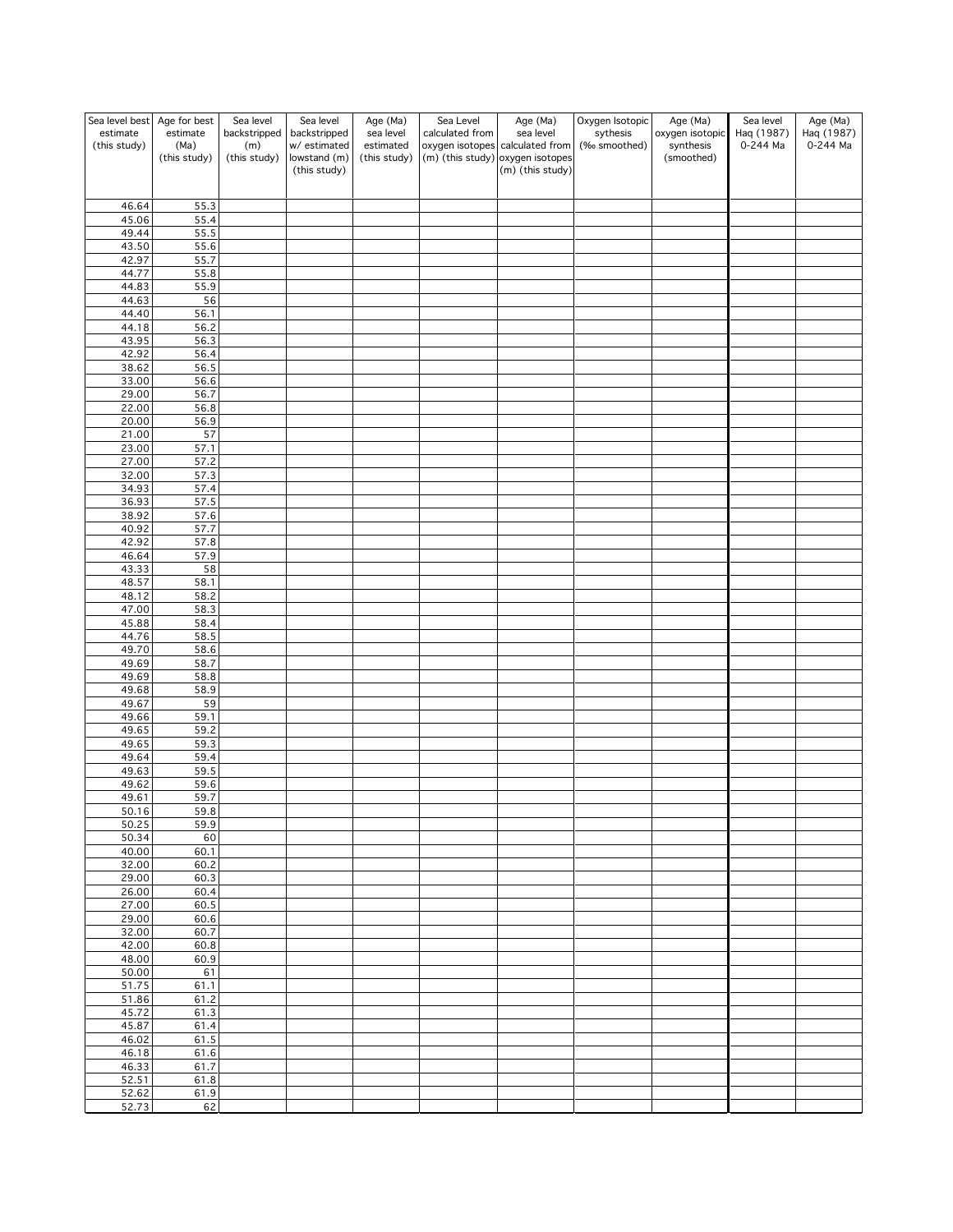| Sea level best | Age for best         | Sea level           | Sea level                    | Age (Ma)                  | Sea Level       | Age (Ma)                                                              | Oxygen Isotopic | Age (Ma)                | Sea level  | Age (Ma)   |
|----------------|----------------------|---------------------|------------------------------|---------------------------|-----------------|-----------------------------------------------------------------------|-----------------|-------------------------|------------|------------|
| estimate       | estimate             | backstripped        | backstripped                 | sea level                 | calculated from | sea level                                                             | sythesis        | oxygen isotopic         | Haq (1987) | Haq (1987) |
| (this study)   | (Ma)<br>(this study) | (m)<br>(this study) | w/ estimated<br>lowstand (m) | estimated<br>(this study) |                 | oxygen isotopes calculated from<br>$(m)$ (this study) oxygen isotopes | (‰ smoothed)    | synthesis<br>(smoothed) | 0-244 Ma   | 0-244 Ma   |
|                |                      |                     | (this study)                 |                           |                 | (m) (this study)                                                      |                 |                         |            |            |
|                |                      |                     |                              |                           |                 |                                                                       |                 |                         |            |            |
|                |                      |                     |                              |                           |                 |                                                                       |                 |                         |            |            |
| 52.84<br>52.95 | 62.1<br>62.2         |                     |                              |                           |                 |                                                                       |                 |                         |            |            |
| 51.02          | 62.3                 |                     |                              |                           |                 |                                                                       |                 |                         |            |            |
| 51.94          | 62.4                 |                     |                              |                           |                 |                                                                       |                 |                         |            |            |
| 52.87          | 62.5                 |                     |                              |                           |                 |                                                                       |                 |                         |            |            |
| 53.80          | 62.6                 |                     |                              |                           |                 |                                                                       |                 |                         |            |            |
| 54.72          | 62.7                 |                     |                              |                           |                 |                                                                       |                 |                         |            |            |
| 55.38          | 62.8                 |                     |                              |                           |                 |                                                                       |                 |                         |            |            |
| 54.66<br>53.93 | 62.9<br>63           |                     |                              |                           |                 |                                                                       |                 |                         |            |            |
| 50.00          | 63.1                 |                     |                              |                           |                 |                                                                       |                 |                         |            |            |
| 36.00          | 63.2                 |                     |                              |                           |                 |                                                                       |                 |                         |            |            |
| 25.00          | $63.\overline{3}$    |                     |                              |                           |                 |                                                                       |                 |                         |            |            |
| 19.00          | 63.4                 |                     |                              |                           |                 |                                                                       |                 |                         |            |            |
| 11.00          | 63.5                 |                     |                              |                           |                 |                                                                       |                 |                         |            |            |
| 9.00           | 63.6                 |                     |                              |                           |                 |                                                                       |                 |                         |            |            |
| 8.00<br>8.00   | 63.7<br>63.8         |                     |                              |                           |                 |                                                                       |                 |                         |            |            |
| 9.00           | 63.9                 |                     |                              |                           |                 |                                                                       |                 |                         |            |            |
| 10.00          | 64                   |                     |                              |                           |                 |                                                                       |                 |                         |            |            |
| 12.00          | 64.1                 |                     |                              |                           |                 |                                                                       |                 |                         |            |            |
| 15.00          | 64.2                 |                     |                              |                           |                 |                                                                       |                 |                         |            |            |
| 22.00          | 64.3                 |                     |                              |                           |                 |                                                                       |                 |                         |            |            |
| 25.00          | 64.4                 |                     |                              |                           |                 |                                                                       |                 |                         |            |            |
| 22.00<br>23.60 | 64.5<br>64.6         |                     |                              |                           |                 |                                                                       |                 |                         |            |            |
| 25.07          | 64.7                 |                     |                              |                           |                 |                                                                       |                 |                         |            |            |
| 26.55          | 64.8                 |                     |                              |                           |                 |                                                                       |                 |                         |            |            |
| 28.02          | 64.9                 |                     |                              |                           |                 |                                                                       |                 |                         |            |            |
| 29.49          | 65                   |                     |                              |                           |                 |                                                                       |                 |                         |            |            |
| 30.96          | 65.1                 |                     |                              |                           |                 |                                                                       |                 |                         |            |            |
| 32.43          | 65.2                 |                     |                              |                           |                 |                                                                       |                 |                         |            |            |
| 33.91<br>35.38 | 65.3<br>65.4         |                     |                              |                           |                 |                                                                       |                 |                         |            |            |
| 36.85          | 65.5                 |                     |                              |                           |                 |                                                                       |                 |                         |            |            |
| 38.32          | 65.6                 |                     |                              |                           |                 |                                                                       |                 |                         |            |            |
| 39.80          | 65.7                 |                     |                              |                           |                 |                                                                       |                 |                         |            |            |
| 41.27          | 65.8                 |                     |                              |                           |                 |                                                                       |                 |                         |            |            |
| 42.74          | 65.9                 |                     |                              |                           |                 |                                                                       |                 |                         |            |            |
| 44.21          | 66                   |                     |                              |                           |                 |                                                                       |                 |                         |            |            |
| 42.00<br>38.00 | 66.1<br>66.2         |                     |                              |                           |                 |                                                                       |                 |                         |            |            |
| 25.00          | 66.3                 |                     |                              |                           |                 |                                                                       |                 |                         |            |            |
| 19.00          | 66.4                 |                     |                              |                           |                 |                                                                       |                 |                         |            |            |
| 15.00          | 66.5                 |                     |                              |                           |                 |                                                                       |                 |                         |            |            |
| 14.00          | 66.6                 |                     |                              |                           |                 |                                                                       |                 |                         |            |            |
| 16.00          | 66.7                 |                     |                              |                           |                 |                                                                       |                 |                         |            |            |
| 20.00<br>33.00 | 66.8<br>66.9         |                     |                              |                           |                 |                                                                       |                 |                         |            |            |
| 38.00          | 67                   |                     |                              |                           |                 |                                                                       |                 |                         |            |            |
| 38.76          | 67.1                 |                     |                              |                           |                 |                                                                       |                 |                         |            |            |
| 27.38          | 67.2                 |                     |                              |                           |                 |                                                                       |                 |                         |            |            |
| 28.66          | 67.3                 |                     |                              |                           |                 |                                                                       |                 |                         |            |            |
| 29.94          | 67.4                 |                     |                              |                           |                 |                                                                       |                 |                         |            |            |
| 31.23          | 67.5                 |                     |                              |                           |                 |                                                                       |                 |                         |            |            |
| 32.51<br>33.79 | 67.6<br>67.7         |                     |                              |                           |                 |                                                                       |                 |                         |            |            |
| 35.07          | 67.8                 |                     |                              |                           |                 |                                                                       |                 |                         |            |            |
| 36.36          | 67.9                 |                     |                              |                           |                 |                                                                       |                 |                         |            |            |
| 37.64          | 68                   |                     |                              |                           |                 |                                                                       |                 |                         |            |            |
| 38.92          | 68.1                 |                     |                              |                           |                 |                                                                       |                 |                         |            |            |
| 40.20          | 68.2                 |                     |                              |                           |                 |                                                                       |                 |                         |            |            |
| 41.49          | 68.3                 |                     |                              |                           |                 |                                                                       |                 |                         |            |            |
| 42.77<br>44.05 | 68.4<br>68.5         |                     |                              |                           |                 |                                                                       |                 |                         |            |            |
| 45.34          | 68.6                 |                     |                              |                           |                 |                                                                       |                 |                         |            |            |
| 46.62          | 68.7                 |                     |                              |                           |                 |                                                                       |                 |                         |            |            |
| 35.58          | 68.8                 |                     |                              |                           |                 |                                                                       |                 |                         |            |            |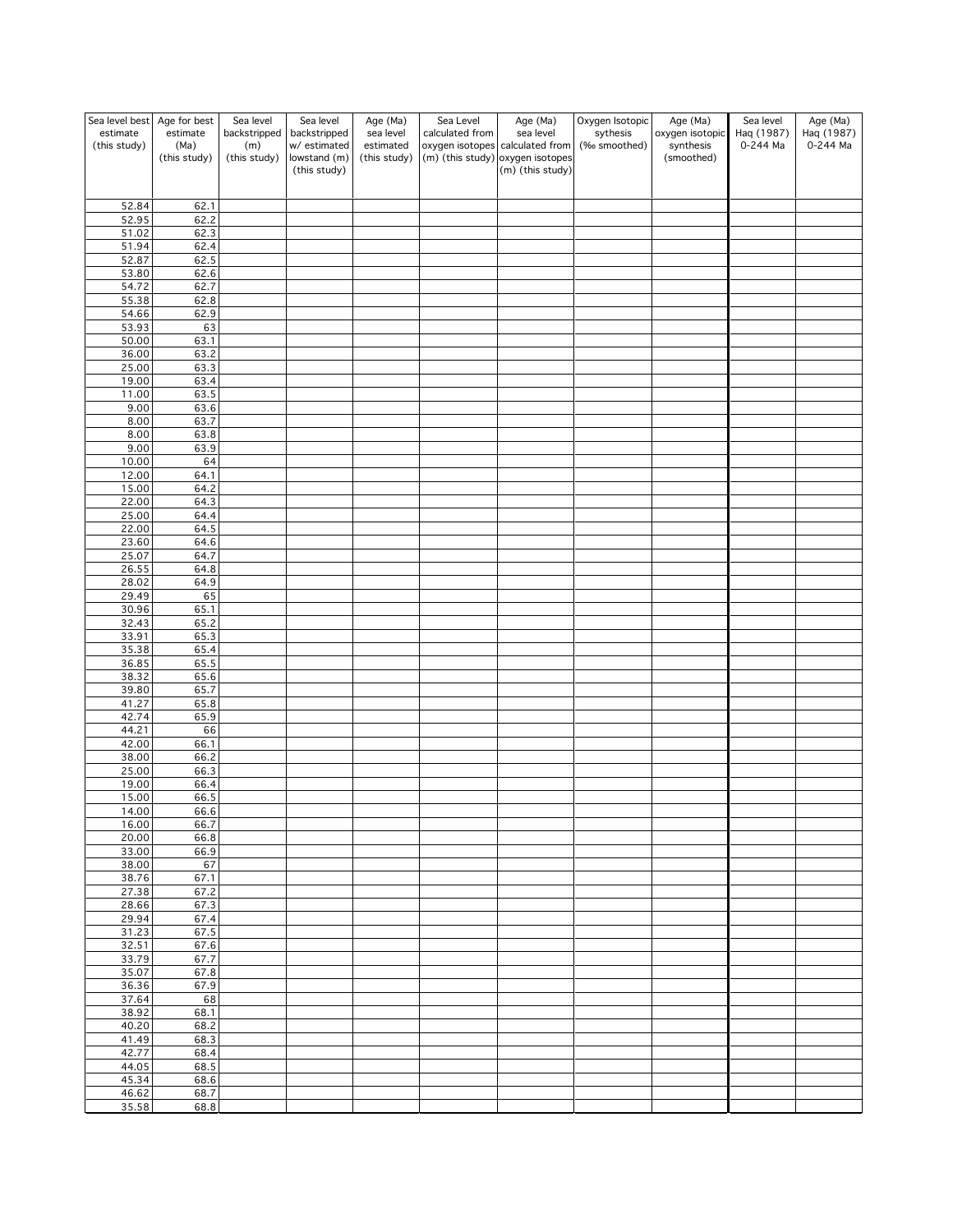| Sea level best | Age for best | Sea level    | Sea level                    | Age (Ma)     | Sea Level       | Age (Ma)                                               | Oxygen Isotopic | Age (Ma)                | Sea level  | Age (Ma)   |
|----------------|--------------|--------------|------------------------------|--------------|-----------------|--------------------------------------------------------|-----------------|-------------------------|------------|------------|
| estimate       | estimate     | backstripped | backstripped                 | sea level    | calculated from | sea level                                              | sythesis        | oxygen isotopic         | Haq (1987) | Haq (1987) |
| (this study)   | (Ma)         | (m)          | w/ estimated<br>lowstand (m) | estimated    |                 | oxygen isotopes calculated from                        | (‰ smoothed)    | synthesis<br>(smoothed) | 0-244 Ma   | 0-244 Ma   |
|                | (this study) | (this study) | (this study)                 | (this study) |                 | $(m)$ (this study) oxygen isotopes<br>(m) (this study) |                 |                         |            |            |
|                |              |              |                              |              |                 |                                                        |                 |                         |            |            |
|                |              |              |                              |              |                 |                                                        |                 |                         |            |            |
| 36.89          | 68.9         |              |                              |              |                 |                                                        |                 |                         |            |            |
| 38.19<br>46.00 | 69<br>69.1   |              |                              |              |                 |                                                        |                 |                         |            |            |
| 44.00          | 69.2         |              |                              |              |                 |                                                        |                 |                         |            |            |
| 40.00          | 69.3         |              |                              |              |                 |                                                        |                 |                         |            |            |
| 37.00          | 69.4         |              |                              |              |                 |                                                        |                 |                         |            |            |
| 30.00          | 69.5         |              |                              |              |                 |                                                        |                 |                         |            |            |
| 25.00          | 69.6         |              |                              |              |                 |                                                        |                 |                         |            |            |
| 21.00          | 69.7         |              |                              |              |                 |                                                        |                 |                         |            |            |
| 18.00          | 69.8         |              |                              |              |                 |                                                        |                 |                         |            |            |
| 16.00<br>13.00 | 69.9<br>70   |              |                              |              |                 |                                                        |                 |                         |            |            |
| 11.00          | 70.1         |              |                              |              |                 |                                                        |                 |                         |            |            |
| 10.00          | 70.2         |              |                              |              |                 |                                                        |                 |                         |            |            |
| 11.00          | 70.3         |              |                              |              |                 |                                                        |                 |                         |            |            |
| 12.00          | 70.4         |              |                              |              |                 |                                                        |                 |                         |            |            |
| 15.00          | 70.5         |              |                              |              |                 |                                                        |                 |                         |            |            |
| 20.00          | 70.6         |              |                              |              |                 |                                                        |                 |                         |            |            |
| 23.00<br>25.00 | 70.7<br>70.8 |              |                              |              |                 |                                                        |                 |                         |            |            |
| 26.00          | 70.9         |              |                              |              |                 |                                                        |                 |                         |            |            |
| 3.00           | 71           |              |                              |              |                 |                                                        |                 |                         |            |            |
| 5.00           | 71.1         |              |                              |              |                 |                                                        |                 |                         |            |            |
| 14.73          | 71.2         |              |                              |              |                 |                                                        |                 |                         |            |            |
| 28.44          | 71.3         |              |                              |              |                 |                                                        |                 |                         |            |            |
| 28.62          | 71.4         |              |                              |              |                 |                                                        |                 |                         |            |            |
| 28.80<br>28.98 | 71.5<br>71.6 |              |                              |              |                 |                                                        |                 |                         |            |            |
| 29.16          | 71.7         |              |                              |              |                 |                                                        |                 |                         |            |            |
| 29.34          | 71.8         |              |                              |              |                 |                                                        |                 |                         |            |            |
| 29.53          | 71.9         |              |                              |              |                 |                                                        |                 |                         |            |            |
| 29.71          | 72           |              |                              |              |                 |                                                        |                 |                         |            |            |
| 29.89          | 72.1         |              |                              |              |                 |                                                        |                 |                         |            |            |
| 30.07          | 72.2         |              |                              |              |                 |                                                        |                 |                         |            |            |
| 30.25<br>30.43 | 72.3<br>72.4 |              |                              |              |                 |                                                        |                 |                         |            |            |
| 30.61          | 72.5         |              |                              |              |                 |                                                        |                 |                         |            |            |
| 30.79          | 72.6         |              |                              |              |                 |                                                        |                 |                         |            |            |
| 30.97          | 72.7         |              |                              |              |                 |                                                        |                 |                         |            |            |
| 31.15          | 72.8         |              |                              |              |                 |                                                        |                 |                         |            |            |
| 31.33          | 72.9         |              |                              |              |                 |                                                        |                 |                         |            |            |
| 31.51          | 73           |              |                              |              |                 |                                                        |                 |                         |            |            |
| 35.75<br>36.12 | 73.1<br>73.2 |              |                              |              |                 |                                                        |                 |                         |            |            |
| 36.48          | 73.3         |              |                              |              |                 |                                                        |                 |                         |            |            |
| 36.85          | 73.4         |              |                              |              |                 |                                                        |                 |                         |            |            |
| 37.21          | 73.5         |              |                              |              |                 |                                                        |                 |                         |            |            |
| 37.58          | 73.6         |              |                              |              |                 |                                                        |                 |                         |            |            |
| 37.94          | 73.7         |              |                              |              |                 |                                                        |                 |                         |            |            |
| 38.31          | 73.8<br>73.9 |              |                              |              |                 |                                                        |                 |                         |            |            |
| 38.68<br>39.04 | 74           |              |                              |              |                 |                                                        |                 |                         |            |            |
| 39.41          | 74.1         |              |                              |              |                 |                                                        |                 |                         |            |            |
| 39.77          | 74.2         |              |                              |              |                 |                                                        |                 |                         |            |            |
| 41.15          | 74.3         |              |                              |              |                 |                                                        |                 |                         |            |            |
| 43.29          | 74.4         |              |                              |              |                 |                                                        |                 |                         |            |            |
| 44.93          | 74.5         |              |                              |              |                 |                                                        |                 |                         |            |            |
| 45.38<br>43.24 | 74.6<br>74.7 |              |                              |              |                 |                                                        |                 |                         |            |            |
| 41.11          | 74.8         |              |                              |              |                 |                                                        |                 |                         |            |            |
| 38.97          | 74.9         |              |                              |              |                 |                                                        |                 |                         |            |            |
| 36.84          | 75           |              |                              |              |                 |                                                        |                 |                         |            |            |
| 33.20          | 75.1         |              |                              |              |                 |                                                        |                 |                         |            |            |
| 32.43          | 75.2         |              |                              |              |                 |                                                        |                 |                         |            |            |
| 31.66          | 75.3         |              |                              |              |                 |                                                        |                 |                         |            |            |
| 30.89<br>30.12 | 75.4<br>75.5 |              |                              |              |                 |                                                        |                 |                         |            |            |
| 29.36          | 75.6         |              |                              |              |                 |                                                        |                 |                         |            |            |
|                |              |              |                              |              |                 |                                                        |                 |                         |            |            |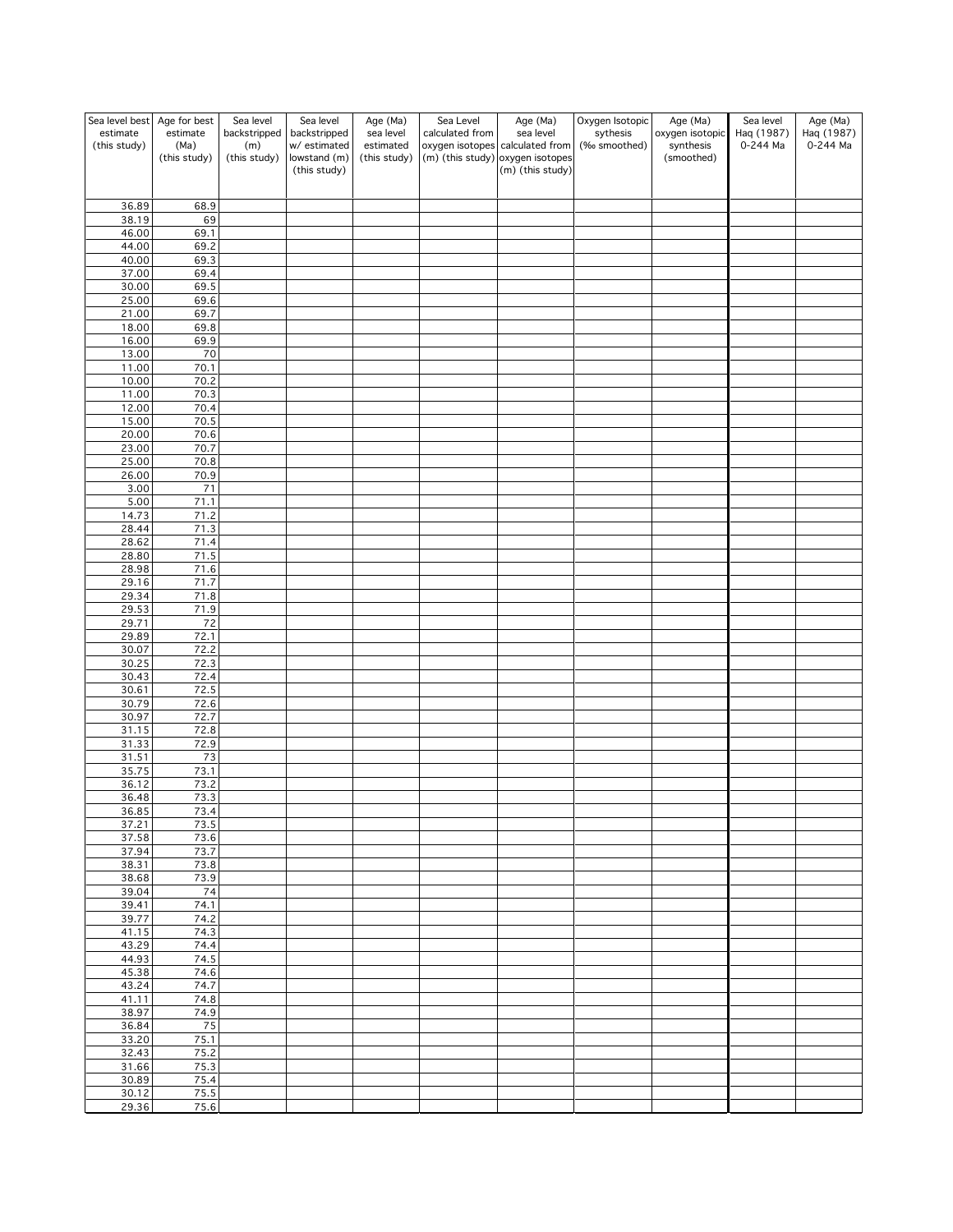| Sea level best           | Age for best     | Sea level           | Sea level                    | Age (Ma)               | Sea Level       | Age (Ma)                                               | Oxygen Isotopic          | Age (Ma)                     | Sea level              | Age (Ma)               |
|--------------------------|------------------|---------------------|------------------------------|------------------------|-----------------|--------------------------------------------------------|--------------------------|------------------------------|------------------------|------------------------|
| estimate<br>(this study) | estimate<br>(Ma) | backstripped<br>(m) | backstripped<br>w/ estimated | sea level<br>estimated | calculated from | sea level<br>oxygen isotopes calculated from           | sythesis<br>(‰ smoothed) | oxygen isotopic<br>synthesis | Haq (1987)<br>0-244 Ma | Haq (1987)<br>0-244 Ma |
|                          | (this study)     | (this study)        | lowstand (m)<br>(this study) | (this study)           |                 | $(m)$ (this study) oxygen isotopes<br>(m) (this study) |                          | (smoothed)                   |                        |                        |
|                          |                  |                     |                              |                        |                 |                                                        |                          |                              |                        |                        |
| 28.59                    | 75.7             |                     |                              |                        |                 |                                                        |                          |                              |                        |                        |
| 0.80                     | 75.8             |                     |                              |                        |                 |                                                        |                          |                              |                        |                        |
| 1.09                     | 75.9             |                     |                              |                        |                 |                                                        |                          |                              |                        |                        |
| 1.39<br>16.11            | 76<br>76.1       |                     |                              |                        |                 |                                                        |                          |                              |                        |                        |
| 17.45                    | 76.2             |                     |                              |                        |                 |                                                        |                          |                              |                        |                        |
| 18.89                    | 76.3             |                     |                              |                        |                 |                                                        |                          |                              |                        |                        |
| 20.43<br>21.97           | 76.4<br>76.5     |                     |                              |                        |                 |                                                        |                          |                              |                        |                        |
| 23.50                    | 76.6             |                     |                              |                        |                 |                                                        |                          |                              |                        |                        |
| 25.04                    | 76.7             |                     |                              |                        |                 |                                                        |                          |                              |                        |                        |
| 24.00<br>15.00           | 76.8<br>76.9     |                     |                              |                        |                 |                                                        |                          |                              |                        |                        |
| 11.00                    | 77               |                     |                              |                        |                 |                                                        |                          |                              |                        |                        |
| 8.00                     | 77.1             |                     |                              |                        |                 |                                                        |                          |                              |                        |                        |
| 7.00                     | 77.2             |                     |                              |                        |                 |                                                        |                          |                              |                        |                        |
| 8.00<br>10.00            | 77.3<br>77.4     |                     |                              |                        |                 |                                                        |                          |                              |                        |                        |
| 18.00                    | 77.5             |                     |                              |                        |                 |                                                        |                          |                              |                        |                        |
| 26.00                    | 77.6             |                     |                              |                        |                 |                                                        |                          |                              |                        |                        |
| 29.00<br>31.53           | 77.7<br>77.8     |                     |                              |                        |                 |                                                        |                          |                              |                        |                        |
| 33.21                    | 77.9             |                     |                              |                        |                 |                                                        |                          |                              |                        |                        |
| 33.51                    | 78               |                     |                              |                        |                 |                                                        |                          |                              |                        |                        |
| 33.81                    | 78.1             |                     |                              |                        |                 |                                                        |                          |                              |                        |                        |
| 34.11<br>34.51           | 78.2<br>78.3     |                     |                              |                        |                 |                                                        |                          |                              |                        |                        |
| 35.50                    | 78.4             |                     |                              |                        |                 |                                                        |                          |                              |                        |                        |
| 36.49                    | 78.5             |                     |                              |                        |                 |                                                        |                          |                              |                        |                        |
| 37.48<br>38.47           | 78.6<br>78.7     |                     |                              |                        |                 |                                                        |                          |                              |                        |                        |
| 39.46                    | 78.8             |                     |                              |                        |                 |                                                        |                          |                              |                        |                        |
| 40.45                    | 78.9             |                     |                              |                        |                 |                                                        |                          |                              |                        |                        |
| 41.44<br>42.43           | 79<br>79.1       |                     |                              |                        |                 |                                                        |                          |                              |                        |                        |
| 43.42                    | 79.2             |                     |                              |                        |                 |                                                        |                          |                              |                        |                        |
| 44.41                    | 79.3             |                     |                              |                        |                 |                                                        |                          |                              |                        |                        |
| 45.40<br>46.39           | 79.4<br>79.5     |                     |                              |                        |                 |                                                        |                          |                              |                        |                        |
| 47.38                    | 79.6             |                     |                              |                        |                 |                                                        |                          |                              |                        |                        |
| 48.37                    | 79.7             |                     |                              |                        |                 |                                                        |                          |                              |                        |                        |
| 49.25                    | 79.8             |                     |                              |                        |                 |                                                        |                          |                              |                        |                        |
| 49.83<br>50.42           | 79.9<br>80       |                     |                              |                        |                 |                                                        |                          |                              |                        |                        |
| 51.01                    | 80.1             |                     |                              |                        |                 |                                                        |                          |                              |                        |                        |
| 51.60                    | 80.2             |                     |                              |                        |                 |                                                        |                          |                              |                        |                        |
| 52.19<br>52.78           | 80.3<br>80.4     |                     |                              |                        |                 |                                                        |                          |                              |                        |                        |
| 53.37                    | 80.5             |                     |                              |                        |                 |                                                        |                          |                              |                        |                        |
| 53.96                    | 80.6             |                     |                              |                        |                 |                                                        |                          |                              |                        |                        |
| 54.55<br>55.14           | 80.7<br>80.8     |                     |                              |                        |                 |                                                        |                          |                              |                        |                        |
| 45.44                    | 80.9             |                     |                              |                        |                 |                                                        |                          |                              |                        |                        |
| 46.04                    | 81               |                     |                              |                        |                 |                                                        |                          |                              |                        |                        |
| 46.00<br>45.50           | 81.1<br>81.2     |                     |                              |                        |                 |                                                        |                          |                              |                        |                        |
| 45.00                    | 81.3             |                     |                              |                        |                 |                                                        |                          |                              |                        |                        |
| 43.00                    | 81.4             |                     |                              |                        |                 |                                                        |                          |                              |                        |                        |
| 40.00                    | 81.5             |                     |                              |                        |                 |                                                        |                          |                              |                        |                        |
| 36.00<br>32.00           | 81.6<br>81.7     |                     |                              |                        |                 |                                                        |                          |                              |                        |                        |
| 28.00                    | 81.8             |                     |                              |                        |                 |                                                        |                          |                              |                        |                        |
| 24.00                    | 81.9             |                     |                              |                        |                 |                                                        |                          |                              |                        |                        |
| 19.00<br>16.00           | 82<br>82.1       |                     |                              |                        |                 |                                                        |                          |                              |                        |                        |
| 14.00                    | 82.2             |                     |                              |                        |                 |                                                        |                          |                              |                        |                        |
| 13.00                    | 82.3             |                     |                              |                        |                 |                                                        |                          |                              |                        |                        |
| 12.00                    | 82.4             |                     |                              |                        |                 |                                                        |                          |                              |                        |                        |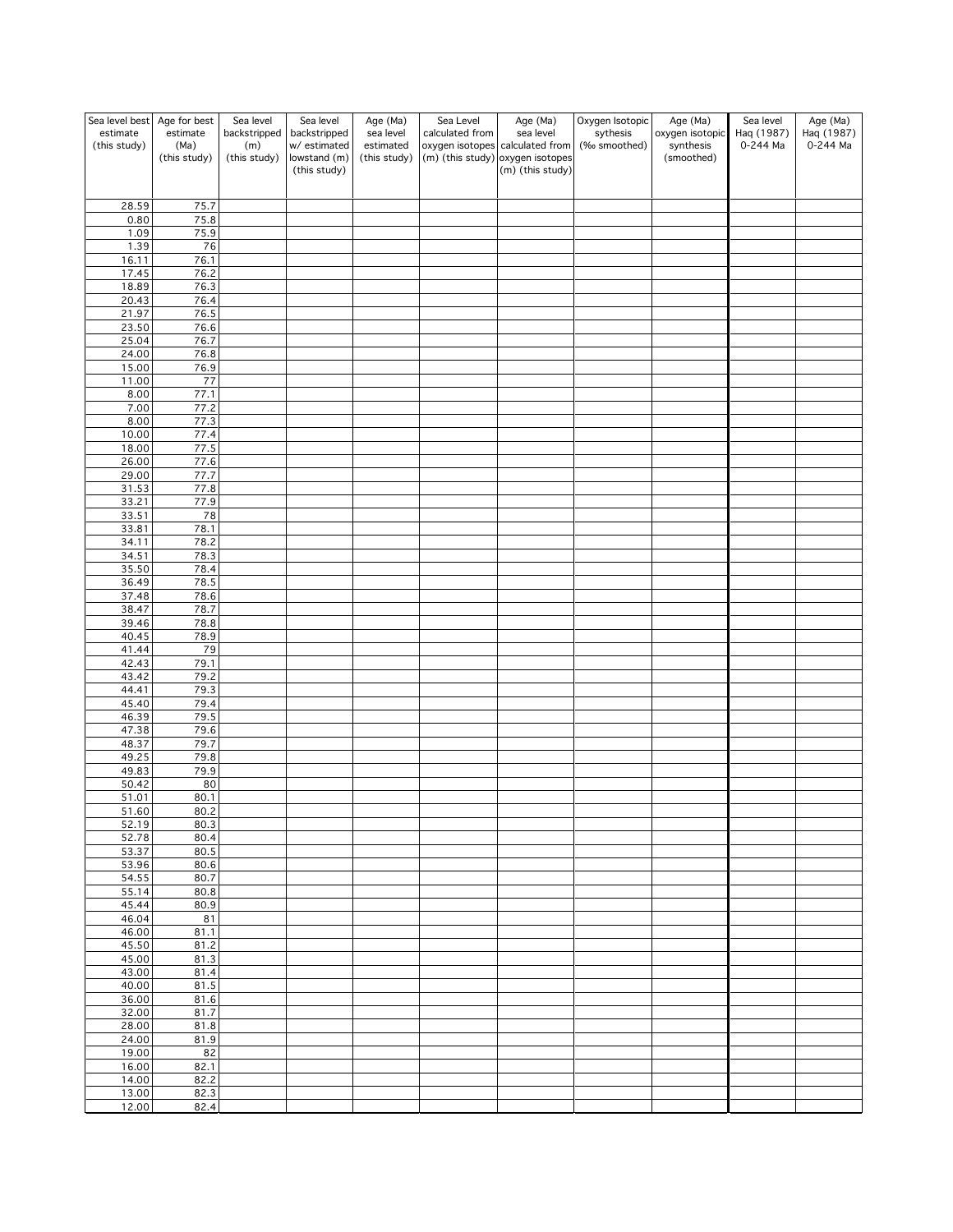| Sea level best   | Age for best         | Sea level           | Sea level                    | Age (Ma)                  | Sea Level       | Age (Ma)                                                              | Oxygen Isotopic | Age (Ma)                | Sea level  | Age (Ma)   |
|------------------|----------------------|---------------------|------------------------------|---------------------------|-----------------|-----------------------------------------------------------------------|-----------------|-------------------------|------------|------------|
| estimate         | estimate             | backstripped        | backstripped                 | sea level                 | calculated from | sea level                                                             | sythesis        | oxygen isotopic         | Haq (1987) | Haq (1987) |
| (this study)     | (Ma)<br>(this study) | (m)<br>(this study) | w/ estimated<br>lowstand (m) | estimated<br>(this study) |                 | oxygen isotopes calculated from<br>$(m)$ (this study) oxygen isotopes | (‰ smoothed)    | synthesis<br>(smoothed) | 0-244 Ma   | 0-244 Ma   |
|                  |                      |                     | (this study)                 |                           |                 | (m) (this study)                                                      |                 |                         |            |            |
|                  |                      |                     |                              |                           |                 |                                                                       |                 |                         |            |            |
|                  |                      |                     |                              |                           |                 |                                                                       |                 |                         |            |            |
| 12.00<br>13.00   | 82.5<br>82.6         |                     |                              |                           |                 |                                                                       |                 |                         |            |            |
| 14.00            | 82.7                 |                     |                              |                           |                 |                                                                       |                 |                         |            |            |
| 16.00            | 82.8                 |                     |                              |                           |                 |                                                                       |                 |                         |            |            |
| 19.00            | 82.9                 |                     |                              |                           |                 |                                                                       |                 |                         |            |            |
| 25.00            | 83                   |                     |                              |                           |                 |                                                                       |                 |                         |            |            |
| 32.00            | 83.1                 |                     |                              |                           |                 |                                                                       |                 |                         |            |            |
| 41.15<br>54.42   | 83.2                 |                     |                              |                           |                 |                                                                       |                 |                         |            |            |
| 56.11            | 83.3<br>83.4         |                     |                              |                           |                 |                                                                       |                 |                         |            |            |
| 57.80            | 83.5                 |                     |                              |                           |                 |                                                                       |                 |                         |            |            |
| 47.10            | 83.6                 |                     |                              |                           |                 |                                                                       |                 |                         |            |            |
| 48.58            | 83.7                 |                     |                              |                           |                 |                                                                       |                 |                         |            |            |
| 42.65            | 83.8                 |                     |                              |                           |                 |                                                                       |                 |                         |            |            |
| 47.52            | 83.9                 |                     |                              |                           |                 |                                                                       |                 |                         |            |            |
| 40.00<br>$-5.00$ | 84<br>84.1           |                     |                              |                           |                 |                                                                       |                 |                         |            |            |
| $-3.00$          | 84.2                 |                     |                              |                           |                 |                                                                       |                 |                         |            |            |
| 0.77             | 84.3                 |                     |                              |                           |                 |                                                                       |                 |                         |            |            |
| 25.34            | 84.4                 |                     |                              |                           |                 |                                                                       |                 |                         |            |            |
| 25.29            | 84.5                 |                     |                              |                           |                 |                                                                       |                 |                         |            |            |
| 25.24            | 84.6                 |                     |                              |                           |                 |                                                                       |                 |                         |            |            |
| 25.19            | 84.7                 |                     |                              |                           |                 |                                                                       |                 |                         |            |            |
| 25.14<br>25.09   | 84.8<br>84.9         |                     |                              |                           |                 |                                                                       |                 |                         |            |            |
| 25.05            | 85                   |                     |                              |                           |                 |                                                                       |                 |                         |            |            |
| 25.00            | 85.1                 |                     |                              |                           |                 |                                                                       |                 |                         |            |            |
| 24.95            | 85.2                 |                     |                              |                           |                 |                                                                       |                 |                         |            |            |
| 26.00            | 85.3                 |                     |                              |                           |                 |                                                                       |                 |                         |            |            |
| 24.00            | 85.4                 |                     |                              |                           |                 |                                                                       |                 |                         |            |            |
| 22.00<br>19.00   | 85.5<br>85.6         |                     |                              |                           |                 |                                                                       |                 |                         |            |            |
| 17.00            | 85.7                 |                     |                              |                           |                 |                                                                       |                 |                         |            |            |
| 15.00            | 85.8                 |                     |                              |                           |                 |                                                                       |                 |                         |            |            |
| 12.00            | 85.9                 |                     |                              |                           |                 |                                                                       |                 |                         |            |            |
| 9.00             | 86                   |                     |                              |                           |                 |                                                                       |                 |                         |            |            |
| 7.00             | 86.1                 |                     |                              |                           |                 |                                                                       |                 |                         |            |            |
| 6.00             | 86.2                 |                     |                              |                           |                 |                                                                       |                 |                         |            |            |
| 5.00<br>6.00     | 86.3<br>86.4         |                     |                              |                           |                 |                                                                       |                 |                         |            |            |
| 7.00             | 86.5                 |                     |                              |                           |                 |                                                                       |                 |                         |            |            |
| 10.00            | 86.6                 |                     |                              |                           |                 |                                                                       |                 |                         |            |            |
| 25.00            | 86.7                 |                     |                              |                           |                 |                                                                       |                 |                         |            |            |
| 14.55            | 86.8                 |                     |                              |                           |                 |                                                                       |                 |                         |            |            |
| 14.66            | 86.9                 |                     |                              |                           |                 |                                                                       |                 |                         |            |            |
| 14.77<br>14.88   | 87<br>87.1           |                     |                              |                           |                 |                                                                       |                 |                         |            |            |
| 14.99            | 87.2                 |                     |                              |                           |                 |                                                                       |                 |                         |            |            |
| 15.10            | 87.3                 |                     |                              |                           |                 |                                                                       |                 |                         |            |            |
| 15.22            | 87.4                 |                     |                              |                           |                 |                                                                       |                 |                         |            |            |
| 15.33            | 87.5                 |                     |                              |                           |                 |                                                                       |                 |                         |            |            |
| 15.44<br>15.55   | 87.6<br>87.7         |                     |                              |                           |                 |                                                                       |                 |                         |            |            |
| 15.66            | 87.8                 |                     |                              |                           |                 |                                                                       |                 |                         |            |            |
| 14.00            | 87.9                 |                     |                              |                           |                 |                                                                       |                 |                         |            |            |
| 7.00             | 88                   |                     |                              |                           |                 |                                                                       |                 |                         |            |            |
| 10.00            | 88.1                 |                     |                              |                           |                 |                                                                       |                 |                         |            |            |
| 16.00            | 88.2                 |                     |                              |                           |                 |                                                                       |                 |                         |            |            |
| 27.00            | 88.3<br>88.4         |                     |                              |                           |                 |                                                                       |                 |                         |            |            |
| 29.33<br>29.12   | 88.5                 |                     |                              |                           |                 |                                                                       |                 |                         |            |            |
| 28.91            | 88.6                 |                     |                              |                           |                 |                                                                       |                 |                         |            |            |
| 28.70            | 88.7                 |                     |                              |                           |                 |                                                                       |                 |                         |            |            |
| 28.49            | 88.8                 |                     |                              |                           |                 |                                                                       |                 |                         |            |            |
| 28.28            | 88.9                 |                     |                              |                           |                 |                                                                       |                 |                         |            |            |
| 28.07            | 89                   |                     |                              |                           |                 |                                                                       |                 |                         |            |            |
| 27.86<br>27.65   | 89.1<br>89.2         |                     |                              |                           |                 |                                                                       |                 |                         |            |            |
|                  |                      |                     |                              |                           |                 |                                                                       |                 |                         |            |            |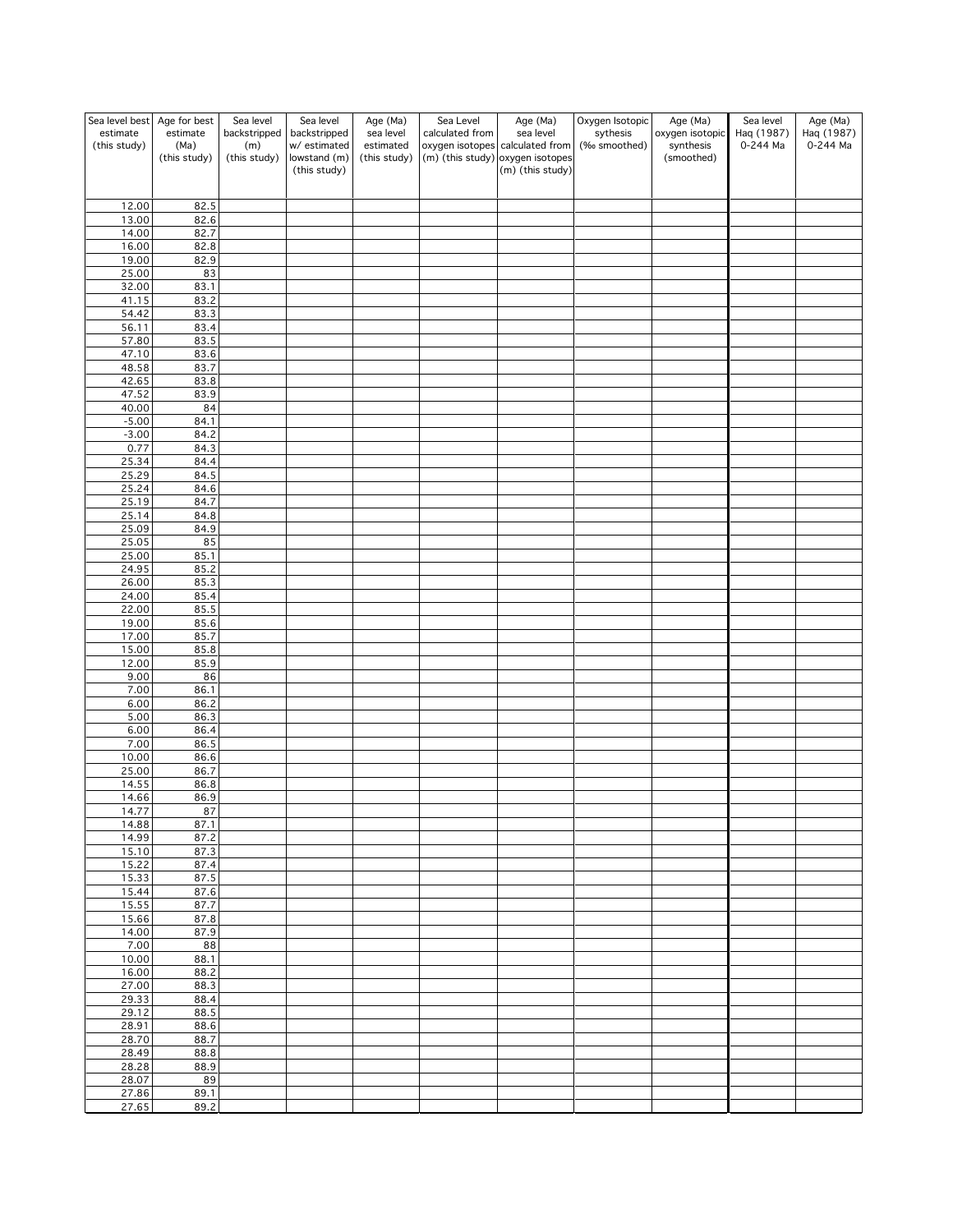| Sea level best<br>estimate<br>(this study) | Age for best<br>estimate<br>(Ma)<br>(this study) | Sea level<br>backstripped<br>(m)<br>(this study) | Sea level<br>backstripped<br>w/ estimated<br>lowstand (m)<br>(this study) | Age (Ma)<br>sea level<br>estimated<br>(this study) | Sea Level<br>calculated from | Age (Ma)<br>sea level<br>oxygen isotopes calculated from<br>$(m)$ (this study) oxygen isotopes<br>(m) (this study) | Oxygen Isotopic<br>sythesis<br>(‰ smoothed) | Age (Ma)<br>oxygen isotopic<br>synthesis<br>(smoothed) | Sea level<br>Haq (1987)<br>0-244 Ma | Age (Ma)<br>Haq (1987)<br>0-244 Ma |
|--------------------------------------------|--------------------------------------------------|--------------------------------------------------|---------------------------------------------------------------------------|----------------------------------------------------|------------------------------|--------------------------------------------------------------------------------------------------------------------|---------------------------------------------|--------------------------------------------------------|-------------------------------------|------------------------------------|
|                                            |                                                  |                                                  |                                                                           |                                                    |                              |                                                                                                                    |                                             |                                                        |                                     |                                    |
| 27.44                                      | 89.3                                             |                                                  |                                                                           |                                                    |                              |                                                                                                                    |                                             |                                                        |                                     |                                    |
| 27.22                                      | 89.4                                             |                                                  |                                                                           |                                                    |                              |                                                                                                                    |                                             |                                                        |                                     |                                    |
| 27.01<br>26.80                             | 89.5<br>89.6                                     |                                                  |                                                                           |                                                    |                              |                                                                                                                    |                                             |                                                        |                                     |                                    |
| 26.59                                      | 89.7                                             |                                                  |                                                                           |                                                    |                              |                                                                                                                    |                                             |                                                        |                                     |                                    |
| 26.38<br>2.00                              | 89.8<br>89.9                                     |                                                  |                                                                           |                                                    |                              |                                                                                                                    |                                             |                                                        |                                     |                                    |
| 10.31                                      | 90                                               |                                                  |                                                                           |                                                    |                              |                                                                                                                    |                                             |                                                        |                                     |                                    |
| 10.57                                      | 90.1                                             |                                                  |                                                                           |                                                    |                              |                                                                                                                    |                                             |                                                        |                                     |                                    |
| 10.82<br>11.07                             | 90.2<br>90.3                                     |                                                  |                                                                           |                                                    |                              |                                                                                                                    |                                             |                                                        |                                     |                                    |
| 11.32                                      | 90.4                                             |                                                  |                                                                           |                                                    |                              |                                                                                                                    |                                             |                                                        |                                     |                                    |
| 11.57<br>11.82                             | 90.5<br>90.6                                     |                                                  |                                                                           |                                                    |                              |                                                                                                                    |                                             |                                                        |                                     |                                    |
| 12.07                                      | 90.7                                             |                                                  |                                                                           |                                                    |                              |                                                                                                                    |                                             |                                                        |                                     |                                    |
| 12.32                                      | 90.8                                             |                                                  |                                                                           |                                                    |                              |                                                                                                                    |                                             |                                                        |                                     |                                    |
| 12.57<br>12.82                             | 90.9<br>91                                       |                                                  |                                                                           |                                                    |                              |                                                                                                                    |                                             |                                                        |                                     |                                    |
| 13.07                                      | 91.1                                             |                                                  |                                                                           |                                                    |                              |                                                                                                                    |                                             |                                                        |                                     |                                    |
| 13.32                                      | 91.2                                             |                                                  |                                                                           |                                                    |                              |                                                                                                                    |                                             |                                                        |                                     |                                    |
| 13.57<br>13.83                             | 91.3<br>91.4                                     |                                                  |                                                                           |                                                    |                              |                                                                                                                    |                                             |                                                        |                                     |                                    |
| 12.00                                      | 91.5                                             |                                                  |                                                                           |                                                    |                              |                                                                                                                    |                                             |                                                        |                                     |                                    |
| 5.00<br>2.00                               | 91.6<br>91.7                                     |                                                  |                                                                           |                                                    |                              |                                                                                                                    |                                             |                                                        |                                     |                                    |
| 4.00                                       | 91.8                                             |                                                  |                                                                           |                                                    |                              |                                                                                                                    |                                             |                                                        |                                     |                                    |
| 10.00                                      | 91.9                                             |                                                  |                                                                           |                                                    |                              |                                                                                                                    |                                             |                                                        |                                     |                                    |
| 22.00<br>28.13                             | 92<br>92.1                                       |                                                  |                                                                           |                                                    |                              |                                                                                                                    |                                             |                                                        |                                     |                                    |
| 38.31                                      | 92.2                                             |                                                  |                                                                           |                                                    |                              |                                                                                                                    |                                             |                                                        |                                     |                                    |
| 27.09                                      | 92.3                                             |                                                  |                                                                           |                                                    |                              |                                                                                                                    |                                             |                                                        |                                     |                                    |
| 26.58<br>29.23                             | 92.4<br>92.5                                     |                                                  |                                                                           |                                                    |                              |                                                                                                                    |                                             |                                                        |                                     |                                    |
| 32.04                                      | 92.6                                             |                                                  |                                                                           |                                                    |                              |                                                                                                                    |                                             |                                                        |                                     |                                    |
| 34.59                                      | 92.7                                             |                                                  |                                                                           |                                                    |                              |                                                                                                                    |                                             |                                                        |                                     |                                    |
| 37.12<br>41.59                             | 92.8<br>92.9                                     |                                                  |                                                                           |                                                    |                              |                                                                                                                    |                                             |                                                        |                                     |                                    |
| 43.28                                      | 93                                               |                                                  |                                                                           |                                                    |                              |                                                                                                                    |                                             |                                                        |                                     |                                    |
| 44.97<br>46.65                             | 93.1<br>93.2                                     |                                                  |                                                                           |                                                    |                              |                                                                                                                    |                                             |                                                        |                                     |                                    |
| 48.82                                      | 93.3                                             |                                                  |                                                                           |                                                    |                              |                                                                                                                    |                                             |                                                        |                                     |                                    |
| 51.50                                      | 93.4                                             |                                                  |                                                                           |                                                    |                              |                                                                                                                    |                                             |                                                        |                                     |                                    |
| 48.00<br>44.77                             | 93.5<br>93.6                                     |                                                  |                                                                           |                                                    |                              |                                                                                                                    |                                             |                                                        |                                     |                                    |
| 46.85                                      | 93.7                                             |                                                  |                                                                           |                                                    |                              |                                                                                                                    |                                             |                                                        |                                     |                                    |
| <u>48.94</u>                               | 93.8                                             |                                                  |                                                                           |                                                    |                              |                                                                                                                    |                                             |                                                        |                                     |                                    |
| 51.03<br>53.11                             | 93.9<br>94                                       |                                                  |                                                                           |                                                    |                              |                                                                                                                    |                                             |                                                        |                                     |                                    |
| 55.20                                      | 94.1                                             |                                                  |                                                                           |                                                    |                              |                                                                                                                    |                                             |                                                        |                                     |                                    |
| 57.28<br>59.37                             | 94.2                                             |                                                  |                                                                           |                                                    |                              |                                                                                                                    |                                             |                                                        |                                     |                                    |
| 61.46                                      | 94.3<br>94.4                                     |                                                  |                                                                           |                                                    |                              |                                                                                                                    |                                             |                                                        |                                     |                                    |
| 63.54                                      | 94.5                                             |                                                  |                                                                           |                                                    |                              |                                                                                                                    |                                             |                                                        |                                     |                                    |
| 38.00<br>47.74                             | 94.6<br>94.7                                     |                                                  |                                                                           |                                                    |                              |                                                                                                                    |                                             |                                                        |                                     |                                    |
| 51.70                                      | 94.8                                             |                                                  |                                                                           |                                                    |                              |                                                                                                                    |                                             |                                                        |                                     |                                    |
| 55.30                                      | 94.9                                             |                                                  |                                                                           |                                                    |                              |                                                                                                                    |                                             |                                                        |                                     |                                    |
| 58.89<br>61.43                             | 95<br>95.1                                       |                                                  |                                                                           |                                                    |                              |                                                                                                                    |                                             |                                                        |                                     |                                    |
| 62.83                                      | 95.2                                             |                                                  |                                                                           |                                                    |                              |                                                                                                                    |                                             |                                                        |                                     |                                    |
| 64.24                                      | 95.3                                             |                                                  |                                                                           |                                                    |                              |                                                                                                                    |                                             |                                                        |                                     |                                    |
| 65.65<br>67.05                             | 95.4<br>95.5                                     |                                                  |                                                                           |                                                    |                              |                                                                                                                    |                                             |                                                        |                                     |                                    |
| 68.46                                      | 95.6                                             |                                                  |                                                                           |                                                    |                              |                                                                                                                    |                                             |                                                        |                                     |                                    |
| 69.87<br>71.27                             | 95.7                                             |                                                  |                                                                           |                                                    |                              |                                                                                                                    |                                             |                                                        |                                     |                                    |
| 70.00                                      | 95.8<br>95.9                                     |                                                  |                                                                           |                                                    |                              |                                                                                                                    |                                             |                                                        |                                     |                                    |
| 66.00                                      | 96                                               |                                                  |                                                                           |                                                    |                              |                                                                                                                    |                                             |                                                        |                                     |                                    |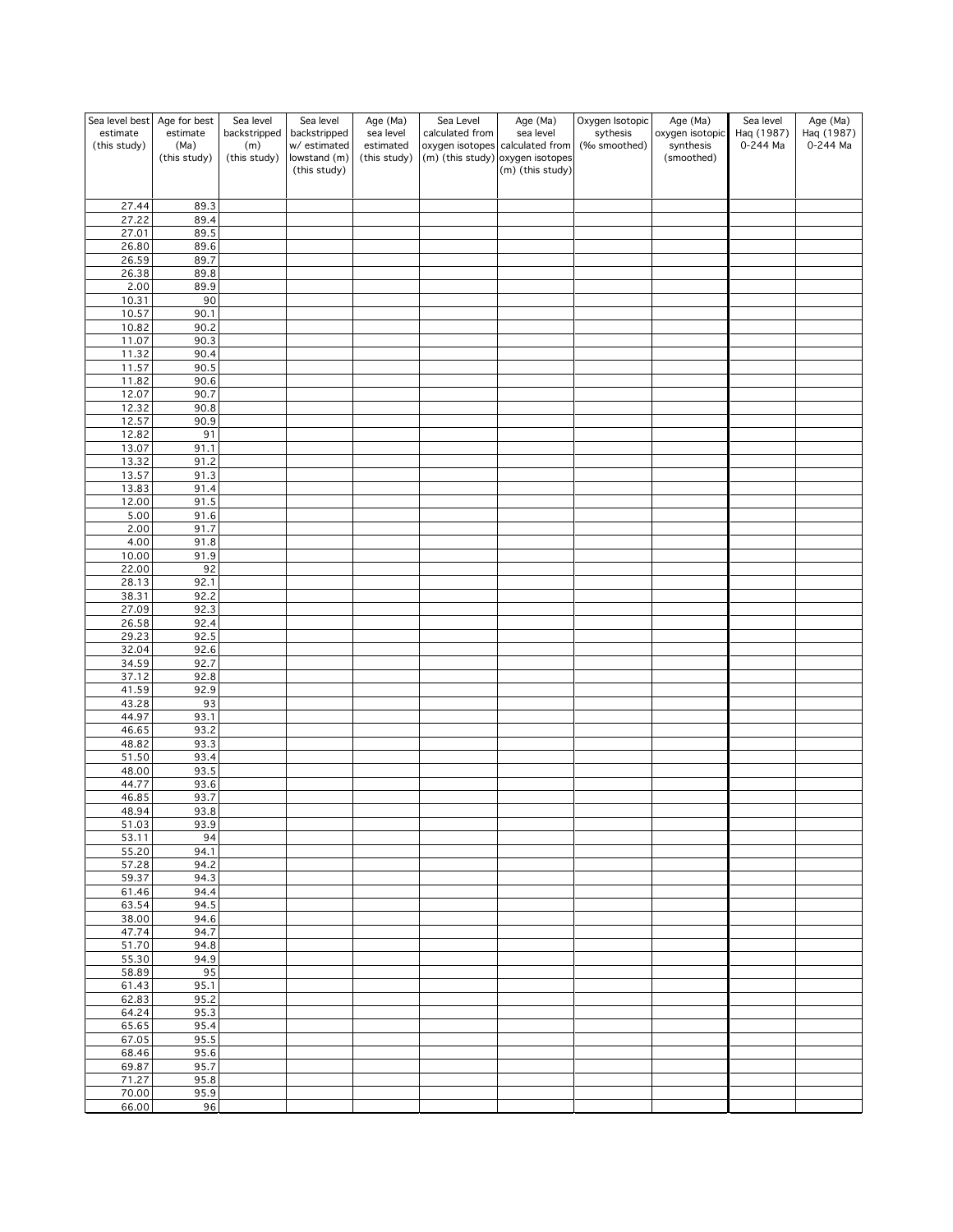| Sea level best           | Age for best     | Sea level           | Sea level                   | Age (Ma)               | Sea Level       | Age (Ma)                                     | Oxygen Isotopic          | Age (Ma)                     | Sea level              | Age (Ma)               |
|--------------------------|------------------|---------------------|-----------------------------|------------------------|-----------------|----------------------------------------------|--------------------------|------------------------------|------------------------|------------------------|
| estimate<br>(this study) | estimate<br>(Ma) | backstripped<br>(m) | backstripped<br>w/estimated | sea level<br>estimated | calculated from | sea level<br>oxygen isotopes calculated from | sythesis<br>(‰ smoothed) | oxygen isotopic<br>synthesis | Haq (1987)<br>0-244 Ma | Haq (1987)<br>0-244 Ma |
|                          | (this study)     | (this study)        | lowstand (m)                | (this study)           |                 | (m) (this study) oxygen isotopes             |                          | (smoothed)                   |                        |                        |
|                          |                  |                     | (this study)                |                        |                 | (m) (this study)                             |                          |                              |                        |                        |
|                          |                  |                     |                             |                        |                 |                                              |                          |                              |                        |                        |
| 60.00<br>54.00           | 96.1<br>96.2     |                     |                             |                        |                 |                                              |                          |                              |                        |                        |
| 44.00                    | 96.3             |                     |                             |                        |                 |                                              |                          |                              |                        |                        |
| 75.00                    | 96.4             |                     |                             |                        |                 |                                              |                          |                              |                        |                        |
| 70.00                    | 96.5             |                     |                             |                        |                 |                                              |                          |                              |                        |                        |
| 40.00<br>30.00           | 96.6<br>96.7     |                     |                             |                        |                 |                                              |                          |                              |                        |                        |
| 27.00                    | 96.8             |                     |                             |                        |                 |                                              |                          |                              |                        |                        |
| 30.00                    | 96.9             |                     |                             |                        |                 |                                              |                          |                              |                        |                        |
| 37.00                    | 97               |                     |                             |                        |                 |                                              |                          |                              |                        |                        |
| 38.47<br>38.67           | 97.1<br>97.2     |                     |                             |                        |                 |                                              |                          |                              |                        |                        |
| 38.87                    | 97.3             |                     |                             |                        |                 |                                              |                          |                              |                        |                        |
| 40.76                    | 97.4             |                     |                             |                        |                 |                                              |                          |                              |                        |                        |
| 48.67                    | 97.5             |                     |                             |                        |                 |                                              |                          |                              |                        |                        |
| 56.34<br>54.14           | 97.6<br>97.7     |                     |                             |                        |                 |                                              |                          |                              |                        |                        |
| 51.94                    | 97.8             |                     |                             |                        |                 |                                              |                          |                              |                        |                        |
| 49.74                    | 97.9             |                     |                             |                        |                 |                                              |                          |                              |                        |                        |
| 39.13                    | 98               |                     |                             |                        |                 |                                              |                          |                              |                        |                        |
| 37.99<br>36.86           | 98.1<br>98.2     |                     |                             |                        |                 |                                              |                          |                              |                        |                        |
| 35.73                    | 98.3             |                     |                             |                        |                 |                                              |                          |                              |                        |                        |
| 35.74                    | 98.4             |                     |                             |                        |                 |                                              |                          |                              |                        |                        |
| 26.37                    | 98.96            |                     |                             |                        |                 |                                              |                          |                              |                        |                        |
| 26.1<br>21.63            | 99.03<br>99.15   |                     |                             |                        |                 |                                              |                          |                              |                        |                        |
| 12.54                    | 99.28            |                     |                             |                        |                 |                                              |                          |                              |                        |                        |
| 0.18                     | 99.34            |                     |                             |                        |                 |                                              |                          |                              |                        |                        |
| 1.61                     | 99.46            |                     |                             |                        |                 |                                              |                          |                              |                        |                        |
| 14.42<br>26.56           | 99.59<br>99.72   |                     |                             |                        |                 |                                              |                          |                              |                        |                        |
| 34.66                    | 99.78            |                     |                             |                        |                 |                                              |                          |                              |                        |                        |
| 38.69                    | 99.90            |                     |                             |                        |                 |                                              |                          |                              |                        |                        |
| 41.9                     | 100.03           |                     |                             |                        |                 |                                              |                          |                              |                        |                        |
| 45.19<br>48.26           | 100.09<br>100.22 |                     |                             |                        |                 |                                              |                          |                              |                        |                        |
| 50.44                    | 100.34           |                     |                             |                        |                 |                                              |                          |                              |                        |                        |
| 50.19                    | 100.47           |                     |                             |                        |                 |                                              |                          |                              |                        |                        |
| 46.7                     | 100.53           |                     |                             |                        |                 |                                              |                          |                              |                        |                        |
| 42.3<br>38.89            | 100.66<br>100.78 |                     |                             |                        |                 |                                              |                          |                              |                        |                        |
| 35.48                    | 100.91           |                     |                             |                        |                 |                                              |                          |                              |                        |                        |
| 32.11                    | 100.97           |                     |                             |                        |                 |                                              |                          |                              |                        |                        |
| 29.13                    | 101.10<br>101.22 |                     |                             |                        |                 |                                              |                          |                              |                        |                        |
| 26.14<br>23.48           | 101.28           |                     |                             |                        |                 |                                              |                          |                              |                        |                        |
| 20.5                     | 101.41           |                     |                             |                        |                 |                                              |                          |                              |                        |                        |
| 17.17                    | 101.54           |                     |                             |                        |                 |                                              |                          |                              |                        |                        |
| 12.25<br>5.62            | 101.66<br>101.72 |                     |                             |                        |                 |                                              |                          |                              |                        |                        |
| $-0.59$                  | 101.85           |                     |                             |                        |                 |                                              |                          |                              |                        |                        |
| $-2.93$                  | 101.97           |                     |                             |                        |                 |                                              |                          |                              |                        |                        |
| 0.14                     | 102.04           |                     |                             |                        |                 |                                              |                          |                              |                        |                        |
| 4.8<br>9.49              | 102.20<br>102.41 |                     |                             |                        |                 |                                              |                          |                              |                        |                        |
| 13.68                    | 102.62           |                     |                             |                        |                 |                                              |                          |                              |                        |                        |
| 15.41                    | 102.72           |                     |                             |                        |                 |                                              |                          |                              |                        |                        |
| $\overline{15}$          | 102.92           |                     |                             |                        |                 |                                              |                          |                              |                        |                        |
| 13.49<br>11.92           | 103.13<br>103.34 |                     |                             |                        |                 |                                              |                          |                              |                        |                        |
| 10.55                    | 103.44           |                     |                             |                        |                 |                                              |                          |                              |                        |                        |
| $8.\overline{84}$        | 103.65           |                     |                             |                        |                 |                                              |                          |                              |                        |                        |
| 7.37                     | 103.85           |                     |                             |                        |                 |                                              |                          |                              |                        |                        |
| 5.76<br>4.39             | 103.96<br>104.16 |                     |                             |                        |                 |                                              |                          |                              |                        |                        |
| 3.04                     | 104.37           |                     |                             |                        |                 |                                              |                          |                              |                        |                        |
| 2.74                     | 104.57           |                     |                             |                        |                 |                                              |                          |                              |                        |                        |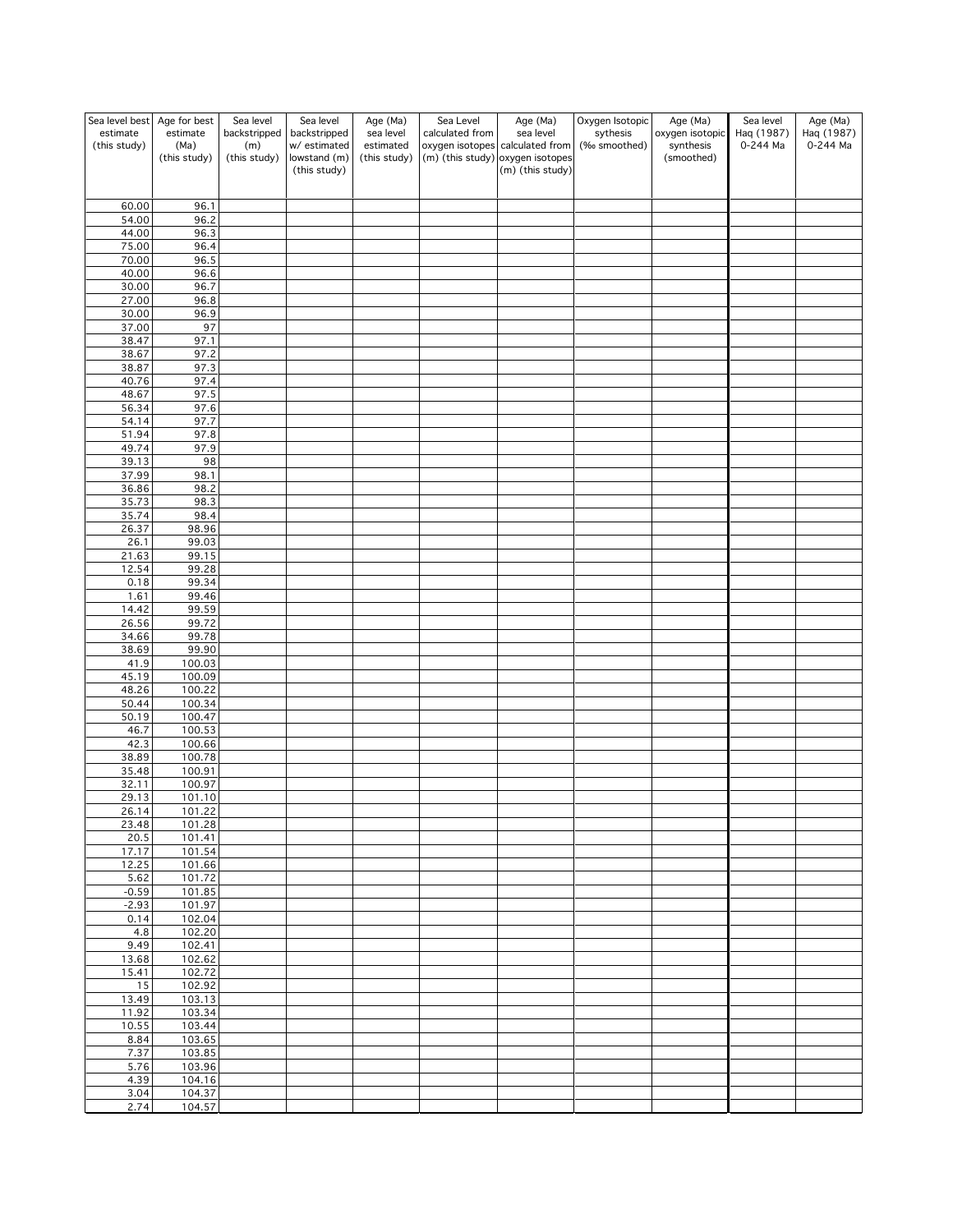| Sea level best            | Age for best     | Sea level           | Sea level                   | Age (Ma)               | Sea Level       | Age (Ma)                                     | Oxygen Isotopic          | Age (Ma)                     | Sea level              | Age (Ma)   |
|---------------------------|------------------|---------------------|-----------------------------|------------------------|-----------------|----------------------------------------------|--------------------------|------------------------------|------------------------|------------|
| estimate<br>(this study)  | estimate<br>(Ma) | backstripped        | backstripped<br>w/estimated | sea level<br>estimated | calculated from | sea level<br>oxygen isotopes calculated from | sythesis<br>(‰ smoothed) | oxygen isotopic<br>synthesis | Haq (1987)<br>0-244 Ma | Haq (1987) |
|                           | (this study)     | (m)<br>(this study) | lowstand (m)                | (this study)           |                 | (m) (this study) oxygen isotopes             |                          | (smoothed)                   |                        | 0-244 Ma   |
|                           |                  |                     | (this study)                |                        |                 | (m) (this study)                             |                          |                              |                        |            |
|                           |                  |                     |                             |                        |                 |                                              |                          |                              |                        |            |
| 3.14                      | 104.68           |                     |                             |                        |                 |                                              |                          |                              |                        |            |
| 3.86                      | 104.88           |                     |                             |                        |                 |                                              |                          |                              |                        |            |
| 4.51                      | 105.09           |                     |                             |                        |                 |                                              |                          |                              |                        |            |
| 5.05                      | 105.19           |                     |                             |                        |                 |                                              |                          |                              |                        |            |
| 5.81<br>6.4               | 105.40<br>105.60 |                     |                             |                        |                 |                                              |                          |                              |                        |            |
| $\overline{\mathfrak{c}}$ | 105.81           |                     |                             |                        |                 |                                              |                          |                              |                        |            |
| 7.41                      | 105.91           |                     |                             |                        |                 |                                              |                          |                              |                        |            |
| 6.97                      | 106.12           |                     |                             |                        |                 |                                              |                          |                              |                        |            |
| 4.66                      | 106.33           |                     |                             |                        |                 |                                              |                          |                              |                        |            |
| 1.38<br>$-2.37$           | 106.43<br>106.63 |                     |                             |                        |                 |                                              |                          |                              |                        |            |
| $-5.63$                   | 106.84           |                     |                             |                        |                 |                                              |                          |                              |                        |            |
| $-8.14$                   | 107.05           |                     |                             |                        |                 |                                              |                          |                              |                        |            |
| $-8.6$                    | 107.15           |                     |                             |                        |                 |                                              |                          |                              |                        |            |
| $-8.51$<br>$-8.09$        | 107.36<br>107.56 |                     |                             |                        |                 |                                              |                          |                              |                        |            |
| $-7.38$                   | 107.77           |                     |                             |                        |                 |                                              |                          |                              |                        |            |
| $-6.86$                   | 107.87           |                     |                             |                        |                 |                                              |                          |                              |                        |            |
| $-6.01$                   | 108.08           |                     |                             |                        |                 |                                              |                          |                              |                        |            |
| $-5.38$                   | 108.28           |                     |                             |                        |                 |                                              |                          |                              |                        |            |
| $-4.64$<br>$-4.12$        | 108.39<br>108.59 |                     |                             |                        |                 |                                              |                          |                              |                        |            |
| $-3.26$                   | 108.80           |                     |                             |                        |                 |                                              |                          |                              |                        |            |
| $-2.67$                   | 109.01           |                     |                             |                        |                 |                                              |                          |                              |                        |            |
| $-2.6$                    | 109.11           |                     |                             |                        |                 |                                              |                          |                              |                        |            |
| $-2.6$                    | 109.31           |                     |                             |                        |                 |                                              |                          |                              |                        |            |
| $-2.6$<br>$-2.6$          | 109.52<br>109.62 |                     |                             |                        |                 |                                              |                          |                              |                        |            |
| $-2.6$                    | 109.83           |                     |                             |                        |                 |                                              |                          |                              |                        |            |
| $-2.6$                    | 110.04           |                     |                             |                        |                 |                                              |                          |                              |                        |            |
| $-2.36$                   | 110.24           |                     |                             |                        |                 |                                              |                          |                              |                        |            |
| $-1.58$<br>0.03           | 110.34<br>110.55 |                     |                             |                        |                 |                                              |                          |                              |                        |            |
| 1.31                      | 110.76           |                     |                             |                        |                 |                                              |                          |                              |                        |            |
| 2.02                      | 110.86           |                     |                             |                        |                 |                                              |                          |                              |                        |            |
| 2.91                      | 111.07           |                     |                             |                        |                 |                                              |                          |                              |                        |            |
| 4.48                      | 111.27           |                     |                             |                        |                 |                                              |                          |                              |                        |            |
| 5.07<br>3.79              | 111.48<br>111.58 |                     |                             |                        |                 |                                              |                          |                              |                        |            |
| $-0.97$                   | 111.79           |                     |                             |                        |                 |                                              |                          |                              |                        |            |
| $-5.65$                   | 111.99           |                     |                             |                        |                 |                                              |                          |                              |                        |            |
| $-9.6$                    | 112.20           |                     |                             |                        |                 |                                              |                          |                              |                        |            |
| $-13.53$                  | 112.27           |                     |                             |                        |                 |                                              |                          |                              |                        |            |
| $-17.79$<br>$-22.06$      | 112.41<br>112.55 |                     |                             |                        |                 |                                              |                          |                              |                        |            |
| $-25.41$                  | 112.62           |                     |                             |                        |                 |                                              |                          |                              |                        |            |
| $-28.33$                  | 112.76           |                     |                             |                        |                 |                                              |                          |                              |                        |            |
| $-30.74$                  | 112.90           |                     |                             |                        |                 |                                              |                          |                              |                        |            |
| $-32.62$<br>$-33.97$      | 113.04<br>113.12 |                     |                             |                        |                 |                                              |                          |                              |                        |            |
| $-34.83$                  | 113.26           |                     |                             |                        |                 |                                              |                          |                              |                        |            |
| $-35.29$                  | 113.40           |                     |                             |                        |                 |                                              |                          |                              |                        |            |
| $-35$                     | 113.47           |                     |                             |                        |                 |                                              |                          |                              |                        |            |
| $-33.44$<br>$-31.45$      | 113.61<br>113.75 |                     |                             |                        |                 |                                              |                          |                              |                        |            |
| $-28.66$                  | 113.89           |                     |                             |                        |                 |                                              |                          |                              |                        |            |
| $-25.67$                  | 113.96           |                     |                             |                        |                 |                                              |                          |                              |                        |            |
| $-22.69$                  | 114.10           |                     |                             |                        |                 |                                              |                          |                              |                        |            |
| $-19.52$                  | 114.24           |                     |                             |                        |                 |                                              |                          |                              |                        |            |
| $-15.84$<br>$-11.7$       | 114.31<br>114.45 |                     |                             |                        |                 |                                              |                          |                              |                        |            |
| $-8.29$                   | 114.59           |                     |                             |                        |                 |                                              |                          |                              |                        |            |
| $-4.88$                   | 114.73           |                     |                             |                        |                 |                                              |                          |                              |                        |            |
| $-1.15$                   | 114.80           |                     |                             |                        |                 |                                              |                          |                              |                        |            |
| 1.41                      | 114.95           |                     |                             |                        |                 |                                              |                          |                              |                        |            |
| 3.54<br>5.42              | 115.09<br>115.23 |                     |                             |                        |                 |                                              |                          |                              |                        |            |
|                           |                  |                     |                             |                        |                 |                                              |                          |                              |                        |            |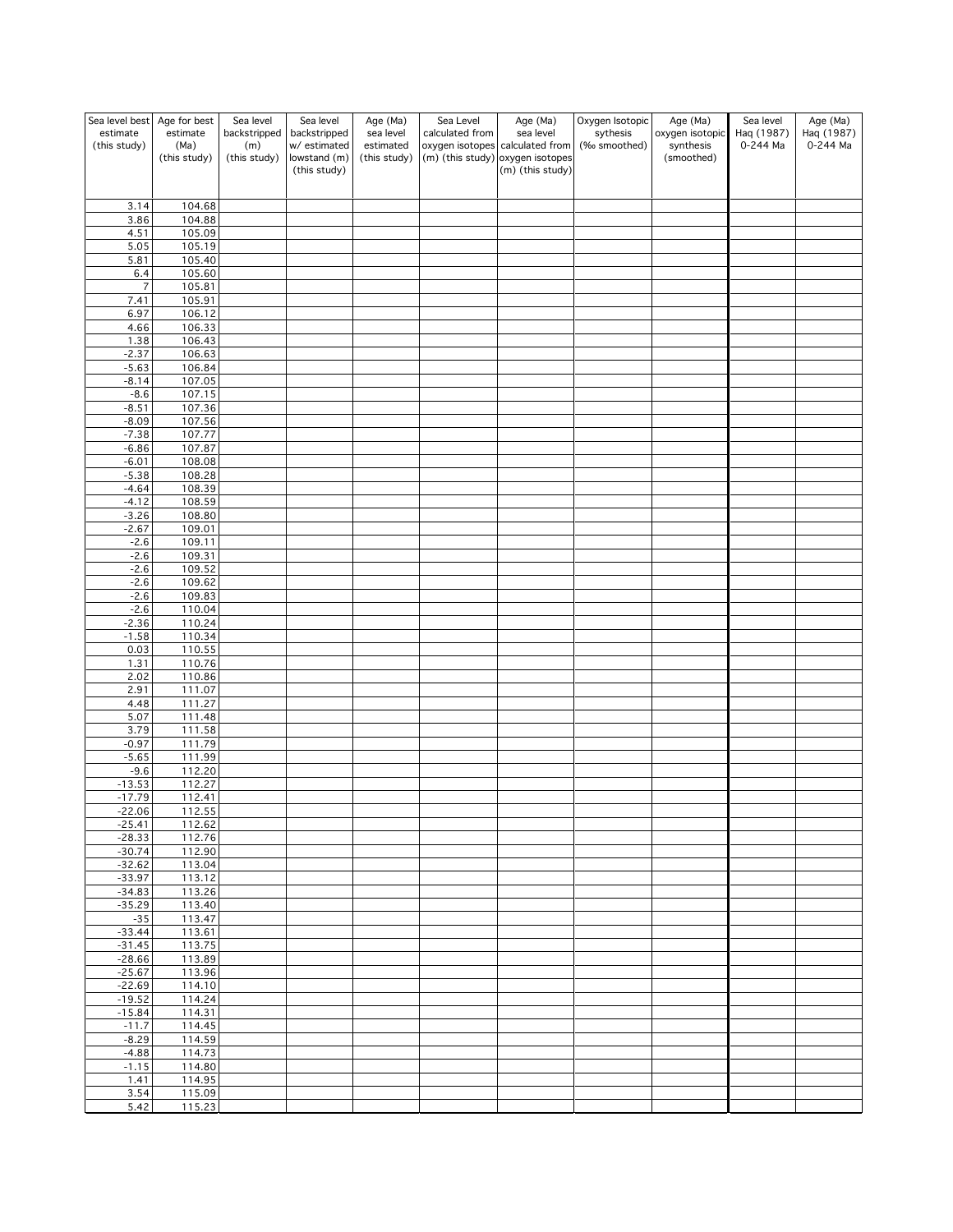| Sea level best       | Age for best         | Sea level           | Sea level                   | Age (Ma)                  | Sea Level       | Age (Ma)                                                            | Oxygen Isotopic | Age (Ma)                | Sea level  | Age (Ma)   |
|----------------------|----------------------|---------------------|-----------------------------|---------------------------|-----------------|---------------------------------------------------------------------|-----------------|-------------------------|------------|------------|
| estimate             | estimate             | backstripped        | backstripped                | sea level                 | calculated from | sea level                                                           | sythesis        | oxygen isotopic         | Haq (1987) | Haq (1987) |
| (this study)         | (Ma)<br>(this study) | (m)<br>(this study) | w/estimated<br>lowstand (m) | estimated<br>(this study) |                 | oxygen isotopes calculated from<br>(m) (this study) oxygen isotopes | (‰ smoothed)    | synthesis<br>(smoothed) | 0-244 Ma   | 0-244 Ma   |
|                      |                      |                     | (this study)                |                           |                 | (m) (this study)                                                    |                 |                         |            |            |
|                      |                      |                     |                             |                           |                 |                                                                     |                 |                         |            |            |
|                      |                      |                     |                             |                           |                 |                                                                     |                 |                         |            |            |
| 7.11<br>8.29         | 115.30<br>115.44     |                     |                             |                           |                 |                                                                     |                 |                         |            |            |
| 8.94                 | 115.58               |                     |                             |                           |                 |                                                                     |                 |                         |            |            |
| 9.66                 | 115.65               |                     |                             |                           |                 |                                                                     |                 |                         |            |            |
| 10.51                | 115.79               |                     |                             |                           |                 |                                                                     |                 |                         |            |            |
| 11.08                | 115.93               |                     |                             |                           |                 |                                                                     |                 |                         |            |            |
| 11.08                | 116.07               |                     |                             |                           |                 |                                                                     |                 |                         |            |            |
| 9.1                  | 116.14               |                     |                             |                           |                 |                                                                     |                 |                         |            |            |
| 6.2                  | 116.28               |                     |                             |                           |                 |                                                                     |                 |                         |            |            |
| 3.46                 | 116.42               |                     |                             |                           |                 |                                                                     |                 |                         |            |            |
| 0.75<br>0.68         | 116.49<br>116.64     |                     |                             |                           |                 |                                                                     |                 |                         |            |            |
| 4.09                 | 116.78               |                     |                             |                           |                 |                                                                     |                 |                         |            |            |
| 7.06                 | 116.92               |                     |                             |                           |                 |                                                                     |                 |                         |            |            |
| 10.56                | 116.99               |                     |                             |                           |                 |                                                                     |                 |                         |            |            |
| 13.11                | 117.13               |                     |                             |                           |                 |                                                                     |                 |                         |            |            |
| 15.24                | 117.27               |                     |                             |                           |                 |                                                                     |                 |                         |            |            |
| 16.08                | 117.34               |                     |                             |                           |                 |                                                                     |                 |                         |            |            |
| 15.59                | 117.48               |                     |                             |                           |                 |                                                                     |                 |                         |            |            |
| 11.75                | 117.62               |                     |                             |                           |                 |                                                                     |                 |                         |            |            |
| 8.11<br>4.11         | 117.76<br>117.83     |                     |                             |                           |                 |                                                                     |                 |                         |            |            |
| 0.4                  | 117.97               |                     |                             |                           |                 |                                                                     |                 |                         |            |            |
| $-2.16$              | 118.11               |                     |                             |                           |                 |                                                                     |                 |                         |            |            |
| $-3.99$              | 118.25               |                     |                             |                           |                 |                                                                     |                 |                         |            |            |
| $-4.94$              | 118.32               |                     |                             |                           |                 |                                                                     |                 |                         |            |            |
| $-5.79$              | 118.47               |                     |                             |                           |                 |                                                                     |                 |                         |            |            |
| $-6.64$              | 118.61               |                     |                             |                           |                 |                                                                     |                 |                         |            |            |
| $-7.5$               | 118.68               |                     |                             |                           |                 |                                                                     |                 |                         |            |            |
| $-8.35$<br>$-9.2$    | 118.82<br>118.96     |                     |                             |                           |                 |                                                                     |                 |                         |            |            |
| $-9.83$              | 119.10               |                     |                             |                           |                 |                                                                     |                 |                         |            |            |
| $-10.26$             | 119.17               |                     |                             |                           |                 |                                                                     |                 |                         |            |            |
| $-11.35$             | 119.31               |                     |                             |                           |                 |                                                                     |                 |                         |            |            |
| $-12.12$             | 119.45               |                     |                             |                           |                 |                                                                     |                 |                         |            |            |
| $-13.4$              | 119.52               |                     |                             |                           |                 |                                                                     |                 |                         |            |            |
| $-14.7$              | 119.66               |                     |                             |                           |                 |                                                                     |                 |                         |            |            |
| $-16.64$             | 119.80               |                     |                             |                           |                 |                                                                     |                 |                         |            |            |
| $-19.2$<br>$-21.45$  | 119.94<br>120.01     |                     |                             |                           |                 |                                                                     |                 |                         |            |            |
| $-23.62$             | 120.16               |                     |                             |                           |                 |                                                                     |                 |                         |            |            |
| $-23.46$             | 120.30               |                     |                             |                           |                 |                                                                     |                 |                         |            |            |
| $-22.54$             | 120.44               |                     |                             |                           |                 |                                                                     |                 |                         |            |            |
| $-21.27$             | 120.51               |                     |                             |                           |                 |                                                                     |                 |                         |            |            |
| $-20.42$             | 120.65               |                     |                             |                           |                 |                                                                     |                 |                         |            |            |
| $-19.56$             | 120.79               |                     |                             |                           |                 |                                                                     |                 |                         |            |            |
| $-18.71$             | 120.86               |                     |                             |                           |                 |                                                                     |                 |                         |            |            |
| $-17.52$<br>$-16.67$ | 121.00<br>121.16     |                     |                             |                           |                 |                                                                     |                 |                         |            |            |
| $-15.82$             | 121.32               |                     |                             |                           |                 |                                                                     |                 |                         |            |            |
| $-14.96$             | 121.40               |                     |                             |                           |                 |                                                                     |                 |                         |            |            |
| $-13.95$             | 121.56               |                     |                             |                           |                 |                                                                     |                 |                         |            |            |
| $-12.59$             | 121.72               |                     |                             |                           |                 |                                                                     |                 |                         |            |            |
| $-11.74$             | 121.80               |                     |                             |                           |                 |                                                                     |                 |                         |            |            |
| $-10.88$             | 121.96               |                     |                             |                           |                 |                                                                     |                 |                         |            |            |
| $-9.79$              | 122.12               |                     |                             |                           |                 |                                                                     |                 |                         |            |            |
| $-8.51$<br>$-7.66$   | 122.28               |                     |                             |                           |                 |                                                                     |                 |                         |            |            |
| $-6.67$              | 122.36<br>122.52     |                     |                             |                           |                 |                                                                     |                 |                         |            |            |
| $-5.29$              | 122.68               |                     |                             |                           |                 |                                                                     |                 |                         |            |            |
| $-4.18$              | 122.76               |                     |                             |                           |                 |                                                                     |                 |                         |            |            |
| $-2.91$              | 122.92               |                     |                             |                           |                 |                                                                     |                 |                         |            |            |
| $-2.06$              | 123.08               |                     |                             |                           |                 |                                                                     |                 |                         |            |            |
| $-1.21$              | 123.24               |                     |                             |                           |                 |                                                                     |                 |                         |            |            |
| $-0.35$              | 123.32               |                     |                             |                           |                 |                                                                     |                 |                         |            |            |
| 0.5                  | 123.48               |                     |                             |                           |                 |                                                                     |                 |                         |            |            |
| 1.35<br>2.21         | 123.64<br>123.80     |                     |                             |                           |                 |                                                                     |                 |                         |            |            |
|                      |                      |                     |                             |                           |                 |                                                                     |                 |                         |            |            |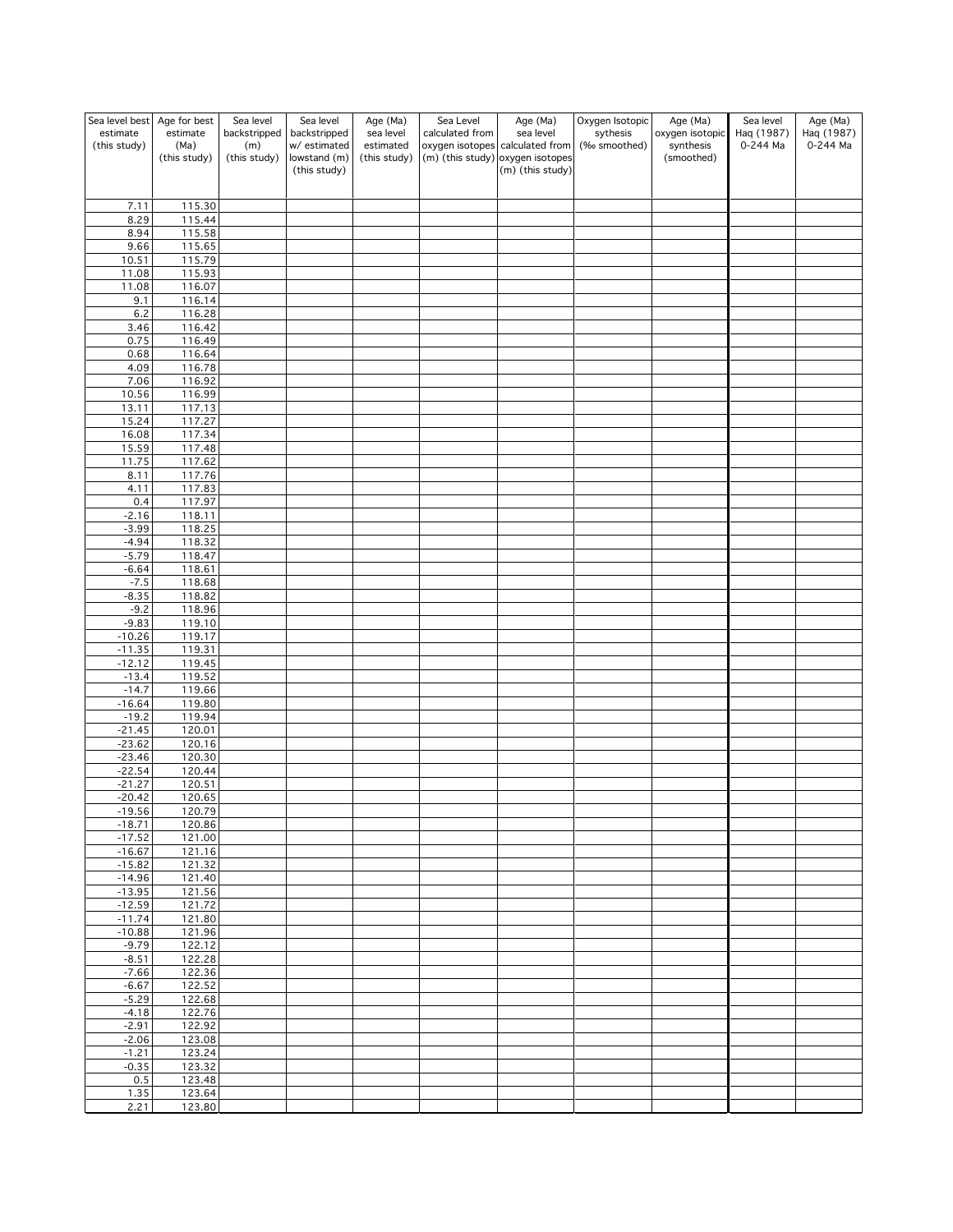| Sea level best       | Age for best         | Sea level           | Sea level                   | Age (Ma)                  | Sea Level       | Age (Ma)                                                            | Oxygen Isotopic          | Age (Ma)                | Sea level  | Age (Ma)   |
|----------------------|----------------------|---------------------|-----------------------------|---------------------------|-----------------|---------------------------------------------------------------------|--------------------------|-------------------------|------------|------------|
| estimate             | estimate             | backstripped        | backstripped                | sea level                 | calculated from | sea level                                                           | sythesis<br>(‰ smoothed) | oxygen isotopic         | Haq (1987) | Haq (1987) |
| (this study)         | (Ma)<br>(this study) | (m)<br>(this study) | w/estimated<br>lowstand (m) | estimated<br>(this study) |                 | oxygen isotopes calculated from<br>(m) (this study) oxygen isotopes |                          | synthesis<br>(smoothed) | 0-244 Ma   | 0-244 Ma   |
|                      |                      |                     | (this study)                |                           |                 | (m) (this study)                                                    |                          |                         |            |            |
|                      |                      |                     |                             |                           |                 |                                                                     |                          |                         |            |            |
| 3.06                 | 123.88               |                     |                             |                           |                 |                                                                     |                          |                         |            |            |
| 3.83                 | 124.04               |                     |                             |                           |                 |                                                                     |                          |                         |            |            |
| 4.07                 | 124.20               |                     |                             |                           |                 |                                                                     |                          |                         |            |            |
| 4.34                 | 124.28               |                     |                             |                           |                 |                                                                     |                          |                         |            |            |
| 4.74<br>4.74         | 124.44<br>124.60     |                     |                             |                           |                 |                                                                     |                          |                         |            |            |
| 4.96                 | 124.76               |                     |                             |                           |                 |                                                                     |                          |                         |            |            |
| 5.07                 | 124.84               |                     |                             |                           |                 |                                                                     |                          |                         |            |            |
| 4.74                 | 125.00               |                     |                             |                           |                 |                                                                     |                          |                         |            |            |
| 4.58                 | 125.16               |                     |                             |                           |                 |                                                                     |                          |                         |            |            |
| 4.41<br>4.39         | 125.24<br>125.40     |                     |                             |                           |                 |                                                                     |                          |                         |            |            |
| 4.07                 | 125.56               |                     |                             |                           |                 |                                                                     |                          |                         |            |            |
| 4.07                 | 125.72               |                     |                             |                           |                 |                                                                     |                          |                         |            |            |
| 3.78                 | 125.80               |                     |                             |                           |                 |                                                                     |                          |                         |            |            |
| 3.74                 | 125.96               |                     |                             |                           |                 |                                                                     |                          |                         |            |            |
| 3.59<br>3.4          | 126.12<br>126.20     |                     |                             |                           |                 |                                                                     |                          |                         |            |            |
| 3.74                 | 126.36               |                     |                             |                           |                 |                                                                     |                          |                         |            |            |
| 4.59                 | 126.52               |                     |                             |                           |                 |                                                                     |                          |                         |            |            |
| 5.63                 | 126.68               |                     |                             |                           |                 |                                                                     |                          |                         |            |            |
| 6.63                 | 126.76               |                     |                             |                           |                 |                                                                     |                          |                         |            |            |
| 7.48<br>8.98         | 126.92<br>127.17     |                     |                             |                           |                 |                                                                     |                          |                         |            |            |
| 10.41                | 127.50               |                     |                             |                           |                 |                                                                     |                          |                         |            |            |
| 10.41                | 127.67               |                     |                             |                           |                 |                                                                     |                          |                         |            |            |
| 3.38                 | 128.00               |                     |                             |                           |                 |                                                                     |                          |                         |            |            |
| $-3.6$               | 128.33               |                     |                             |                           |                 |                                                                     |                          |                         |            |            |
| $-3.6$<br>$-9.63$    | 128.50<br>128.83     |                     |                             |                           |                 |                                                                     |                          |                         |            |            |
| $-16.07$             | 129.17               |                     |                             |                           |                 |                                                                     |                          |                         |            |            |
| $-19.46$             | 129.50               |                     |                             |                           |                 |                                                                     |                          |                         |            |            |
| $-20.61$             | 129.67               |                     |                             |                           |                 |                                                                     |                          |                         |            |            |
| $-13.94$             | 130.00               |                     |                             |                           |                 |                                                                     |                          |                         |            |            |
| $-15.75$<br>$-17.94$ | 130.33<br>130.50     |                     |                             |                           |                 |                                                                     |                          |                         |            |            |
| $-16.91$             | 130.83               |                     |                             |                           |                 |                                                                     |                          |                         |            |            |
| $-12.36$             | 131.17               |                     |                             |                           |                 |                                                                     |                          |                         |            |            |
| $-9.27$              | 131.50               |                     |                             |                           |                 |                                                                     |                          |                         |            |            |
| $-13.79$<br>$-24.03$ | 131.67               |                     |                             |                           |                 |                                                                     |                          |                         |            |            |
| $-30.77$             | 132.00<br>132.18     |                     |                             |                           |                 |                                                                     |                          |                         |            |            |
| $-32.96$             | 132.27               |                     |                             |                           |                 |                                                                     |                          |                         |            |            |
| $-30.07$             | 132.45               |                     |                             |                           |                 |                                                                     |                          |                         |            |            |
| $-26.65$             | 132.64               |                     |                             |                           |                 |                                                                     |                          |                         |            |            |
| -24.44<br>$-24.28$   | 132.82<br>132.91     |                     |                             |                           |                 |                                                                     |                          |                         |            |            |
| $-25$                | 133.09               |                     |                             |                           |                 |                                                                     |                          |                         |            |            |
| $-25.62$             | 133.27               |                     |                             |                           |                 |                                                                     |                          |                         |            |            |
| $-24.56$             | 133.45               |                     |                             |                           |                 |                                                                     |                          |                         |            |            |
| $-23.04$             | 133.55               |                     |                             |                           |                 |                                                                     |                          |                         |            |            |
| $-23.26$<br>$-24.62$ | 133.73<br>133.91     |                     |                             |                           |                 |                                                                     |                          |                         |            |            |
| $-20.64$             | 134.00               |                     |                             |                           |                 |                                                                     |                          |                         |            |            |
| $-19.29$             | 134.18               |                     |                             |                           |                 |                                                                     |                          |                         |            |            |
| $-20.82$             | 134.36               |                     |                             |                           |                 |                                                                     |                          |                         |            |            |
| $-25.75$             | 134.55               |                     |                             |                           |                 |                                                                     |                          |                         |            |            |
| $-27.29$<br>$-25.28$ | 134.64<br>134.82     |                     |                             |                           |                 |                                                                     |                          |                         |            |            |
| $-25.7$              | 135.00               |                     |                             |                           |                 |                                                                     |                          |                         |            |            |
| $-29.53$             | 135.09               |                     |                             |                           |                 |                                                                     |                          |                         |            |            |
| $-36.15$             | 135.27               |                     |                             |                           |                 |                                                                     |                          |                         |            |            |
| $-35.79$             | 135.45               |                     |                             |                           |                 |                                                                     |                          |                         |            |            |
| $-32.52$<br>$-30.95$ | 135.64<br>135.73     |                     |                             |                           |                 |                                                                     |                          |                         |            |            |
| $-33.86$             | 135.91               |                     |                             |                           |                 |                                                                     |                          |                         |            |            |
| $-36.9$              | 136.09               |                     |                             |                           |                 |                                                                     |                          |                         |            |            |
| $-37.96$             | 136.18               |                     |                             |                           |                 |                                                                     |                          |                         |            |            |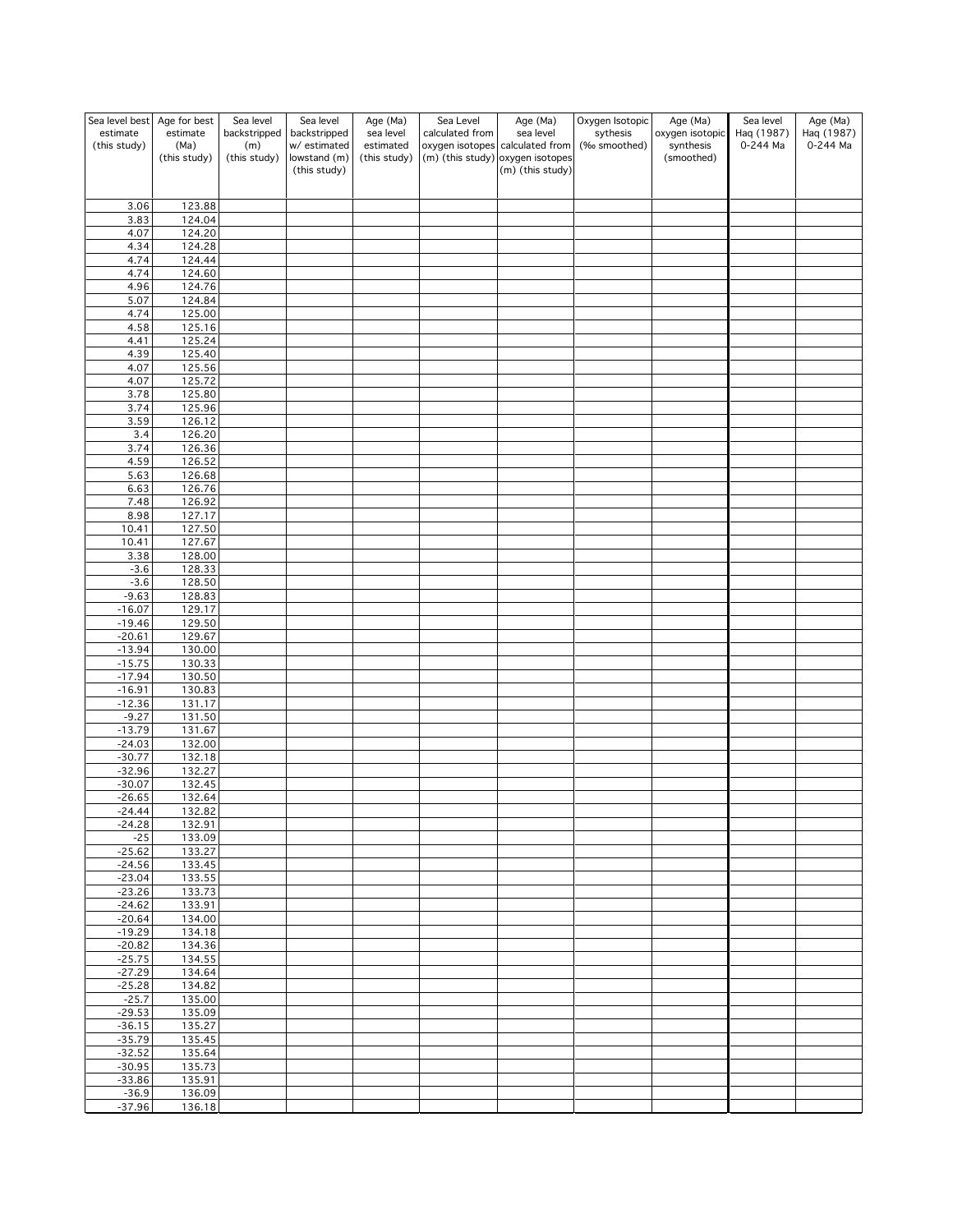| Sea level best       | Age for best         | Sea level           | Sea level                   | Age (Ma)                  | Sea Level       | Age (Ma)                                                            | Oxygen Isotopic | Age (Ma)                | Sea level  | Age (Ma)   |
|----------------------|----------------------|---------------------|-----------------------------|---------------------------|-----------------|---------------------------------------------------------------------|-----------------|-------------------------|------------|------------|
| estimate             | estimate             | backstripped        | backstripped                | sea level                 | calculated from | sea level                                                           | sythesis        | oxygen isotopic         | Haq (1987) | Haq (1987) |
| (this study)         | (Ma)<br>(this study) | (m)<br>(this study) | w/estimated<br>lowstand (m) | estimated<br>(this study) |                 | oxygen isotopes calculated from<br>(m) (this study) oxygen isotopes | (‰ smoothed)    | synthesis<br>(smoothed) | 0-244 Ma   | 0-244 Ma   |
|                      |                      |                     | (this study)                |                           |                 | (m) (this study)                                                    |                 |                         |            |            |
|                      |                      |                     |                             |                           |                 |                                                                     |                 |                         |            |            |
|                      |                      |                     |                             |                           |                 |                                                                     |                 |                         |            |            |
| $-35.8$<br>$-32.55$  | 136.36<br>136.55     |                     |                             |                           |                 |                                                                     |                 |                         |            |            |
| $-28.02$             | 136.73               |                     |                             |                           |                 |                                                                     |                 |                         |            |            |
| $-23.5$              | 136.82               |                     |                             |                           |                 |                                                                     |                 |                         |            |            |
| $-18.86$             | 137.00               |                     |                             |                           |                 |                                                                     |                 |                         |            |            |
| $-15.98$             | 137.29               |                     |                             |                           |                 |                                                                     |                 |                         |            |            |
| $-13.62$             | 137.58               |                     |                             |                           |                 |                                                                     |                 |                         |            |            |
| $-12.94$             | 137.72               |                     |                             |                           |                 |                                                                     |                 |                         |            |            |
| $-13.33$<br>$-13.9$  | 138.01<br>138.30     |                     |                             |                           |                 |                                                                     |                 |                         |            |            |
| $-14.75$             | 138.44               |                     |                             |                           |                 |                                                                     |                 |                         |            |            |
| $-15.6$              | 138.73               |                     |                             |                           |                 |                                                                     |                 |                         |            |            |
| $-16.54$             | 139.02               |                     |                             |                           |                 |                                                                     |                 |                         |            |            |
| $-18.01$             | 139.30               |                     |                             |                           |                 |                                                                     |                 |                         |            |            |
| $-20.26$             | 139.45               |                     |                             |                           |                 |                                                                     |                 |                         |            |            |
| $-22.28$<br>$-21.77$ | 139.74<br>140.02     |                     |                             |                           |                 |                                                                     |                 |                         |            |            |
| $-19.41$             | 140.17               |                     |                             |                           |                 |                                                                     |                 |                         |            |            |
| $-17.99$             | 140.46               |                     |                             |                           |                 |                                                                     |                 |                         |            |            |
| $-18.38$             | 140.74               |                     |                             |                           |                 |                                                                     |                 |                         |            |            |
| $-20.94$             | 141.03               |                     |                             |                           |                 |                                                                     |                 |                         |            |            |
| $-22.46$             | 141.18               |                     |                             |                           |                 |                                                                     |                 |                         |            |            |
| $-22.53$<br>$-20.29$ | 141.46               |                     |                             |                           |                 |                                                                     |                 |                         |            |            |
| $-18.13$             | 141.75<br>142.04     |                     |                             |                           |                 |                                                                     |                 |                         |            |            |
| $-17.61$             | 142.18               |                     |                             |                           |                 |                                                                     |                 |                         |            |            |
| $-18.06$             | 142.47               |                     |                             |                           |                 |                                                                     |                 |                         |            |            |
| $-18.91$             | 142.76               |                     |                             |                           |                 |                                                                     |                 |                         |            |            |
| $-19.52$             | 142.90               |                     |                             |                           |                 |                                                                     |                 |                         |            |            |
| $-19.95$             | 143.19               |                     |                             |                           |                 |                                                                     |                 |                         |            |            |
| $-20.47$             | 143.48               |                     |                             |                           |                 |                                                                     |                 |                         |            |            |
| $-21.51$<br>$-22.79$ | 143.77<br>143.91     |                     |                             |                           |                 |                                                                     |                 |                         |            |            |
| $-22.91$             | 144.20               |                     |                             |                           |                 |                                                                     |                 |                         |            |            |
| $-21.56$             | 144.40               |                     |                             |                           |                 |                                                                     |                 |                         |            |            |
| $-17.48$             | 144.50               |                     |                             |                           |                 |                                                                     |                 |                         |            |            |
| $-14.37$             | 144.70               |                     |                             |                           |                 |                                                                     |                 |                         |            |            |
| $-13.27$             | 144.90               |                     |                             |                           |                 |                                                                     |                 |                         |            |            |
| $-13.44$<br>$-13.87$ | 145.10<br>145.20     |                     |                             |                           |                 |                                                                     |                 |                         |            |            |
| $-13.92$             | 145.40               |                     |                             |                           |                 |                                                                     |                 |                         |            |            |
| $-13.49$             | 145.60               |                     |                             |                           |                 |                                                                     |                 |                         |            |            |
| $-13.07$             | 145.70               |                     |                             |                           |                 |                                                                     |                 |                         |            |            |
| $-12.64$             | 145.90               |                     |                             |                           |                 |                                                                     |                 |                         |            |            |
| $-12.73$             | 146.10               |                     |                             |                           |                 |                                                                     |                 |                         |            |            |
| $-13.58$<br>$-14.43$ | 146.30<br>146.40     |                     |                             |                           |                 |                                                                     |                 |                         |            |            |
| $-15.61$             | 146.60               |                     |                             |                           |                 |                                                                     |                 |                         |            |            |
| $-15.51$             | 146.80               |                     |                             |                           |                 |                                                                     |                 |                         |            |            |
| $-14.7$              | 147.00               |                     |                             |                           |                 |                                                                     |                 |                         |            |            |
| $-13.42$             | 147.10               |                     |                             |                           |                 |                                                                     |                 |                         |            |            |
| $-11.94$<br>$-12.21$ | 147.30               |                     |                             |                           |                 |                                                                     |                 |                         |            |            |
| $-15.82$             | 147.50<br>147.60     |                     |                             |                           |                 |                                                                     |                 |                         |            |            |
| $-17.28$             | 147.80               |                     |                             |                           |                 |                                                                     |                 |                         |            |            |
| $-15.07$             | 148.00               |                     |                             |                           |                 |                                                                     |                 |                         |            |            |
| $-3.51$              | 148.20               |                     |                             |                           |                 |                                                                     |                 |                         |            |            |
| 1.74                 | 148.30               |                     |                             |                           |                 |                                                                     |                 |                         |            |            |
| $-10.03$<br>$-23.93$ | 148.50<br>148.70     |                     |                             |                           |                 |                                                                     |                 |                         |            |            |
| $-26.28$             | 148.80               |                     |                             |                           |                 |                                                                     |                 |                         |            |            |
| $-23.84$             | 149.00               |                     |                             |                           |                 |                                                                     |                 |                         |            |            |
| $-10$                | 149.20               |                     |                             |                           |                 |                                                                     |                 |                         |            |            |
| 0.66                 | 149.40               |                     |                             |                           |                 |                                                                     |                 |                         |            |            |
| 2.82                 | 149.50               |                     |                             |                           |                 |                                                                     |                 |                         |            |            |
| 4.08                 | 149.70<br>149.90     |                     |                             |                           |                 |                                                                     |                 |                         |            |            |
| 4.51<br>4.74         | 150.00               |                     |                             |                           |                 |                                                                     |                 |                         |            |            |
|                      |                      |                     |                             |                           |                 |                                                                     |                 |                         |            |            |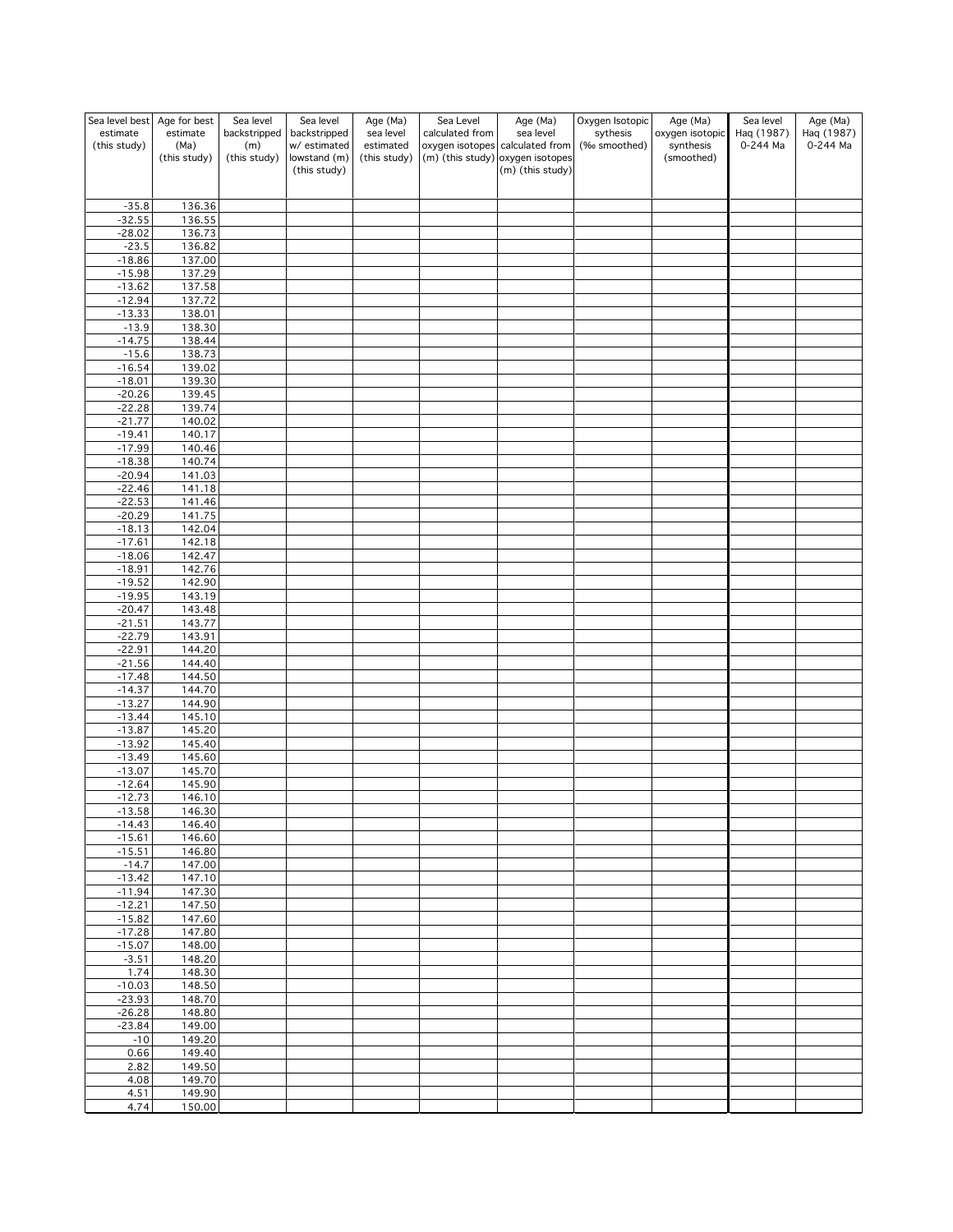| Sea level best       | Age for best         | Sea level           | Sea level                   | Age (Ma)                  | Sea Level       | Age (Ma)                                                            | Oxygen Isotopic | Age (Ma)                | Sea level  | Age (Ma)   |
|----------------------|----------------------|---------------------|-----------------------------|---------------------------|-----------------|---------------------------------------------------------------------|-----------------|-------------------------|------------|------------|
| estimate             | estimate             | backstripped        | backstripped                | sea level                 | calculated from | sea level                                                           | sythesis        | oxygen isotopic         | Haq (1987) | Haq (1987) |
| (this study)         | (Ma)<br>(this study) | (m)<br>(this study) | w/estimated<br>lowstand (m) | estimated<br>(this study) |                 | oxygen isotopes calculated from<br>(m) (this study) oxygen isotopes | (‰ smoothed)    | synthesis<br>(smoothed) | 0-244 Ma   | 0-244 Ma   |
|                      |                      |                     | (this study)                |                           |                 | (m) (this study)                                                    |                 |                         |            |            |
|                      |                      |                     |                             |                           |                 |                                                                     |                 |                         |            |            |
|                      |                      |                     |                             |                           |                 |                                                                     |                 |                         |            |            |
| 4.74<br>4.74         | 150.20<br>150.40     |                     |                             |                           |                 |                                                                     |                 |                         |            |            |
| 4.74                 | 150.60               |                     |                             |                           |                 |                                                                     |                 |                         |            |            |
| 4.74                 | 150.70               |                     |                             |                           |                 |                                                                     |                 |                         |            |            |
| 4.74                 | 151.04               |                     |                             |                           |                 |                                                                     |                 |                         |            |            |
| 4.41                 | 151.38               |                     |                             |                           |                 |                                                                     |                 |                         |            |            |
| 4.41                 | 151.72               |                     |                             |                           |                 |                                                                     |                 |                         |            |            |
| 4.41<br>3.85         | 151.89<br>152.23     |                     |                             |                           |                 |                                                                     |                 |                         |            |            |
| $-1.62$              | 152.57               |                     |                             |                           |                 |                                                                     |                 |                         |            |            |
| $-12.7$              | 152.74               |                     |                             |                           |                 |                                                                     |                 |                         |            |            |
| $-15.61$             | 153.08               |                     |                             |                           |                 |                                                                     |                 |                         |            |            |
| $-12.43$             | 153.42               |                     |                             |                           |                 |                                                                     |                 |                         |            |            |
| $-4.85$              | 153.76               |                     |                             |                           |                 |                                                                     |                 |                         |            |            |
| 1.98                 | 153.93               |                     |                             |                           |                 |                                                                     |                 |                         |            |            |
| 4.07<br>3.96         | 154.28<br>154.63     |                     |                             |                           |                 |                                                                     |                 |                         |            |            |
| 3.54                 | 154.81               |                     |                             |                           |                 |                                                                     |                 |                         |            |            |
| 2.82                 | 155.16               |                     |                             |                           |                 |                                                                     |                 |                         |            |            |
| $-6.97$              | 155.51               |                     |                             |                           |                 |                                                                     |                 |                         |            |            |
| $-8.94$              | 155.87               |                     |                             |                           |                 |                                                                     |                 |                         |            |            |
| $-8.22$<br>$-7.61$   | 156.04<br>156.40     |                     |                             |                           |                 |                                                                     |                 |                         |            |            |
| 1.07                 | 156.75               |                     |                             |                           |                 |                                                                     |                 |                         |            |            |
| $-0.77$              | 156.93               |                     |                             |                           |                 |                                                                     |                 |                         |            |            |
| $-7.8$               | 157.28               |                     |                             |                           |                 |                                                                     |                 |                         |            |            |
| $-19.11$             | 157.63               |                     |                             |                           |                 |                                                                     |                 |                         |            |            |
| $-25.95$             | 157.99               |                     |                             |                           |                 |                                                                     |                 |                         |            |            |
| $-20.18$             | 158.16               |                     |                             |                           |                 |                                                                     |                 |                         |            |            |
| $-7.83$<br>$-6.27$   | 158.52<br>158.87     |                     |                             |                           |                 |                                                                     |                 |                         |            |            |
| $-7.27$              | 159.22               |                     |                             |                           |                 |                                                                     |                 |                         |            |            |
| $-11.39$             | 159.40               |                     |                             |                           |                 |                                                                     |                 |                         |            |            |
| $-16.43$             | 159.62               |                     |                             |                           |                 |                                                                     |                 |                         |            |            |
| $-19.73$             | 159.84               |                     |                             |                           |                 |                                                                     |                 |                         |            |            |
| $-22.31$<br>$-24.14$ | 159.96<br>160.18     |                     |                             |                           |                 |                                                                     |                 |                         |            |            |
| $-25.73$             | 160.40               |                     |                             |                           |                 |                                                                     |                 |                         |            |            |
| $-26.28$             | 160.62               |                     |                             |                           |                 |                                                                     |                 |                         |            |            |
| $-24.82$             | 160.73               |                     |                             |                           |                 |                                                                     |                 |                         |            |            |
| $-21.59$             | 160.96               |                     |                             |                           |                 |                                                                     |                 |                         |            |            |
| $-17.66$             | 161.18               |                     |                             |                           |                 |                                                                     |                 |                         |            |            |
| $-15.28$<br>$-15.84$ | 161.29<br>161.51     |                     |                             |                           |                 |                                                                     |                 |                         |            |            |
| $-19.31$             | 161.73               |                     |                             |                           |                 |                                                                     |                 |                         |            |            |
| $-23.29$             | 161.96               |                     |                             |                           |                 |                                                                     |                 |                         |            |            |
| $-27.1$              | 162.07               |                     |                             |                           |                 |                                                                     |                 |                         |            |            |
| $-30.51$             | 162.29               |                     |                             |                           |                 |                                                                     |                 |                         |            |            |
| $-32.29$             | 162.51               |                     |                             |                           |                 |                                                                     |                 |                         |            |            |
| $-30.4$<br>$-24.91$  | 162.62<br>162.84     |                     |                             |                           |                 |                                                                     |                 |                         |            |            |
| $-19.9$              | 163.07               |                     |                             |                           |                 |                                                                     |                 |                         |            |            |
| $-19.16$             | 163.29               |                     |                             |                           |                 |                                                                     |                 |                         |            |            |
| $-18.53$             | 163.40               |                     |                             |                           |                 |                                                                     |                 |                         |            |            |
| $-17.67$             | 163.62               |                     |                             |                           |                 |                                                                     |                 |                         |            |            |
| $-16.82$             | 163.84               |                     |                             |                           |                 |                                                                     |                 |                         |            |            |
| $-16.28$<br>$-17.27$ | 164.07<br>164.18     |                     |                             |                           |                 |                                                                     |                 |                         |            |            |
| $-20.35$             | 164.40               |                     |                             |                           |                 |                                                                     |                 |                         |            |            |
| $-24.39$             | 164.61               |                     |                             |                           |                 |                                                                     |                 |                         |            |            |
| $-28.88$             | 164.72               |                     |                             |                           |                 |                                                                     |                 |                         |            |            |
| $-32.86$             | 164.93               |                     |                             |                           |                 |                                                                     |                 |                         |            |            |
| $-35.29$             | 165.15               |                     |                             |                           |                 |                                                                     |                 |                         |            |            |
| $-35.01$<br>$-33.7$  | 165.36<br>165.47     |                     |                             |                           |                 |                                                                     |                 |                         |            |            |
| $-31.99$             | 165.68               |                     |                             |                           |                 |                                                                     |                 |                         |            |            |
| $-30.79$             | 165.89               |                     |                             |                           |                 |                                                                     |                 |                         |            |            |
| $-30.29$             | 166.00               |                     |                             |                           |                 |                                                                     |                 |                         |            |            |